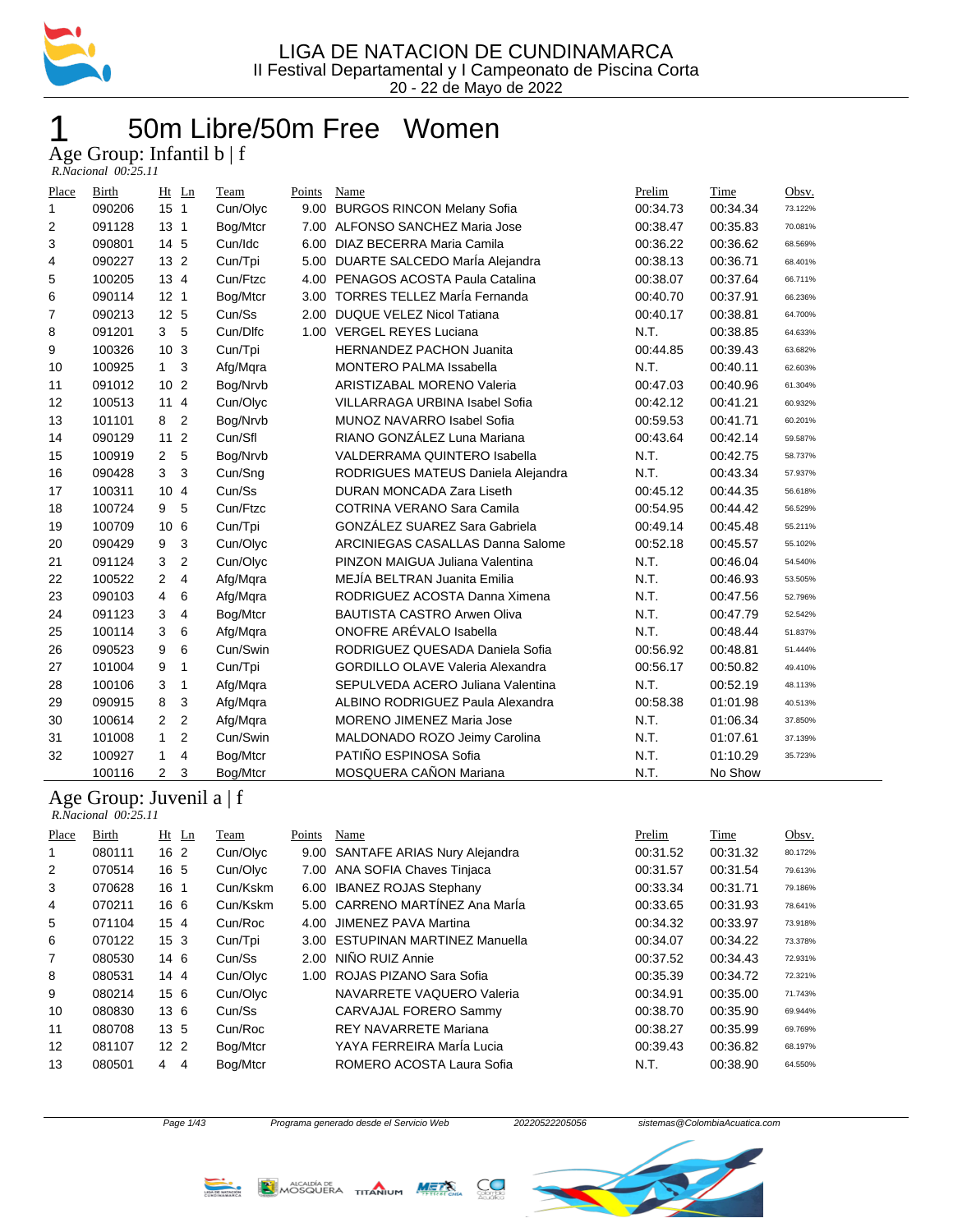

20 - 22 de Mayo de 2022

|    | Continuing Event: 1 |                     | 50m Libre/50m Free Age Group: JUVENIL A   F |                                        |          |          |         |
|----|---------------------|---------------------|---------------------------------------------|----------------------------------------|----------|----------|---------|
| 14 | 080711              | 5<br>4              | Cun/Olyc                                    | RAMIREZ GANTIVA Nikoll Valeria         | N.T.     | 00:40.16 | 62.525% |
| 15 | 080401              | 12 <sub>6</sub>     | Cun/Sfl                                     | PRADILLA BARRIOS Juana Sofia           | 00:41.17 | 00:40.22 | 62.432% |
| 16 | 080826              | 11 3                | Cun/Ss                                      | ARIZA ROA Valery Marian                | 00:41.66 | 00:41.00 | 61.244% |
| 17 | 080521              | 11 <sub>5</sub>     | Cun/Idc                                     | <b>HERRERA CUERVO Ingrid Daniela</b>   | 00:43.73 | 00:41.25 | 60.873% |
| 18 | 080919              | 11 6                | Cun/Roc                                     | <b>BAUTISTA BARRERA Gabriela</b>       | 00:44.60 | 00:41.36 | 60.711% |
| 19 | 081011              | 10 <sub>5</sub>     | Afg/Mqra                                    | <b>CARDENAS RAMOS Jeniffer Tatiana</b> | 00:47.78 | 00:42.68 | 58.833% |
| 20 | 080818              | 10 <sub>1</sub>     | Afg/Mgra                                    | <b>GORDILLO PEÑA Karen Juliana</b>     | 00:47.87 | 00:45.17 | 55.590% |
| 21 | 080528              | 1111                | Cun/Sfl                                     | TUNJO ROCHA Laura Sofia                | 00:44.21 | 00:45.98 | 54.611% |
| 22 | 080328              | $\overline{2}$<br>9 | Afg/Mqra                                    | MANRRIQUE BOBADILLA Leidy Vanessa      | 00:53.90 | 00:46.10 | 54.469% |
| 23 | 081125              | 9<br>4              | Cun/Idc                                     | DAZA AGUILAR Isabella                  | 00:53.65 | 00:49.70 | 50.523% |
| 24 | 070517              | 5<br>-1             | Cun/Swin                                    | <b>HOYOS MONTOYA Valentina</b>         | N.T.     | 00:50.08 | 50.140% |
| 25 | 081119              | 8<br>4              | Cun/Idc                                     | <b>AGUILAR GARCIA Mariana</b>          | 00:58.57 | 00:51.64 | 48.625% |
| 26 | 080630              | $\overline{2}$<br>4 | Cun/Idc                                     | <b>MUNEVAR CARLOS Sara Tatiana</b>     | N.T.     | 00:55.91 | 44.911% |
|    | 070825              | - 6<br>5            | Cun/Sfl                                     | CASTIBLANCO CARDENAS Sara Valentina    | N.T.     | No Show  |         |
|    | 080120              | 4 3                 | Cun/Pvcc                                    | FORERO ORTIZ Maria Camila              | N.T.     | No Show  |         |
|    | 080611              | 14 <sub>1</sub>     | Cun/Kskm                                    | <b>MONSALVE CASAS Mariajose</b>        | 00:37.14 | No Show  |         |
|    | 080904              | 4                   | Cun/Olyc                                    | PATINO RODRIGUEZ Amalia Maria          | N.T.     | No Show  |         |

#### Age Group: Juvenil b | f

 *R.Nacional 00:25.11* 

| Place          | Birth  | Ht Ln               | Team     | Points | Name                                  | Prelim   | Time     | Obsv.   |
|----------------|--------|---------------------|----------|--------|---------------------------------------|----------|----------|---------|
|                | 060327 | 16 4                | Cun/Olyc |        | 9.00 PARRA ROJAS María Fernanda       | 00:30.97 | 00:30.79 | 81.552% |
| $\overline{2}$ | 050914 | 15 <sub>5</sub>     | Cun/Idc  |        | 7.00 CARO CUESTAS Stefany             | 00:34.60 | 00:30.88 | 81.315% |
| 3              | 060817 | 14 <sub>2</sub>     | Cun/Dlgc |        | 6.00 BOHORQUEZ SANCHEZ Paula Carolina | 00:36.22 | 00:36.51 | 68.776% |
| 4              | 050508 | 12 <sub>4</sub>     | Cun/Tpi  |        | 5.00 CHAVEZ MORALES Karen Nicol       | 00:39.30 | 00:36.83 | 68.178% |
| 5              | 051215 | 6<br>- 1            | Afg/Mqra |        | 4.00 ARIZA ALBINO Karen Valentina     | N.T.     | 00:40.68 | 61.726% |
| 6              | 060815 | 5<br>-4             | Cun/Idc  |        | 3.00 PEREZ GARCIA Luisa Fernanda      | N.T.     | 00:42.24 | 59.446% |
| 7              | 060606 | 5<br>- 3            | Afg/Mgra | 2.00   | VELANDIA SANABRIA Nicolle Camila      | N.T.     | 00:45.50 | 55.187% |
| 8              | 050625 | 6<br>-2             | Afg/Mgra |        | 1.00 ALBINO RODRIGUEZ Sanjoly Mariana | N.T.     | 00:47.62 | 52.730% |
| 9              | 050911 | 6<br>-5             | Cun/Tpi  |        | MELO SANABRIA Angie Valentina         | N.T.     | 00:48.95 | 51.297% |
| 10             | 061114 | 5<br>$\overline{2}$ | Afg/Mgra |        | BARBOSA NEUTA Sara Camila             | N.T.     | 00:50.36 | 49.861% |
| 11             | 060406 | 6<br>6              | Afg/Mgra |        | OVIEDO MORENO Luisa Fernanda          | N.T.     | 01:02.98 | 39.870% |
|                | 061219 | 5<br>5              | Boa/Mtcr |        | CHACON GARCIA Ana Gabriela            | N.T.     | No Show  |         |

#### Age Group: Mayores | f  *R.Nacional 00:25.11*

| Place | Birth  | $Ht$ Ln         |   | Team     | Points            | Name                                        | Prelim   | Time     | Obsv.   |
|-------|--------|-----------------|---|----------|-------------------|---------------------------------------------|----------|----------|---------|
|       | 010410 | 16 <sub>3</sub> |   | Cun/Dlfc | 9.00              | ALBA SASTOQUE Maria Camila                  | 00:29.76 | 00:30.36 | 82.708% |
| 2     | 980422 | 8 6             |   | Cun/Ftzc | 7.00              | CABALLERO MORA Yinneth Marcela              | N.T.     | 00:33.26 | 75.496% |
| 3     | 041012 | 15 <sub>2</sub> |   | Cun/Kskm | 6.00              | POSADA SORIANO Laura Juliana                | 00:34.50 | 00:33.86 | 74.158% |
| 4     | 030918 | 7 1             |   | Afg/Mqra | 5.00              | FERNANDEZ ROJAS Laura Alejandra             | N.T.     | 00:36.50 | 68.795% |
| 5     | 030814 | 7 5             |   | Bog/Mtcr | 4.00              | BORDA PEREZ María Jose                      | N.T.     | 00:37.48 | 66.996% |
| 6     | 040116 | 13 <sub>3</sub> |   | Cun/Swin | 3.00 <sub>1</sub> | COLORADO GONZÁLEZ Sofia Alejandra           | 00:37.72 | 00:37.57 | 66.835% |
| 7     | 020305 | 12 <sub>3</sub> |   | Cun/Kskm | 2.00              | <b>BUITRAGO CORTEZ Karen Natalia</b>        | 00:39.11 | 00:38.26 | 65.630% |
| 8     | 860915 | 8 5             |   | Cun/Tpi  | 1.00              | <b>MANRIQUE TORRES Maria Victoria</b>       | N.T.     | 00:47.34 | 53.042% |
| 9     | 030508 | 7 <sup>2</sup>  |   | Bog/Nrvb |                   | NIÑO GARCIA Paula Alejandra                 | N.T.     | 00:47.83 | 52.498% |
| 10    | 960220 | 8 1             |   | Cun/Ftzc |                   | MELO BETANCURT Marla Camila                 | N.T.     | 00:48.75 | 51.508% |
| 11    | 031009 | 7 6             |   | Cun/Kskm |                   | RIAÑO AGUILAR Lizeth Fernanda               | N.T.     | 00:49.11 | 51.130% |
|       | 040318 | 6 4             |   | Val/Emfs |                   | <b>BALLESTEROS MARTINEZ Maria Alejandra</b> | N.T.     | No Show  |         |
|       | 010317 | 14 <sub>3</sub> |   | Cun/Kskm |                   | BEJARANO PEREZ Stephany Geraldine           | 00:35.31 | No Show  |         |
|       | 040108 | 6 3             |   | Val/Emfs |                   | BELTRAN OROZCO Karol Dayana                 | N.T.     | No Show  |         |
|       | 011122 | $7^{\circ}$     | 3 | Val/Emfs |                   | <b>CANDAMIL BOLANOS Kerlyn Tatiana</b>      | N.T.     | No Show  |         |
|       | 011229 |                 | 4 | Val/Emfs |                   | <b>MORENO CALDERON Lida Victoria</b>        | N.T.     | No Show  |         |



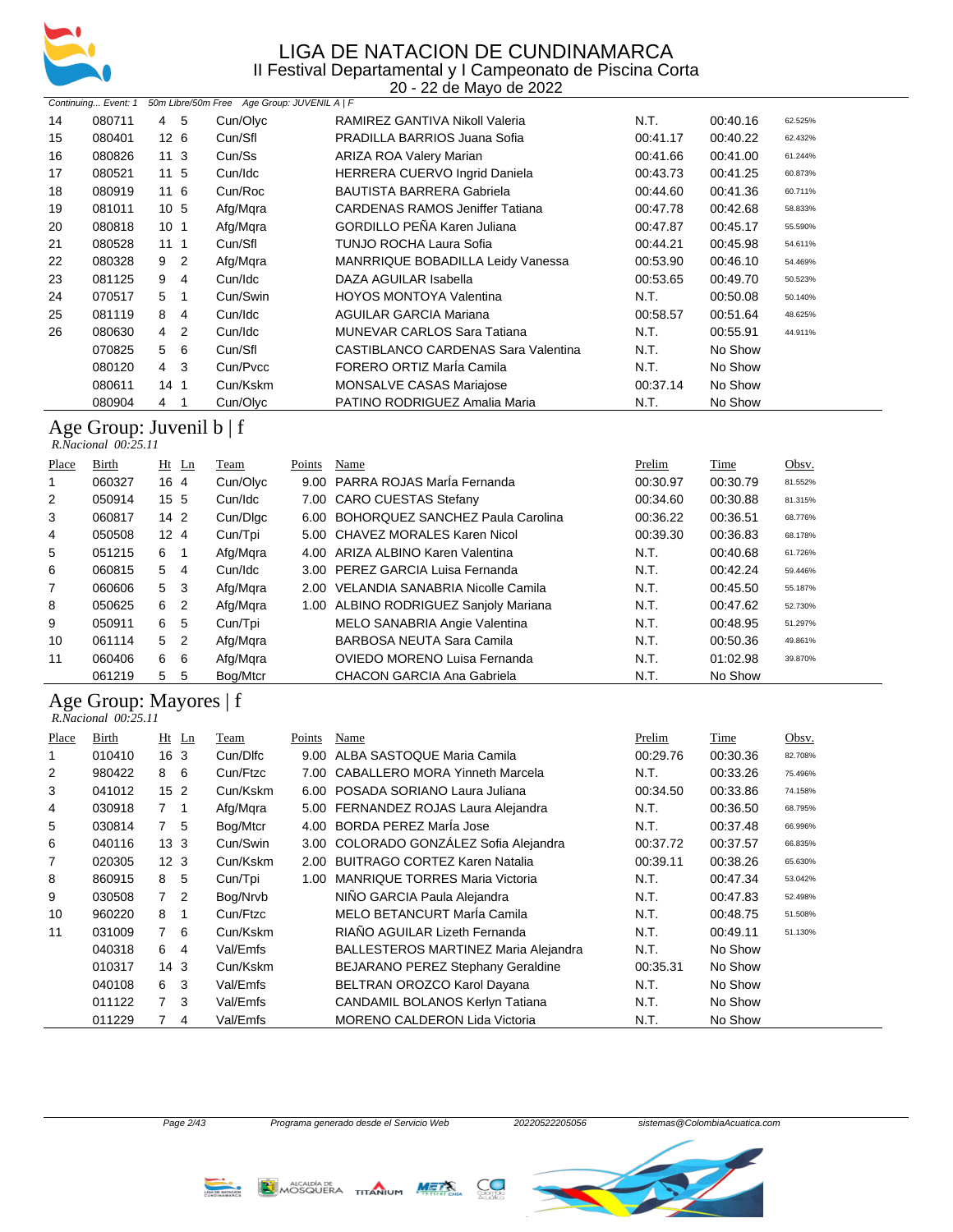

## 2 50m Libre/50m Free Men

Age Group: Infantil b | m

| $R. Nacional$ 00:22.52 |  |
|------------------------|--|

| Place          | Birth  |                 | $Ht$ Ln        | Team     | Points | Name                                    | Prelim   | Time     | Obsv.   |
|----------------|--------|-----------------|----------------|----------|--------|-----------------------------------------|----------|----------|---------|
| 1              | 080306 | 20 3            |                | Cun/Difc |        | 9.00 ORJUELA SANABRIA Joseph David      | 00:28.62 | 00:27.99 | 80.457% |
| $\overline{c}$ | 080901 | 19 2            |                | Cun/Pvcc |        | 7.00 ARANGO BOHORQUEZ Santiago          | 00:29.72 | 00:28.45 | 79.156% |
| 3              | 080311 | 20 6            |                | Cun/Roc  |        | 6.00 ROJAS MENDIVELSO Simon             | 00:29.13 | 00:28.55 | 78.879% |
| 4              | 080504 | 19 6            |                | Cun/Olyc |        | 5.00 PACHON VASQUEZ Julian Santiago     | 00:30.12 | 00:28.72 | 78.412% |
| 5              | 080114 | 3               | $\overline{4}$ | Cun/Idc  |        | 4.00 RINCON BARREIRO Gabriel            | N.T.     | 00:28.99 | 77.682% |
| 6              | 080609 | 16 5            |                | Cun/Kskm |        | 3.00 HERNÁNDEZ RAMIREZ Samuel Alejandro | 00:34.05 | 00:30.65 | 73.475% |
| 7              | 090612 | $\mathbf{2}$    | 5              | Cun/Tpi  |        | 2.00 PINILLA TORRES Philip Santiago     | N.T.     | 00:32.10 | 70.156% |
| 8              | 081113 | 16 1            |                | Cun/Olyc |        | 1.00 LAITON CABREJO Santiago            | 00:34.05 | 00:32.26 | 69.808% |
| 9              | 081215 | 18 6            |                | Cun/Dlfc |        | ARIAS BARRETO Angel Santiago            | 00:31.25 | 00:32.29 | 69.743% |
| 10             | 081110 | 15 4            |                | Bog/Mtcr |        | RONCERIA MUÑOZ Gabriel                  | 00:34.91 | 00:32.37 | 69.571% |
| 11             | 080620 | 12 <sub>2</sub> |                | Cun/Ss   |        | <b>BAYONA HERRERA Felipe</b>            | 00:39.43 | 00:33.88 | 66.470% |
| 11             | 080202 | 16 3            |                | Cun/Roc  |        | RODRIGUEZ BAUTISTA Samuel Eduardo       | 00:33.41 | 00:33.88 | 66.470% |
| 13             | 090509 | 15 <sub>1</sub> |                | Bog/Mtcr |        | <b>GUALTEROS SOLANO Cesar Leonardo</b>  | 00:36.14 | 00:34.26 | 65.733% |
| 14             | 080509 | 12 4            |                | Bog/Mtcr |        | GUTIERREZ MUNEVAR Juan Jose             | 00:38.66 | 00:34.33 | 65.599% |
| 15             | 081217 | 11 6            |                | Bog/Mtcr |        | <b>TORO NOVOA Samuel</b>                | 00:43.31 | 00:34.53 | 65.219% |
| 16             | 090406 | 14 6            |                | Cun/Tpi  |        | ZULUAGA ALZATE Jorge Andres             | 00:37.20 | 00:34.61 | 65.068% |
| 17             | 081020 | 15 <sub>2</sub> |                | Cun/Roc  |        | <b>MEDINA ROBLES Diego</b>              | 00:35.79 | 00:34.62 | 65.049% |
| 18             | 080201 | 14 2            |                | Cun/Tpi  |        | CEPEDA MARIN Samuel David               | 00:36.60 | 00:34.86 | 64.601% |
| 19             | 090430 | 15 6            |                | Cun/Sfl  |        | URREA MARTÍNEZ Kevin Alejandro          | 00:36.15 | 00:34.88 | 64.564% |
| 20             | 080906 | 13 5            |                | Cun/Sfl  |        | <b>HOYOS RAMOS Deivi AndrÉs</b>         | 00:37.77 | 00:35.02 | 64.306% |
| 21             | 080604 | 12 <sub>3</sub> |                | Cun/Roc  |        | <b>ALVAREZ RAMIREZ Nicolas</b>          | 00:38.14 | 00:35.35 | 63.706% |
| 22             | 080826 | 13 6            |                | Cun/Roc  |        | <b>BORDA FORBES Emilio</b>              | 00:38.13 | 00:35.39 | 63.634% |
| 23             | 080906 | 15 5            |                | Cun/Sfl  |        | <b>HOYOS RAMOS Adrian Daniel</b>        | 00:35.93 | 00:35.53 | 63.383% |
| 24             | 090701 | 13 4            |                | Cun/Roc  |        | <b>AZUERO CARRILLO Daniel Mateo</b>     | 00:37.51 | 00:35.77 | 62.958% |
| 25             | 081214 | 11 <sub>2</sub> |                | Cun/Swin |        | PEREZ FERNANDEZ Esteban                 | 00:42.46 | 00:35.80 | 62.905% |
| 26             | 090911 | 14 <sub>3</sub> |                | Cun/Olyc |        | <b>CORZO MORENO Andres David</b>        | 00:36.22 | 00:36.11 | 62.365% |
| 27             | 080108 | 12 <sub>5</sub> |                | Cun/Sfl  |        | <b>LEAL PATINO NicolÁs</b>              | 00:39.70 | 00:36.76 | 61.262% |
| 28             | 091031 | 18 4            |                | Cun/Ss   |        | PARRA RONDON Juan Diego                 | 00:30.82 | 00:37.15 | 60.619% |
| 29             | 080702 | 104             |                | Bog/Mtcr |        | AGUIRRE LADINO Juan Camilo              | 00:43.62 | 00:37.21 | 60.521% |
| 30             | 090816 | 14 4            |                | Cun/Dlfc |        | ROJAS AVENDANO Jose David               | 00:36.55 | 00:37.28 | 60.408% |
| 31             | 090428 | 126             |                | Cun/Sfl  |        | CARO FORIGUA AndrÉs Camilo              | 00:41.15 | 00:37.97 | 59.310% |
| 32             | 080917 | 10 <sub>2</sub> |                | Cun/Dlfc |        | RODRIGUEZ ESQUIVEL Martin Santiago      | 00:44.27 | 00:38.20 | 58.953% |
| 33             | 090509 | 114             |                | Cun/Ss   |        | <b>CASAS RODRIGUEZ Carlos Fernando</b>  | 00:42.40 | 00:38.25 | 58.876% |
| 34             | 080508 | 13 <sub>1</sub> |                | Cun/Roc  |        | <b>CHAVES ALEGRIA Tomas</b>             | 00:37.94 | 00:38.70 | 58.191% |
| 35             | 090820 | 1               | 4              | Bog/Mtcr |        | <b>CHACON GARCIA Samuel Andres</b>      | N.T.     | 00:38.95 | 57.818% |
| 36             | 091225 | 10 <sub>3</sub> |                | Afg/Mqra |        | <b>MURCIA CASTIBLANCO Carlos Mario</b>  | 00:43.31 | 00:39.29 | 57.317% |
| 37             | 090906 | 11 5            |                | Cun/Ss   |        | <b>HERNANDEZ VARGAS Matin</b>           | 00:42.54 | 00:39.50 | 57.013% |
| 38             | 090909 | 11              | 3              | Cun/Ss   |        | CARRANZA MUNOZ Juanjose Yasid           | 00:41.83 | 00:39.71 | 56.711% |
| 38             | 090202 | $\overline{2}$  | 4              | Cun/Kskm |        | OROZCO MONTOYA Samuel Leonardo          | N.T.     | 00:39.71 | 56.711% |
| 40             | 090829 | 10 <sub>5</sub> |                | Cun/Dlfc |        | BELTRAN SUSA Kevin Julian               | 00:45.39 | 00:41.74 | 53.953% |
| 41             | 090914 | 1               | $\overline{c}$ | Afg/Mqra |        | <b>LOPEZ TORRES Esteban</b>             | N.T.     | 00:42.08 | 53.517% |
| 42             | 091020 | 10 6            |                | Cun/Roc  |        | SERPA OSPINA Pablo                      | 00:48.46 | 00:42.45 | 53.051% |
| 43             | 080708 | 9               | 4              | Afg/Mqra |        | PRIETO GONZÁLEZ Juan Sebastian          | 00:55.02 | 00:43.59 | 51.663% |
| 44             | 081030 | 9               | 3              | Cun/Idc  |        | <b>GOMEZ GUATAVA Johan Matias</b>       | 00:51.73 | 00:43.61 | 51.640% |
| 45             | 081112 | 3               | 6              | Cun/Olyc |        | JUAN AVELLANEDA Camilo Urrego           | N.T.     | 00:43.89 | 51.310% |
| 46             | 091119 | 10 <sub>1</sub> |                | Cun/Kskm |        | ROJAS BARRETO Carlos Fernando           | 00:47.25 | 00:45.58 | 49.408% |
| 47             | 080405 | 3               | 5              | Cun/Idc  |        | <b>GONZALEZ TORRES Santiago</b>         | N.T.     | 00:45.91 | 49.052% |
| 48             | 080510 | 3               | 1              | Afg/Mqra |        | VEGA GOMEZ Breiner Damian               | N.T.     | 00:47.69 | 47.222% |
| 49             | 090223 | 2               | $\overline{c}$ | Cun/Kskm |        | BUITRAGO URUEÑA Juan Manuel             | N.T.     | 00:48.67 | 46.271% |
|                |        |                 |                |          |        |                                         |          |          |         |





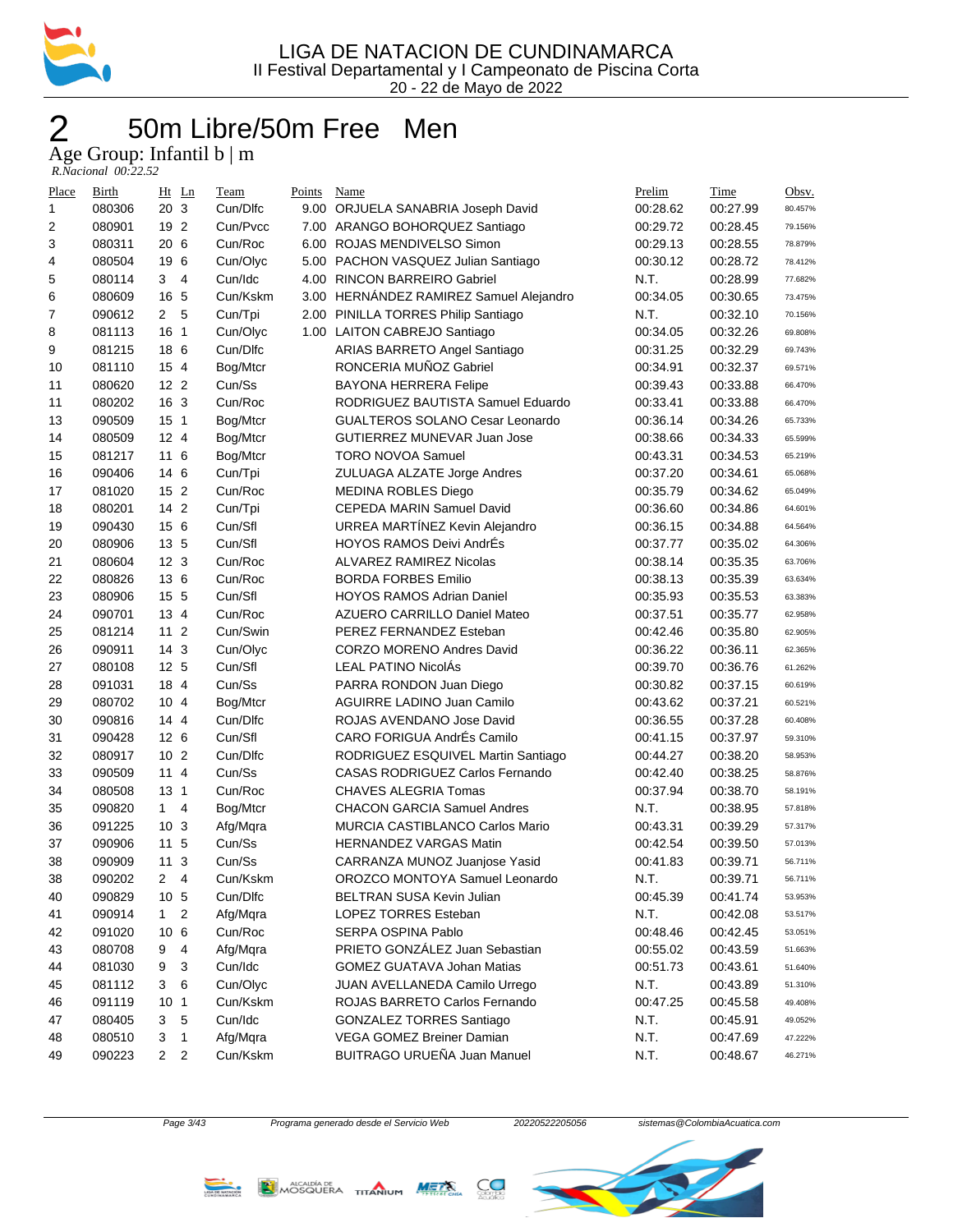

20 - 22 de Mayo de 2022

|              |                                                 |                                | Continuing Event: 2 50m Libre/50m Free Age Group: INFANTIL B   M |        |                                     |          |              |         |
|--------------|-------------------------------------------------|--------------------------------|------------------------------------------------------------------|--------|-------------------------------------|----------|--------------|---------|
| 50           | 081221                                          | $\overline{c}$<br>$\mathbf{3}$ | Afg/Mqra                                                         |        | <b>VANEGAS SANCHEZ Thomas David</b> | N.T.     | 00:48.78     | 46.166% |
|              | 080121                                          | 3<br>$\overline{2}$            | Cun/Roc                                                          |        | BECERRA RUIZ Jacobo                 | N.T.     | No Show      |         |
|              | 090729                                          | $\mathbf{1}$<br>3              | Cun/Gach                                                         |        | RINCON PRIETO Yesid Mateo           | N.T.     | No Show      |         |
|              |                                                 |                                |                                                                  |        |                                     |          |              |         |
|              | Age Group: Juvenil a   m<br>R.Nacional 00:22.52 |                                |                                                                  |        |                                     |          |              |         |
| Place        | <b>Birth</b>                                    | Ht Ln                          | <b>Team</b>                                                      | Points | <b>Name</b>                         | Prelim   | <b>Time</b>  | Obsv.   |
| 1            | 060801                                          | 22 4                           | Cun/Pvcc                                                         |        | 9.00 RODRIGUEZ DAVILA Juan AndrÉs   | 00:25.84 | 00:25.81     | 87.253% |
| 2            | 070710                                          | 214                            | Cun/Dlfc                                                         |        | 7.00 AVENDAÑO SALAZAR Juan Pablo    | 00:27.49 | 00:27.11     | 83.069% |
| 3            | 060708                                          | 21 5                           | Cun/Kskm                                                         |        | 6.00 VALVUENA RAMIREZ Simon Ariel   | 00:27.93 | 00:27.58     | 81.653% |
| 4            | 060928                                          | 21 <sub>2</sub>                | Cun/Vika                                                         |        | 5.00 CESPEDES LUGO Heryn Santiago   | 00:27.85 | 00:27.81     | 80.978% |
| 5            | 070829                                          | 19 3                           | Cun/Marc                                                         |        | 4.00 COBA SANCHEZ Camilo Andres     | 00:29.58 | 00:28.35     | 79.436% |
| 6            | 070921                                          | 18 2                           | Bog/Nrvb                                                         |        | 3.00 HERNANDEZ CHARRY Samuel David  | 00:30.91 | 00:29.32     | 76.808% |
| 7            | 070813                                          | 16 6                           | Cun/Marc                                                         |        | 2.00 GRACIA MORALES David Santiago  | 00:34.70 | 00:29.40     | 76.599% |
| 8            | 070105                                          | 4 <sub>5</sub>                 | Cun/Marc                                                         |        | 1.00 SARMIENTO VALDERRAMA NicolÁs   | N.T.     | 00:30.11     | 74.792% |
| 9            | 060608                                          | 5 <sub>5</sub>                 | Cun/Tpi                                                          |        | BAEZ CRUZ Juan Diego                | N.T.     | 00:30.45     | 73.957% |
| 10           | 070121                                          | 17 5                           | Bog/Mtcr                                                         |        | DEJOY RODRIGUEZ NicolÁs Humberto    | 00:32.37 | 00:30.62     | 73.547% |
| 11           | 070717                                          | 19 5                           | Cun/Roc                                                          |        | RAMON MARQUEZ Tomas Santiago        | 00:29.81 | 00:30.83     | 73.046% |
| 12           | 071214                                          | $17-1$                         | Cun/Swin                                                         |        | CRUZ CHACON Juan Jeronimo           | 00:32.64 | 00:30.85     | 72.998% |
| 13           | 070227                                          | 17 <sub>3</sub>                | Cun/Vika                                                         |        | FIGUEREDO CASTRO Juan David         | 00:31.79 | 00:31.25     | 72.064% |
| 14           | 060318                                          | 174                            | Cun/Roc                                                          |        | MARTÍNEZ RODRIGUEZ Emilio           | 00:31.86 | 00:31.49     | 71.515% |
| 15           | 060703                                          | 16 4                           | Cun/Swin                                                         |        | RONDON NIETO Jose Miguel            | 00:33.83 | 00:31.99     | 70.397% |
| 16           | 070122                                          | 4 <sub>1</sub>                 | Afg/Mqra                                                         |        | FERNANDEZ ROJAS Julian David        | N.T.     | 00:32.47     | 69.356% |
| 17           | 060811                                          | 17 6                           | Cun/Kskm                                                         |        | <b>GARCIA CAMACHO Nicolas</b>       | 00:32.67 | 00:32.49     | 69.314% |
| 18           | 060206                                          | 5<br>$\overline{4}$            | Cun/Olyc                                                         |        | <b>CARDONA LOPEZ David</b>          | N.T.     | 00:33.15     | 67.934% |
| 19           | 060708                                          | 5 <sub>1</sub>                 | Cun/Dlfc                                                         |        | <b>VERGEL REYES Isaac</b>           | N.T.     | 00:33.91     | 66.411% |
| 20           | 070623                                          | 14 5                           | Cun/Swin                                                         |        | <b>ROJAS PULIDO Wilmer Emmanuel</b> | 00:36.94 | 00:35.09     | 64.178% |
| 21           | 070524                                          | 6<br>4                         | Cun/Dlfc                                                         |        | ROJAS ROMERO Juan Esteban           | N.T.     | 00:36.33     | 61.987% |
| 22           | 060912                                          | 5<br>6                         | Bog/Mtcr                                                         |        | <b>MERCADO ADAME Samuel Andres</b>  | N.T.     | 00:37.28     | 60.408% |
| 23           | 070903                                          | 3<br>3                         | Bog/Mtcr                                                         |        | FLOREZ CARABALLO Oscar Nicolas      | N.T.     | 00:39.02     | 57.714% |
| 24           | 070504                                          | 12 <sub>1</sub>                | Cun/Idc                                                          |        | GOMEZ RODRIGUEZ Juan Sebastian      | 00:40.28 | 00:42.02     | 53.594% |
| 25           | 060512                                          | 5 <sub>2</sub>                 | Cun/Swin                                                         |        | <b>FRANCO PABON David</b>           | N.T.     | 00:42.90     | 52.494% |
| 26           | 061012                                          | 4<br>4                         | Afg/Mqra                                                         |        | MEJIA BELTRAN Johan Esteban         | N.T.     | 00:51.17     | 44.010% |
|              | 061022                                          | 4 <sup>2</sup>                 | Afg/Mqra                                                         |        | ESTUPIÑAN BETANCORT David Santiago  | N.T.     | Disqualified | sw5.2   |
|              | 070325                                          | 111                            | Bog/Mtcr                                                         |        | MUÑOZ PELAEZ David                  | 00:42.77 | No Show      |         |
|              | 070911                                          | 15 <sub>3</sub>                | Cun/Vika                                                         |        | RODRIGUEZ RUIZ Carlos Arturo        | 00:34.90 | No Show      |         |
|              | 060711                                          | 21 6                           | Cun/Roc                                                          |        | <b>TOBO MARIN Javier</b>            | 00:28.17 | No Show      |         |
|              | 060915                                          | 4<br>3                         | Cun/Tpi                                                          |        | <b>ZAMBRANO CIFUENTES Matias</b>    | N.T.     | No Show      |         |
|              | Age Group: Juvenil $b \mid m$                   |                                |                                                                  |        |                                     |          |              |         |
|              | R.Nacional 00:22.52                             |                                |                                                                  |        |                                     |          |              |         |
| Place        | <b>Birth</b>                                    | Ht Ln                          | Team                                                             | Points | <b>Name</b>                         | Prelim   | Time         | Obsv.   |
| $\mathbf{1}$ | 051217                                          | $1 \quad 1$                    | Cun/Marc                                                         |        | 9.00 TOVAR PICO Samuel David        | 00:24.69 | 00:24.69     | 91.211% |
| 2            | 040206                                          | 22 2                           | Cun/Roc                                                          |        | 7.00 DOMINGUEZ GALINDO NicolAs      | 00:25.92 | 00:25.44     | 88.522% |
| 3            | 050513                                          | $21 \t1$                       | Cun/Kskm                                                         |        | 6.00 LOPEZ BUSTACARA Johan David    | 00:28.12 | 00:27.74     | 81.182% |
| 4            | 050519                                          | 20 2                           | Cun/Olyc                                                         |        | 5.00 RUEDA GARCÍA Tomas             | 00:28.89 | 00:28.61     | 78.714% |
| 5            | 050824                                          | 19 1                           | Cun/Kskm                                                         |        | 4.00 BUCHELLI REALPE Dylann Steven  | 00:29.94 | 00:28.83     | 78.113% |
| 6            | 050815                                          | 20 <sub>1</sub>                | Cun/Tpi                                                          |        | 3.00 OSPINA MORENO Esteban          | 00:29.11 | 00:29.06     | 77.495% |
| 7            | 041227                                          | 20 5                           | Cun/Kskm                                                         |        | 2.00 D ALEMAN YANES Alejandro       | 00:29.10 | 00:29.24     | 77.018% |
| 8            | 040613                                          | 6 5                            | Cun/Olyc                                                         |        | 1.00 AMAYA NIVIA Felipe             | N.T.     | 00:30.18     | 74.619% |
| 9            | 051119                                          | 18 3                           | Cun/Idc                                                          |        | PEDRAZA MEJÍA Juan David            | 00:30.60 | 00:31.15     | 72.295% |
| 10           | 040519                                          | $172$                          | Cun/Kskm                                                         |        | POSADA GARCÍA Cristian Camilo       | 00:32.12 | 00:32.14     | 70.068% |
| 11           | 050406                                          | 18 1                           | Cun/Tpi                                                          |        | QUINTERO APONTE David Leonardo      | 00:31.04 | 00:33.25     | 67.729% |
| 12           | 040428                                          | 6 2                            | Cun/Dlfc                                                         |        | JARA CASTELLANOS Julian Yesid       | N.T.     | 00:34.77     | 64.768% |
| 13           | 050613                                          | 14 <sub>1</sub>                | Cun/Tpi                                                          |        | ALVAREZ OLIVAR Juan Sebastian       | 00:37.00 | 00:35.24     | 63.905% |





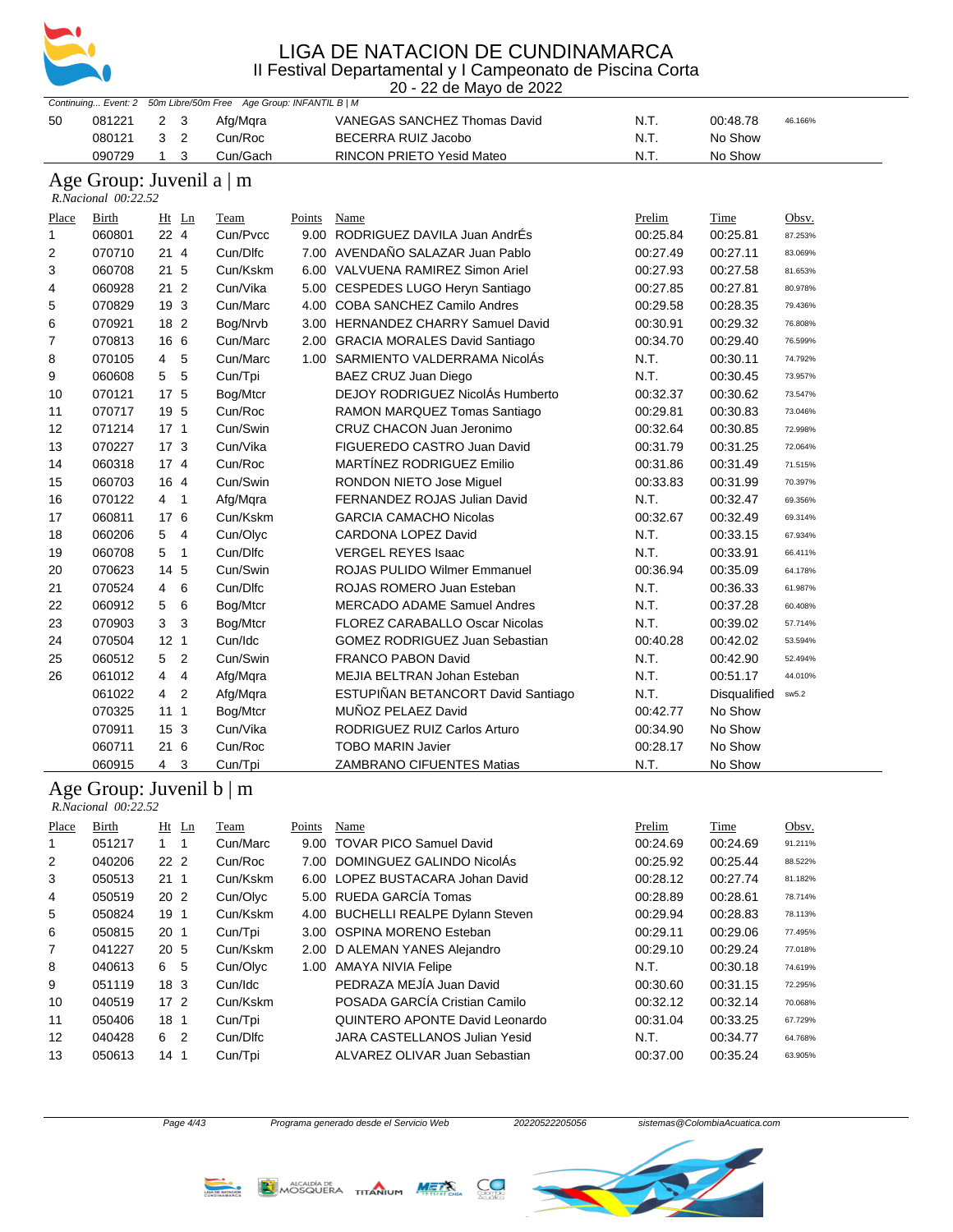

|                                                                 | 20 - 22 de Mayo de 2022 |          |          |                                    |          |          |         |  |  |  |  |  |  |
|-----------------------------------------------------------------|-------------------------|----------|----------|------------------------------------|----------|----------|---------|--|--|--|--|--|--|
| Continuing Event: 2 50m Libre/50m Free Age Group: JUVENIL B   M |                         |          |          |                                    |          |          |         |  |  |  |  |  |  |
| 14                                                              | 041003                  | 13 3     | Cun/Tpi  | <b>SERRANO ROA Juan Manuel</b>     | 00:37.24 | 00:35.94 | 62.660% |  |  |  |  |  |  |
| 15                                                              | 050527                  | 66       | Bog/Mtcr | PEDRAZA MARIN Carlos Nicolas       | N.T.     | 00:37.12 | 60.668% |  |  |  |  |  |  |
| 16                                                              | 051219                  | - 3<br>5 | Cun/Swin | <b>MAYORGA MORENO Samuel Andre</b> | N.T.     | 00:38.81 | 58.026% |  |  |  |  |  |  |
|                                                                 | 040206                  | 6<br>-4  | Val/Emfs | RODRIGUEZ CONDE Alejandro          | N.T.     | No Show  |         |  |  |  |  |  |  |
|                                                                 | 050505                  | 6        | Val/Emfs | SUAREZ BERNAL Juan Andres          | N.T.     | No Show  |         |  |  |  |  |  |  |

#### Age Group: Mayores | m

 *R.Nacional 00:22.52* 

| Place        | Birth  | Ht Ln               | Team     | Points | Name                                   | Prelim   | Time     | Obsv.   |
|--------------|--------|---------------------|----------|--------|----------------------------------------|----------|----------|---------|
| $\mathbf{1}$ | 700101 | 22 <sub>3</sub>     | Cun/Olyc | 9.00   | <b>LAITON CABREJO Juan David</b>       | 00:25.74 | 00:25.36 | 88.801% |
| 2            | 000101 | 22 5                | Cun/Tpi  | 7.00   | DIAZ SIERRA Juan Camilo                | 00:26.23 | 00:26.34 | 85.497% |
| 3            | 031106 | 226                 | Cun/Olyc | 6.00   | LAITON CABREJO AndrÉs Felipe           | 00:26.82 | 00:26.78 | 84.093% |
| 4            | 981206 | 22 <sub>1</sub>     | Cun/Kskm | 5.00   | <b>HERNANDEZ ALONSO Javier Enrique</b> | 00:26.30 | 00:27.06 | 83.222% |
| 5            | 031020 | 213                 | Cun/Olyc | 4.00   | ROJAS PIZANO Jose Luis                 | 00:27.46 | 00:27.38 | 82.250% |
| 6            | 031215 | 19 4                | Cun/Tpi  | 3.00   | DUARTE SALCEDO Sergio AndrÉs           | 00:29.61 | 00:28.90 | 77.924% |
| 7            | 990108 | 2<br>8              | Cun/Kskm | 2.00   | ARIAS ESCUCHA Alvaro                   | N.T.     | 00:32.93 | 68.387% |
| 8            | 950827 | 3<br>8              | Cun/Kskm | 1.00   | <b>CARDENAS NIETO Harold Duvan</b>     | N.T.     | 00:34.01 | 66.216% |
| 9            | 990911 | $\overline{1}$<br>8 | Cun/Dlfc |        | RODRIGUEZ LAVERDE Miller Santiago      | N.T.     | 00:34.62 | 65.049% |
| 10           | 600509 | 13 <sub>2</sub>     | Cun/Kskm |        | VALENCIA SALAZAR Victor Hugo           | 00:37.53 | 00:37.62 | 59.862% |
| 11           | 860822 | 5<br>9              | Cun/Ftzc |        | RAMÍREZ PEÑALOSA Álvaro Esteban        | N.T.     | 00:49.63 | 45.376% |
| 12           | 030804 | $\overline{2}$<br>9 | Cun/Idc  |        | <b>CARO CUESTAS Andres Felipe</b>      | 01:17.39 | 00:59.26 | 38.002% |
| 13           | 921031 | 6<br>9              | Afg/Mgra |        | MORENO ESPAÑA Oscar Fabian             | N.T.     | 01:18.60 | 28.651% |
|              | 030519 | 7 <sub>1</sub>      | Val/Emfs |        | CAICEDO RODRIGUEZ Andres Felipe        | N.T.     | No Show  |         |
|              | 030316 | 18 5                | Cun/Kskm |        | CANARIA PRIETO Juan NicolÁs            | 00:31.01 | No Show  |         |
|              | 020512 | 74                  | Val/Emfs |        | CESPEDES RESTREPO Juan Esteban         | N.T.     | No Show  |         |
|              | 980902 | 8<br>$\overline{4}$ | Val/Emfs |        | <b>GARCIA ALVAREZ Kevin Giovany</b>    | N.T.     | No Show  |         |
|              | 010106 | 3<br>$7^{\circ}$    | Val/Emfs |        | JIMENEZ GOMEZ NicolÁs Estefen          | N.T.     | No Show  |         |
|              | 920901 | 9<br>$\overline{1}$ | Cun/Tpi  |        | PEÑA SORIANO Juan Carlos               | N.T.     | No Show  |         |
|              | 960512 | 20 4                | Cun/Kskm |        | PINO VACA Diego Alejandro              | 00:28.80 | No Show  |         |
|              | 031127 | 6 3                 | Val/Emfs |        | PIZA GUALDRON Miquel Angel             | N.T.     | No Show  |         |
|              | 011114 | 16 2                | Cun/Dlgc |        | RIOS HERNANDEZ Carlos Fabian           | 00:33.91 | No Show  |         |
|              | 021230 | 5<br>$7^{\circ}$    | Val/Emfs |        | ROMERO MUÑOZ Jean Pierre Felipe        | N.T.     | No Show  |         |
|              | 030902 | 6<br>$\overline{7}$ | Val/Emfs |        | SUAREZ GARZON Mario Esteban            | N.T.     | No Show  |         |
|              | 990430 | 5<br>8              | Val/Emfs |        | <b>TORRES CHAPARRO Julian Fernando</b> | N.T.     | No Show  |         |
|              | 021201 | 2<br>$\overline{7}$ | Val/Emfs |        | VELASQUEZ VELASQUEZ AndrÉs Santiago    | N.T.     | No Show  |         |
|              | 001023 | 6<br>8              | Val/Emfs |        | <b>VILLEGAS ARROYO Juan Felipe</b>     | N.T.     | No Show  |         |

### 100m Espalda/100m Back Women Age Group: Infantil b | f

 *R.Nacional 01:01.08* 

| Place | Birth  |               | $Ht$ Ln        | Team     | Points | Name                                | Prelim   | Time     | Obsv.   |
|-------|--------|---------------|----------------|----------|--------|-------------------------------------|----------|----------|---------|
| 1     | 090206 |               | 1              | Cun/Olyc |        | 9.00 BURGOS RINCON Melany Sofia     | 01:32.22 | 01:34.40 | 64.703% |
| 2     | 090227 | 7             | 6              | Cun/Tpi  |        | 7.00 DUARTE SALCEDO Marla Alejandra | 01:32.99 | 01:34.89 | 64.369% |
| 3     | 091128 | 3             | -6             | Bog/Mtcr |        | 6.00 ALFONSO SANCHEZ Maria Jose     | N.T.     | 01:36.65 | 63.197% |
| 4     | 100326 | 2             | 4              | Cun/Tpi  |        | 5.00 HERNANDEZ PACHON Juanita       | N.T.     | 01:39.67 | 61.282% |
| 5     | 090129 | 4             | 6              | Cun/Sfl  |        | 4.00 RIANO GONZÁLEZ Luna Mariana    | N.T.     | 01:48.97 | 56.052% |
| 6     | 100709 | 2             | $\overline{2}$ | Cun/Tpi  |        | 3.00 GONZÁLEZ SUAREZ Sara Gabriela  | N.T.     | 01:50.26 | 55.396% |
| 7     | 100724 | 6             | $\overline{2}$ | Cun/Ftzc |        | 2.00 COTRINA VERANO Sara Camila     | 02:23.56 | 01:53.48 | 53.824% |
| 8     | 101101 | 1.            | $\overline{2}$ | Bog/Nrvb | 1.00   | MUNOZ NAVARRO Isabel Sofia          | N.T.     | 01:56.03 | 52.642% |
| 9     | 091124 | 3             | $\overline{1}$ | Cun/Olyc |        | PINZON MAIGUA Juliana Valentina     | N.T.     | 01:59.84 | 50.968% |
| 10    | 090429 | 3             | 4              | Cun/Olyc |        | ARCINIEGAS CASALLAS Danna Salome    | N.T.     | 02:05.56 | 48.646% |
| 11    | 091123 | 3             | 5              | Bog/Mtcr |        | <b>BAUTISTA CASTRO Arwen Oliva</b>  | N.T.     | 02:09.74 | 47.079% |
| 12    | 100927 | $\mathcal{P}$ |                | Bog/Mtcr |        | PATIÑO ESPINOSA Sofia               | N.T.     | 02:33.77 | 39.722% |





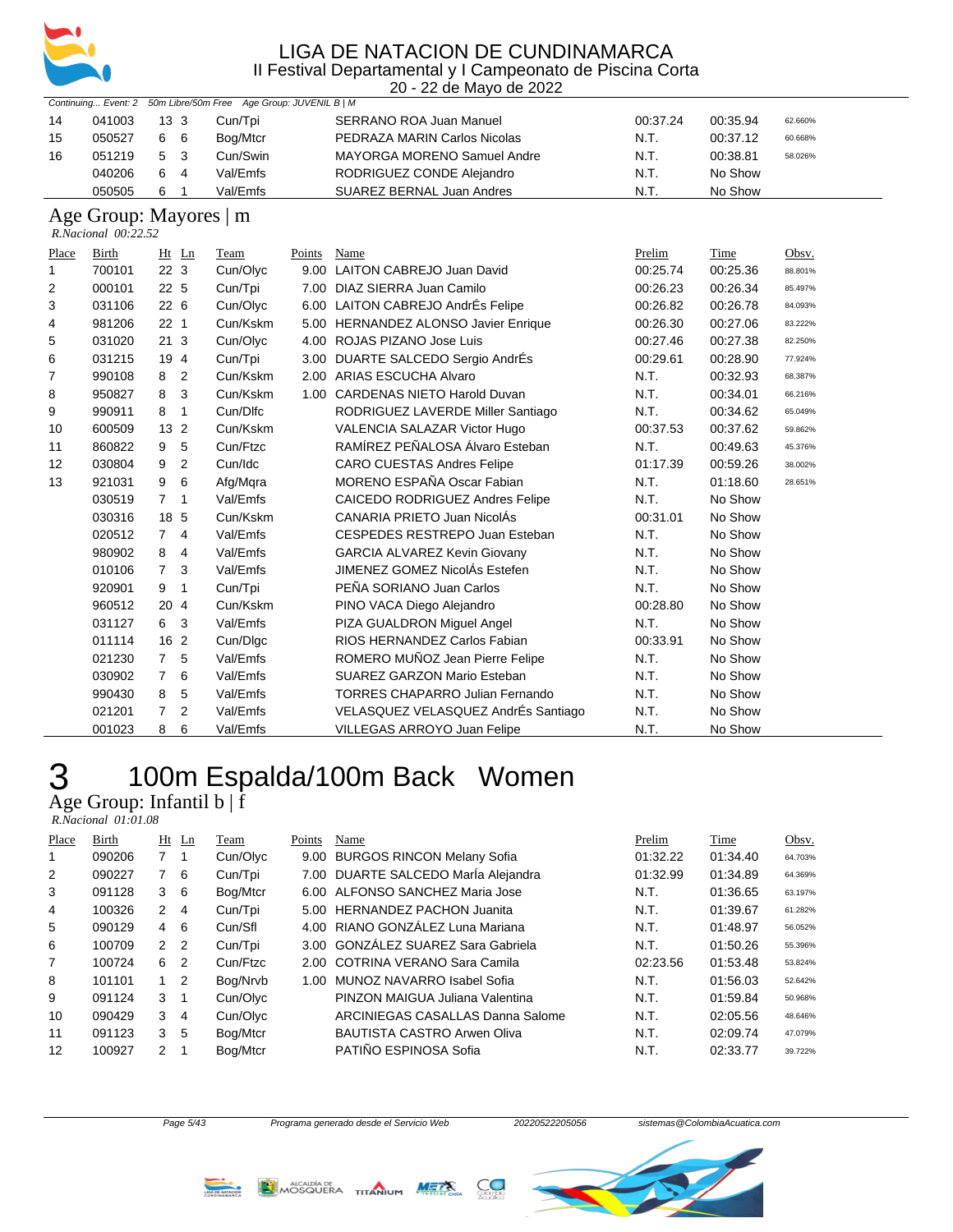

20 - 22 de Mayo de 2022

|        |     |             | Continuing Event: 3 100m Espalda/100m Back Age Group: INFANTIL B   F |                                         |      |                         |
|--------|-----|-------------|----------------------------------------------------------------------|-----------------------------------------|------|-------------------------|
| 101004 | 1 3 |             | Cun/Tpi                                                              | <b>GORDILLO OLAVE Valeria Alexandra</b> | N.T. | Disqualified sw6.4, 6.5 |
| 101008 |     | $1\quad 4$  | Cun/Swin                                                             | MALDONADO ROZO Jeimy Carolina           | N.T. | Disqualified sw6.2      |
| 090428 | 3 3 |             | Cun/Sng                                                              | RODRIGUES MATEUS Daniela Alejandra      | N.T. | Disqualified sw6.5      |
| 090523 |     | $3\quad 2$  | Cun/Swin                                                             | RODRIGUEZ QUESADA Daniela Sofia         | N.T. | Disqualified sw6.5      |
| 100919 |     | 2 5         | Bog/Nrvb                                                             | VALDERRAMA QUINTERO Isabella            | N.T. | Disqualified sw6.5      |
| 100116 |     | $2 \quad 3$ | Bog/Mtcr                                                             | MOSQUERA CAÑON Mariana                  | N.T. | No Show                 |

### Age Group: Juvenil a | f

| $R. Nacional$ $01:01.08$ |  |
|--------------------------|--|
|                          |  |

| Place | Birth  |                | $Ht$ Ln | Team     | Points | Name                                | Prelim   | Time                | Obsv.   |
|-------|--------|----------------|---------|----------|--------|-------------------------------------|----------|---------------------|---------|
| 1     | 070211 | 7 <sup>3</sup> |         | Cun/Kskm |        | 9.00 CARRENO MARTÍNEZ Ana MarÍa     | 01:18.65 | 01:16.52            | 79.822% |
| 2     | 080111 | $7^{\circ}$    | -4      | Cun/Olyc |        | 7.00 SANTAFE ARIAS Nury Alejandra   | 01:18.80 | 01:22.12            | 74.379% |
| 3     | 081109 | 4              | -1      | Cun/Kskm |        | 6.00 MUÑOZ PARRA Valeria            | N.T.     | 01:30.98            | 67.136% |
| 4     | 080528 | $\overline{4}$ | - 3     | Cun/Sfl  |        | 5.00 TUNJO ROCHA Laura Sofia        | N.T.     | 01:55.55            | 52.860% |
| 5     | 070517 | 5              |         | Cun/Swin |        | 4.00 HOYOS MONTOYA Valentina        | N.T.     | 02:06.32            | 48.353% |
| 6     | 081119 | 6              | 5       | Cun/Idc  |        | 3.00 AGUILAR GARCIA Mariana         | 02:43.89 | 02:18.56            | 44.082% |
| 7     | 081125 | 6              | 4       | Cun/Idc  |        | 2.00 DAZA AGUILAR Isabella          | 02:23.00 | 02:25.34            | 42.026% |
|       | 080521 | 6              | - 3     | Cun/Idc  |        | HERRERA CUERVO Ingrid Daniela       | 01:57.89 | <b>Disqualified</b> | sw6.5   |
|       | 080630 | 4              | -2      | Cun/Idc  |        | <b>MUNEVAR CARLOS Sara Tatiana</b>  | N.T.     | <b>Disqualified</b> | sw6.4   |
|       | 070825 | 5              | - 6     | Cun/Sfl  |        | CASTIBLANCO CARDENAS Sara Valentina | N.T.     | No Show             |         |
|       | 080611 | $\overline{4}$ | 4       | Cun/Kskm |        | <b>MONSALVE CASAS Mariajose</b>     | N.T.     | No Show             |         |
|       | 080904 | $\overline{4}$ | -5      | Cun/Olyc |        | PATINO RODRIGUEZ Amalia Maria       | N.T.     | No Show             |         |

#### Age Group: Juvenil b | f

 *R.Nacional 01:01.08* 

| Place        | Birth                                              |                | $Ht$ Ln        | Team     | Points | Name                                  | Prelim   | Time         | Obsv.   |
|--------------|----------------------------------------------------|----------------|----------------|----------|--------|---------------------------------------|----------|--------------|---------|
|              | 050911                                             | 5              | 5              | Cun/Tpi  |        | MELO SANABRIA Angie Valentina         | N.T.     | Disgualified | sw6.4   |
|              | Age Group: Mayores   f<br>$R. Nacional$ $01:01.08$ |                |                |          |        |                                       |          |              |         |
| Place        | Birth                                              | Ht             | Ln             | Team     | Points | Name                                  | Prelim   | Time         | Obsv.   |
| $\mathbf{1}$ | 030326                                             | $\overline{7}$ | $\overline{2}$ | Cun/Tpi  | 9.00   | OSORIO HORMASA Camila Andrea          | 01:25.46 | 01:24.20     | 72.542% |
| 2            | 041012                                             |                | 5              | Cun/Kskm |        | 7.00 POSADA SORIANO Laura Juliana     | 01:27.19 | 01:28.92     | 68.691% |
| 3            | 020305                                             | 6              | -6             | Cun/Kskm |        | 6.00 BUITRAGO CORTEZ Karen Natalia    | N.T.     | 01:42.25     | 59.736% |
| 4            | 030508                                             | 5 <sub>3</sub> |                | Bog/Nrvb |        | 5.00 NIÑO GARCIA Paula Alejandra      | N.T.     | 02:02.52     | 49.853% |
| 5            | 860915                                             | 6              |                | Cun/Tpi  | 4.00   | <b>MANRIQUE TORRES Maria Victoria</b> | N.T.     | 02:15.01     | 45.241% |
| 6            | 031009                                             | 5.             | 4              | Cun/Kskm |        | 3.00 RIAÑO AGUILAR Lizeth Fernanda    | N.T.     | 02:19.11     | 43.908% |
|              | 040108                                             | 5              | $\overline{2}$ | Val/Emfs |        | BELTRAN OROZCO Karol Davana           | N.T.     | No Show      |         |

### 100m Espalda/100m Back Men Age Group: Infantil b | m

 *R.Nacional 00:54.88* 

| Place          | Birth  |               | $Ht$ Ln        | Team     | Points | Name                                    | Prelim   | <b>Time</b> | Obsv.   |
|----------------|--------|---------------|----------------|----------|--------|-----------------------------------------|----------|-------------|---------|
| 1              | 080504 | $7^{\circ}$   | $\overline{2}$ | Cun/Olyc |        | 9.00 PACHON VASQUEZ Julian Santiago     | 01:18.90 | 01:16.84    | 71.421% |
| 2              | 080609 | 6             | 4              | Cun/Kskm |        | 7.00 HERNÁNDEZ RAMIREZ Samuel Alejandro | 01:21.85 | 01:17.60    | 70.722% |
| 3              | 080201 | 6             | 5              | Cun/Tpi  |        | 6.00 CEPEDA MARIN Samuel David          | 01:26.07 | 01:22.18    | 66.780% |
| $\overline{4}$ | 081110 | 2             |                | Bog/Mtcr |        | 5.00 RONCERIA MUÑOZ Gabriel             | N.T.     | 01:31.14    | 60.215% |
| 5              | 090911 | $\mathbf 1$   | 5              | Cun/Olyc |        | 4.00 CORZO MORENO Andres David          | N.T.     | 01:33.81    | 58.501% |
| 6              | 080917 | $\mathcal{P}$ | -2             | Cun/Dlfc |        | 3.00 RODRIGUEZ ESQUIVEL Martin Santiago | N.T.     | 01:35.27    | 57.605% |
| 7              | 090202 |               | 3              | Cun/Kskm |        | 2.00 OROZCO MONTOYA Samuel Leonardo     | N.T.     | 01:40.29    | 54.721% |
| 8              | 081214 | 6             | 6              | Cun/Swin |        | 1.00 PEREZ FERNANDEZ Esteban            | 01:43.37 | 01:43.17    | 53.194% |
| 9              | 090828 |               | 2              | Cun/Sfl  |        | CARO FORIGUA Juan David                 | N.T.     | 01:48.31    | 50.669% |
| 10             | 080508 | 2             | 4              | Cun/Roc  |        | <b>CHAVES ALEGRIA Tomas</b>             | N.T.     | 01:50.85    | 49.508% |
| 11             | 081112 | 2             | 6              | Cun/Olyc |        | JUAN AVELLANEDA Camilo Urrego           | N.T.     | 02:03.76    | 44.344% |







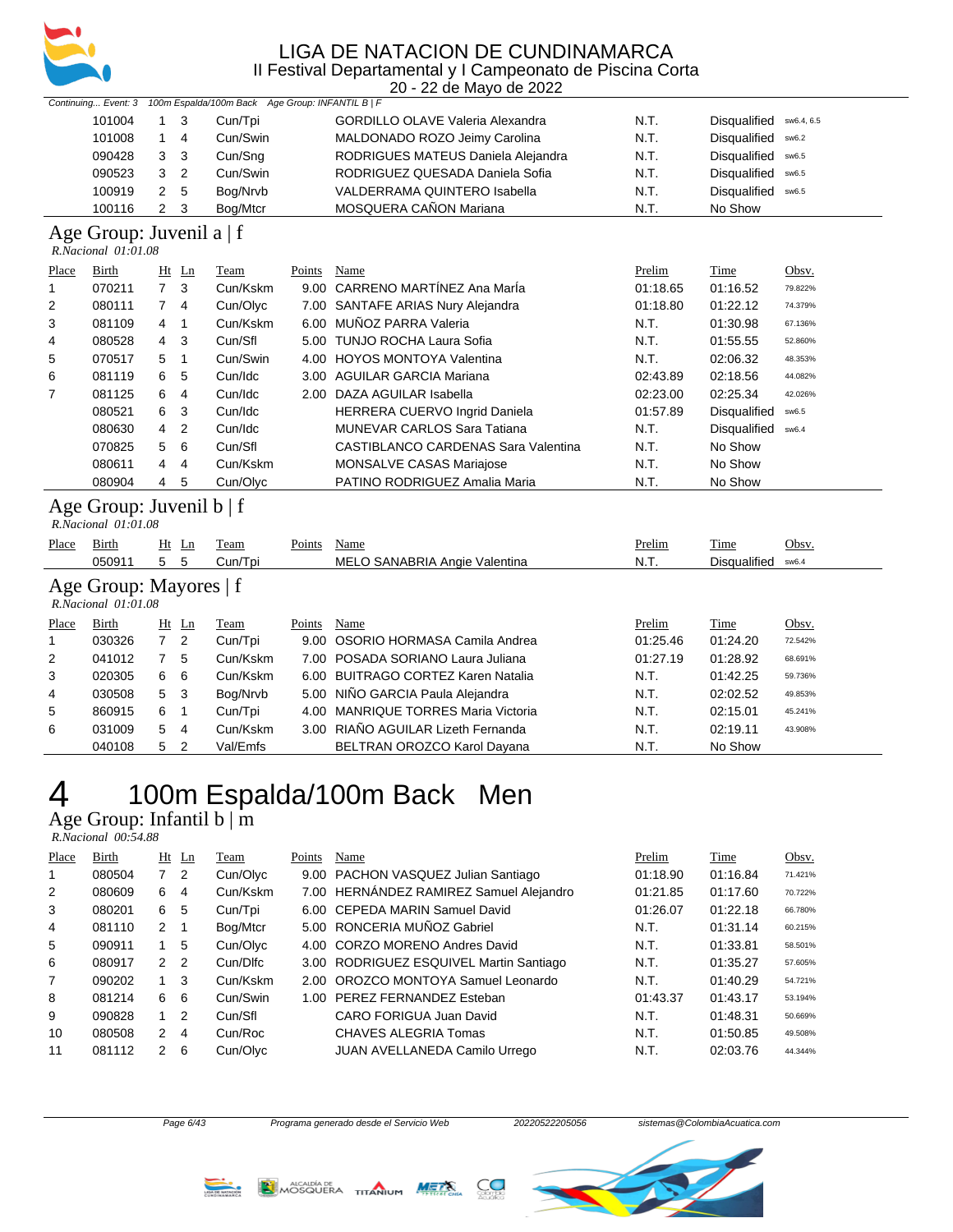

20 - 22 de Mayo de 2022

| 12<br>091119<br>1<br>1<br>Cun/Kskm<br>ROJAS BARRETO Carlos Fernando<br>N.T.<br>02:06.08                                  | 43.528%                |
|--------------------------------------------------------------------------------------------------------------------------|------------------------|
| 081030<br>2<br>5<br>Cun/Idc<br>GOMEZ GUATAVA Johan Matias<br>N.T.<br>13<br>02:15.39                                      | 40.535%                |
| BUITRAGO URUEÑA Juan Manuel<br>090223<br>$\mathbf{1}$<br>Cun/Kskm<br>N.T.<br>14<br>4<br>02:17.87                         | 39.806%                |
| 15<br>080405<br>$\overline{2}$<br>3<br>Cun/Idc<br>GONZALEZ TORRES Santiago<br>N.T.<br>02:19.50                           | 39.341%                |
| Age Group: Juvenil a   m                                                                                                 |                        |
| R.Nacional 00:54.88                                                                                                      |                        |
| Time<br>Place<br><b>Birth</b><br>Ht Ln<br>Team<br>Points Name<br>Prelim                                                  | Obsv.                  |
| Cun/Pvcc<br>9.00 RODRIGUEZ DAVILA Juan AndrÉs<br>01:00.66<br>060801<br>8<br>3<br>00:59.66<br>1                           | 91.988%                |
| $\overline{2}$<br>070731<br>$\overline{7}$<br>$\mathbf{1}$<br>Cun/Roc<br>7.00 MEZA ORTEGA Simon<br>01:19.74<br>01:11.82  | 76.413%                |
| 060708<br>8<br>6<br>Cun/Kskm<br>6.00 VALVUENA RAMIREZ Simon Ariel<br>3<br>01:10.33<br>01:11.84                           | 76.392%                |
| $\overline{7}$<br>070105<br>$\overline{4}$<br>Cun/Marc<br>5.00 SARMIENTO VALDERRAMA NicolAs<br>4<br>01:14.47<br>01:12.83 | 75.354%                |
| 4.00 HERNANDEZ CHARRY Samuel David<br>070921<br>3<br>6<br>Bog/Nrvb<br>N.T.<br>01:21.30<br>5                              | 67.503%                |
| 3<br>5<br>070704<br>Cun/Swin<br>3.00 MOLINA SALINAS Erick Jose<br>N.T.<br>6<br>01:22.25                                  | 66.723%                |
| 6<br>$\overline{2}$<br>7<br>060309<br>Cun/Tpi<br>2.00 ORDUNA ROJAS David Fernando<br>01:22.30<br>01:22.97                | 66.144%                |
| $\overline{2}$<br>070523<br>3<br>1.00 AREVALO FIERRO Juan David<br>N.T.<br>Cun/Kskm<br>01:23.23<br>8                     | 65.938%                |
| 060703<br>$\mathbf{1}$<br>Cun/Swin<br>RONDON NIETO Jose Miguel<br>01:30.72<br>9<br>6<br>01:28.21                         | 62.215%                |
| 060912<br>3<br>3<br>N.T.<br>10<br>Bog/Mtcr<br><b>MERCADO ADAME Samuel Andres</b><br>01:52.26                             | 48.887%                |
| 070903<br>3<br>$\mathbf{1}$<br>Bog/Mtcr<br>FLOREZ CARABALLO Oscar Nicolas<br>N.T.<br>11<br>01:55.53                      | 47.503%                |
| 4<br>6<br>Cun/Swin<br>12<br>060512<br><b>FRANCO PABON David</b><br>N.T.<br>02:01.37                                      | 45.217%                |
| 070504<br>3<br>N.T.<br>4<br>Cun/Idc<br><b>GOMEZ RODRIGUEZ Juan Sebastian</b>                                             | Disqualified<br>sw6.5  |
| 8<br>060711<br>$\mathbf{1}$<br>Cun/Roc<br><b>TOBO MARIN Javier</b><br>01:09.65<br>No Show                                |                        |
| Age Group: Juvenil b   m<br>R.Nacional 00:54.88                                                                          |                        |
| Prelim<br>Place<br>Birth<br>$Ht$ Ln<br><b>Team</b><br><b>Points</b><br>Name<br><b>Time</b>                               | Obsv.                  |
| 8<br>$\overline{2}$<br>050809<br>Cun/Roc<br>9.00 DAZA FORERO Juan Esteban<br>01:03.05<br>01:04.38<br>$\mathbf{1}$        | 85.244%                |
| 7.00 DOMINGUEZ GALINDO NicolÁs<br>$\overline{2}$<br>040206<br>4<br>$\overline{4}$<br>Cun/Roc<br>N.T.<br>01:11.39         | 76.874%                |
| 6.00 RUEDA GARCÍA Tomas<br>$\overline{7}$<br>Cun/Olyc<br>3<br>050519<br>3<br>01:13.27<br>01:13.30                        | 74.870%                |
| 050815<br>$\overline{7}$<br>5<br>Cun/Tpi<br>5.00 OSPINA MORENO Esteban<br>01:18.94<br>01:18.02<br>4                      | 70.341%                |
| 4.00 POSADA GARCÍA Cristian Camilo<br>040519<br>4<br>5<br>Cun/Kskm<br>5<br>N.T.<br>01:22.72                              | 66.344%                |
| $\boldsymbol{2}$<br>040428<br>4<br>Cun/Dlfc<br>3.00 JARA CASTELLANOS Julian Yesid<br>N.T.<br>6<br>01:34.26               | 58.222%                |
| 040126<br>8<br>$\overline{4}$<br>Cun/Roc<br>MANTILLA CHACON Juan Diego<br>01:02.43<br>No Show                            |                        |
| Age Group: Mayores   m<br>R.Nacional 00:54.88                                                                            |                        |
| Place<br><b>Birth</b><br>Points<br>Name<br>Prelim<br>Time<br>$Ht$ Ln<br><b>Team</b>                                      | Obsv.                  |
| 9.00 LAITON CABREJO AndrÉs Felipe<br>8<br>5<br>Cun/Olyc<br>$\mathbf{1}$<br>031106<br>01:07.27<br>01:05.52                | 83.761%                |
| 5<br>5<br>Cun/Tpi<br>7.00 DIAZ SIERRA Juan Camilo<br>N.T.<br>$\overline{2}$<br>000101<br>01:05.77                        | 83.442%                |
| 3<br>7<br>6<br>Cun/Tpi<br>6.00 DUARTE SALCEDO Sergio AndrÉs<br>01:21.07<br>01:20.62<br>031215                            | 68.072%                |
| <b>CARO CUESTAS Andres Felipe</b><br>030804<br>4<br>3<br>Cun/Idc<br>N.T.                                                 | Disqualified<br>sw10.2 |
| RAMÍREZ PEÑALOSA Álvaro Esteban<br>$\overline{2}$<br>860822<br>5<br>Cun/Ftzc<br>N.T.                                     | Disqualified<br>sw6.5  |
| CANARIA PRIETO Juan NicolÁs<br>6<br>3<br>Cun/Kskm<br>No Show<br>030316<br>01:21.11                                       |                        |
| 5<br>6<br>Val/Emfs<br>ROMERO MUÑOZ Jean Pierre Felipe<br>No Show<br>021230<br>N.T.                                       |                        |
| 600509<br>5<br>VALENCIA SALAZAR Victor Hugo<br>4<br>Cun/Kskm<br>N.T.<br>No Show                                          |                        |
| 5<br>001023<br>$\mathbf{1}$<br>Val/Emfs<br>VILLEGAS ARROYO Juan Felipe<br>N.T.<br>No Show                                |                        |

### 50m Mariposa/50m Fly Women Age Group: Infantil b | f

 *R.Nacional 00:26.74* 

| Place | Birth  |     | Ht Ln | Team     | Points | Name                               | Prelim   | Time     | Obsv.   |
|-------|--------|-----|-------|----------|--------|------------------------------------|----------|----------|---------|
|       | 090801 | 4 5 |       | Cun/Idc  |        | 9.00 DIAZ BECERRA Maria Camila     | 00:42.98 | 00:34.55 | 77.395% |
|       | 090114 | 4 3 |       | Boa/Mtcr |        | 7.00 TORRES TELLEZ Maria Fernanda  | 00:42:36 | 00:40.98 | 65.251% |
|       | 100205 | 3 4 |       | Cun/Ftzc |        | 6.00 PENAGOS ACOSTA Paula Catalina | 00:54.98 | 00:47.53 | 56.259% |







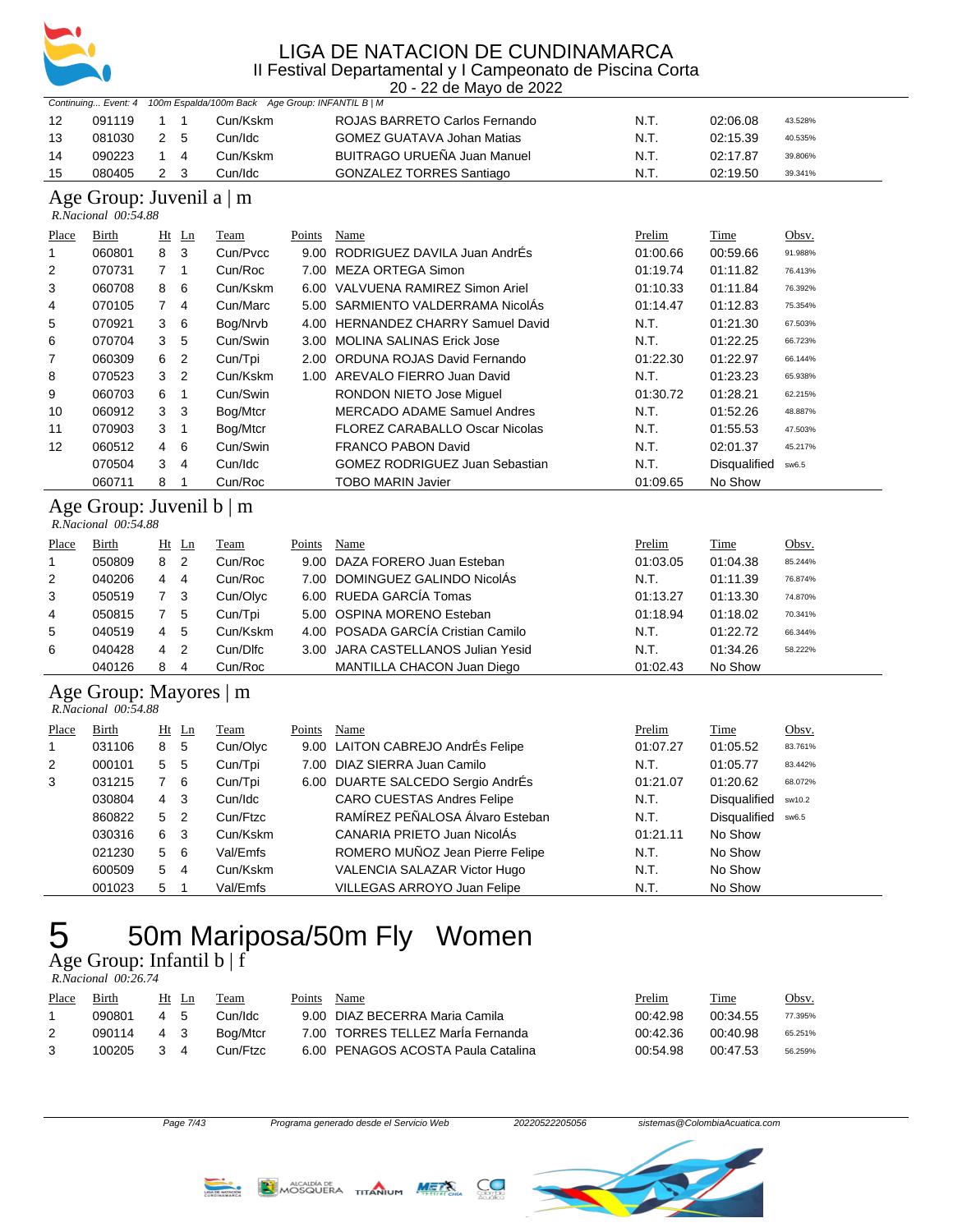

20 - 22 de Mayo de 2022

|                |                                                 |                         |                | Continuing Event: 5 50m Mariposa/50m Fly Age Group: INFANTIL B   F |        |                                        |          |             |         |
|----------------|-------------------------------------------------|-------------------------|----------------|--------------------------------------------------------------------|--------|----------------------------------------|----------|-------------|---------|
| 4              | 100513                                          | $\mathbf{1}$            | 6              | Cun/Olyc                                                           |        | 5.00 VILLARRAGA URBINA Isabel Sofia    | N.T.     | 00:47.92    | 55.801% |
| 5              | 091201                                          | 1                       | 1              | Cun/Dlfc                                                           |        | 4.00 VERGEL REYES Luciana              | N.T.     | 00:50.73    | 52.710% |
|                | 091012                                          | $\mathbf{1}$            | 5              | Bog/Nrvb                                                           |        | <b>ARISTIZABAL MORENO Valeria</b>      | N.T.     | No Show     |         |
|                | Age Group: Juvenil a   f<br>R.Nacional 00:26.74 |                         |                |                                                                    |        |                                        |          |             |         |
| Place          | <b>Birth</b>                                    |                         | Ht Ln          | Team                                                               | Points | Name                                   | Prelim   | <b>Time</b> | Obsv.   |
| $\mathbf{1}$   | 070514                                          | 6                       | 5              | Cun/Olyc                                                           |        | 9.00 ANA SOFIA Chaves Tinjaca          | 00:35.73 | 00:36.95    | 72.368% |
| 2              | 070628                                          | 6                       | 6              | Cun/Kskm                                                           |        | 7.00 IBANEZ ROJAS Stephany             | 00:36.85 | 00:37.63    | 71.060% |
| 3              | 071104                                          | 5                       | $\overline{4}$ | Cun/Roc                                                            |        | 6.00 JIMENEZ PAVA Martina              | 00:38.85 | 00:37.73    | 70.872% |
| 4              | 080830                                          | 4                       | $\overline{2}$ | Cun/Ss                                                             |        | 5.00 CARVAJAL FORERO Sammy             | 00:42.93 | 00:39.89    | 67.034% |
| 5              | 070122                                          | 5                       | 3              | Cun/Tpi                                                            |        | 4.00 ESTUPINAN MARTINEZ Manuella       | 00:38.07 | 00:40.37    | 66.237% |
| 6              | 081109                                          | $\mathbf{1}$            | $\overline{2}$ | Cun/Kskm                                                           |        | 3.00 MUÑOZ PARRA Valeria               | N.T.     | 00:41.58    | 64.310% |
| 7              | 080214                                          | 5                       | 6              | Cun/Olyc                                                           |        | 2.00 NAVARRETE VAQUERO Valeria         | 00:40.91 | 00:42.24    | 63.305% |
| 8              | 081107                                          | 1                       | $\overline{4}$ | Bog/Mtcr                                                           |        | 1.00 YAYA FERREIRA Marla Lucia         | N.T.     | 00:43.22    | 61.870% |
| 9              | 080401                                          | $\overline{2}$          | $\mathbf{1}$   | Cun/Sfl                                                            |        | PRADILLA BARRIOS Juana Sofia           | N.T.     | 00:44.48    | 60.117% |
| 10             | 080708                                          | 4                       | $\mathbf{1}$   | Cun/Roc                                                            |        | REY NAVARRETE Mariana                  | 00:48.16 | 00:44.79    | 59.701% |
| 11             | 080531                                          | 3                       | 3              | Cun/Olyc                                                           |        | ROJAS PIZANO Sara Sofia                | 00:53.30 | 00:47.32    | 56.509% |
| 12             | 080919                                          | 3                       | $\overline{2}$ | Cun/Roc                                                            |        | <b>BAUTISTA BARRERA Gabriela</b>       | 01:00.67 | 00:51.49    | 51.932% |
| 13             | 080711                                          | $\mathbf{1}$            | 3              | Cun/Olyc                                                           |        | RAMIREZ GANTIVA Nikoll Valeria         | N.T.     | 00:59.59    | 44.873% |
| 14             | 080328                                          | 3                       | 5              | Afg/Mqra                                                           |        | MANRRIQUE BOBADILLA Leidy Vanessa      | 01:02.72 | 01:04.20    | 41.651% |
|                | 080501                                          | $\overline{2}$          | 6              | Bog/Mtcr                                                           |        | ROMERO ACOSTA Laura Sofia              | N.T.     | No Show     |         |
|                | Age Group: Juvenil b   f<br>R.Nacional 00:26.74 |                         |                |                                                                    |        |                                        |          |             |         |
| Place          | Birth                                           |                         | $Ht$ Ln        | Team                                                               | Points | Name                                   | Prelim   | Time        | Obsv.   |
| $\mathbf{1}$   | 050914                                          | 6                       | $\overline{1}$ | Cun/Idc                                                            |        | 9.00 CARO CUESTAS Stefany              | 00:35.87 | 00:35.40    | 75.537% |
| 2              | 060327                                          | 6                       | $\overline{4}$ | Cun/Olyc                                                           |        | 7.00 PARRA ROJAS Marla Fernanda        | 00:35.38 | 00:35.42    | 75.494% |
| 3              | 050508                                          | 5                       | 5              | Cun/Tpi                                                            |        | 6.00 CHAVEZ MORALES Karen Nicol        | 00:40.27 | 00:39.49    | 67.713% |
| 4              | 060219                                          | 4                       | 4              | Cun/Idc                                                            |        | 5.00 GUTIERREZ GONZALEZ Elisabet       | 00:42.40 | 00:42.92    | 62.302% |
| 5              | 060817                                          | 5                       | $\mathbf{1}$   | Cun/Dlgc                                                           |        | 4.00 BOHORQUEZ SANCHEZ Paula Carolina  | 00:40.27 | 00:43.49    | 61.485% |
| 6              | 061219                                          | $\overline{\mathbf{c}}$ | 5              | Bog/Mtcr                                                           |        | 3.00 CHACON GARCIA Ana Gabriela        | N.T.     | 00:46.09    | 58.017% |
| $\overline{7}$ | 060815                                          | $\overline{2}$          | $\overline{2}$ | Cun/Idc                                                            |        | 2.00 PEREZ GARCIA Luisa Fernanda       | N.T.     | 00:49.47    | 54.053% |
|                | Age Group: Mayores   f<br>R.Nacional 00:26.74   |                         |                |                                                                    |        |                                        |          |             |         |
| Place          | Birth                                           |                         | $Ht$ Ln        | Team                                                               | Points | Name                                   | Prelim   | Time        | Obsv.   |
| $\mathbf{1}$   | 010410                                          | 6                       | 3              | Cun/Dlfc                                                           |        | 9.00 ALBA SASTOQUE Maria Camila        | 00:33.27 | 00:34.32    | 77.914% |
| $\overline{2}$ | 980422                                          | 3                       | $\mathbf{1}$   | Cun/Ftzc                                                           |        | 7.00 CABALLERO MORA Yinneth Marcela    | N.T.     | 00:37.50    | 71.307% |
| 3              | 030814                                          | $\overline{2}$          | 3              | Bog/Mtcr                                                           |        | 6.00 BORDA PEREZ Marla Jose            | N.T.     | 00:39.51    | 67.679% |
| 4              | 030326                                          | 6                       | $\overline{2}$ | Cun/Tpi                                                            |        | 5.00 OSORIO HORMASA Camila Andrea      | 00:35.42 | 00:39.91    | 67.001% |
| 5              | 030918                                          | 2                       | 4              | Afg/Mgra                                                           |        | 4.00 FERNANDEZ ROJAS Laura Alejandra   | N.T.     | 00:40.89    | 65.395% |
| 6              | 040116                                          | 4                       | 6              | Cun/Swin                                                           |        | 3.00 COLORADO GONZALEZ Sofia Alejandra | 00:49.22 | 00:47.15    | 56.713% |
|                | 010317                                          | 5                       | $\overline{2}$ | Cun/Kskm                                                           |        | BEJARANO PEREZ Stephany Geraldine      | 00:38.92 | No Show     |         |
|                | 011122                                          | 3                       | 6              | Val/Emfs                                                           |        | CANDAMIL BOLANOS Kerlyn Tatiana        | N.T.     | No Show     |         |
|                |                                                 |                         |                |                                                                    |        |                                        |          |             |         |

# 50m Mariposa/50m Fly Men

Age Group: Infantil b | m  *R.Nacional 00:23.99* 

| Place | Birth  | Ht Ln           | Team     | Points | Name                               | Prelim   | Time     | Obsv.   |
|-------|--------|-----------------|----------|--------|------------------------------------|----------|----------|---------|
|       | 080306 | 14 2            | Cun/Dlfc |        | 9.00 ORJUELA SANABRIA Joseph David | 00:28.07 | 00:29.55 | 81.184% |
| 2     | 080311 | $13 \quad 1$    | Cun/Roc  |        | 7.00 ROJAS MENDIVELSO Simon        | 00:31.76 | 00:31.42 | 76.353% |
|       | 080114 | 12 <sub>2</sub> | Cun/Idc  |        | 6.00 RINCON BARREIRO Gabriel       | 00:33.88 | 00:32.33 | 74.204% |
| 4     | 080901 | 124             | Cun/Pvcc |        | 5.00 ARANGO BOHORQUEZ Santiago     | 00:33.45 | 00:32.97 | 72.763% |







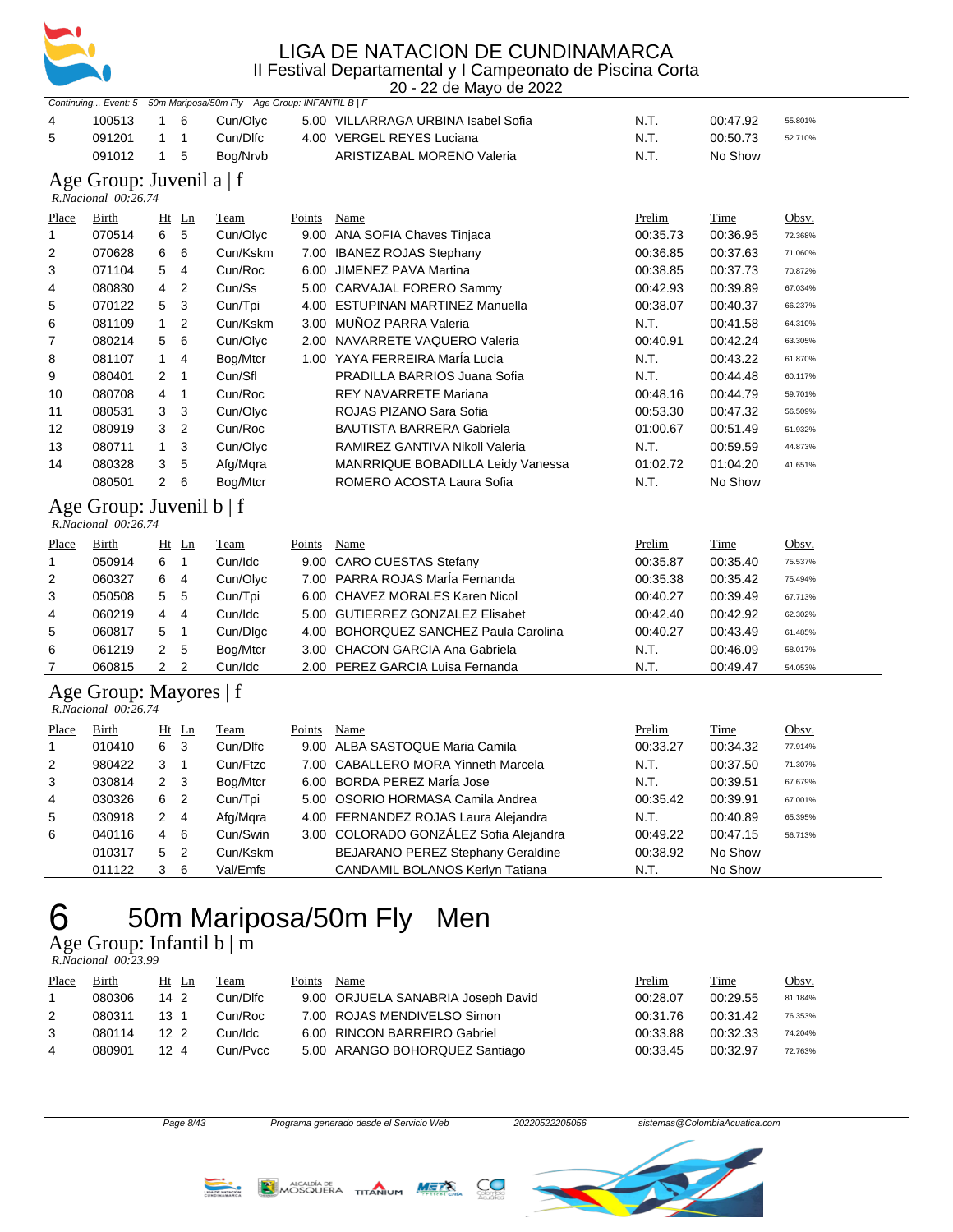

|    |        |                                  |                                                                    | 20 - 22 de Mayo de 2022                |          |          |         |
|----|--------|----------------------------------|--------------------------------------------------------------------|----------------------------------------|----------|----------|---------|
|    |        |                                  | Continuing Event: 6 50m Mariposa/50m Fly Age Group: INFANTIL B   M |                                        |          |          |         |
| 5  | 081215 | 12 <sub>5</sub>                  | Cun/Dlfc                                                           | 4.00 ARIAS BARRETO Angel Santiago      | 00:34.03 | 00:33.42 | 71.783% |
| 6  | 090406 | 10 <sub>3</sub>                  | Cun/Tpi                                                            | 3.00 ZULUAGA ALZATE Jorge Andres       | 00:37.85 | 00:37.97 | 63.181% |
| 7  | 090612 | 2<br>5                           | Cun/Tpi                                                            | 2.00 PINILLA TORRES Philip Santiago    | N.T.     | 00:38.57 | 62.199% |
| 8  | 080202 | 3<br>5                           | Cun/Roc                                                            | 1.00 RODRIGUEZ BAUTISTA Samuel Eduardo | N.T.     | 00:38.92 | 61.639% |
| 9  | 081113 | 2<br>3                           | Cun/Olyc                                                           | <b>LAITON CABREJO Santiago</b>         | N.T.     | 00:39.44 | 60.827% |
| 10 | 090509 | 10 <sub>1</sub>                  | Bog/Mtcr                                                           | <b>GUALTEROS SOLANO Cesar Leonardo</b> | 00:40.24 | 00:39.77 | 60.322% |
| 11 | 080108 | $\overline{4}$<br>3              | Cun/Sfl                                                            | <b>LEAL PATINO NicolÁs</b>             | N.T.     | 00:40.50 | 59.235% |
| 12 | 080509 | 9<br>1                           | Bog/Mtcr                                                           | <b>GUTIERREZ MUNEVAR Juan Jose</b>     | 00:43.17 | 00:40.59 | 59.103% |
| 13 | 090430 | 2<br>$\overline{2}$              | Cun/Sfl                                                            | URREA MARTÍNEZ Kevin Alejandro         | N.T.     | 00:41.01 | 58.498% |
| 14 | 080906 | 10 <sub>6</sub>                  | Cun/Sfl                                                            | <b>HOYOS RAMOS Adrian Daniel</b>       | 00:40.29 | 00:41.53 | 57.765% |
| 15 | 091031 | 8<br>$\overline{4}$              | Cun/Ss                                                             | PARRA RONDON Juan Diego                | 00:46.37 | 00:42.24 | 56.795% |
| 16 | 081217 | $\overline{7}$<br>1              | Bog/Mtcr                                                           | <b>TORO NOVOA Samuel</b>               | 01:06.88 | 00:42.33 | 56.674% |
| 17 | 090428 | 2<br>4                           | Cun/Sfl                                                            | CARO FORIGUA AndrÉs Camilo             | N.T.     | 00:42.83 | 56.012% |
| 18 | 080604 | 3<br>1                           | Cun/Roc                                                            | ALVAREZ RAMIREZ Nicolas                | N.T.     | 00:43.13 | 55.623% |
| 19 | 081020 | 2<br>8                           | Cun/Roc                                                            | <b>MEDINA ROBLES Diego</b>             | 00:46.60 | 00:43.34 | 55.353% |
| 20 | 090909 | 8<br>5                           | Cun/Ss                                                             | CARRANZA MUNOZ Juanjose Yasid          | 00:46.71 | 00:43.93 | 54.610% |
| 21 | 090701 | 9<br>6                           | Cun/Roc                                                            | <b>AZUERO CARRILLO Daniel Mateo</b>    | 00:44.58 | 00:44.34 | 54.105% |
| 22 | 080702 | 3<br>6                           | Bog/Mtcr                                                           | <b>AGUIRRE LADINO Juan Camilo</b>      | N.T.     | 00:44.88 | 53.454% |
| 23 | 090820 | $\overline{2}$<br>6              | Bog/Mtcr                                                           | <b>CHACON GARCIA Samuel Andres</b>     | N.T.     | 00:46.02 | 52.130% |
| 24 | 080826 | $\overline{7}$<br>$\overline{2}$ | Cun/Roc                                                            | <b>BORDA FORBES Emilio</b>             | 00:58.93 | 00:47.14 | 50.891% |
| 25 | 080906 | 8<br>1                           | Cun/Sfl                                                            | <b>HOYOS RAMOS Deivi AndrÉs</b>        | 00:47.60 | 00:48.96 | 48.999% |
| 26 | 080708 | 5<br>7                           | Afg/Mgra                                                           | PRIETO GONZÁLEZ Juan Sebastian         | 01:06.17 | 00:50.70 | 47.318% |
| 27 | 090828 | 3<br>$\mathbf{1}$                | Cun/Sfl                                                            | CARO FORIGUA Juan David                | N.T.     | 00:50.82 | 47.206% |
| 28 | 091225 | $\overline{7}$<br>6              | Afg/Mqra                                                           | <b>MURCIA CASTIBLANCO Carlos Mario</b> | 01:15.18 | 00:51.24 | 46.819% |
| 29 | 090816 | 8<br>6                           | Cun/Dlfc                                                           | ROJAS AVENDANO Jose David              | 00:52.69 | 00:51.31 | 46.755% |
| 30 | 090509 | $\overline{7}$<br>3              | Cun/Ss                                                             | <b>CASAS RODRIGUEZ Carlos Fernando</b> | 00:54.61 | 00:51.63 | 46.465% |
| 31 | 090829 | 4<br>$\mathbf{1}$                | Cun/Dlfc                                                           | BELTRAN SUSA Kevin Julian              | N.T.     | 00:54.11 | 44.336% |
| 32 | 091020 | 1<br>2                           | Cun/Roc                                                            | SERPA OSPINA Pablo                     | N.T.     | 01:02.69 | 38.268% |
|    | 080121 | 3<br>2                           | Cun/Roc                                                            | <b>BECERRA RUIZ Jacobo</b>             | N.T.     | No Show  |         |
|    | 090729 | 2<br>1                           | Cun/Gach                                                           | <b>RINCON PRIETO Yesid Mateo</b>       | N.T.     | No Show  |         |

#### Age Group: Juvenil a | m

 *R.Nacional 00:23.99* 

| Place | <b>Birth</b> | Ht<br>Ln              | Team     | Points | Name                                 | Prelim   | Time         | Obsv.   |
|-------|--------------|-----------------------|----------|--------|--------------------------------------|----------|--------------|---------|
| 1     | 070710       | 13 <sub>3</sub>       | Cun/Dlfc | 9.00   | AVENDAÑO SALAZAR Juan Pablo          | 00:29.58 | 00:30.40     | 78.914% |
| 2     | 070731       | 13 <sub>2</sub>       | Cun/Roc  | 7.00   | <b>MEZA ORTEGA Simon</b>             | 00:30.63 | 00:30.85     | 77.763% |
| 3     | 060928       | $\mathbf{1}$<br>1     | Cun/Vika | 6.00   | CESPEDES LUGO Heryn Santiago         | 00:31.34 | 00:32.28     | 74.318% |
| 4     | 070829       | 3<br>3                | Cun/Marc | 5.00   | <b>COBA SANCHEZ Camilo Andres</b>    | N.T.     | 00:33.75     | 71.081% |
| 5     | 070813       | 10 <sub>2</sub>       | Cun/Marc | 4.00   | <b>GRACIA MORALES David Santiago</b> | 00:38.12 | 00:33.98     | 70.600% |
| 6     | 071214       | 12 <sub>6</sub>       | Cun/Swin | 3.00   | CRUZ CHACON Juan Jeronimo            | 00:35.25 | 00:34.38     | 69.779% |
| 7     | 060318       | 11<br>$\overline{2}$  | Cun/Roc  | 2.00   | MARTÍNEZ RODRIGUEZ Emilio            | 00:36.45 | 00:35.22     | 68.115% |
| 8     | 060608       | 2<br>4                | Cun/Tpi  | 1.00   | BAEZ CRUZ Juan Diego                 | N.T.     | 00:35.36     | 67.845% |
| 9     | 070704       | 104                   | Cun/Swin |        | <b>MOLINA SALINAS Erick Jose</b>     | 00:37.87 | 00:35.46     | 67.654% |
| 10    | 060309       | 11<br>6               | Cun/Tpi  |        | ORDUNA ROJAS David Fernando          | 00:37.50 | 00:35.62     | 67.350% |
| 11    | 070227       | 11<br>1               | Cun/Vika |        | FIGUEREDO CASTRO Juan David          | 00:37.23 | 00:35.78     | 67.049% |
| 12    | 070717       | 12 <sup>12</sup><br>1 | Cun/Roc  |        | RAMON MARQUEZ Tomas Santiago         | 00:34.04 | 00:36.22     | 66.234% |
| 13    | 060811       | 11<br>5               | Cun/Kskm |        | <b>GARCIA CAMACHO Nicolas</b>        | 00:36.66 | 00:36.67     | 65.421% |
| 14    | 060206       | $\overline{4}$<br>4   | Cun/Olyc |        | CARDONA LOPEZ David                  | N.T.     | 00:36.97     | 64.890% |
| 15    | 070122       | 4<br>1                | Afg/Mqra |        | FERNANDEZ ROJAS Julian David         | N.T.     | 00:37.31     | 64.299% |
| 16    | 070623       | 9<br>4                | Cun/Swin |        | <b>ROJAS PULIDO Wilmer Emmanuel</b>  | 00:40.80 | 00:39.24     | 61.137% |
| 17    | 060915       | 9<br>5                | Cun/Tpi  |        | <b>ZAMBRANO CIFUENTES Matias</b>     | 00:41.52 | 00:39.41     | 60.873% |
| 18    | 060708       | 5<br>$\overline{4}$   | Cun/Dlfc |        | <b>VERGEL REYES Isaac</b>            | N.T.     | 00:40.93     | 58.612% |
| 19    | 070524       | 6<br>4                | Cun/Dlfc |        | ROJAS ROMERO Juan Esteban            | N.T.     | 00:41.53     | 57.765% |
|       | 070523       | 10 <sup>°</sup><br>5  | Cun/Kskm |        | AREVALO FIERRO Juan David            | 00:39.36 | Disqualified | sw8.5   |
|       | 070121       | 114                   | Bog/Mtcr |        | DEJOY RODRIGUEZ NicolAs Humberto     | 00:35.94 | No Show      |         |
|       |              |                       |          |        |                                      |          |              |         |





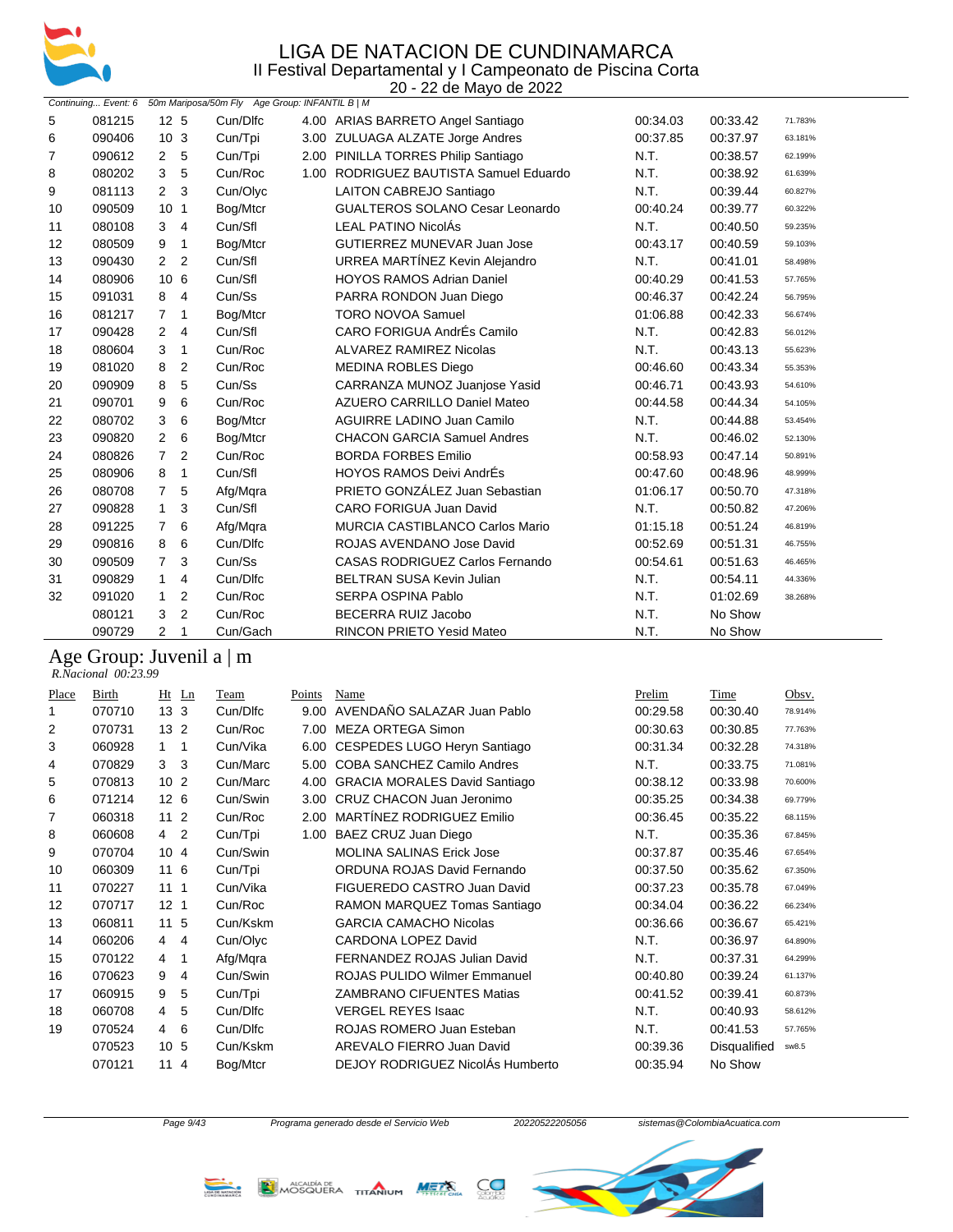

20 - 22 de Mayo de 2022

|       | Continuing Event: 6 |                 | 50m Mariposa/50m Fly Age Group: JUVENIL A   M |        |                                      |          |          |         |
|-------|---------------------|-----------------|-----------------------------------------------|--------|--------------------------------------|----------|----------|---------|
|       | 070325              | 4               | Bog/Mtcr                                      |        | MUÑOZ PELAEZ David                   | 00:58.89 | No Show  |         |
|       | 070911              | 3<br>9          | Cun/Vika                                      |        | RODRIGUEZ RUIZ Carlos Arturo         | 00:40.74 | No Show  |         |
|       | R.Nacional 00:23.99 |                 | Age Group: Juvenil $b \mid m$                 |        |                                      |          |          |         |
| Place | Birth               | $Ht$ Ln         | Team                                          | Points | Name                                 | Prelim   | Time     | Obsv.   |
|       | 051217              | 14 4            | Cun/Marc                                      | 9.00   | <b>TOVAR PICO Samuel David</b>       | 00:27.09 | 00:27.09 | 88.557% |
| 2     | 050513              | 14 6            | Cun/Kskm                                      | 7.00   | LOPEZ BUSTACARA Johan David          | 00:29.07 | 00:29.84 | 80.395% |
| 3     | 050824              | 13 6            | Cun/Kskm                                      | 6.00   | <b>BUCHELLI REALPE Dylann Steven</b> | 00:32.07 | 00:31.11 | 77.113% |
| 4     | 050809              | 5 <sub>1</sub>  | Cun/Roc                                       | 5.00   | DAZA FORERO Juan Esteban             | N.T.     | 00:31.46 | 76.256% |
| 5     | 041227              | 13 5            | Cun/Kskm                                      | 4.00   | D ALEMAN YANES Alejandro             | 00:31.39 | 00:32.11 | 74.712% |
| 6     | 040613              | 5 <sub>2</sub>  | Cun/Olyc                                      | 3.00   | <b>AMAYA NIVIA Felipe</b>            | N.T.     | 00:35.04 | 68.465% |
| 7     | 051119              | 5 6             | Cun/Idc                                       | 2.00   | PEDRAZA MEJÍA Juan David             | N.T.     | 00:37.65 | 63.718% |
| 8     | 050406              | 11 <sub>3</sub> | Cun/Tpi                                       | 1.00   | QUINTERO APONTE David Leonardo       | 00:35.82 | 00:38.54 | 62.247% |
| 9     | 041003              | 9 <sub>2</sub>  | Cun/Tpi                                       |        | <b>SERRANO ROA Juan Manuel</b>       | 00:41.44 | 00:42.58 | 56.341% |
| 10    | 051219              | -3<br>4         | Cun/Swin                                      |        | <b>MAYORGA MORENO Samuel Andre</b>   | N.T.     | 00:44.36 | 54.080% |
| 11    | 050613              | 8<br>3          | Cun/Tpi                                       |        | ALVAREZ OLIVAR Juan Sebastian        | 00:45.49 | 00:45.47 | 52.760% |
| 12    | 050527              | 5<br>-5         | Bog/Mtcr                                      |        | PEDRAZA MARIN Carlos Nicolas         | N.T.     | 00:47.21 | 50.816% |
|       | 040126              | 14 <sub>3</sub> | Cun/Roc                                       |        | MANTILLA CHACON Juan Diego           | 00:26.63 | No Show  |         |
|       | 040206              | 5<br>4          | Val/Emfs                                      |        | RODRIGUEZ CONDE Alejandro            | N.T.     | No Show  |         |

| Place          | Birth  | $Ht$ Ln         |     | Team     | Points | Name                                   | Prelim   | Time     | Obsv.   |
|----------------|--------|-----------------|-----|----------|--------|----------------------------------------|----------|----------|---------|
| 1              | 700101 | 14 <sub>1</sub> |     | Cun/Olyc |        | 9.00 LAITON CABREJO Juan David         | 00:28.77 | 00:28.16 | 85.192% |
| 2              | 981206 | 14 <sub>5</sub> |     | Cun/Kskm |        | 7.00 HERNANDEZ ALONSO Javier Enrique   | 00:28.23 | 00:28.90 | 83.010% |
| 3              | 031020 | $13 \; 4$       |     | Cun/Olyc |        | 6.00 ROJAS PIZANO Jose Luis            | 00:30.49 | 00:31.28 | 76.694% |
| 4              | 960512 | 12 <sub>3</sub> |     | Cun/Kskm |        | 5.00 PINO VACA Diego Alejandro         | 00:32.34 | 00:32.68 | 73.409% |
| 5              | 950827 | 6               | 4   | Cun/Kskm |        | 4.00 CARDENAS NIETO Harold Duvan       | N.T.     | 00:37.91 | 63.281% |
| 6              | 990108 | 6               | 2   | Cun/Kskm |        | 3.00 ARIAS ESCUCHA Alvaro              | N.T.     | 00:39.79 | 60.292% |
| $\overline{7}$ | 990911 | 6               | 5   | Cun/Dlfc |        | 2.00 RODRIGUEZ LAVERDE Miller Santiago | N.T.     | 00:55.67 | 43.093% |
|                | 010106 | 6               |     | Val/Emfs |        | JIMENEZ GOMEZ NicolÁs Estefen          | N.T.     | No Show  |         |
|                | 920901 | 6               | - 3 | Cun/Tpi  |        | PEÑA SORIANO Juan Carlos               | N.T.     | No Show  |         |
|                | 011114 | 6               | - 6 | Cun/Dlgc |        | RIOS HERNANDEZ Carlos Fabian           | N.T.     | No Show  |         |
|                | 021201 | 5               | -3  | Val/Emfs |        | VELASQUEZ VELASQUEZ AndrÉs Santiago    | N.T.     | No Show  |         |

## 50m Libre/50m Free Women

Age Group: Infantil a | f  *R.Nacional 00:25.11* 

| Birth<br>Time<br>Place<br>Ht Ln<br>Points<br>Prelim<br>Team<br>Name                                      | Obsv.   |
|----------------------------------------------------------------------------------------------------------|---------|
| 5<br>RAMIREZ ROA Gabriela<br>00:38.92<br>110404<br>3<br>Cun/Ss<br>00:36.20<br>9.00                       | 69.365% |
| Afg/Mgra<br>PAEZ NOGERA Arianne<br>N.T.<br>2<br>110227<br>3<br>2<br>00:39.96<br>7.00                     | 62.838% |
| 3<br>Cun/Dlgc<br>ROJAS FORERO Isabella<br>00:42.63<br>110917<br>5<br>00:42.25<br>6.00<br>4               | 59.432% |
| 5.00 JIMENEZ DIAZ Marla Alejandra<br>Afg/Mgra<br>110509<br>5<br>00:47.40<br>00:43.78<br>4<br>2           | 57.355% |
| 4.00 OCHOA PATIÑO Mayra Alejandra<br>5<br>3<br>5<br>Cun/Gach<br>N.T.<br>110423<br>00:43.86               | 57.250% |
| <b>HIDALGO GONZALEZ Maria Lucia</b><br>Cun/Kskm<br>6<br>120214<br>5<br>00:45.66<br>00:49.61<br>1<br>3.00 | 54.993% |
| 2.00 SÁNCHEZ SABOGAL Isabella<br>7<br>Cun/Ss<br>121027<br>4<br>3<br>00:52.55<br>00:46.01                 | 54.575% |
| 5<br>8<br>121204<br>-6<br>Cun/Tpi<br>DIAZ MANRIQUE Maria Claudia<br>00:51.47<br>00:47.21<br>1.00         | 53.188% |
| 3<br>Cun/Gach<br>N.T.<br>9<br>3<br>VENEGAS GONZALEZ Maria Juliana<br>110104<br>00:48.41                  | 51.869% |
| Cun/Dlfc<br>REVELO ROMERO Mariana Sofia<br>10<br>121129<br>00:53.72<br>00:49.36<br>4<br>4                | 50.871% |
| 11<br>5<br>5<br>Cun/Ss<br>SARA GABRIELA Zamora Bonilla<br>120128<br>00:48.03<br>00:49.90                 | 50.321% |
| 12<br>Afg/Mgra<br>VILLA MAYORGA Sofia<br>N.T.<br>120718<br>00:50.00<br>1<br>4                            | 50.220% |
| 13<br>CARO BALAGUERA Mariana<br>120329<br>6<br>Cun/Tpi<br>01:04.71<br>00:50.98<br>4                      | 49.255% |
| 14<br>PALACIOS ESPITIA Emily Nicole<br>120719<br>2<br>Cun/Kskm<br>00:51.20<br>4<br>00:57.94              | 49.043% |





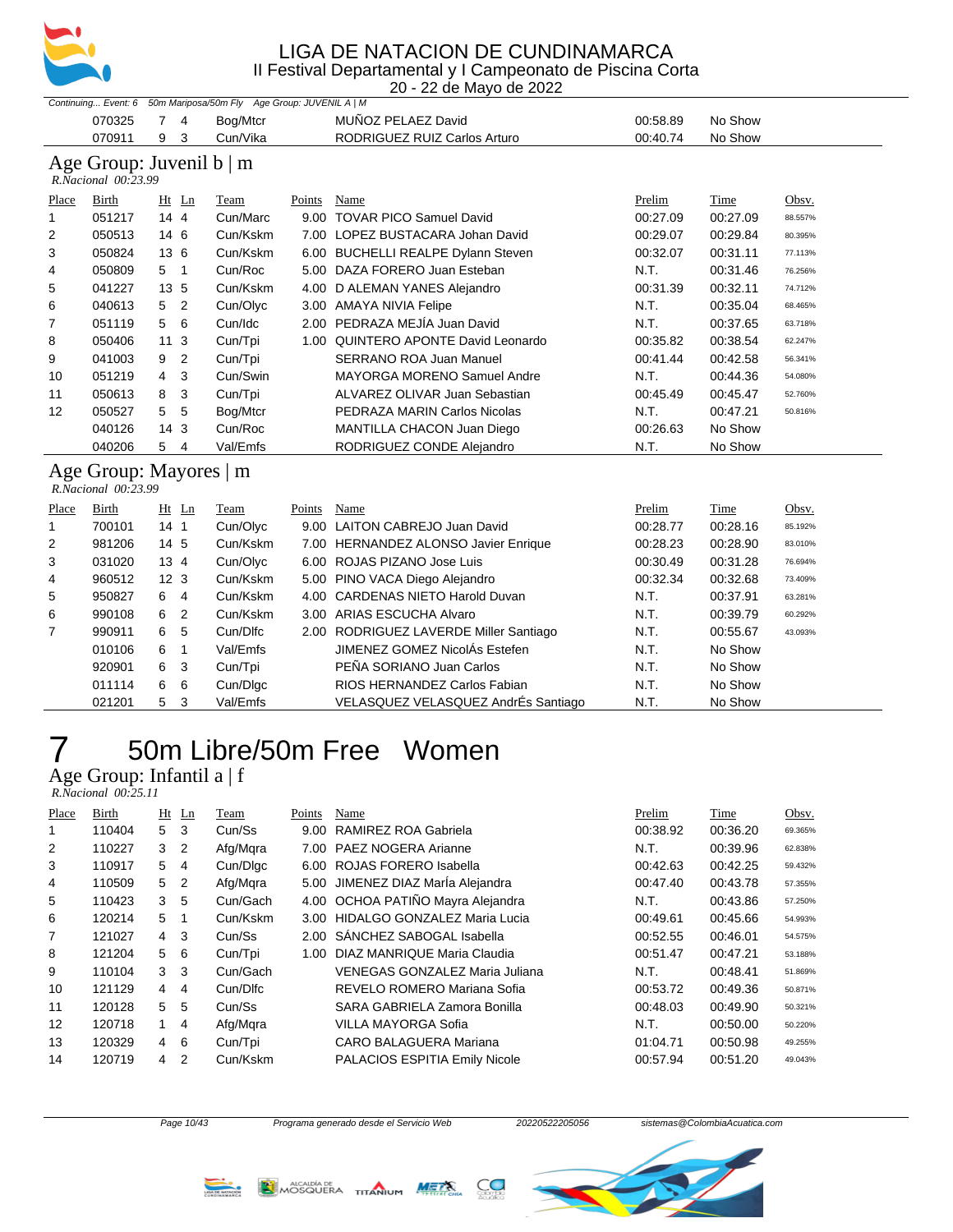

20 - 22 de Mayo de 2022

| 50m Libre/50m Free Age Group: INFANTIL A   F<br>Continuing Event: 7 |        |                |                |          |                                        |          |          |         |  |  |
|---------------------------------------------------------------------|--------|----------------|----------------|----------|----------------------------------------|----------|----------|---------|--|--|
| 15                                                                  | 111227 |                | 2 5            | Bog/Mtcr | CARDENAS ALVARADO Lina Sofia           | N.T.     | 00:52.17 | 48.131% |  |  |
| 16                                                                  | 120729 |                | $\overline{2}$ | Afg/Mgra | BARBOSA CHIVATA Laura Sofia            | N.T.     | 00:52.45 | 47.874% |  |  |
| 17                                                                  | 120228 | 2              | -1             | Cun/Gach | VILLAMIL ORTIZ Shayra Juliana          | N.T.     | 00:52.64 | 47.701% |  |  |
| 18                                                                  | 120624 |                | -3             | Cun/Olyc | PINILLA LOPEZ Sara Valentina           | N.T.     | 00:52.86 | 47.503% |  |  |
| 19                                                                  | 111219 |                | 2 <sub>2</sub> | Cun/Gach | <b>GARZÓN MEDINA Salome</b>            | N.T.     | 00:53.09 | 47.297% |  |  |
| 20                                                                  | 120215 | 4              |                | Cun/Ftzc | NIETO ZAPATA Cielo                     | 01:03.38 | 00:58.12 | 43.204% |  |  |
| 21                                                                  | 120525 | $\mathbf{2}$   | - 6            | Cun/Ftzc | POSADA TAMARA María Alejandra          | N.T.     | 00:58.61 | 42.843% |  |  |
| 22                                                                  | 110126 | 3              | $\overline{4}$ | Afg/Mgra | VIVAS NIÑO Estefania                   | N.T.     | 01:02.61 | 40.105% |  |  |
| 23                                                                  | 121104 |                |                | Cun/Olyc | DIAZ RAMIREZ Arianna                   | N.T.     | 01:03.78 | 39.370% |  |  |
| 24                                                                  | 110601 |                | $3\quad 6$     | Cun/Sng  | <b>HENAO NARVAEZ Juliana</b>           | N.T.     | 01:04.23 | 39.094% |  |  |
| 25                                                                  | 110516 | 3              |                | Afg/Mgra | VALDERRAMA RUBIANO Briana Salome       | N.T.     | 01:09.71 | 36.021% |  |  |
| 26                                                                  | 111006 |                | 2 4            | Bog/Mtcr | MORENO BERNAL Maria Camila             | N.T.     | 01:13.31 | 34.252% |  |  |
| 27                                                                  | 110713 | $\overline{2}$ | - 3            | Afg/Mgra | <b>TORRES RODRIGUEZ Sharick Dayana</b> | N.T.     | 02:09.32 | 19.417% |  |  |
|                                                                     | 120922 |                | 5              | Afg/Mgra | LASSO GUERRA María Fernanda            | N.T.     | No Show  |         |  |  |
|                                                                     | 110831 | 4              | 5              | Cun/Pycc | PALACIOS FAJARDO Sofia                 | 01:00.89 | No Show  |         |  |  |

### 50m Libre/50m Free Men

Age Group: Infantil a | m  *R.Nacional 00:22.52* 

| Place | Birth  | Ht             | Ln             | Team     | Points | Name                                       | Prelim   | Time     | Obsv.   |
|-------|--------|----------------|----------------|----------|--------|--------------------------------------------|----------|----------|---------|
| 1     | 100108 | 5              | 3              | Cun/Roc  | 9.00   | <b>DELGADO SANCHEZ Tomas</b>               | 00:43.64 | 00:32.01 | 70.353% |
| 2     | 100731 | 4              | 6              | Cun/Vika | 7.00   | <b>SUAREZ MORALES Joseth Norvey</b>        | N.T.     | 00:33.98 | 66.274% |
| 3     | 100609 | 6              | 3              | Cun/Dlgc | 6.00   | <b>GARCÍA ALVAREZ Luis Felipe</b>          | 00:33.79 | 00:34.29 | 65.675% |
| 4     | 100806 | 6              | 2              | Bog/Nrvb | 5.00   | SÁNCHEZ RONCANCIO Juan AndrÉs              | 00:39.80 | 00:34.82 | 64.675% |
| 5     | 101015 | 6              | 5              | Cun/Ss   | 4.00   | <b>CANO BARRIOS Sergio Luis</b>            | 00:40.46 | 00:34.87 | 64.583% |
| 6     | 110116 | 6              | 1              | Bog/Mtcr | 3.00   | <b>CAMPOS RODRIGUEZ Julian</b>             | 00:42.52 | 00:35.75 | 62.993% |
| 7     | 100430 | 6              | 4              | Cun/Roc  | 2.00   | <b>USECHE MELO Alejandro</b>               | 00:38.39 | 00:37.83 | 59.529% |
| 8     | 100116 | 6              | 6              | Bog/Mtcr |        | 1.00 HERNANDEZ DUQUE Jhosua Sebastian      | 00:43.53 | 00:37.85 | 59.498% |
| 9     | 110217 | 3              | $\mathbf{1}$   | Cun/Ftzc |        | GARCÍA ANGULO Luis Alejandro               | N.T.     | 00:38.68 | 58.221% |
| 10    | 100811 | 5              | 2              | Cun/Kskm |        | ACERO MARTÍNEZ Juan Diego                  | 00:45.34 | 00:39.06 | 57.655% |
| 11    | 101211 | 3              | 5              | Cun/Gach |        | <b>GARCIA PAIVA Oscar Felipe</b>           | N.T.     | 00:40.45 | 55.674% |
| 12    | 100205 | 4              | 3              | Cun/Gach |        | MARQUEZ LEON Juan Paulo                    | N.T.     | 00:42.21 | 53.352% |
| 13    | 100805 | 3              | 3              | Cun/Tpi  |        | <b>CASTRO QUINTERO Simon</b>               | N.T.     | 00:42.32 | 53.214% |
| 14    | 110827 | 5              | 5              | Bog/Mtcr |        | RONCERIA MUNOZ Sebastian                   | 00:52.12 | 00:42.89 | 52.506% |
| 15    | 110326 | 2              | 3              | Cun/Ftzc |        | FORERO LOPEZ Joseph Gabriel                | N.T.     | 00:42.94 | 52.445% |
| 16    | 110531 | 5              | 4              | Cun/Dlgc |        | ALDANA CUELLAR David Santiago              | 00:44.08 | 00:43.35 | 51.949% |
| 17    | 110303 | 3              | 6              | Bog/Mtcr |        | PLAZAS MORENO Jose Antonio                 | N.T.     | 00:43.41 | 51.877% |
| 18    | 101105 | 5              | $\mathbf{1}$   | Bog/Mtcr |        | <b>MUNOZ CANO Sebastian</b>                | 00:54.89 | 00:45.52 | 49.473% |
| 19    | 101015 | 3              | 4              | Bog/Mtcr |        | REY HURTADO Santiago                       | N.T.     | 00:46.26 | 48.681% |
| 20    | 100610 | 4              | 5              | Cun/Gach |        | <b>OVIEDO ROZO Omar Yesid</b>              | N.T.     | 00:46.37 | 48.566% |
| 21    | 110415 | $\overline{2}$ | 4              | Cun/Dlgc |        | <b>CASTELLANOS QUINTERO David Mauricio</b> | N.T.     | 00:47.84 | 47.074% |
| 22    | 111117 | $\mathbf{1}$   | 2              | Cun/Ftzc |        | <b>PLAZAS CORTES Amner Matias</b>          | N.T.     | 00:47.95 | 46.966% |
| 23    | 110821 | 2              | $\mathbf{1}$   | Afg/Mqra |        | VALERIANO MARTINEZ Mark Gennory            | N.T.     | 00:48.57 | 46.366% |
| 24    | 100308 | $\overline{4}$ | $\overline{2}$ | Bog/Mtcr |        | RINCON PINEDA Gabriel Santiago             | N.T.     | 00:53.12 | 42.395% |
| 25    | 100630 | 4              | $\mathbf{1}$   | Cun/Olyc |        | SUAREZ PARODI Jacobo                       | N.T.     | 00:57.59 | 39.104% |
| 26    | 101111 | 3              | 2              | Bog/Mtcr |        | CAÑAVERAL PRECIADO Juan Pablo              | N.T.     | 01:01.19 | 36.803% |
| 27    | 111013 | $\mathbf{1}$   | 4              | Afg/Mgra |        | PEREZ MOLINA Juan Jose                     | N.T.     | 01:03.74 | 35.331% |
| 28    | 100124 | 5              | 6              | Afg/Mqra |        | FERNANDEZ RAMIREZ Camilo Ernesto           | N.T.     | 01:10.86 | 31.781% |
| 29    | 111012 | $\mathbf{1}$   | 3              | Cun/Olyc |        | <b>JUAN SAMUDIO Jose Nava</b>              | N.T.     | 01:16.41 | 29.473% |
| 30    | 110629 | $\overline{2}$ | 5              | Afg/Mqra |        | OTALORA SANCHEZ DÁndre                     | N.T.     | 01:37.48 | 23.102% |
|       | 100215 | 4              | 4              | Cun/Roc  |        | LOPERA HOYOS Juan Daniel                   | N.T.     | No Show  |         |
|       | 110420 | $\overline{2}$ | 2              | Afg/Mgra |        | RODRIGUEZ CONTRERAS Andres Santiago        | N.T.     | No Show  |         |



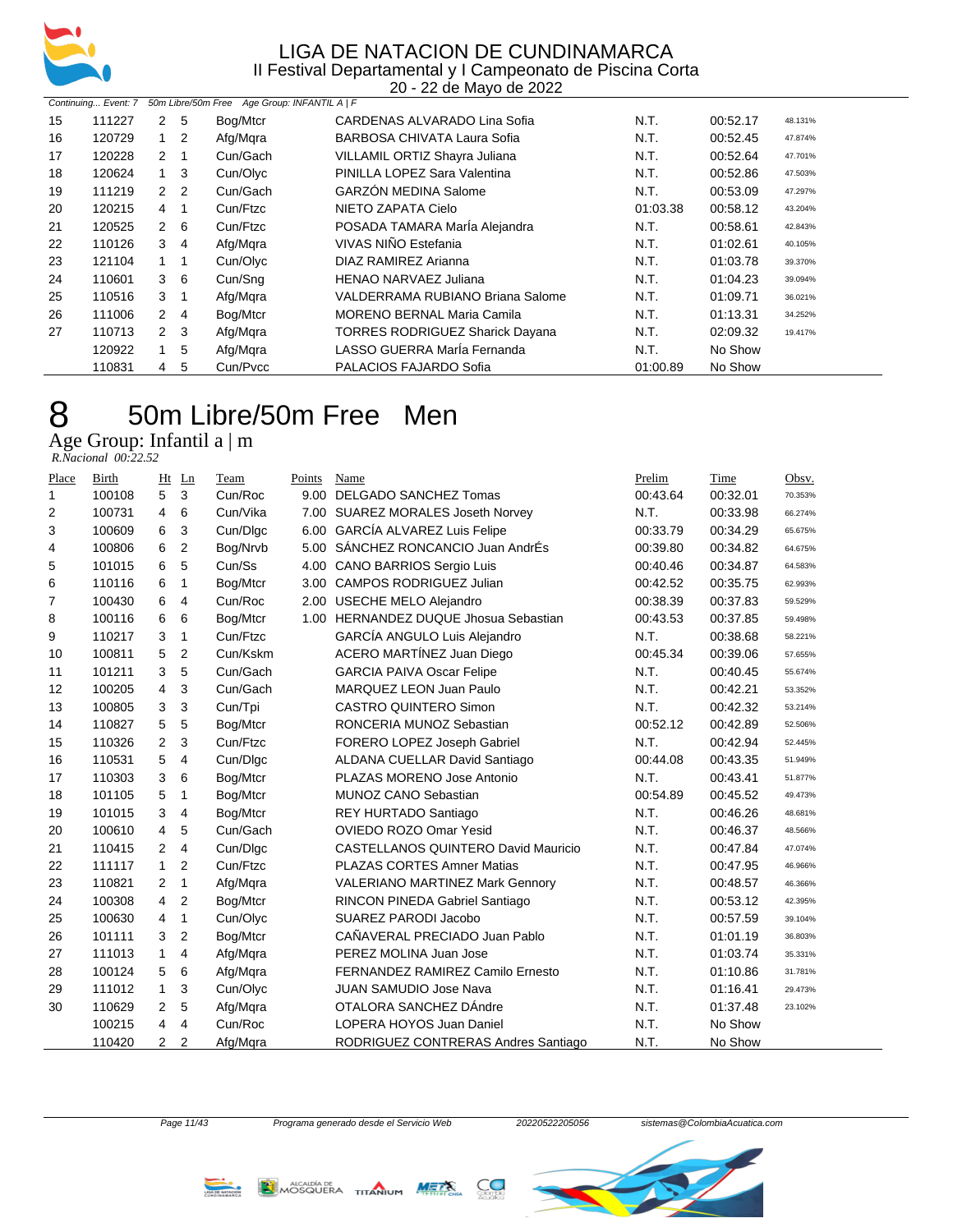

### 25m Libre/25m Free Women Age Group: Menores | f

| Place | Birth  | Ht<br>Ln | Team     | Points | Name                                   | Prelim | Time     | <u>Obsv.</u> |
|-------|--------|----------|----------|--------|----------------------------------------|--------|----------|--------------|
|       | 150822 |          | Boa/Nrvb |        | 9.00 LLANOS PUENTES Gabriela           | N.T.   | 00:36.22 | 0.000%       |
|       | 150126 |          | Bog/Mtcr |        | 7.00 ALVAREZ REAL Luciana Ailin        | N.T.   | 00:37.69 | 0.000%       |
|       | 150513 |          | Boa/Nrvb |        | 6.00 QUIÑONEZ BOHORQUEZ Alicia Del Mar | N.T.   | 00:42.94 | 0.000%       |

# 25m Libre/25m Free Men

Age Group: Menores | m

| Place | Birth  |     | Ht Ln | Team     | Points | Name                             | Prelim   | Time     | Obsv.  |
|-------|--------|-----|-------|----------|--------|----------------------------------|----------|----------|--------|
|       | 140807 |     |       | Cun/Dlgc |        | 9.00 CARDOZO VARON Juan Camilo   | N.T.     | 00:20.16 | 0.000% |
|       | 140320 | 1 3 |       | Bog/Nrvb |        | 7.00 RODRIGUEZ RAMIREZ Yael      | 00:39.26 | 00:29.71 | 0.000% |
|       | 140917 | 1 5 |       | Boa/Nrvb |        | 6.00 JIMÉNEZ TOVAR Joel Fernando | N.T.     | 00:34.47 | 0.000% |
|       | 140226 |     |       | Afg/Mgra |        | 5.00 LOZANO RAMIREZ Juan Pablo   | N.T.     | 00:53.02 | 0.000% |

# 50m Libre/50m Free Women

Age Group: Menores b | f  *R.Nacional 00:25.11* 

| Place | Birth  |                      | $Ht$ Ln | Team     | Points | Name                                 | Prelim   | <b>Time</b> | Obsv.   |
|-------|--------|----------------------|---------|----------|--------|--------------------------------------|----------|-------------|---------|
| 1     | 130104 | 2                    | -3      | Cun/Pvcc |        | 9.00 GONZALEZ SILVA Romina           | 00:49.80 | 00:44.50    | 56.427% |
| 2     | 130517 | 2                    | 5       | Cun/Sfl  |        | 7.00 ROJAS WOLF Silvana              | N.T.     | 00:47.30    | 53.087% |
| 3     | 130324 | $\mathbf{2}^{\circ}$ | -4      | Bog/Nrvb |        | 6.00 FORERO RUIZ Sara Valeria        | 00:57.29 | 00:50.29    | 49.930% |
| 4     | 140205 | 2                    | -6      | Cun/Sng  |        | 5.00 VALERIA ORTIZ Sara Valeria      | N.T.     | 00:57.10    | 43.975% |
| 5     | 130402 | $2\quad 2$           |         | Bog/Mtcr |        | 4.00 GARZON RUEDA Gabriela           | N.T.     | 01:03.24    | 39.706% |
| 6     | 140630 |                      | -3      | Bog/Nrvb |        | 3.00 ARISTIZABAL MORENO Maria Camila | N.T.     | 01:18.03    | 32.180% |
| 7     | 131117 | 2                    |         | Bog/Nrvb |        | 2.00 GONZALEZ MORENO Sara Melissa    | N.T.     | 01:20.50    | 31.193% |
| 8     | 141124 |                      | 2       | Cun/Dlgc |        | 1.00 MERCHAN CAMACHO Maria Jose      | N.T.     | 01:22.73    | 30.352% |
| 9     | 141021 |                      | 4       | Boa/Nrvb |        | SALINAS VEGA Maria JosÉ              | N.T.     | 01:23.21    | 30.177% |

# 50m Libre/50m Free Men

Age Group: Menores b | m

|                | $R. Nacional$ 00:22.52 |             |                |          |        |                                   |          |          |         |
|----------------|------------------------|-------------|----------------|----------|--------|-----------------------------------|----------|----------|---------|
| Place          | <b>Birth</b>           |             | $Ht$ Ln        | Team     | Points | Name                              | Prelim   | Time     | Obsv.   |
| 1              | 130206                 | 2           | -2             | Cun/Ss   |        | 9.00 GUEVARA ROA Adrian           | 00:45.00 | 00:39.72 | 56.697% |
| 2              | 120320                 | $2 \quad 3$ |                | Cun/Pycc |        | 7.00 ARANGO BOHORQUEZ Juan Felipe | 00:42.93 | 00:41.47 | 54.304% |
| 3              | 120229                 | 1           | 3              | Cun/Dlgc |        | 6.00 PADILLA ARIZA Stiven         | N.T.     | 00:43.02 | 52.348% |
| 4              | 120928                 | 2           | 5              | Cun/Ss   |        | 5.00 CARVAJAL FORERO Jeronimo     | 00:49.36 | 00:43.25 | 52.069% |
| 5              | 120405                 | 2           | $\overline{4}$ | Bog/Nrvb | 4.00   | VIVAS ROMERO Mathias              | 00:44.54 | 00:44.66 | 50.425% |
| 6              | 120930                 | $2 \quad 1$ |                | Cun/Olyc |        | 3.00 TORRES PARRA Juan Jose       | 01:10.72 | 00:57.01 | 39.502% |
| $\overline{7}$ | 130702                 | 1.          | 5              | Bog/Nrvb |        | 2.00 MARTINEZ DIAZ Joaquin        | N.T.     | 00:57.41 | 39.227% |
| 8              | 120318                 | 1           | 4              | Bog/Mtcr | 1.00   | <b>CAMACHO VARGAS Juan Martin</b> | N.T.     | 00:58.26 | 38.654% |
| 9              | 120725                 | 1           | 2              | Bog/Nrvb |        | <b>GUTIERREZ GONZALEZ Martin</b>  | N.T.     | 01:01.05 | 36.888% |
|                | 120130                 | 2           | 6              | Bog/Mtcr |        | GUTIERREZ MUNEVAR Jose Ignacio    | N.T.     | No Show  |         |

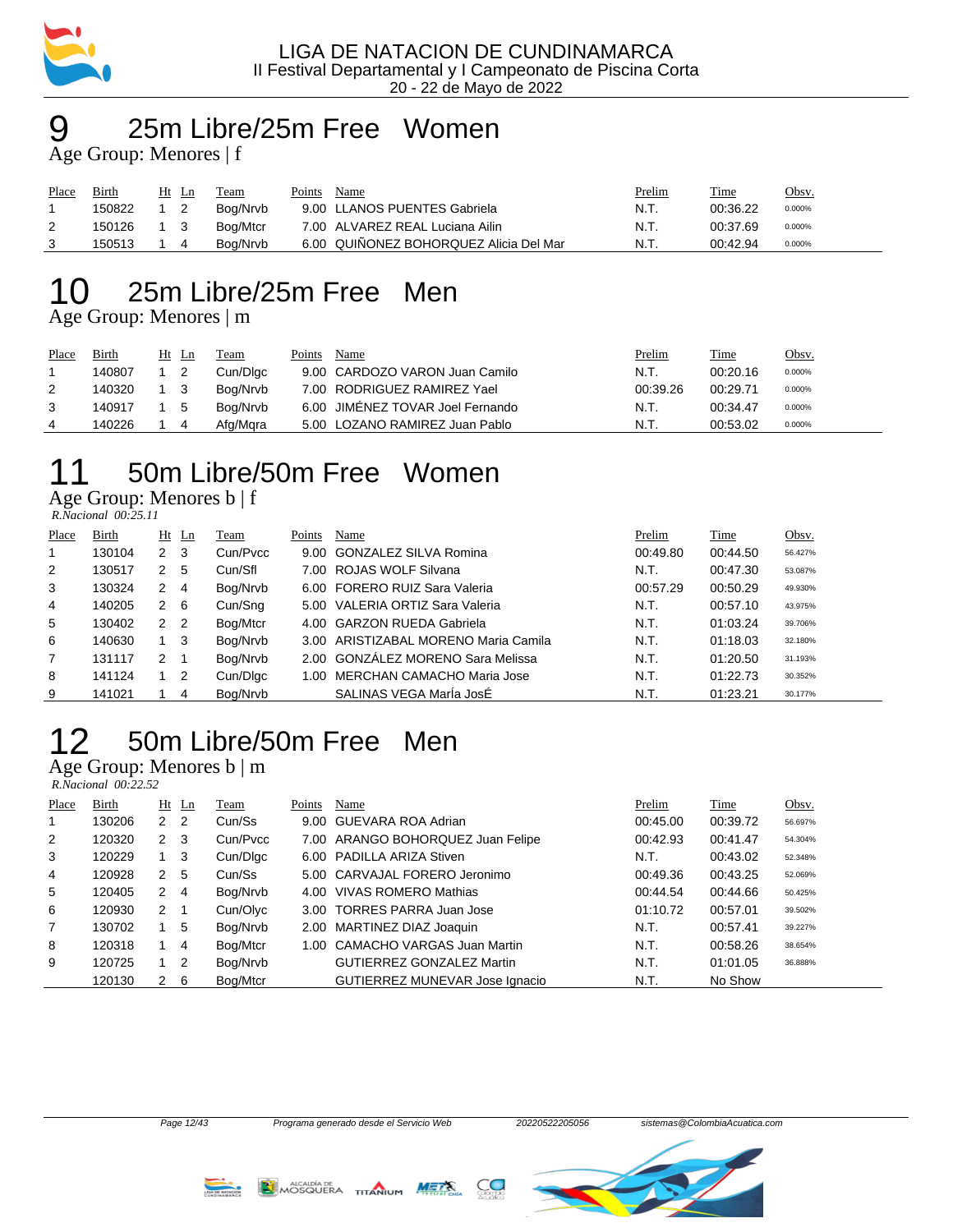

## 13 100m Espalda/100m Back Women

Age Group: Infantil a | f

| R.Nacional 01:01.08 |  |
|---------------------|--|

| Place          | Birth  |             | Ht Ln          | Team     | Points | Name                               | Prelim | Time     | Obsv.   |
|----------------|--------|-------------|----------------|----------|--------|------------------------------------|--------|----------|---------|
| $\overline{1}$ | 120719 |             | 2              | Cun/Kskm |        | 9.00 PALACIOS ESPITIA Emily Nicole | N.T.   | 02:00.25 | 50.794% |
| 2              | 120214 |             | -5             | Cun/Kskm |        | 7.00 HIDALGO GONZALEZ Maria Lucia  | N.T.   | 02:06.36 | 48.338% |
| 3              | 110601 | $2 \quad 3$ |                | Cun/Sng  |        | 6.00 HENAO NARVAEZ Juliana         | N.T.   | 02:12.68 | 46.036% |
| 4              | 120215 |             | -3             | Cun/Ftzc |        | 5.00 NIETO ZAPATA Cielo            | N.T.   | 02:16.53 | 44.737% |
| 5              | 120525 |             | 4              | Cun/Ftzc |        | 4.00 POSADA TAMARA MarÍa Alejandra | N.T.   | 02:17.80 | 44.325% |
| 6              | 111006 | 2           | $\overline{2}$ | Bog/Mtcr |        | 3.00 MORENO BERNAL Maria Camila    | N.T.   | 02:26.32 | 41.744% |
|                | 110831 |             | 4              | Cun/Pvcc |        | PALACIOS FAJARDO Sofia             | N.T.   | No Show  |         |

# 100m Espalda/100m Back Men

Age Group: Infantil a | m  *R.Nacional 00:54.88* 

| Place | Birth  |    | Ht Ln          | Team     | Points | Name                                     | Prelim   | <b>Time</b> | Obsv.   |
|-------|--------|----|----------------|----------|--------|------------------------------------------|----------|-------------|---------|
|       | 110615 |    | - 3            | Bog/Nrvb |        | 9.00 CUBIDES AREVALO Daniel Alejandro    | 01:35.96 | 01:30.50    | 60.641% |
| 2     | 100508 | 14 |                | Cun/Tpi  |        | 7.00 RODRIGUEZ PEDRAZA Cristopher Matias | 01:45.02 | 01:31.48    | 59.991% |
| 3     | 100205 |    | $\overline{2}$ | Cun/Gach |        | 6.00 MARQUEZ LEON Juan Paulo             | N.T.     | 02:00.67    | 45.479% |
| 4     | 101230 |    | 5              | Bog/Nrvb |        | 5.00 RAMIREZ ALVARADO Adam Jacob         | N.T.     | 02:09.86    | 42.261% |
| 5     | 111012 |    | - 6            | Cun/Olyc |        | 4.00 JUAN SAMUDIO Jose Nava              | N.T.     | 02:37.36    | 34.875% |
|       | 110420 |    |                | Afg/Mgra |        | RODRIGUEZ CONTRERAS Andres Santiago      | N.T.     | No Show     |         |

### 50m Espalda/50m Back Women

Age Group: Menores | f  *R.Nacional 00:28.11* 

| Place | Birth  | Ht Ln | Team     | Points | Name                                   | Prelim | Time     | <u>Obsv.</u> |
|-------|--------|-------|----------|--------|----------------------------------------|--------|----------|--------------|
|       | 150822 | -4    | Boa/Nrvb |        | 9.00 LLANOS PUENTES Gabriela           | N.T.   | 01:18.46 | 35.827%      |
| 2     | 150513 |       | Boa/Nrvb |        | 7.00 QUIÑONEZ BOHORQUEZ Alicia Del Mar | N.T.   | 01:19.49 | 35.363%      |
|       | 151020 |       | Afg/Mara |        | HERRERA ABRIL Dayra Yazmin             | N.T.   | No Show  |              |

# 50m Espalda/50m Back Women

Age Group: Menores b | f

 *R.Nacional 00:28.11* 

| Place | Birth  |              | $Ht$ Ln        | Team     | Points | Name                              | Prelim | Time     | Obsv.   |
|-------|--------|--------------|----------------|----------|--------|-----------------------------------|--------|----------|---------|
|       | 130104 | $2 \quad 3$  |                | Cun/Pycc | 9.00   | <b>GONZALEZ SILVA Romina</b>      | N.T.   | 00:55.43 | 50.713% |
| 2     | 130324 | $\mathbf{2}$ | $\overline{2}$ | Bog/Nrvb |        | 7.00 FORERO RUIZ Sara Valeria     | N.T.   | 00:56.44 | 49.805% |
| 3     | 140205 |              | 5              | Cun/Sng  |        | 6.00 VALERIA ORTIZ Sara Valeria   | N.T.   | 00:57.69 | 48.726% |
| 4     | 130917 | $2\quad 6$   |                | Afg/Mgra |        | 5.00 GUERRA BARRAGAN Jimena       | N.T.   | 01:01.15 | 45.969% |
| 5     | 140630 |              |                | Bog/Nrvb | 4.00   | ARISTIZABAL MORENO Maria Camila   | N.T.   | 01:07.43 | 41.688% |
| 6     | 130315 | $\mathbf{2}$ | 4              | Afg/Mgra | 3.00   | MUÑOZ GARNICA Paula Andrea        | N.T.   | 01:11.95 | 39.069% |
| 7     | 131117 |              | 4              | Bog/Nrvb |        | 2.00 GONZÁLEZ MORENO Sara Melissa | N.T.   | 01:21.09 | 34.665% |
| 8     | 140110 | 1            | $\overline{2}$ | Afg/Mgra | 1.00   | GUIZA POSADA Iara Camila          | N.T.   | 01:24.15 | 33.405% |
| 9     | 130522 | $\mathbf{2}$ | 5              | Afg/Mgra |        | CORREA ARGOTI Juanita             | N.T.   | 01:24.31 | 33.341% |
| 10    | 130815 | 2            |                | Afg/Mgra |        | SEPULVEDA ACERO Isabella          | N.T.   | 01:27.29 | 32.203% |
| 11    | 141021 | $1\quad 6$   |                | Bog/Nrvb |        | SALINAS VEGA Maria JosÉ           | N.T.   | 01:30.22 | 31.157% |
| 12    | 130918 |              | 3              | Afg/Mgra |        | CRUZ RODRIGUEZ Anhy Gabriela      | N.T.   | 01:39.41 | 28.277% |





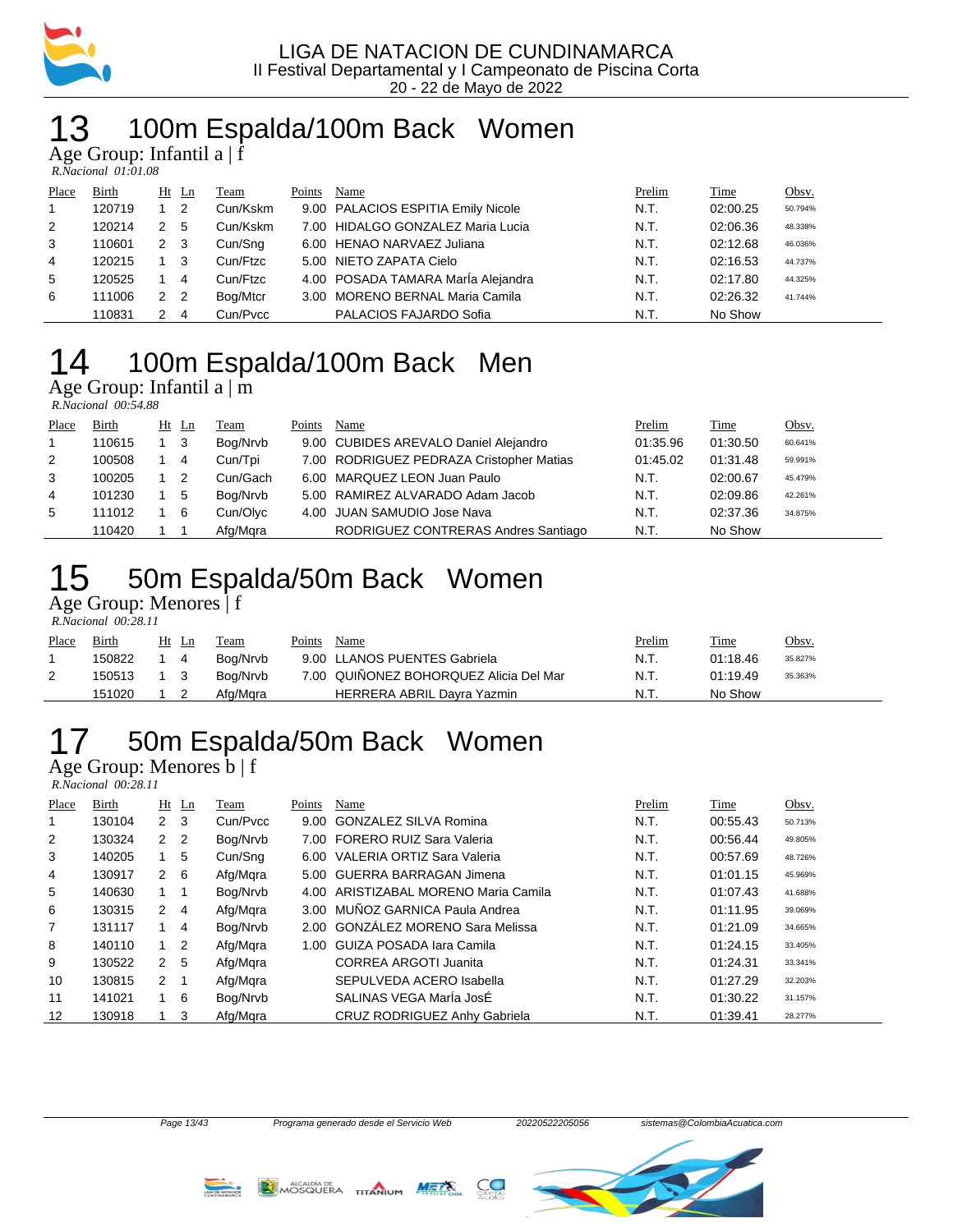

## 50m Espalda/50m Back Men

Age Group: Menores b | m

| R.Nacional 00:25.71 |  |
|---------------------|--|

| Place          | Birth  | $Ht$ Ln        |                | Team     | Points | Name                              | Prelim   | Time     | Obsv.   |
|----------------|--------|----------------|----------------|----------|--------|-----------------------------------|----------|----------|---------|
|                | 120320 | 3              | -3             | Cun/Pvcc | 9.00   | ARANGO BOHORQUEZ Juan Felipe      | 00:51.54 | 00:51.60 | 49.826% |
| 2              | 121209 | 2              | - 3            | Afg/Mgra | 7.00   | MURCIA CASTIBLANCO Gabriel AndrÉs | N.T.     | 00:53.91 | 47.691% |
| 3              | 130206 | $\overline{2}$ | $\overline{2}$ | Cun/Ss   |        | 6.00 GUEVARA ROA Adrian           | N.T.     | 00:54.87 | 46.856% |
| 4              | 120928 | 3              |                | Cun/Ss   |        | 5.00 CARVAJAL FORERO Jeronimo     | N.T.     | 00:57.36 | 44.822% |
| 5              | 120930 | 3              | 6              | Cun/Olyc | 4.00   | <b>TORRES PARRA Juan Jose</b>     | N.T.     | 01:05.28 | 39.384% |
| 6              | 120725 | 3              | 5              | Bog/Nrvb |        | 3.00 GUTIERREZ GONZALEZ Martin    | N.T.     | 01:06.73 | 38.528% |
| $\overline{7}$ | 120318 | 3              | $\overline{4}$ | Bog/Mtcr |        | 2.00 CAMACHO VARGAS Juan Martin   | N.T.     | 01:10.94 | 36.242% |
| 8              | 130405 | $\overline{2}$ | 5              | Afg/Mgra | 1.00   | ARANGURE GUITIERREZ Andrei Matias | N.T.     | 01:11.96 | 35.728% |
| 9              | 130921 | 1.             | $\overline{2}$ | Afg/Mgra |        | ROBALLO MACIAS Juan Jose          | N.T.     | 01:13.39 | 35.032% |
| 10             | 130411 |                | 3              | Afg/Mgra |        | BERNAL GELVEZ Jeronimo            | N.T.     | 01:15.14 | 34.216% |
| 11             | 121230 | 2              | $\overline{4}$ | Afg/Mgra |        | REYES GUERRERO Jean Pier          | N.T.     | 01:21.90 | 31.392% |
| 12             | 130730 | 1.             | $\overline{4}$ | Afg/Mgra |        | SANCHEZ GUERRERO Matias Alejandro | N.T.     | 01:27.96 | 29.229% |
| 13             | 120402 | 3              | 2              | Afg/Mgra |        | RODRIGUEZ TORO Nicolas Steven     | N.T.     | 01:36.48 | 26.648% |

### 50m Pecho/50m Breast Women

Age Group: Infantil a | f  *R.Nacional 00:32.19* 

| Place             | Birth  |                | $Ht$ Ln        | Team     | Points | Name                              | Prelim   | Time     | Obsv.   |
|-------------------|--------|----------------|----------------|----------|--------|-----------------------------------|----------|----------|---------|
| 1                 | 110917 | $\mathbf{2}$   | -3             | Cun/Dlgc | 9.00   | ROJAS FORERO Isabella             | 00:54.33 | 00:54.59 | 58.967% |
| 2                 | 110404 | 2              | $\overline{4}$ | Cun/Ss   |        | 7.00 RAMIREZ ROA Gabriela         | 00:54.73 | 00:55.24 | 58.273% |
| 3                 | 110227 | 2              | - 6            | Afg/Mgra |        | 6.00 PAEZ NOGERA Arianne          | N.T.     | 00:56.92 | 56.553% |
| 4                 | 121129 | 2 <sub>2</sub> |                | Cun/Dlfc |        | 5.00 REVELO ROMERO Mariana Sofia  | 01:08.42 | 00:59.30 | 54.283% |
| 5                 | 110509 | $1 \quad 3$    |                | Afg/Mqra |        | 4.00 JIMENEZ DIAZ Marla Alejandra | N.T.     | 01:02.62 | 51.405% |
| 6                 | 120329 | $\mathbf{2}$   | - 1            | Cun/Tpi  |        | 3.00 CARO BALAGUERA Mariana       | 01:16.26 | 01:05.29 | 49.303% |
| 7                 | 121204 | 2 <sub>5</sub> |                | Cun/Tpi  |        | 2.00 DIAZ MANRIQUE Maria Claudia  | 01:14.67 | 01:06.33 | 48.530% |
| 8                 | 120624 | $1\quad 2$     |                | Cun/Olvc | 1.00   | PINILLA LOPEZ Sara Valentina      | N.T.     | 01:07.30 | 47.831% |
| 9                 | 120729 | $1 \quad 1$    |                | Afg/Mgra |        | BARBOSA CHIVATA Laura Sofia       | N.T.     | 01:07.54 | 47.661% |
| 10                | 120718 |                | 5              | Afg/Mgra |        | <b>VILLA MAYORGA Sofia</b>        | N.T.     | 01:13.27 | 43.933% |
| 11                | 111227 | 1.             | 4              | Bog/Mtcr |        | CARDENAS ALVARADO Lina Sofia      | N.T.     | 01:16.58 | 42.034% |
| $12 \overline{ }$ | 121104 |                | 6              | Cun/Olyc |        | DIAZ RAMIREZ Arianna              | N.T.     | 01:31.13 | 35.323% |

# 50m Pecho/50m Breast Men

Age Group: Infantil a | m

 *R.Nacional 00:27.32* 

| Place | Birth  |                | $Ht$ Ln        | Team     | Points | Name                                     | Prelim   | Time     | Obsv.   |
|-------|--------|----------------|----------------|----------|--------|------------------------------------------|----------|----------|---------|
|       | 100609 | 4 3            |                | Cun/Dlgc |        | 9.00 GARCIA ALVAREZ Luis Felipe          | 00:44.27 | 00:43.54 | 62.747% |
| 2     | 110116 | 4              |                | Bog/Mtcr |        | 7.00 CAMPOS RODRIGUEZ Julian             | 00:56.60 | 00:47.35 | 57.698% |
| 3     | 100108 | 3              | -6             | Cun/Roc  |        | 6.00 DELGADO SANCHEZ Tomas               | N.T.     | 00:49.17 | 55.562% |
| 4     | 101015 | 4              | $\overline{2}$ | Cun/Ss   |        | 5.00 CANO BARRIOS Sergio Luis            | 00:52.62 | 00:50.11 | 54.520% |
| 5     | 100508 | 4              | 4              | Cun/Tpi  |        | 4.00 RODRIGUEZ PEDRAZA Cristopher Matias | 00:50.53 | 00:50.37 | 54.239% |
| 6     | 100731 | $\mathcal{P}$  | 2              | Cun/Vika |        | 3.00 SUAREZ MORALES Joseth Norvey        | N.T.     | 00:50.95 | 53.621% |
| 7     | 100116 | 3              | -3             | Bog/Mtcr |        | 2.00 HERNANDEZ DUQUE Jhosua Sebastian    | 00:59.73 | 00:51.16 | 53.401% |
| 8     | 100811 | $\overline{4}$ | -5             | Cun/Kskm |        | 1.00 ACERO MARTÍNEZ Juan Diego           | 00:54.61 | 00:53.34 | 51.219% |
| 9     | 100806 | 3              | 2              | Cun/Roc  |        | CANTOR GUZMAN Julian AndrÉs              | 01:03.57 | 00:53.91 | 50.677% |
| 10    | 110326 |                | 3              | Cun/Ftzc |        | FORERO LOPEZ Joseph Gabriel              | N.T.     | 00:54.17 | 50.434% |
| 11    | 110524 | 1.             | 2              | Cun/Sfl  |        | SÁNCHEZ ALVAREZ Sebastian                | N.T.     | 00:56.25 | 48.569% |
| 12    | 110531 | 4              | 6              | Cun/Dlgc |        | ALDANA CUELLAR David Santiago            | 00:58.71 | 00:57.46 | 47.546% |







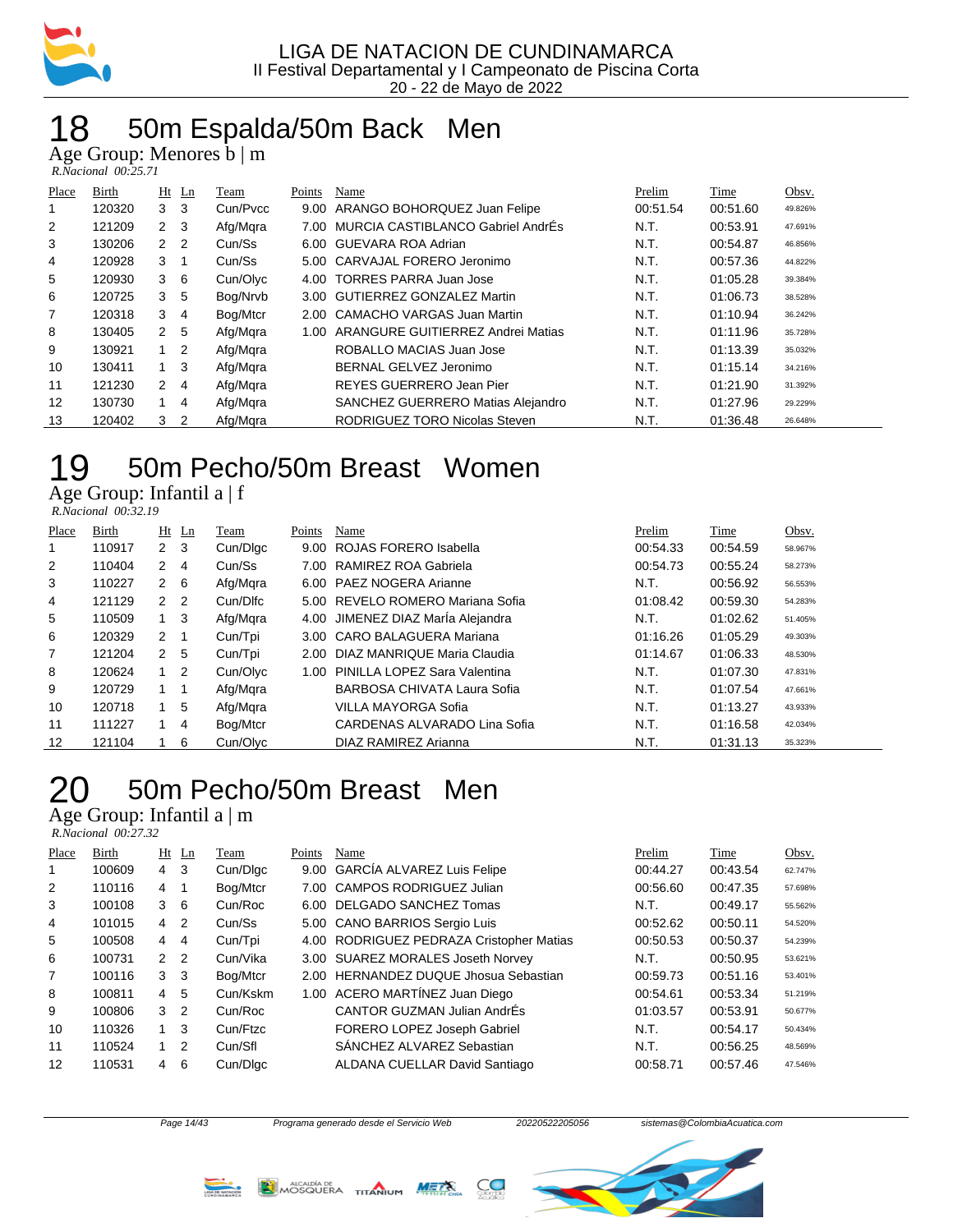

20 - 22 de Mayo de 2022

|    | Continuing Event: 20 50m Pecho/50m Breast Age Group: INFANTIL A   M |              |     |          |                                     |          |          |         |  |  |  |
|----|---------------------------------------------------------------------|--------------|-----|----------|-------------------------------------|----------|----------|---------|--|--|--|
| 13 | 111117                                                              |              | 5   | Cun/Ftzc | <b>PLAZAS CORTES Amner Matias</b>   | N.T.     | 01:00.26 | 45.337% |  |  |  |
| 14 | 110827                                                              | 3            | -5  | Bog/Mtcr | RONCERIA MUNOZ Sebastian            | 01:04.61 | 01:01.04 | 44.758% |  |  |  |
| 15 | 100430                                                              | 3            | -4  | Cun/Roc  | USECHE MELO Alejandro               | 01:02.74 | 01:03.09 | 43.303% |  |  |  |
| 16 | 101015                                                              | $\mathbf{2}$ | -5  | Bog/Mtcr | REY HURTADO Santiago                | N.T.     | 01:03.60 | 42.956% |  |  |  |
| 17 | 100308                                                              | 2            | - 3 | Bog/Mtcr | RINCON PINEDA Gabriel Santiago      | N.T.     | 01:04.78 | 42.174% |  |  |  |
| 18 | 101105                                                              | 3            |     | Bog/Mtcr | MUNOZ CANO Sebastian                | 01:10.64 | 01:04.83 | 42.141% |  |  |  |
| 19 | 110303                                                              | 2            | - 6 | Bog/Mtcr | PLAZAS MORENO Jose Antonio          | N.T.     | 01:06.95 | 40.807% |  |  |  |
| 20 | 110415                                                              |              | -4  | Cun/Dlgc | CASTELLANOS QUINTERO David Mauricio | N.T.     | 01:07.79 | 40.301% |  |  |  |
| 21 | 100630                                                              | 2            | -4  | Cun/Olyc | SUAREZ PARODI Jacobo                | N.T.     | 01:10.96 | 38.501% |  |  |  |
| 22 | 101111                                                              | 2            |     | Bog/Mtcr | CAÑAVERAL PRECIADO Juan Pablo       | N.T.     | 01:15.77 | 36.056% |  |  |  |

### 25m Pecho/25m Breast Men

Age Group: Menores | m

| Place | $-$ .<br>Birth | HЦ | Ln | l'eam                              | $\mathbf{r}$<br>Points | Name                                 | <b>Prelim</b> | m.<br>1 ime | Obsv.  |
|-------|----------------|----|----|------------------------------------|------------------------|--------------------------------------|---------------|-------------|--------|
|       | 140807         |    |    | 'Dlac<br>$\cdot$ in $\cdot$<br>ઝuા | 9.0C                   | VARON.<br>CARDC:<br>Juan (<br>Camilo | N.T           | 00:30.7'    | 0.000% |

# 25m Pecho/25m Breast Women

Age Group: Menores b | f

| Place | Birth  | Ht     | Ln | Team     | Points | Name                            | <b>Prelim</b> | <u>Time</u> | <u>Obsv.</u> |
|-------|--------|--------|----|----------|--------|---------------------------------|---------------|-------------|--------------|
|       | 130517 |        |    | Cun/Sfl  |        | 9.00 ROJAS WOLF Silvana         | N.T.          | 00:26.83    | 0.000%       |
| 2     | 130402 | $_{3}$ |    | Bog/Mtcr |        | 7.00 GARZON RUEDA Gabriela      | N.T.          | 00:38.71    | 0.000%       |
|       | 141124 |        |    | Cun/Dlac |        | 6.00 MERCHAN CAMACHO Maria Jose | N.T.          | 00:47.74    | 0.000%       |

## 25m Pecho/25m Breast Men

Age Group: Menores b | m

| Place | Birth  | Ht Ln |     | Team     | Points | Name                                   | Prelim   | Time     | <u>Obsv.</u> |
|-------|--------|-------|-----|----------|--------|----------------------------------------|----------|----------|--------------|
|       | 120229 |       | - 3 | Cun/Dlgc |        | 9.00 PADILLA ARIZA Stiven              | 00:27.52 | 00:25.68 | 0.000%       |
| 2     | 120405 |       | -4  | Bog/Nrvb |        | 7.00 VIVAS ROMERO Mathias              | 00:27.88 | 00:26.50 | 0.000%       |
| 3     | 121209 |       | - 5 | Afg/Mgra |        | 6.00 MURCIA CASTIBLANCO Gabriel AndrÉs | N.T.     | 00:29.53 | 0.000%       |
| 4     | 130702 |       |     | Bog/Nrvb |        | 5.00 MARTINEZ DIAZ Joaquin             | N.T.     | 00:36.72 | 0.000%       |
|       | 120130 |       |     | Bog/Mtcr |        | GUTIERREZ MUNEVAR Jose Ignacio         | 00:31.93 | No Show  |              |

## 50m Mariposa/50m Fly Women

Age Group: Infantil a | f

 *R.Nacional 00:26.74* 

| Place | Birth  | $Ht$ Ln | Team     | Points | Name                                | Prelim | Time     | Obsv.   |
|-------|--------|---------|----------|--------|-------------------------------------|--------|----------|---------|
|       | 110423 | 4       | Cun/Gach |        | 9.00 OCHOA PATIÑO Mayra Alejandra   | N.T.   | 00:51.31 | 52.115% |
| 2     | 120128 | 5       | Cun/Ss   |        | 7.00 SARA GABRIELA Zamora Bonilla   | N.T.   | 00:55.15 | 48.486% |
| 3     | 121027 | -6      | Cun/Ss   |        | 6.00 SÁNCHEZ SABOGAL Isabella       | N.T.   | 00:55.66 | 48.042% |
| 4     | 110104 | - 3     | Cun/Gach |        | 5.00 VENEGAS GONZALEZ Maria Juliana | N.T.   | 01:00.68 | 44.067% |
| 5     | 120228 |         | Cun/Gach |        | 4.00 VILLAMIL ORTIZ Shayra Juliana  | N.T.   | 01:09.12 | 38.686% |
| 6     | 111219 |         | Cun/Gach |        | 3.00 GARZÓN MEDINA Salome           | N.T.   | 01:09.31 | 38.580% |





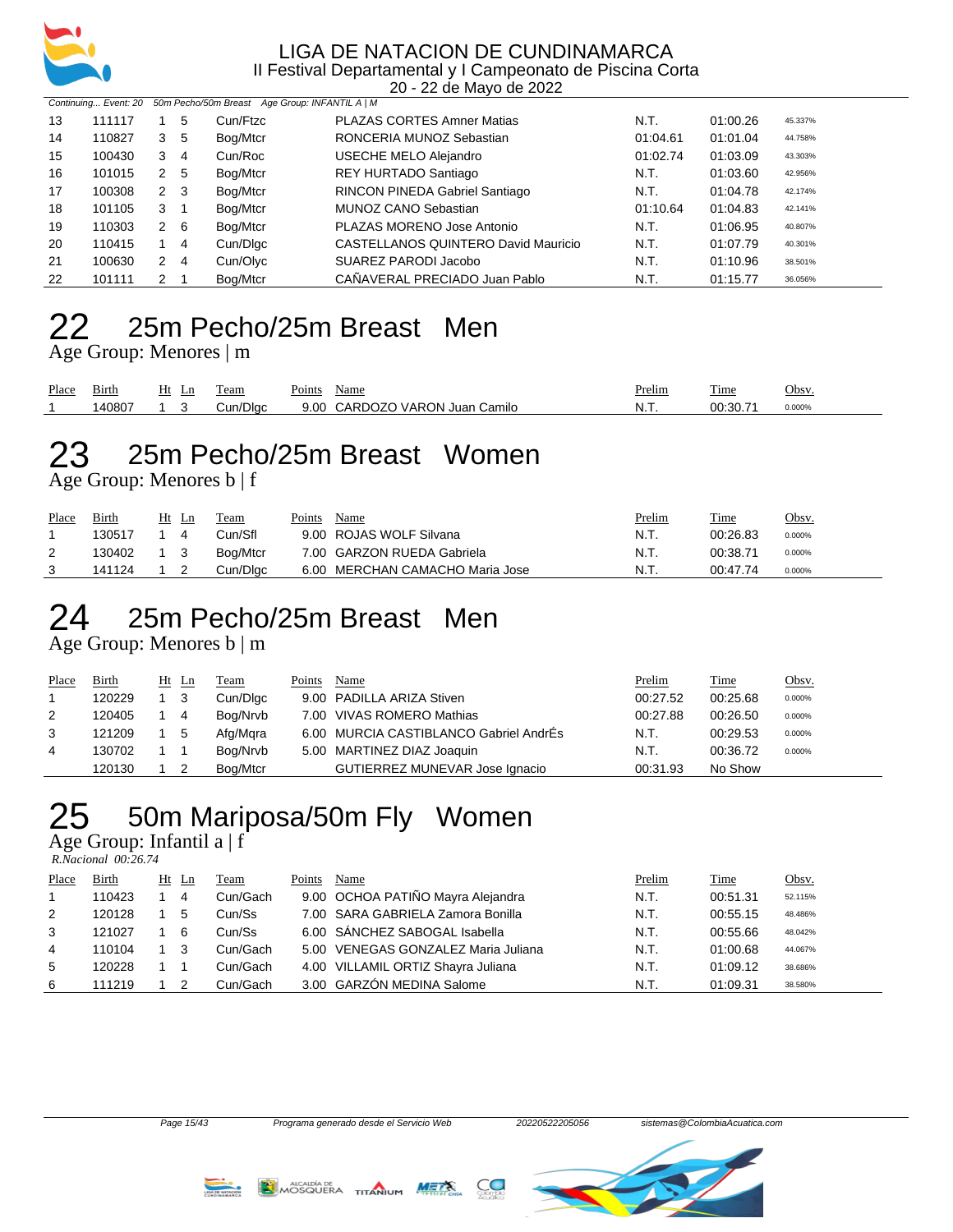

## 26 50m Mariposa/50m Fly Men

Age Group: Infantil a | m

| R.Nacional 00:23.99 |  |
|---------------------|--|
|---------------------|--|

| Place | Birth  |                | $Ht$ Ln        | Team     | Points | Name                                  | Prelim   | Time     | Obsv.   |
|-------|--------|----------------|----------------|----------|--------|---------------------------------------|----------|----------|---------|
| 1     | 110615 | $\mathbf{2}$   | - 3            | Bog/Nrvb |        | 9.00 CUBIDES AREVALO Daniel Alejandro | 00:41.12 | 00:43.01 | 55.778% |
| 2     | 100806 | $\overline{2}$ | 4              | Bog/Nrvb |        | 7.00 SÁNCHEZ RONCANCIO Juan AndrÉs    | 00:48.03 | 00:44.14 | 54.350% |
| 3     | 110217 |                | -2             | Cun/Ftzc |        | 6.00 GARCÍA ANGULO Luis Alejandro     | N.T.     | 00:46.63 | 51.448% |
| 4     | 100610 | $\mathcal{P}$  |                | Cun/Gach |        | 5.00 OVIEDO ROZO Omar Yesid           | N.T.     | 00:51.33 | 46.737% |
| 5     | 101211 |                | -3             | Cun/Gach |        | 4.00 GARCIA PAIVA Oscar Felipe        | N.T.     | 00:53.14 | 45.145% |
| 6     | 100806 | 2              | $\overline{2}$ | Cun/Roc  |        | 3.00 CANTOR GUZMAN Julian AndrÉs      | 00:53.13 | 00:54.90 | 43.698% |
| 7     | 110524 |                | 5              | Cun/Sfl  |        | 2.00 SÁNCHEZ ALVAREZ Sebastian        | N.T.     | 00:55.24 | 43.429% |
| 8     | 100805 | $\mathbf{2}$   | - 6            | Cun/Tpi  |        | 1.00 CASTRO QUINTERO Simon            | N.T.     | 00:56.12 | 42.748% |
| 9     | 101230 |                | 4              | Bog/Nrvb |        | RAMIREZ ALVARADO Adam Jacob           | N.T.     | 01:04.66 | 37.102% |
|       | 100215 | 2              | 5              | Cun/Roc  |        | LOPERA HOYOS Juan Daniel              | N.T.     | No Show  |         |

### 28 4X25m Libre/4X25m Free Mixed

Age Group: Menores b | x

| Place | Birth<br>RX02801 |  | Ht Ln | Team<br>Afg/Mara | Points | Name<br>18.00 Mbm Murcia Castiblanco Gabriel AndrÉs<br>Mbf Guerra Barragan Jimena<br>Mbf MuÑoz Garnica Paula Andrea<br>Mbf Guiza Posada Iara Camila | Prelim<br>N.T. | T.1th.Relay<br>N.T. | T.Team<br>02:04.18 | <u>Obsv.</u><br>0.000% |
|-------|------------------|--|-------|------------------|--------|-----------------------------------------------------------------------------------------------------------------------------------------------------|----------------|---------------------|--------------------|------------------------|
|-------|------------------|--|-------|------------------|--------|-----------------------------------------------------------------------------------------------------------------------------------------------------|----------------|---------------------|--------------------|------------------------|

# 29 4X50m Libre/4X50m Free Mixed

Age Group: Infantil a | x  *R.Nacional 01:38.94* 

| Place | Birth   | Ht | Ln | Team     | Points | Name                                                                                                                                      | Prelim | T.1th.Relay | T.Team   | Obsv.   |
|-------|---------|----|----|----------|--------|-------------------------------------------------------------------------------------------------------------------------------------------|--------|-------------|----------|---------|
|       | RX02902 |    | 4  | Cun/Gach | 18.00  | Ifam Garcia Paiva Oscar Felipe<br>Ifaf Venegas Gonzalez Maria Juliana<br>Ifam Oviedo Rozo Omar Yesid<br>Ifaf Ochoa PatiÑo Mayra Alejandra | N.T.   | N.T.        | 03:04.04 | 53.760% |
| 2     | RX02901 |    |    | Afg/Mgra | 14.00  | Ifaf Paez Nogera Arianne<br>Ifaf Villa Mayorga Sofia<br>Ifam Valeriano Martinez Mark Gennory<br>Ifam Perez Molina Juan Jose               | N.T.   | N.T.        | 03:17.59 | 50.073% |

# 30 50m Espalda/50m Back Women

Age Group: Infantil b | f

| R.Nacional 00:28.11 |  |
|---------------------|--|
|                     |  |

| Place          | Birth  | $Ht$ Ln         | Team     | Points | Name                                | Prelim   | Time     | Obsv.   |
|----------------|--------|-----------------|----------|--------|-------------------------------------|----------|----------|---------|
| 1              | 090206 | 13 <sub>3</sub> | Cun/Olyc |        | 9.00 BURGOS RINCON Melany Sofia     | 00:40.75 | 00:40.04 | 70.205% |
| 2              | 090801 | 12 <sub>6</sub> | Cun/Idc  |        | 7.00 DIAZ BECERRA Maria Camila      | 00:46.87 | 00:41.22 | 68.195% |
| 3              | 091128 | 12 <sub>4</sub> | Bog/Mtcr |        | 6.00 ALFONSO SANCHEZ Maria Jose     | 00:45.11 | 00:42.23 | 66.564% |
| $\overline{4}$ | 090227 | 14 6            | Cun/Tpi  |        | 5.00 DUARTE SALCEDO Marla Alejandra | 00:40.74 | 00:43.01 | 65.357% |
| 5              | 100326 | 11 <sub>6</sub> | Cun/Tpi  |        | 4.00 HERNANDEZ PACHON Juanita       | 00:50.41 | 00:46.78 | 60.090% |
| 6              | 090114 | 12 <sub>1</sub> | Bog/Mtcr |        | 3.00 TORRES TELLEZ María Fernanda   | 00:46.87 | 00:47.62 | 59.030% |
| $\overline{7}$ | 090213 | 10 <sub>1</sub> | Cun/Ss   |        | 2.00 DUQUE VELEZ Nicol Tatiana      | 00:52.17 | 00:47.90 | 58.685% |
| 8              | 100925 | 111             | Afg/Mgra |        | 1.00 MONTERO PALMA Issabella        | 00:50.39 | 00:48.34 | 58.151% |
| 9              | 100724 | -5<br>2         | Cun/Ftzc |        | <b>COTRINA VERANO Sara Camila</b>   | N.T.     | 00:49.49 | 56.799% |
| 10             | 090129 | -5<br>11        | Cun/Sfl  |        | RIANO GONZÁLEZ Luna Mariana         | 00:50.00 | 00:49.71 | 56.548% |

Page 16/43 Programa generado desde el Servicio Web 20220522205056 sistemas@ColombiaAcuatica.com



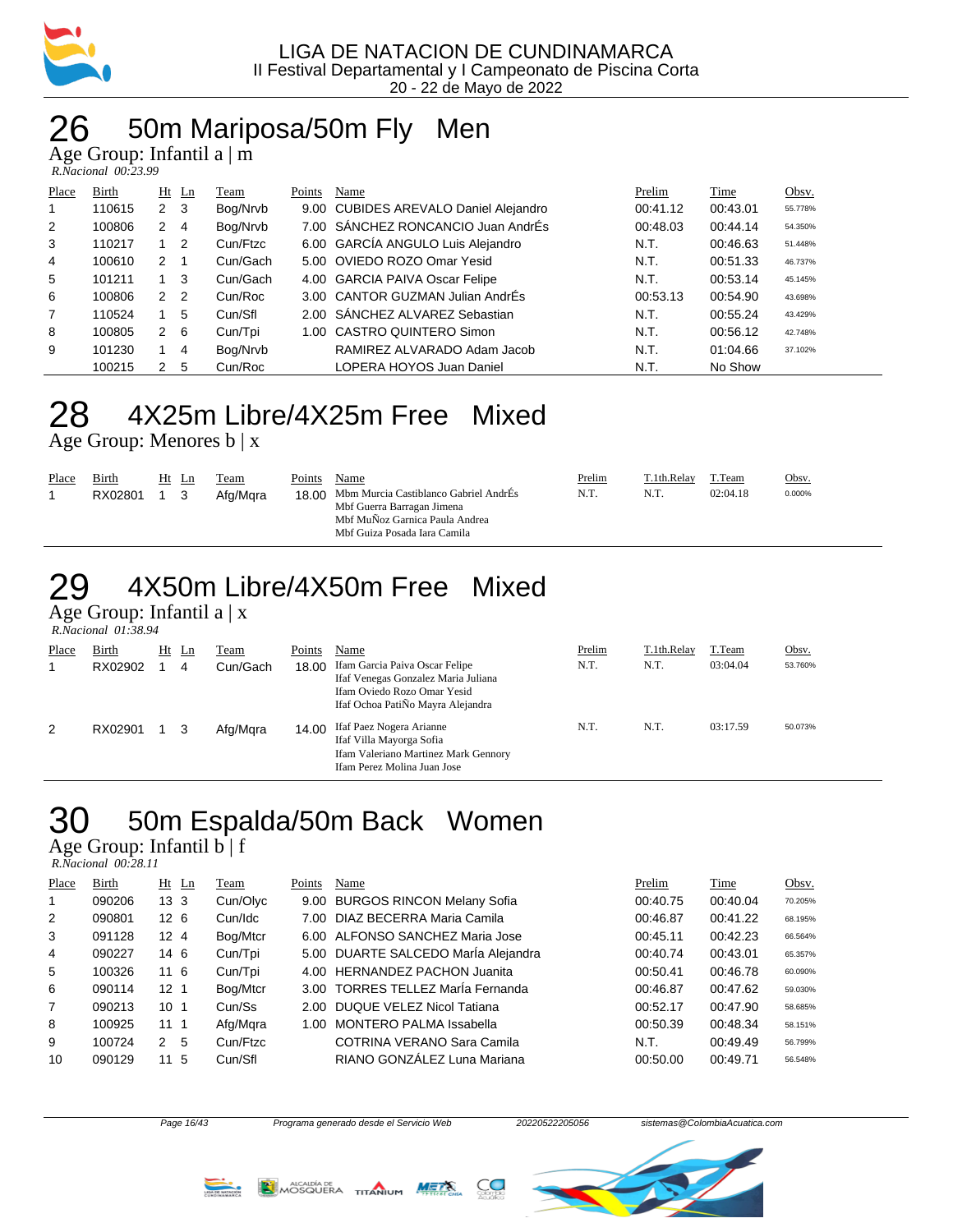

|       |                                                   |                 |                |                                                |        | 20 - 22 de Mayo de 2022                 |          |              |         |
|-------|---------------------------------------------------|-----------------|----------------|------------------------------------------------|--------|-----------------------------------------|----------|--------------|---------|
|       | Continuing Event: 30                              |                 |                | 50m Espalda/50m Back Age Group: INFANTIL B   F |        |                                         |          |              |         |
| 11    | 091012                                            | 10 <sub>6</sub> |                | Bog/Nrvb                                       |        | <b>ARISTIZABAL MORENO Valeria</b>       | 00:52.56 | 00:49.88     | 56.355% |
| 12    | 090428                                            | 3               | 2              | Cun/Sng                                        |        | RODRIGUES MATEUS Daniela Alejandra      | N.T.     | 00:50.65     | 55.499% |
| 13    | 090103                                            | 3               | 4              | Afg/Mqra                                       |        | RODRIGUEZ ACOSTA Danna Ximena           | N.T.     | 00:50.67     | 55.477% |
| 14    | 100919                                            | 1               | 3              | Bog/Nrvb                                       |        | <b>VALDERRAMA QUINTERO Isabella</b>     | N.T.     | 00:50.80     | 55.335% |
| 15    | 101101                                            | 10 <sub>5</sub> |                | Bog/Nrvb                                       |        | MUNOZ NAVARRO Isabel Sofia              | 00:52.08 | 00:51.29     | 54.806% |
| 16    | 100114                                            | 3               | 6              | Afg/Mqra                                       |        | ONOFRE ARÉVALO Isabella                 | N.T.     | 00:52.19     | 53.861% |
| 17    | 100709                                            | 8               | 5              | Cun/Tpi                                        |        | <b>GONZÁLEZ SUAREZ Sara Gabriela</b>    | 01:01.75 | 00:52.84     | 53.198% |
| 18    | 091124                                            | 3               | 1              | Cun/Olyc                                       |        | PINZON MAIGUA Juliana Valentina         | N.T.     | 00:53.65     | 52.395% |
| 19    | 100311                                            | 8               | 4              | Cun/Ss                                         |        | DURAN MONCADA Zara Liseth               | 01:00.13 | 00:53.72     | 52.327% |
| 20    | 091123                                            | 3               | 5              | Bog/Mtcr                                       |        | <b>BAUTISTA CASTRO Arwen Oliva</b>      | N.T.     | 00:54.42     | 51.654% |
| 21    | 090429                                            | 9               | 1              | Cun/Olyc                                       |        | ARCINIEGAS CASALLAS Danna Salome        | 00:57.84 | 00:54.94     | 51.165% |
| 22    | 090523                                            | 9               | 4              | Cun/Swin                                       |        | RODRIGUEZ QUESADA Daniela Sofia         | 00:57.12 | 00:55.05     | 51.063% |
| 23    | 100106                                            | 8               | 2              | Afg/Mqra                                       |        | SEPULVEDA ACERO Juliana Valentina       | 01:01.06 | 00:56.62     | 49.647% |
| 24    | 100522                                            | 9               | 3              | Afg/Mqra                                       |        | MEJİA BELTRAN Juanita Emilia            | 00:55.40 | 00:58.81     | 47.798% |
| 25    | 100614                                            | 2               | $\overline{2}$ | Afg/Mqra                                       |        | <b>MORENO JIMENEZ Maria Jose</b>        | N.T.     | 00:59.23     | 47.459% |
| 26    | 100927                                            | 1               | 4              | Bog/Mtcr                                       |        | PATIÑO ESPINOSA Sofia                   | N.T.     | 01:02.31     | 45.113% |
| 27    | 090915                                            | 7               | 3              | Afg/Mgra                                       |        | ALBINO RODRIGUEZ Paula Alexandra        | 01:09.27 | 01:04.55     | 43.548% |
| 28    | 101008                                            | 1               | $\overline{2}$ | Cun/Swin                                       |        | MALDONADO ROZO Jeimy Carolina           | N.T.     | 01:08.59     | 40.983% |
| 29    | 100322                                            | 2               | 4              | Afg/Mqra                                       |        | CLAVIJO DIAZ Aura Sofia                 | N.T.     | 01:09.30     | 40.563% |
|       | 101004                                            | 9               | 6              | Cun/Tpi                                        |        | <b>GORDILLO OLAVE Valeria Alexandra</b> | 00:57.99 | Disqualified | sw6.5   |
|       | 100116                                            | 2               | 3              | Bog/Mtcr                                       |        | MOSQUERA CAÑON Mariana                  | N.T.     | No Show      |         |
|       | Age Group: Juvenil a $ f $<br>R.Nacional 00:28.11 |                 |                |                                                |        |                                         |          |              |         |
| Place | Birth                                             |                 | $Ht$ Ln        | Team                                           | Points | Name                                    | Prelim   | <b>Time</b>  | Obsv.   |

| <u>i iacc</u> | DILUI  | <u>III.</u><br>ுப                | т саш    | т оппр | тчанно                                 | <u>1 1 сишт</u> | <u>1 1111 t</u>     | <u>OUSV.</u> |
|---------------|--------|----------------------------------|----------|--------|----------------------------------------|-----------------|---------------------|--------------|
| 1             | 070211 | 14 <sub>3</sub>                  | Cun/Kskm | 9.00   | CARRENO MARTÍNEZ Ana MarÍa             | 00:36.06        | 00:34.50            | 81.478%      |
| 2             | 070514 | 13 <sub>4</sub>                  | Cun/Olyc | 7.00   | ANA SOFIA Chaves Tinjaca               | 00:41.15        | 00:39.45            | 71.255%      |
| 3             | 081109 | 3 <sub>3</sub>                   | Cun/Kskm | 6.00   | MUÑOZ PARRA Valeria                    | N.T.            | 00:41.20            | 68.228%      |
| 4             | 080611 | 13 <sub>2</sub>                  | Cun/Kskm | 5.00   | <b>MONSALVE CASAS Mariajose</b>        | 00:41.51        | 00:42.01            | 66.913%      |
| 5             | 080214 | 12 <sub>3</sub>                  | Cun/Olyc | 4.00   | NAVARRETE VAQUERO Valeria              | 00:43.96        | 00:42.09            | 66.785%      |
| 6             | 080530 | 13 6                             | Cun/Ss   | 3.00   | NIÑO RUIZ Annie                        | 00:43.80        | 00:42.32            | 66.422%      |
| 7             | 080531 | 12 <sub>2</sub>                  | Cun/Olyc | 2.00   | ROJAS PIZANO Sara Sofia                | 00:46.32        | 00:43.07            | 65.266%      |
| 8             | 081107 | 11 <sub>3</sub>                  | Bog/Mtcr | 1.00   | YAYA FERREIRA MarÍa Lucia              | 00:48.47        | 00:43.75            | 64.251%      |
| 9             | 080830 | 10 <sub>4</sub>                  | Cun/Ss   |        | CARVAJAL FORERO Sammy                  | 00:50.66        | 00:45.91            | 61.228%      |
| 10            | 080826 | 114                              | Cun/Ss   |        | ARIZA ROA Valery Marian                | 00:49.01        | 00:47.69            | 58.943%      |
| 11            | 080919 | 10 <sub>2</sub>                  | Cun/Roc  |        | <b>BAUTISTA BARRERA Gabriela</b>       | 00:51.16        | 00:48.14            | 58.392%      |
| 12            | 080501 | $\overline{2}$<br>$\overline{4}$ | Bog/Mtcr |        | ROMERO ACOSTA Laura Sofia              | N.T.            | 00:48.49            | 57.971%      |
| 13            | 081125 | 3<br>8                           | Cun/Idc  |        | DAZA AGUILAR Isabella                  | 00:58.30        | 00:48.95            | 57.426%      |
| 14            | 080521 | $112$                            | Cun/Idc  |        | HERRERA CUERVO Ingrid Daniela          | 00:49.88        | 00:51.12            | 54.988%      |
| 15            | 081011 | 6<br>8                           | Afg/Mqra |        | <b>CARDENAS RAMOS Jeniffer Tatiana</b> | 01:08.53        | 00:51.17            | 54.935%      |
| 16            | 080528 | 10 <sub>3</sub>                  | Cun/Sfl  |        | <b>TUNJO ROCHA Laura Sofia</b>         | 00:50.60        | 00:51.30            | 54.795%      |
| 17            | 080328 | 5<br>9                           | Afg/Mqra |        | MANRRIQUE BOBADILLA Leidy Vanessa      | 00:57.51        | 00:53.13            | 52.908%      |
| 18            | 080711 | 4<br>1                           | Cun/Olyc |        | RAMIREZ GANTIVA Nikoll Valeria         | N.T.            | 00:53.47            | 52.572%      |
| 19            | 080818 | 2<br>9                           | Afg/Mqra |        | GORDILLO PEÑA Karen Juliana            | 00:57.39        | 00:53.61            | 52.434%      |
| 20            | 070517 | 6<br>5                           | Cun/Swin |        | <b>HOYOS MONTOYA Valentina</b>         | N.T.            | 00:54.27            | 51.797%      |
| 21            | 080630 | 5<br>4                           | Cun/Idc  |        | <b>MUNEVAR CARLOS Sara Tatiana</b>     | N.T.            | 01:00.19            | 46.702%      |
| 22            | 081119 | 8<br>1                           | Cun/Idc  |        | <b>AGUILAR GARCIA Mariana</b>          | 01:03.67        | 01:02.95            | 44.654%      |
|               | 080904 | 6<br>4                           | Cun/Olyc |        | PATINO RODRIGUEZ Amalia Maria          | N.T.            | Disqualified        | sw6.4        |
|               | 080111 | 144                              | Cun/Olyc |        | SANTAFE ARIAS Nury Alejandra           | 00:36.18        | <b>Disqualified</b> | sw6.3        |
|               | 070825 | $\overline{4}$<br>3              | Cun/Sfl  |        | CASTIBLANCO CARDENAS Sara Valentina    | N.T.            | No Show             |              |
|               | 080120 | 4<br>4                           | Cun/Pvcc |        | FORERO ORTIZ MarÍa Camila              | N.T.            | No Show             |              |
|               |        |                                  |          |        |                                        |                 |                     |              |



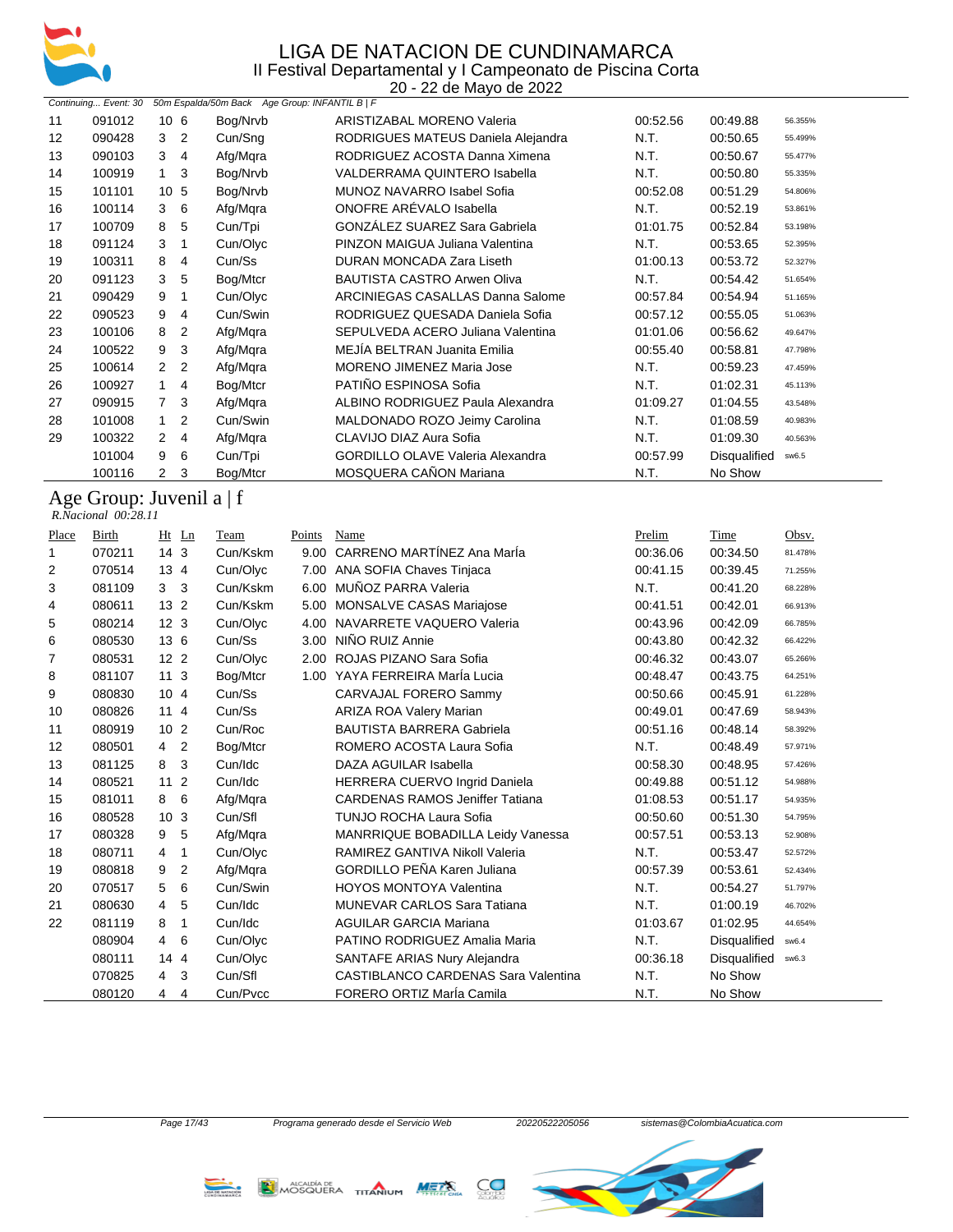

## 50m Espalda/50m Back Women

Age Group: Juvenil b | f

|       | $\Delta$ gu Urbup. Juvulill $0 \mid I$<br>R.Nacional 00:28.11 |                 |                |          |        |                                         |          |                     |         |  |
|-------|---------------------------------------------------------------|-----------------|----------------|----------|--------|-----------------------------------------|----------|---------------------|---------|--|
| Place | Birth                                                         |                 | $Ht$ Ln        | Team     | Points | Name                                    | Prelim   | Time                | Obsv.   |  |
|       | 060327                                                        | 14 5            |                | Cun/Olyc |        | 9.00 PARRA ROJAS Maria Fernanda         | 00:38.96 | 00:37.54            | 74.880% |  |
| 2     | 050914                                                        | 6               | -1             | Cun/Idc  |        | 7.00 CARO CUESTAS Stefany               | N.T.     | 00:39.48            |         |  |
|       |                                                               |                 |                |          |        |                                         |          |                     | 71.201% |  |
| 3     | 050508                                                        | 13 <sub>1</sub> |                | Cun/Tpi  |        | 6.00 CHAVEZ MORALES Karen Nicol         | 00:42.36 | 00:40.30            | 69.752% |  |
| 4     | 051215                                                        | 6               | 6              | Afg/Mgra |        | 5.00 ARIZA ALBINO Karen Valentina       | N.T.     | 00:45.45            | 61.848% |  |
| 5     | 060606                                                        | 5               | 4              | Afg/Mgra | 4.00   | VELANDIA SANABRIA Nicolle Camila        | N.T.     | 00:48.89            | 57.496% |  |
| 6     | 060815                                                        | 5 <sub>2</sub>  |                | Cun/Idc  |        | 3.00 PEREZ GARCIA Luisa Fernanda        | N.T.     | 00:51.91            | 54.151% |  |
| 7     | 061219                                                        | 5               | $\overline{1}$ | Bog/Mtcr |        | 2.00 CHACON GARCIA Ana Gabriela         | N.T.     | 00:52.45            | 53.594% |  |
| 8     | 061114                                                        | 5               | 5              | Afg/Mgra | 1.00   | <b>BARBOSA NEUTA Sara Camila</b>        | N.T.     | 00:56.44            | 49.805% |  |
| 9     | 050911                                                        | 6               | 5              | Cun/Tpi  |        | MELO SANABRIA Angie Valentina           | N.T.     | 01:02.39            | 45.055% |  |
| 10    | 060406                                                        | 5               | -3             | Afg/Mgra |        | OVIEDO MORENO Luisa Fernanda            | N.T.     | 01:04.31            | 43.710% |  |
|       | 050625                                                        | 6               | 2              | Afg/Mgra |        | <b>ALBINO RODRIGUEZ Sanjoly Mariana</b> | N.T.     | <b>Disqualified</b> | sw6.3   |  |
|       | Ago Group: Mayores If                                         |                 |                |          |        |                                         |          |                     |         |  |

Age Group: Mayores | f  *R.Nacional 00:28.11* 

| Place          | Birth  | $Ht$ Ln         | Team     | Points | Name                                   | Prelim   | Time     | Obsv.   |
|----------------|--------|-----------------|----------|--------|----------------------------------------|----------|----------|---------|
| 1              | 030326 | 14 <sub>2</sub> | Cun/Tpi  |        | 9.00 OSORIO HORMASA Camila Andrea      | 00:37.72 | 00:37.73 | 74.503% |
| 2              | 980422 | 7 <sup>2</sup>  | Cun/Ftzc |        | 7.00 CABALLERO MORA Yinneth Marcela    | N.T.     | 00:38.66 | 72.711% |
| 3              | 010317 | 13, 5           | Cun/Kskm |        | 6.00 BEJARANO PEREZ Stephany Geraldine | 00:42.19 | 00:39.36 | 71.418% |
| 4              | 041012 | 14 <sub>1</sub> | Cun/Kskm |        | 5.00 POSADA SORIANO Laura Juliana      | 00:39.17 | 00:40.59 | 69.254% |
| 5              | 030918 | 7 6             | Afg/Mgra |        | 4.00 FERNANDEZ ROJAS Laura Alejandra   | N.T.     | 00:43.76 | 64.237% |
| 6              | 020305 | 12 <sub>5</sub> | Cun/Kskm |        | 3.00 BUITRAGO CORTEZ Karen Natalia     | 00:46.40 | 00:44.33 | 63.411% |
| $\overline{7}$ | 030814 | 7 <sub>1</sub>  | Bog/Mtcr | 2.00   | BORDA PEREZ MarÍa Jose                 | N.T.     | 00:47.85 | 58.746% |
| 8              | 030508 | 7<br>-5         | Bog/Nrvb |        | 1.00 NIÑO GARCIA Paula Alejandra       | N.T.     | 00:55.82 | 50.358% |
| 9              | 860915 | $\overline{4}$  | Cun/Tpi  |        | <b>MANRIQUE TORRES Maria Victoria</b>  | N.T.     | 00:56.88 | 49.420% |
| 10             | 031009 | 6 3             | Cun/Kskm |        | RIAÑO AGUILAR Lizeth Fernanda          | N.T.     | 00:57.24 | 49.109% |
|                | 040108 | 6<br>4          | Val/Emfs |        | BELTRAN OROZCO Karol Dayana            | N.T.     | No Show  |         |

## 50m Espalda/50m Back Men

Age Group: Infantil b | m

 *R.Nacional 00:25.71* 

| Place | Birth  | $Ht$ Ln         |    | Team     | Points | Name                                    | Prelim   | Time     | Obsv.   |
|-------|--------|-----------------|----|----------|--------|-----------------------------------------|----------|----------|---------|
| 1     | 080901 | 13 <sub>3</sub> |    | Cun/Pvcc | 9.00   | ARANGO BOHORQUEZ Santiago               | 00:36.35 | 00:33.67 | 76.359% |
| 2     | 080504 | 14 5            |    | Cun/Olyc | 7.00   | PACHON VASQUEZ Julian Santiago          | 00:35.26 | 00:33.96 | 75.707% |
| 3     | 080306 | 142             |    | Cun/Dlfc | 6.00   | ORJUELA SANABRIA Joseph David           | 00:34.88 | 00:34.88 | 73.710% |
| 4     | 080609 | 13 <sub>5</sub> |    | Cun/Kskm |        | 5.00 HERNÁNDEZ RAMIREZ Samuel Alejandro | 00:36.80 | 00:35.57 | 72.280% |
| 5     | 080201 | 12 <sub>5</sub> |    | Cun/Tpi  | 4.00   | <b>CEPEDA MARIN Samuel David</b>        | 00:39.01 | 00:37.35 | 68.835% |
| 6     | 081110 | 11 <sub>2</sub> |    | Bog/Mtcr | 3.00   | RONCERIA MUÑOZ Gabriel                  | 00:41.19 | 00:38.99 | 65.940% |
| 7     | 080202 | 4               | 6  | Cun/Roc  | 2.00   | RODRIGUEZ BAUTISTA Samuel Eduardo       | N.T.     | 00:39.72 | 64.728% |
| 8     | 081215 | 3               | 6  | Cun/Dlfc | 1.00   | ARIAS BARRETO Angel Santiago            | N.T.     | 00:40.12 | 64.083% |
| 9     | 090430 | 10              | 4  | Cun/Sfl  |        | URREA MARTÍNEZ Kevin Alejandro          | 00:44.35 | 00:40.88 | 62.891% |
| 10    | 090509 | $\mathcal{P}$   | 5  | Bog/Mtcr |        | <b>GUALTEROS SOLANO Cesar Leonardo</b>  | N.T.     | 00:41.04 | 62.646% |
| 11    | 080917 | 10              | 5  | Cun/Dlfc |        | RODRIGUEZ ESQUIVEL Martin Santiago      | 00:45.10 | 00:41.90 | 61.360% |
| 12    | 080620 | 9               | 3  | Cun/Ss   |        | <b>BAYONA HERRERA Felipe</b>            | 00:46.73 | 00:42.37 | 60.680% |
| 13    | 090612 | 2               | 1  | Cun/Tpi  |        | PINILLA TORRES Philip Santiago          | N.T.     | 00:42.61 | 60.338% |
| 14    | 080509 | 11              | -1 | Bog/Mtcr |        | <b>GUTIERREZ MUNEVAR Juan Jose</b>      | 00:43.11 | 00:43.36 | 59.294% |
| 15    | 081214 | 10 <sub>6</sub> |    | Cun/Swin |        | PEREZ FERNANDEZ Esteban                 | 00:46.32 | 00:43.50 | 59.103% |
| 16    | 091031 | 9               | 5  | Cun/Ss   |        | PARRA RONDON Juan Diego                 | 00:48.30 | 00:43.93 | 58.525% |
| 17    | 081020 | 3               | 5  | Cun/Roc  |        | MEDINA ROBLES Diego                     | N.T.     | 00:44.35 | 57.971% |
| 18    | 080604 | 10 <sub>2</sub> |    | Cun/Roc  |        | ALVAREZ RAMIREZ Nicolas                 | 00:44.42 | 00:44.69 | 57.530% |





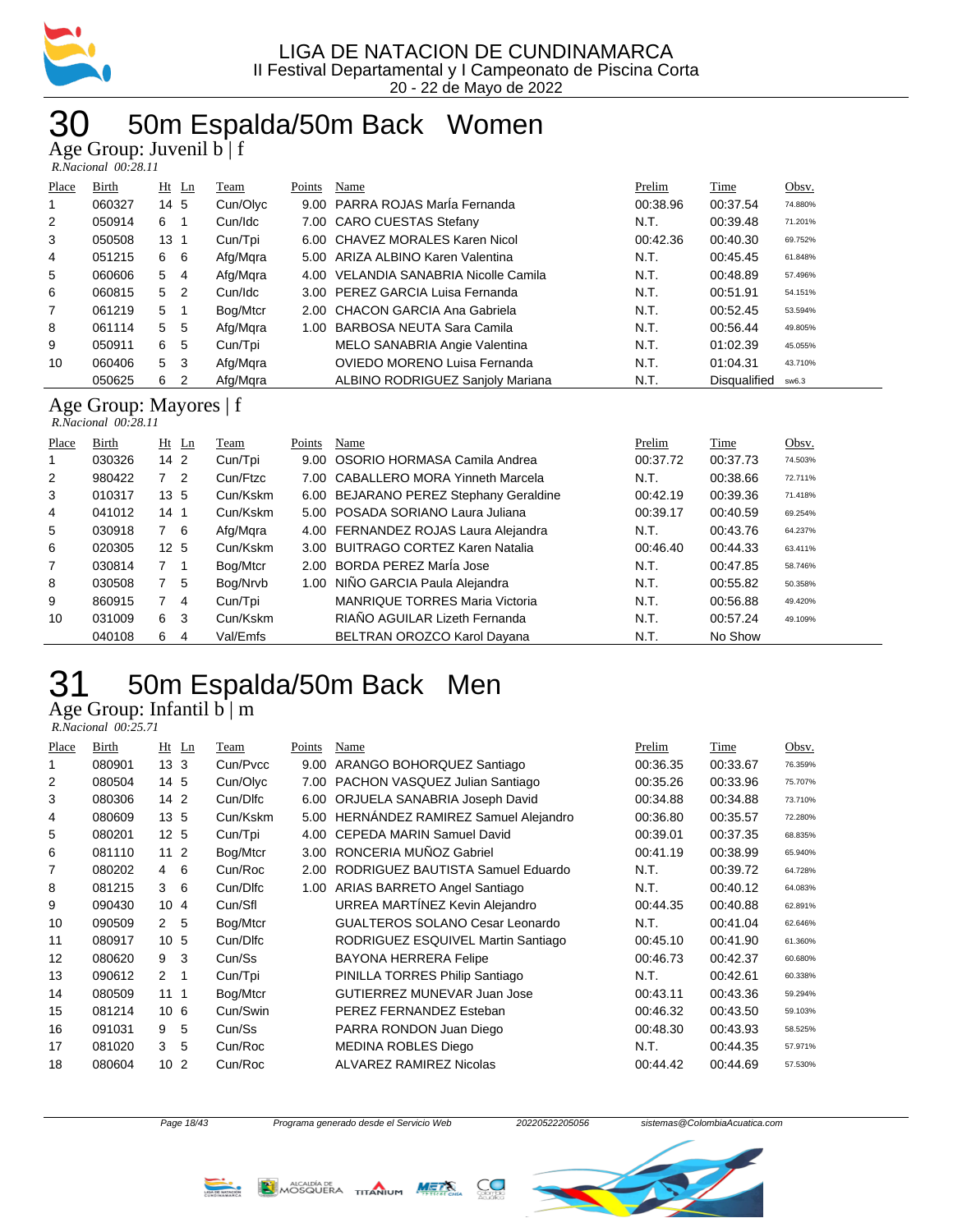

|           |                      |                 |                |                                                | 20 - 22 de Mayo de 2022                |          |          |         |
|-----------|----------------------|-----------------|----------------|------------------------------------------------|----------------------------------------|----------|----------|---------|
|           | Continuing Event: 31 |                 |                | 50m Espalda/50m Back Age Group: INFANTIL B   M |                                        |          |          |         |
| 19        | 090202               | $\overline{2}$  | $\overline{4}$ | Cun/Kskm                                       | OROZCO MONTOYA Samuel Leonardo         | N.T.     | 00:45.41 | 56.617% |
| 20        | 090828               | 1               | $\overline{4}$ | Cun/Sfl                                        | CARO FORIGUA Juan David                | N.T.     | 00:45.45 | 56.568% |
| 21        | 080826               | 10 <sub>1</sub> |                | Cun/Roc                                        | <b>BORDA FORBES Emilio</b>             | 00:45.73 | 00:45.49 | 56.518% |
| 22        | 090914               | 1               | 5              | Afg/Mqra                                       | <b>LOPEZ TORRES Esteban</b>            | N.T.     | 00:45.95 | 55.952% |
| 23        | 090729               | 2               | 6              | Cun/Gach                                       | <b>RINCON PRIETO Yesid Mateo</b>       | 00:46.10 | 00:46.10 | 55.770% |
| 24        | 090820               | 1               | 3              | Bog/Mtcr                                       | <b>CHACON GARCIA Samuel Andres</b>     | N.T.     | 00:47.11 | 54.574% |
| 25        | 090509               | 9               | 2              | Cun/Ss                                         | <b>CASAS RODRIGUEZ Carlos Fernando</b> | 00:48.11 | 00:47.17 | 54.505% |
| 26        | 090909               | 1               | 2              | Cun/Ss                                         | CARRANZA MUNOZ Juanjose Yasid          | N.T.     | 00:47.35 | 54.298% |
| 26        | 080508               | 9               | 1              | Cun/Roc                                        | CHAVES ALEGRIA Tomas                   | 00:48.74 | 00:47.35 | 54.298% |
| 28        | 080607               | 3               | 2              | Afg/Mqra                                       | <b>BAUTISTA DIAZ Andres</b>            | N.T.     | 00:48.35 | 53.175% |
| 29        | 080708               | 8               | 5              | Afg/Mqra                                       | PRIETO GONZÁLEZ Juan Sebastian         | 01:00.43 | 00:48.40 | 53.120% |
| 30        | 091225               | 8               | 2              | Afg/Mqra                                       | <b>MURCIA CASTIBLANCO Carlos Mario</b> | 00:55.32 | 00:48.47 | 53.043% |
| 31        | 091020               | 8               | 4              | Cun/Roc                                        | SERPA OSPINA Pablo                     | 00:53.62 | 00:50.49 | 50.921% |
| 32        | 081112               | 3               | -1             | Cun/Olyc                                       | JUAN AVELLANEDA Camilo Urrego          | N.T.     | 00:50.76 | 50.650% |
| 33        | 090906               | 8               | 3              | Cun/Ss                                         | <b>HERNANDEZ VARGAS Matin</b>          | 00:52.24 | 00:52.90 | 48.601% |
| 34        | 080510               | 3               | 4              | Afg/Mqra                                       | <b>VEGA GOMEZ Breiner Damian</b>       | N.T.     | 00:53.49 | 48.065% |
| 35        | 091119               | 8               | 6              | Cun/Kskm                                       | ROJAS BARRETO Carlos Fernando          | 01:02.71 | 00:54.43 | 47.235% |
| 36        | 081030               | 7               | 3              | Cun/Idc                                        | <b>GOMEZ GUATAVA Johan Matias</b>      | 01:08.11 | 00:54.45 | 47.218% |
| 37        | 090223               | 2               | 2              | Cun/Kskm                                       | BUITRAGO URUEÑA Juan Manuel            | N.T.     | 00:58.48 | 43.964% |
| 38        | 081221               | 2               | 3              | Afg/Mqra                                       | <b>VANEGAS SANCHEZ Thomas David</b>    | N.T.     | 00:58.86 | 43.680% |
| 39        | 080405               | 3               | 3              | Cun/Idc                                        | <b>GONZALEZ TORRES Santiago</b>        | N.T.     | 00:59.64 | 43.109% |
|           | 080121               | 4               |                | Cun/Roc                                        | BECERRA RUIZ Jacobo                    | N.T.     | No Show  |         |
| $\lambda$ | $\sim$               | T.              |                | $\cdot$ 1                                      |                                        |          |          |         |

#### Age Group: Juvenil a | m

| R.Nacional 00:25.71 |  |
|---------------------|--|

| Place | Birth  | Ht<br>Ln                         | Team     | Points            | Name                                  | Prelim   | Time     | Obsv.   |
|-------|--------|----------------------------------|----------|-------------------|---------------------------------------|----------|----------|---------|
| 1     | 060801 | 16 <sub>3</sub>                  | Cun/Pvcc | 9.00              | RODRIGUEZ DAVILA Juan AndrÉs          | 00:28.48 | 00:27.71 | 92.782% |
| 2     | 060708 | 15 <sub>3</sub>                  | Cun/Kskm | 7.00              | VALVUENA RAMIREZ Simon Ariel          | 00:31.50 | 00:31.28 | 82.193% |
| 3     | 070731 | $\overline{2}$<br>$\overline{4}$ | Cun/Roc  | 6.00              | <b>MEZA ORTEGA Simon</b>              | N.T.     | 00:31.99 | 80.369% |
| 4     | 070105 | 15 5                             | Cun/Marc | 5.00              | SARMIENTO VALDERRAMA NicolAs          | 00:33.85 | 00:33.84 | 75.975% |
| 5     | 070813 | 144                              | Cun/Marc | 4.00              | <b>GRACIA MORALES David Santiago</b>  | 00:34.81 | 00:33.85 | 75.953% |
| 6     | 060928 | 14 <sub>3</sub>                  | Cun/Vika | 3.00 <sub>1</sub> | CESPEDES LUGO Heryn Santiago          | 00:34.55 | 00:34.35 | 74.847% |
| 7     | 071214 | 12 <sub>3</sub>                  | Cun/Swin | 2.00              | CRUZ CHACON Juan Jeronimo             | 00:37.92 | 00:36.35 | 70.729% |
| 8     | 070704 | 12 <sub>4</sub>                  | Cun/Swin | 1.00              | <b>MOLINA SALINAS Erick Jose</b>      | 00:38.39 | 00:37.23 | 69.057% |
| 9     | 060309 | 12 <sub>6</sub>                  | Cun/Tpi  |                   | ORDUNA ROJAS David Fernando           | 00:39.55 | 00:38.11 | 67.463% |
| 10    | 070122 | $4\quad 4$                       | Afg/Mgra |                   | FERNANDEZ ROJAS Julian David          | N.T.     | 00:38.69 | 66.451% |
| 11    | 070523 | 12 <sub>1</sub>                  | Cun/Kskm |                   | AREVALO FIERRO Juan David             | 00:39.15 | 00:38.70 | 66.434% |
| 12    | 060703 | $\overline{2}$<br>5              | Cun/Swin |                   | RONDON NIETO Jose Miguel              | N.T.     | 00:39.49 | 65.105% |
| 13    | 060206 | 3<br>5                           | Cun/Olyc |                   | <b>CARDONA LOPEZ David</b>            | N.T.     | 00:40.61 | 63.310% |
| 14    | 060811 | 11<br>3                          | Cun/Kskm |                   | <b>GARCIA CAMACHO Nicolas</b>         | 00:40.63 | 00:41.06 | 62.616% |
| 15    | 070623 | 116                              | Cun/Swin |                   | <b>ROJAS PULIDO Wilmer Emmanuel</b>   | 00:43.48 | 00:41.70 | 61.655% |
| 16    | 060915 | 114                              | Cun/Tpi  |                   | <b>ZAMBRANO CIFUENTES Matias</b>      | 00:40.86 | 00:44.74 | 57.465% |
| 17    | 061012 | 5<br>1                           | Afg/Mqra |                   | MEJIA BELTRAN Johan Esteban           | N.T.     | 00:46.62 | 55.148% |
| 18    | 070903 | $\overline{4}$<br>5              | Bog/Mtcr |                   | <b>FLOREZ CARABALLO Oscar Nicolas</b> | N.T.     | 00:47.59 | 54.024% |
| 19    | 060912 | 5<br>5                           | Bog/Mtcr |                   | <b>MERCADO ADAME Samuel Andres</b>    | N.T.     | 00:48.41 | 53.109% |
| 20    | 061022 | 5<br>6                           | Afg/Mqra |                   | ESTUPIÑAN BETANCORT David Santiago    | N.T.     | 00:49.63 | 51.803% |
| 21    | 060512 | 5<br>4                           | Cun/Swin |                   | <b>FRANCO PABON David</b>             | N.T.     | 00:52.16 | 49.291% |
| 22    | 070504 | 6<br>9                           | Cun/Idc  |                   | <b>GOMEZ RODRIGUEZ Juan Sebastian</b> | 00:49.55 | 00:52.61 | 48.869% |
|       | 070121 | 3<br>4                           | Bog/Mtcr |                   | DEJOY RODRIGUEZ NicolÁs Humberto      | N.T.     | No Show  |         |
|       | 070325 | 9<br>4                           | Bog/Mtcr |                   | MUÑOZ PELAEZ David                    | 00:47.34 | No Show  |         |





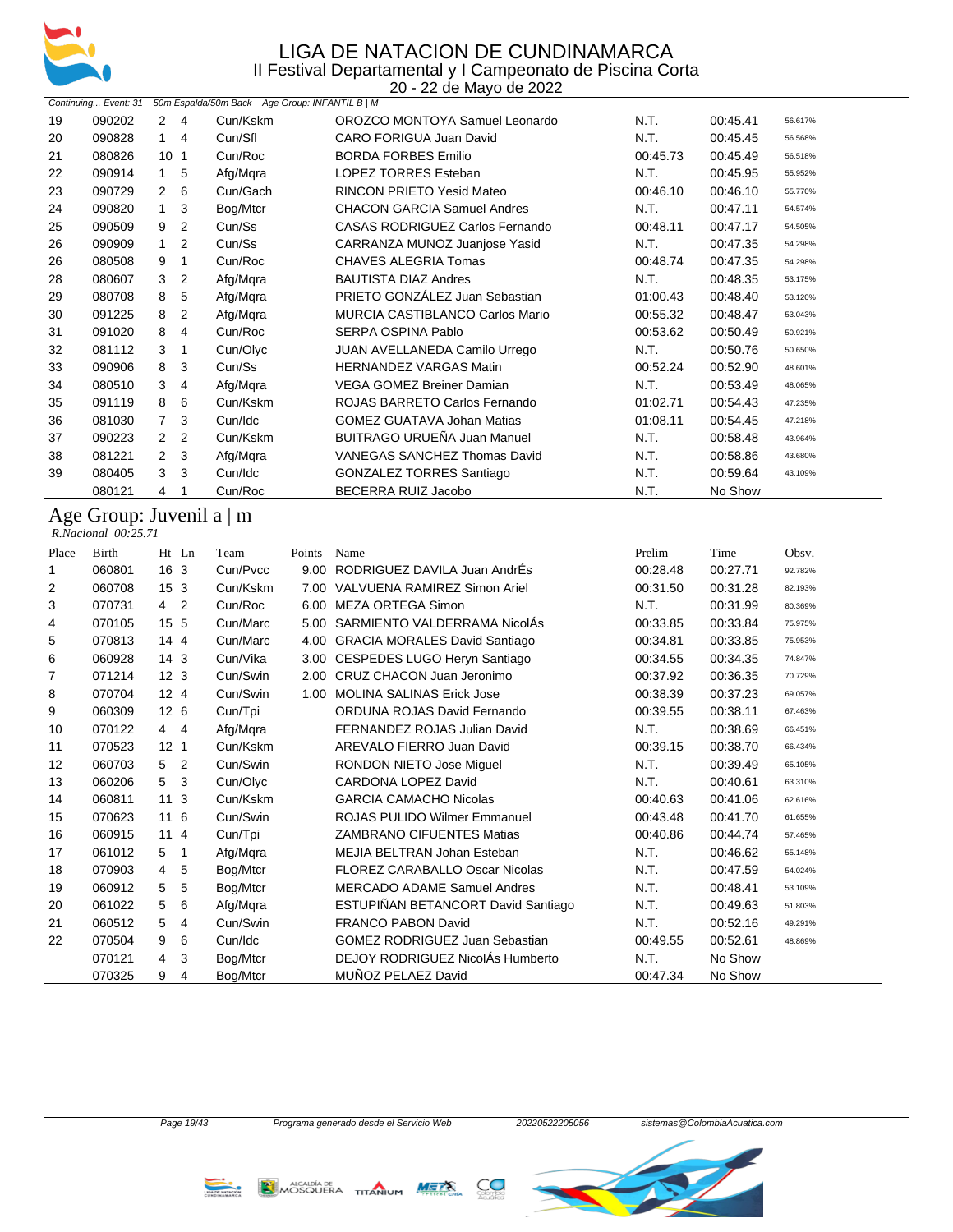

## 31 50m Espalda/50m Back Men

Age Group: Juvenil b | m

| R.Nacional 00:25.71 |  |
|---------------------|--|
|---------------------|--|

| Birth  | $Ht$ Ln         | Team     | Points | Name                                 | Prelim                                                                                                                        | <b>Time</b>  | Obsv.   |
|--------|-----------------|----------|--------|--------------------------------------|-------------------------------------------------------------------------------------------------------------------------------|--------------|---------|
| 050809 | 16 4            | Cun/Roc  | 9.00   | DAZA FORERO Juan Esteban             | 00:28.91                                                                                                                      | 00:28.93     | 88.870% |
| 051217 | 15 <sub>4</sub> | Cun/Marc | 7.00   | <b>TOVAR PICO Samuel David</b>       | 00:29.77                                                                                                                      | 00:29.77     | 86.362% |
| 040206 | 16 6            | Cun/Roc  | 6.00   | DOMINGUEZ GALINDO NicolÁs            | 00:30.88                                                                                                                      | 00:31.26     | 82.246% |
| 050519 | 15 <sub>2</sub> | Cun/Olyc |        |                                      | 00:33.66                                                                                                                      | 00:32.23     | 79.770% |
| 050513 | 15 <sub>1</sub> | Cun/Kskm |        |                                      | 00:33.92                                                                                                                      | 00:33.26     | 77.300% |
| 050815 | 14 <sub>1</sub> | Cun/Tpi  |        |                                      | 00:35.33                                                                                                                      | 00:34.88     | 73.710% |
| 041227 | 13 <sub>2</sub> | Cun/Kskm |        |                                      | 00:36.56                                                                                                                      | 00:36.15     | 71.120% |
| 040519 | 13 <sub>1</sub> | Cun/Kskm | 1.00   | POSADA GARCÍA Cristian Camilo        | 00:37.62                                                                                                                      | 00:37.53     | 68.505% |
| 050406 | 12 <sub>2</sub> | Cun/Tpi  |        | QUINTERO APONTE David Leonardo       | 00:38.93                                                                                                                      | 00:37.59     | 68.396% |
| 050824 | $13 \; 4$       | Cun/Kskm |        | <b>BUCHELLI REALPE Dylann Steven</b> | 00:36.40                                                                                                                      | 00:37.64     | 68.305% |
| 050725 | 14 6            | Cun/Roc  |        | CANTOR GUZMAN Camilo AndrEs          | 00:35.72                                                                                                                      | 00:38.73     | 66.383% |
| 050613 | 10 <sub>3</sub> | Cun/Tpi  |        | ALVAREZ OLIVAR Juan Sebastian        | 00:44.31                                                                                                                      | 00:39.22     | 65.553% |
| 040428 | 6 5             | Cun/Dlfc |        | JARA CASTELLANOS Julian Yesid        | N.T.                                                                                                                          | 00:40.37     | 63.686% |
| 051219 | 6<br>6          | Cun/Swin |        | MAYORGA MORENO Samuel Andre          | N.T.                                                                                                                          | 00:54.00     | 47.611% |
| 040126 | 16 <sub>2</sub> | Cun/Roc  |        | MANTILLA CHACON Juan Diego           | 00:29.14                                                                                                                      | Disqualified | sw6.3   |
| 050527 | 6               | Bog/Mtcr |        | PEDRAZA MARIN Carlos Nicolas         | N.T.                                                                                                                          | No Show      |         |
|        |                 |          |        |                                      | 5.00 RUEDA GARCÍA Tomas<br>4.00 LOPEZ BUSTACARA Johan David<br>OSPINA MORENO Esteban<br>3.00<br>2.00 D ALEMAN YANES Alejandro |              |         |

#### Age Group: Mayores | m  *R.Nacional 00:25.71*

| Place | Birth  |                 | $Ht$ Ln        | Team     | Points | Name                                 | Prelim   | Time     | Obsv.   |
|-------|--------|-----------------|----------------|----------|--------|--------------------------------------|----------|----------|---------|
| 1     | 031106 | 16 5            |                | Cun/Olyc |        | 9.00 LAITON CABREJO AndrÉs Felipe    | 00:30.03 | 00:30.12 | 85.359% |
| 2     | 000101 | 16 <sub>1</sub> |                | Cun/Tpi  |        | 7.00 DIAZ SIERRA Juan Camilo         | 00:30.72 | 00:30.41 | 84.545% |
| 3     | 981206 | 156             |                | Cun/Kskm |        | 6.00 HERNANDEZ ALONSO Javier Enrique | 00:34.51 | 00:34.52 | 74.479% |
| 4     | 031215 | 136             |                | Cun/Tpi  |        | 5.00 DUARTE SALCEDO Sergio AndrÉs    | 00:37.81 | 00:36.40 | 70.632% |
| 5     | 990108 | 7 1             |                | Cun/Kskm |        | 4.00 ARIAS ESCUCHA Alvaro            | N.T.     | 00:43.09 | 59.666% |
| 6     | 860822 | 7 <sup>2</sup>  |                | Cun/Ftzc |        | 3.00 RAMÍREZ PEÑALOSA Álvaro Esteban | N.T.     | 00:57.68 | 44.574% |
| 7     | 600509 | 8               |                | Cun/Kskm |        | 2.00 VALENCIA SALAZAR Victor Hugo    | 01:01.19 | 00:59.35 | 43.319% |
| 8     | 030804 | 6               | $\overline{2}$ | Cun/Idc  |        | 1.00 CARO CUESTAS Andres Felipe      | N.T.     | 01:07.25 | 38.230% |
|       | 700101 | $7\quad 4$      |                | Cun/Olyc |        | LAITON CABREJO Juan David            | N.T.     | No Show  |         |
|       | 921031 | 7 <sub>5</sub>  |                | Afg/Mgra |        | MORENO ESPAÑA Oscar Fabian           | N.T.     | No Show  |         |
|       | 011114 | 11 <sub>5</sub> |                | Cun/Dlgc |        | RIOS HERNANDEZ Carlos Fabian         | 00:42.46 | No Show  |         |
|       | 021230 | 6               | 4              | Val/Emfs |        | ROMERO MUÑOZ Jean Pierre Felipe      | N.T.     | No Show  |         |
|       | 021201 | 6               | -3             | Val/Emfs |        | VELASQUEZ VELASQUEZ AndrÉs Santiago  | N.T.     | No Show  |         |
|       | 001023 |                 | 6              | Val/Emfs |        | <b>VILLEGAS ARROYO Juan Felipe</b>   | N.T.     | No Show  |         |

### 32 100m Pecho/100m Breast Women

 $\mathbf{m}$ : Infantil b  $\mathbf{f}$ 

| Place | Birth  |                | $Ht$ Ln | Team     | Points | Name                                | Prelim   | Time     | Obsv.   |
|-------|--------|----------------|---------|----------|--------|-------------------------------------|----------|----------|---------|
|       | 090206 | 7 <sub>1</sub> |         | Cun/Olyc | 9.00   | <b>BURGOS RINCON Melany Sofia</b>   | 01:49.25 | 01:40.71 | 69.576% |
| 2     | 100513 | 6 4            |         | Cun/Olyc |        | 7.00 VILLARRAGA URBINA Isabel Sofia | 01:55.44 | 01:42.82 | 68.148% |
| 3     | 100709 | 6 6            |         | Cun/Tpi  |        | 6.00 GONZÁLEZ SUAREZ Sara Gabriela  | 01:56.99 | 01:43.40 | 67.766% |
| 4     | 091128 | 2              | -5      | Bog/Mtcr |        | 5.00 ALFONSO SANCHEZ Maria Jose     | N.T.     | 01:43.44 | 67.740% |
| 5     | 090227 | $7^{\circ}$    | 5       | Cun/Tpi  |        | 4.00 DUARTE SALCEDO María Alejandra | 01:48.15 | 01:49.89 | 63.764% |
| 6     | 091012 | 5 <sup>3</sup> |         | Bog/Nrvb | 3.00   | ARISTIZABAL MORENO Valeria          | 02:18.44 | 01:52.44 | 62.318% |
| 7     | 090114 | $3\quad 6$     |         | Bog/Mtcr | 2.00   | TORRES TELLEZ Marla Fernanda        | N.T.     | 01:52.85 | 62.091% |
| 8     | 091201 | $2 \quad 1$    |         | Cun/Dlfc | 1.00   | <b>VERGEL REYES Luciana</b>         | N.T.     | 01:58.78 | 58.991% |
| 9     | 091124 | 2 <sub>2</sub> |         | Cun/Olyc |        | PINZON MAIGUA Juliana Valentina     | N.T.     | 02:05.98 | 55.620% |
| 10    | 100326 | $\mathbf{1}$   | 3       | Cun/Tpi  |        | <b>HERNANDEZ PACHON Juanita</b>     | N.T.     | 02:08.44 | 54.555% |





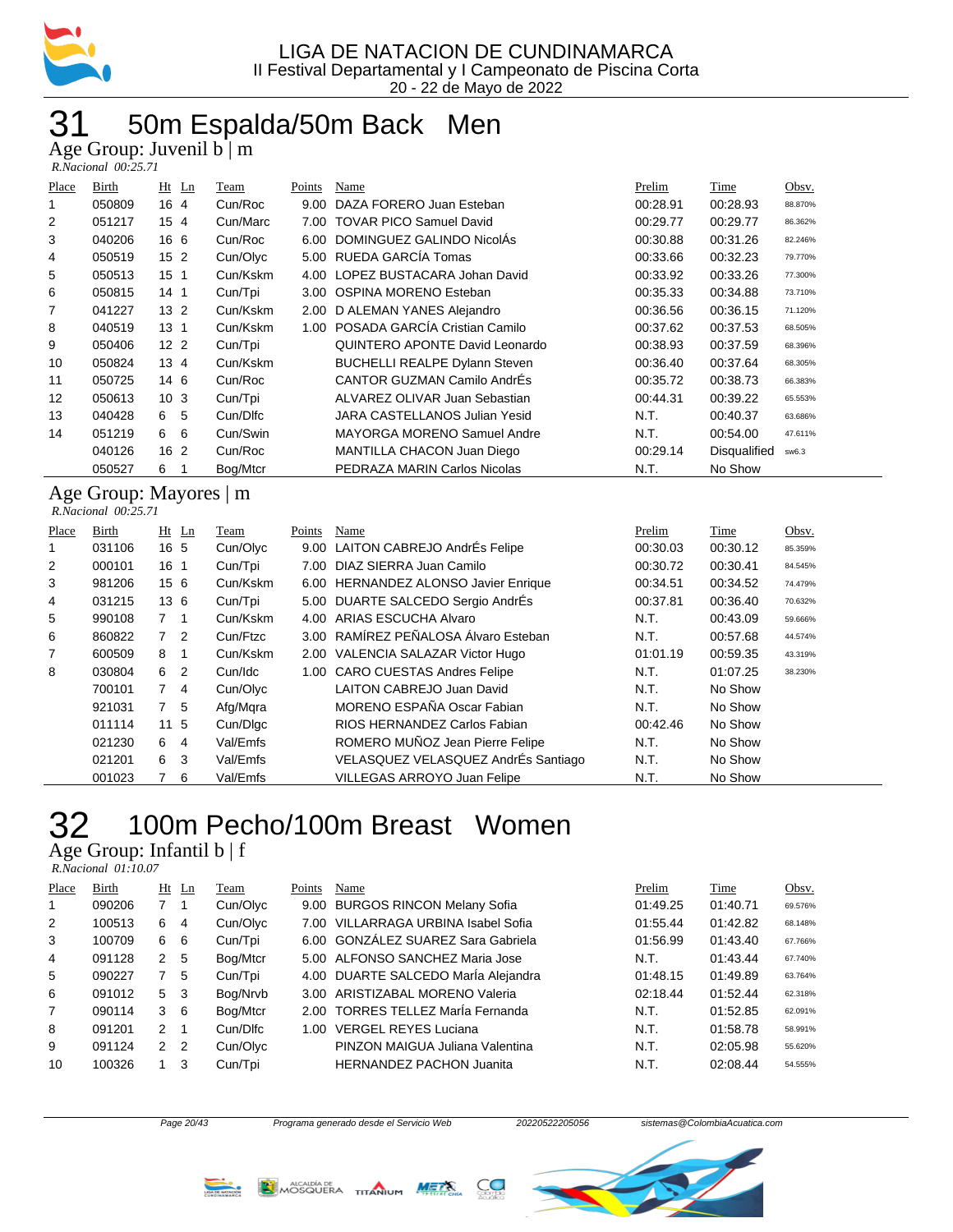

20 - 22 de Mayo de 2022

|              | Continuing Event: 32                                 |                |                          | 100m Pecho/100m Breast Age Group: INFANTIL B   F |               |                                         |          |              |         |
|--------------|------------------------------------------------------|----------------|--------------------------|--------------------------------------------------|---------------|-----------------------------------------|----------|--------------|---------|
| 11           | 101101                                               | $\mathbf{1}$   | $\overline{\phantom{1}}$ | Bog/Nrvb                                         |               | MUNOZ NAVARRO Isabel Sofia              | N.T.     | 02:09.11     | 54.272% |
| 12           | 090523                                               | $\overline{2}$ | 3                        | Cun/Swin                                         |               | RODRIGUEZ QUESADA Daniela Sofia         | N.T.     | 02:12.17     | 53.015% |
| 13           | 100724                                               | $\mathbf{1}$   | 4                        | Cun/Ftzc                                         |               | COTRINA VERANO Sara Camila              | N.T.     | 02:16.51     | 51.330% |
| 14           | 100927                                               | $\mathbf{1}$   | $\overline{2}$           | Bog/Mtcr                                         |               | PATIÑO ESPINOSA Sofia                   | N.T.     | 02:33.89     | 45.533% |
| 15           | 101004                                               | $\mathbf{1}$   | 5                        | Cun/Tpi                                          |               | <b>GORDILLO OLAVE Valeria Alexandra</b> | N.T.     | 03:02.34     | 38.428% |
| 16           | 091123                                               | 2              | 4                        | Bog/Mtcr                                         |               | <b>BAUTISTA CASTRO Arwen Oliva</b>      | N.T.     | 03:17.64     | 35.453% |
|              | 100205                                               | $\overline{2}$ | 6                        | Cun/Ftzc                                         |               | PENAGOS ACOSTA Paula Catalina           | N.T.     | Disqualified | sw7.1   |
|              | Age Group: Juvenil a   f<br>R.Nacional 01:10.07      |                |                          |                                                  |               |                                         |          |              |         |
| <b>Place</b> | <b>Birth</b>                                         |                | $Ht$ Ln                  | <b>Team</b>                                      | <b>Points</b> | Name                                    | Prelim   | Time         | Obsv.   |
| 1            | 070628                                               | 4              | 5                        | Cun/Kskm                                         |               | 9.00 IBANEZ ROJAS Stephany              | N.T.     | 01:35.60     | 73.295% |
| 2            | 080611                                               | 8              | $\overline{2}$           | Cun/Kskm                                         |               | 7.00 MONSALVE CASAS Mariajose           | 01:38.56 | 01:35.82     | 73.127% |
| 3            | 080531                                               | 8              | 1                        | Cun/Olyc                                         |               | 6.00 ROJAS PIZANO Sara Sofia            | 01:44.26 | 01:37.70     | 71.720% |
| 4            | 080214                                               | 7              | 4                        | Cun/Olyc                                         |               | 5.00 NAVARRETE VAQUERO Valeria          | 01:47.07 | 01:44.49     | 67.059% |
| 5            | 070122                                               | 8              | 5                        | Cun/Tpi                                          |               | 4.00 ESTUPINAN MARTINEZ Manuella        | 01:40.00 | 01:45.17     | 66.625% |
| 6            | 071104                                               | 7              | 6                        | Cun/Roc                                          | 3.00          | JIMENEZ PAVA Martina                    | 01:49.78 | 01:45.39     | 66.486% |
| 7            | 080708                                               | 6              | $\overline{1}$           | Cun/Roc                                          |               | 2.00 REY NAVARRETE Mariana              | 01:56.55 | 01:50.44     | 63.446% |
| 8            | 080401                                               | 6              | 3                        | Cun/Sfl                                          |               | 1.00 PRADILLA BARRIOS Juana Sofia       | 01:53.59 | 01:57.90     | 59.432% |
| 9            | 080528                                               | 6              | 5                        | Cun/Sfl                                          |               | <b>TUNJO ROCHA Laura Sofia</b>          | 01:55.66 | 01:58.02     | 59.371% |
| 10           | 080501                                               | 4              | 6                        | Bog/Mtcr                                         |               | ROMERO ACOSTA Laura Sofia               | N.T.     | 01:58.35     | 59.206% |
| 11           | 070517                                               | 4              | $\overline{2}$           | Cun/Swin                                         |               | <b>HOYOS MONTOYA Valentina</b>          | N.T.     | 01:59.05     | 58.858% |
| 12           | 080904                                               | 3              | $\overline{2}$           | Cun/Olyc                                         |               | PATINO RODRIGUEZ Amalia Maria           | N.T.     | 02:06.76     | 55.278% |
| 13           | 080521                                               | 3              | 3                        | Cun/Idc                                          |               | HERRERA CUERVO Ingrid Daniela           | N.T.     | 02:08.60     | 54.487% |
| 14           | 080711                                               | 3              | 4                        | Cun/Olyc                                         |               | RAMIREZ GANTIVA Nikoll Valeria          | N.T.     | 02:22.20     | 49.276% |
| 15           | 081119                                               | 3              | 5                        | Cun/Idc                                          |               | <b>AGUILAR GARCIA Mariana</b>           | N.T.     | 02:47.78     | 41.763% |
| 16           | 081125                                               | 3              | $\mathbf{1}$             | Cun/Idc                                          |               | DAZA AGUILAR Isabella                   | N.T.     | 03:00.76     | 38.764% |
|              | 080120                                               | 4              | $\mathbf{1}$             | Cun/Pvcc                                         |               | FORERO ORTIZ María Camila               | N.T.     | No Show      |         |
|              | Age Group: Juvenil b   f<br>$R. Nacional$ $01:10.07$ |                |                          |                                                  |               |                                         |          |              |         |
| Place        | Birth                                                |                | Ht Ln                    | Team                                             | Points        | Name                                    | Prelim   | Time         | Obsv.   |
| 1            | 060817                                               | $\overline{7}$ | 3                        | Cun/Dlgc                                         | 9.00          | <b>BOHORQUEZ SANCHEZ Paula Carolina</b> | 01:47.05 | 01:44.85     | 66.829% |
| 2            | 060219                                               | $\overline{7}$ | 2                        | Cun/Idc                                          |               | 7.00 GUTIERREZ GONZALEZ Elisabet        | 01:47.85 | 01:46.08     | 66.054% |
| 3            | 051017                                               | 5              | 6                        | Cun/Roc                                          |               | 6.00 VASQUEZ BELTRAN Mariana Manuela    | N.T.     | 01:47.25     | 65.333% |
| 4            | 061219                                               | 4              | 4                        | Bog/Mtcr                                         |               | 5.00 CHACON GARCIA Ana Gabriela         | N.T.     | 02:06.31     | 55.475% |
| 5            | 060815                                               | 4              | 3                        | Cun/Idc                                          |               | 4.00 PEREZ GARCIA Luisa Fernanda        | N.T.     | 02:11.29     | 53.370% |
|              | Age Group: Mayores   f<br>$R. Nacional$ $01:10.07$   |                |                          |                                                  |               |                                         |          |              |         |
| Place        | <b>Birth</b>                                         |                | Ht Ln                    | <b>Team</b>                                      | <b>Points</b> | Name                                    | Prelim   | Time         | Obsv.   |
| 1            | 010410                                               | 8              | 3                        | Cun/Dlfc                                         |               | 9.00 ALBA SASTOQUE Maria Camila         | 01:20.77 | 01:22.38     | 85.057% |
| 2            | 041012                                               | 8              | 4                        | Cun/Kskm                                         |               | 7.00 POSADA SORIANO Laura Juliana       | 01:32.36 | 01:31.60     | 76.496% |
| 3            | 010317                                               | 5              | 4                        | Cun/Kskm                                         |               | 6.00 BEJARANO PEREZ Stephany Geraldine  | N.T.     | 01:37.67     | 71.742% |
| 4            | 640107                                               | 8              | 6                        | Cun/Pvcc                                         |               | 5.00 MUNERA SALDARRIAGA Luz Marla       | 01:45.03 | 01:46.61     | 65.726% |
| 5            | 040116                                               | 6              | $\overline{2}$           | Cun/Swin                                         |               | 4.00 COLORADO GONZÁLEZ Sofia Alejandra  | 01:55.52 | 01:47.45     | 65.212% |
| 6            | 020305                                               | 5              | $\overline{2}$           | Cun/Kskm                                         |               | 3.00 BUITRAGO CORTEZ Karen Natalia      | N.T.     | 01:49.91     | 63.752% |
| 7            | 030508                                               | 5              | 5                        | Bog/Nrvb                                         |               | 2.00 NIÑO GARCIA Paula Alejandra        | N.T.     | 01:52.69     | 62.179% |
|              | 040318                                               | 5              | $\mathbf{1}$             | Val/Emfs                                         |               | BALLESTEROS MARTINEZ Maria Alejandra    | N.T.     | No Show      |         |



 $C_{\bullet}$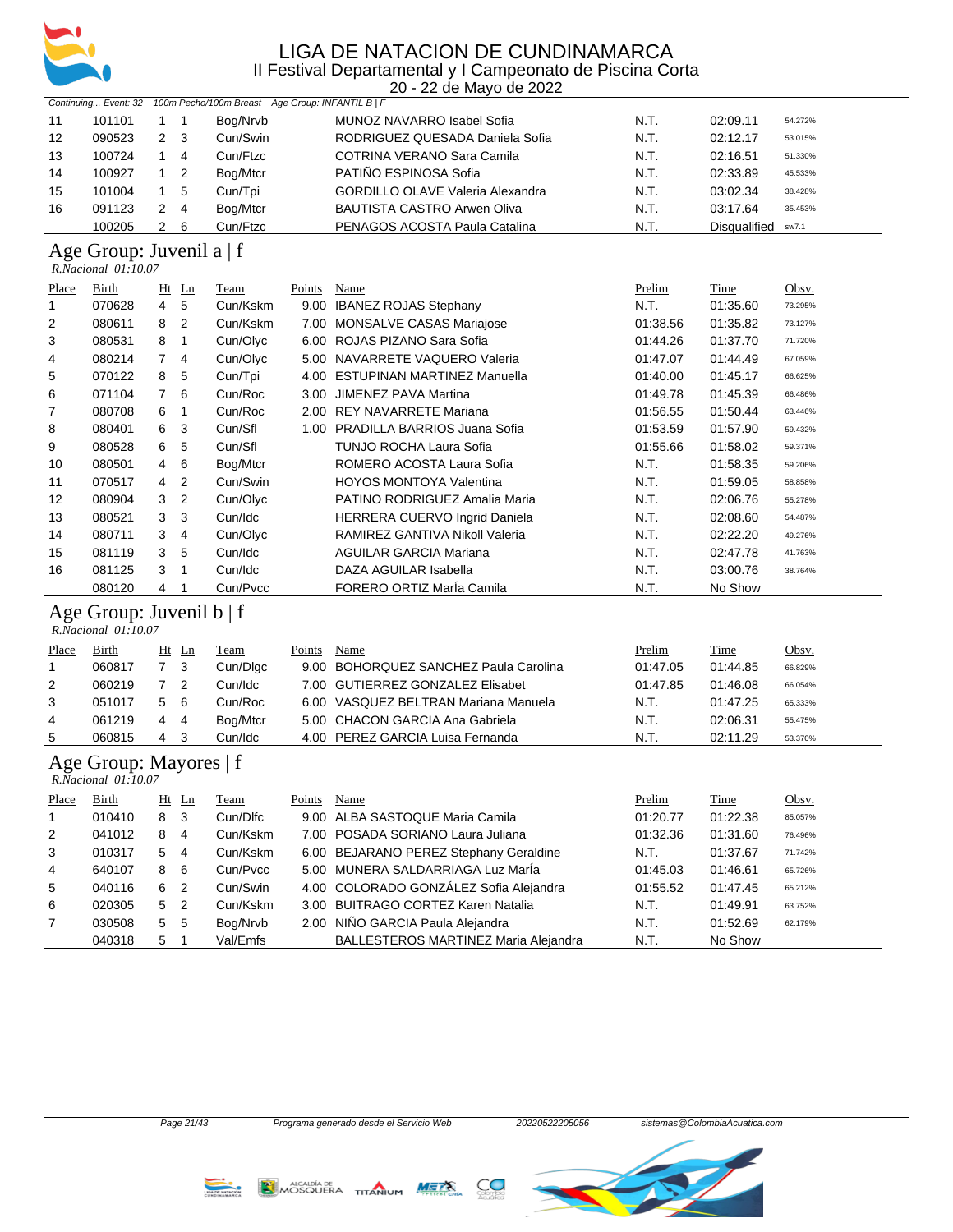

### 100m Pecho/100m Breast Men 33 100m Pecl<br>Age Group: Infantil b | m

| Place | Birth                          | Ht              | Ln             | Team        | Points        | Name                                   | Prelim   | Time        | Obsv.   |
|-------|--------------------------------|-----------------|----------------|-------------|---------------|----------------------------------------|----------|-------------|---------|
| 1     | 080114                         | 11              | 2              | Cun/Idc     | 9.00          | <b>RINCON BARREIRO Gabriel</b>         | 01:29.38 | 01:26.23    | 69.500% |
| 2     | 080311                         | 3               | $\mathbf{1}$   | Cun/Roc     | 7.00          | ROJAS MENDIVELSO Simon                 | N.T.     | 01:27.39    | 68.578% |
| 3     | 081113                         | 10 <sup>1</sup> | 3              | Cun/Olyc    | 6.00          | <b>LAITON CABREJO Santiago</b>         | 01:35.14 | 01:29.42    | 67.021% |
| 4     | 080604                         | 9               | 1              | Cun/Roc     | 5.00          | ALVAREZ RAMIREZ Nicolas                | 01:48.29 | 01:30.32    | 66.353% |
| 5     | 080201                         | 9               | 4              | Cun/Tpi     | 4.00          | <b>CEPEDA MARIN Samuel David</b>       | 01:41.28 | 01:36.13    | 62.343% |
| 6     | 090406                         | 10              | 1              | Cun/Tpi     |               | 3.00 ZULUAGA ALZATE Jorge Andres       | 01:38.36 | 01:37.83    | 61.259% |
| 7     | 081110                         | $\overline{2}$  | 5              | Bog/Mtcr    | 2.00          | RONCERIA MUÑOZ Gabriel                 | N.T.     | 01:38.60    | 60.781% |
| 8     | 090820                         | $\mathbf{1}$    | 5              | Bog/Mtcr    | 1.00          | <b>CHACON GARCIA Samuel Andres</b>     | N.T.     | 01:42.87    | 58.258% |
| 9     | 090509                         | $\mathbf{1}$    | $\overline{2}$ | Bog/Mtcr    |               | <b>GUALTEROS SOLANO Cesar Leonardo</b> | N.T.     | 01:42.88    | 58.252% |
| 10    | 080702                         | $\overline{2}$  | 4              | Bog/Mtcr    |               | <b>AGUIRRE LADINO Juan Camilo</b>      | N.T.     | 01:43.02    | 58.173% |
| 11    | 081217                         | 2               | 1              | Bog/Mtcr    |               | <b>TORO NOVOA Samuel</b>               | N.T.     | 01:44.16    | 57.536% |
| 12    | 090701                         | 8               | $\overline{2}$ | Cun/Roc     |               | <b>AZUERO CARRILLO Daniel Mateo</b>    | 01:52.91 | 01:44.71    | 57.234% |
| 13    | 090816                         | 9               | $\overline{2}$ | Cun/Dlfc    |               | ROJAS AVENDANO Jose David              | 01:44.78 | 01:46.73    | 56.151% |
| 14    | 080108                         | 3               | $\overline{2}$ | Cun/Sfl     |               | <b>LEAL PATINO NicolÁs</b>             | N.T.     | 01:46.95    | 56.036% |
| 15    | 090911                         | $\mathbf{1}$    | 1              | Cun/Olyc    |               | <b>CORZO MORENO Andres David</b>       | N.T.     | 01:47.56    | 55.718% |
| 16    | 090202                         | $\overline{2}$  | 6              | Cun/Kskm    |               | OROZCO MONTOYA Samuel Leonardo         | N.T.     | 01:53.25    | 52.918% |
| 17    | 080509                         | $\overline{2}$  | 3              | Bog/Mtcr    |               | <b>GUTIERREZ MUNEVAR Juan Jose</b>     | N.T.     | 01:53.53    | 52.788% |
| 18    | 081214                         | 8               | 1              | Cun/Swin    |               | PEREZ FERNANDEZ Esteban                | 02:02.45 | 01:53.78    | 52.672% |
| 19    | 091020                         | 8               | 5              | Cun/Roc     |               | <b>SERPA OSPINA Pablo</b>              | 02:02.12 | 01:55.84    | 51.735% |
| 20    | 090428                         | $\mathbf{1}$    | 4              | Cun/Sfl     |               | CARO FORIGUA AndrÉs Camilo             | N.T.     | 01:58.23    | 50.689% |
| 21    | 080917                         | 2               | 2              | Cun/Dlfc    |               | RODRIGUEZ ESQUIVEL Martin Santiago     | N.T.     | 02:10.35    | 45.976% |
| 22    | 090223                         | $\mathbf{1}$    | 3              | Cun/Kskm    |               | <b>BUITRAGO URUEÑA Juan Manuel</b>     | N.T.     | 02:14.79    | 44.462% |
| 23    | 090829                         | $\overline{7}$  | 3              | Cun/Dlfc    |               | <b>BELTRAN SUSA Kevin Julian</b>       | 02:44.05 | 02:26.24    | 40.981% |
| 24    | 091119                         | 1               | 6              | Cun/Kskm    |               | ROJAS BARRETO Carlos Fernando          | N.T.     | 02:26.41    | 40.933% |
| 25    | 080405                         | 3               | 6              | Cun/Idc     |               | <b>GONZALEZ TORRES Santiago</b>        | N.T.     | 02:35.12    | 38.635% |
|       | 080121                         | 3               | 5              | Cun/Roc     |               | BECERRA RUIZ Jacobo                    | N.T.     | No Show     |         |
|       | 080906                         | 8               | 3              | Cun/Sfl     |               | <b>HOYOS RAMOS Adrian Daniel</b>       | 01:51.05 | No Show     |         |
|       | 080906                         | 8               | 4              | Cun/Sfl     |               | <b>HOYOS RAMOS Deivi AndrÉs</b>        | 01:52.21 | No Show     |         |
|       | Age Group: Juvenil a $\vert$ m |                 |                |             |               |                                        |          |             |         |
|       | R.Nacional 00:59.93            |                 |                |             |               |                                        |          |             |         |
| Place | <b>Birth</b>                   |                 | $Ht$ Ln        | <b>Team</b> | <b>Points</b> | <b>Name</b>                            | Prelim   | <b>Time</b> | Obsv.   |
|       |                                |                 |                |             |               |                                        |          |             |         |

| <u>Place</u> | Birth  | Ht              | Ln          | Team     | Points | Name                                 | Prelim   | Time     | Obsv.   |
|--------------|--------|-----------------|-------------|----------|--------|--------------------------------------|----------|----------|---------|
| 1            | 060801 | 4               | 3           | Cun/Pycc | 9.00   | RODRIGUEZ DAVILA Juan AndrEs         | N.T.     | 01:12.79 | 82.333% |
| 2            | 070710 | 12 <sub>5</sub> |             | Cun/Dlfc | 7.00   | AVENDAÑO SALAZAR Juan Pablo          | 01:16.42 | 01:17.07 | 77.760% |
| 3            | 060708 | 12 <sub>6</sub> |             | Cun/Kskm | 6.00   | VALVUENA RAMIREZ Simon Ariel         | 01:18.78 | 01:18.61 | 76.237% |
| 4            | 060608 | 5.              | 1           | Cun/Tpi  |        | 5.00 BAEZ CRUZ Juan Diego            | N.T.     | 01:27.72 | 68.320% |
| 5            | 060206 | 5               | 4           | Cun/Olyc | 4.00   | CARDONA LOPEZ David                  | N.T.     | 01:27.75 | 68.296% |
| 6            | 070829 | 11              | 6           | Cun/Marc | 3.00   | COBA SANCHEZ Camilo Andres           | 01:33.31 | 01:28.59 | 67.649% |
| 7            | 070921 | 3               | 4           | Bog/Nrvb | 2.00   | <b>HERNANDEZ CHARRY Samuel David</b> | N.T.     | 01:28.62 | 67.626% |
| 8            | 060928 | 4               | 2           | Cun/Vika |        | 1.00 CESPEDES LUGO Heryn Santiago    | N.T.     | 01:28.79 | 67.496% |
| 9            | 070717 | 11              | 5           | Cun/Roc  |        | RAMON MARQUEZ Tomas Santiago         | 01:31.41 | 01:31.34 | 65.612% |
| 10           | 060309 | 9               | 3           | Cun/Tpi  |        | ORDUNA ROJAS David Fernando          | 01:39.34 | 01:32.30 | 64.930% |
| 11           | 070704 | 11              | $\mathbf 1$ | Cun/Swin |        | <b>MOLINA SALINAS Erick Jose</b>     | 01:33.27 | 01:32.61 | 64.712% |
| 12           | 070623 | 10 <sup>1</sup> | 5           | Cun/Swin |        | <b>ROJAS PULIDO Wilmer Emmanuel</b>  | 01:36.36 | 01:32.87 | 64.531% |
| 13           | 070523 | 4               | 6           | Cun/Kskm |        | AREVALO FIERRO Juan David            | N.T.     | 01:34.46 | 63.445% |
| 14           | 070227 | 9               | 5           | Cun/Vika |        | FIGUEREDO CASTRO Juan David          | 01:46.94 | 01:35.78 | 62.570% |
| 15           | 060708 | 5               | 6           | Cun/Dlfc |        | <b>VERGEL REYES Isaac</b>            | N.T.     | 01:44.16 | 57.536% |
| 16           | 070524 | 3               | 3           | Cun/Dlfc |        | ROJAS ROMERO Juan Esteban            | N.T.     | 01:46.09 | 56.490% |
| 17           | 060512 | 5.              | 5           | Cun/Swin |        | <b>FRANCO PABON David</b>            | N.T.     | 02:01.44 | 49.349% |
| 18           | 060912 | 4               | 4           | Bog/Mtcr |        | <b>MERCADO ADAME Samuel Andres</b>   | N.T.     | 02:03.16 | 48.660% |





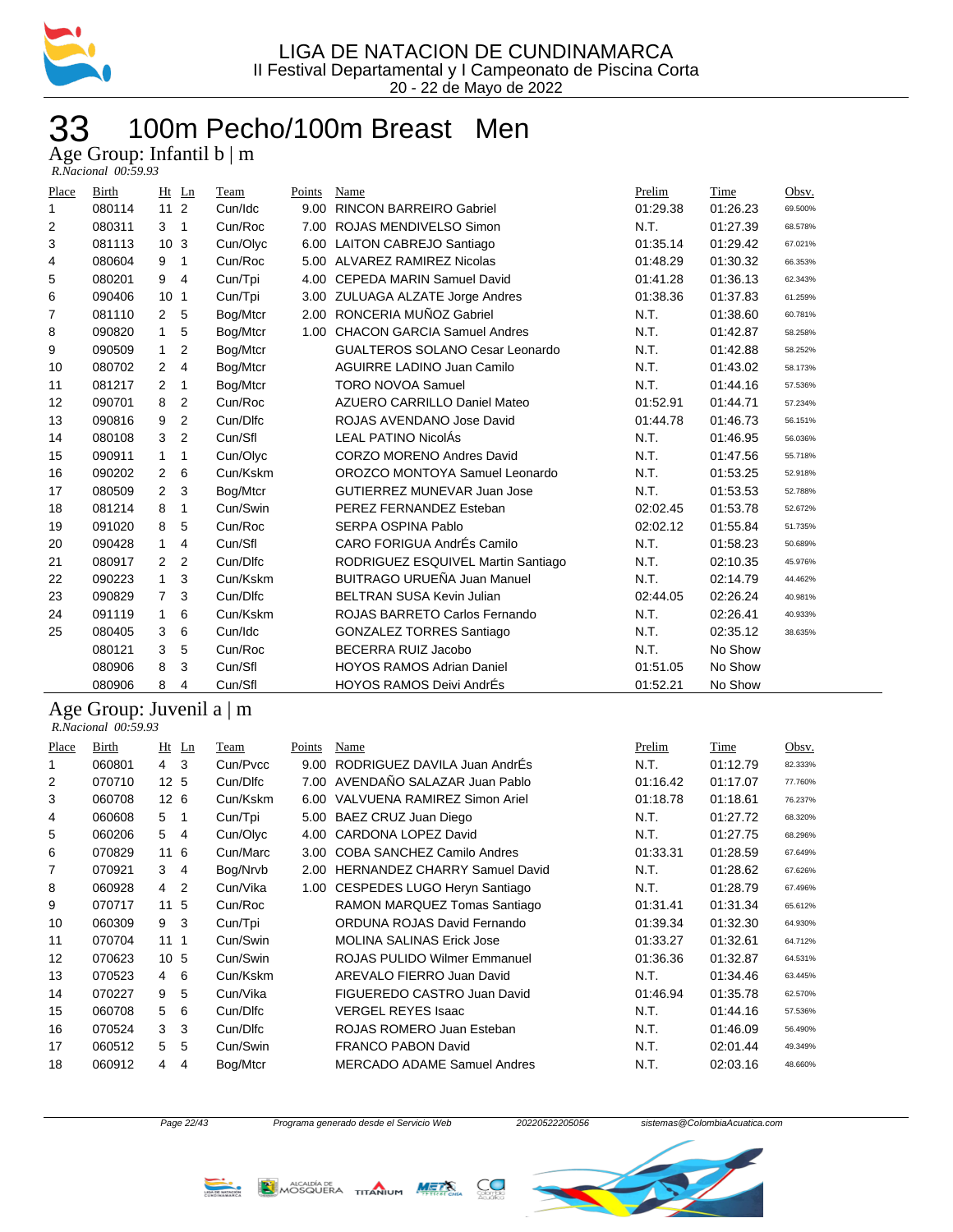

20 - 22 de Mayo de 2022

|       |                                               |                 |                            |                                                                      |        | ZU - ZZ UB IVIAYU UB ZUZZ             |          |                     |         |
|-------|-----------------------------------------------|-----------------|----------------------------|----------------------------------------------------------------------|--------|---------------------------------------|----------|---------------------|---------|
|       |                                               |                 |                            | Continuing Event: 33 100m Pecho/100m Breast Age Group: JUVENIL A   M |        |                                       |          |                     |         |
| 19    | 070504                                        | 4               | $\overline{1}$             | Cun/Idc                                                              |        | <b>GOMEZ RODRIGUEZ Juan Sebastian</b> | N.T.     | 02:19.19            | 43.056% |
|       | 060318                                        | 5               | $\overline{2}$             | Cun/Roc                                                              |        | MARTÍNEZ RODRIGUEZ Emilio             | N.T.     | Disqualified        | sw7.6   |
|       | 070325                                        | 4               | 5                          | Bog/Mtcr                                                             |        | MUÑOZ PELAEZ David                    | N.T.     | No Show             |         |
|       | 070911                                        | 10 <sub>6</sub> |                            | Cun/Vika                                                             |        | RODRIGUEZ RUIZ Carlos Arturo          | 01:39.19 | No Show             |         |
|       | 060711                                        | 11 <sub>3</sub> |                            | Cun/Roc                                                              |        | <b>TOBO MARIN Javier</b>              | 01:18.89 | No Show             |         |
|       | Age Group: Juvenil b   m                      |                 |                            |                                                                      |        |                                       |          |                     |         |
|       | R.Nacional 00:59.93                           |                 |                            |                                                                      |        |                                       |          |                     |         |
| Place | Birth                                         |                 | $Ht$ Ln                    | Team                                                                 | Points | Name                                  | Prelim   | Time                | Obsv.   |
| 1     | 040206                                        | 12 <sub>3</sub> |                            | Cun/Roc                                                              | 9.00   | DOMINGUEZ GALINDO NicolÁs             | 01:07.93 | 01:09.37            | 86.392% |
| 2     | 051217                                        | 6               | 6                          | Cun/Marc                                                             |        | 7.00 TOVAR PICO Samuel David          | 01:14.65 | 01:14.65            | 80.281% |
| 3     | 040613                                        | 6               | 5                          | Cun/Olyc                                                             |        | 6.00 AMAYA NIVIA Felipe               | N.T.     | 01:35.11            | 63.011% |
| 4     | 041003                                        | 10 <sub>2</sub> |                            | Cun/Tpi                                                              | 5.00   | <b>SERRANO ROA Juan Manuel</b>        | 01:36.34 | 01:37.51            | 61.460% |
| 5     | 051219                                        | 5               | 3                          | Cun/Swin                                                             | 4.00   | <b>MAYORGA MORENO Samuel Andre</b>    | N.T.     | 01:48.85            | 55.057% |
| 6     | 040428                                        | 6               | $\overline{2}$             | Cun/Dlfc                                                             | 3.00   | JARA CASTELLANOS Julian Yesid         | N.T.     | 01:51.33            | 53.831% |
|       | 050313                                        | 12 <sub>2</sub> |                            | Cun/Marc                                                             |        | <b>BOLIVAR MORENO Mateo</b>           | 01:16.34 | No Show             |         |
|       | 050527                                        | 6.              | $\overline{\phantom{0}}$ 1 | Bog/Mtcr                                                             |        | PEDRAZA MARIN Carlos Nicolas          | N.T.     | No Show             |         |
|       | 051119                                        | 10 <sub>4</sub> |                            | Cun/Idc                                                              |        | PEDRAZA MEJÍA Juan David              | 01:35.90 | No Show             |         |
|       | 050419                                        | 12 <sub>1</sub> |                            | Cun/Roc                                                              |        | <b>RUEDA SANTOS Sebastian</b>         | 01:17.87 | No Show             |         |
|       |                                               |                 |                            |                                                                      |        |                                       |          |                     |         |
|       | Age Group: Mayores   m<br>R.Nacional 00:59.93 |                 |                            |                                                                      |        |                                       |          |                     |         |
|       |                                               |                 |                            |                                                                      |        |                                       |          |                     |         |
| Place | Birth                                         |                 | $Ht$ Ln                    | Team                                                                 | Points | Name                                  | Prelim   | Time                | Obsv.   |
| 1     | 031020                                        | 12 <sub>4</sub> |                            | Cun/Olyc                                                             | 9.00   | ROJAS PIZANO Jose Luis                | 01:14.48 | 01:13.24            | 81.827% |
| 2     | 031215                                        | 114             |                            | Cun/Tpi                                                              |        | 7.00 DUARTE SALCEDO Sergio AndrEs     | 01:25.41 | 01:24.24            | 71.142% |
| 3     | 950827                                        | $\overline{7}$  | $\overline{2}$             | Cun/Kskm                                                             | 6.00   | <b>CARDENAS NIETO Harold Duvan</b>    | N.T.     | 01:48.27            | 55.352% |
| 4     | 990108                                        | $\overline{7}$  | 6                          | Cun/Kskm                                                             |        | 5.00 ARIAS ESCUCHA Alvaro             | N.T.     | 01:49.93            | 54.517% |
| 5     | 600509                                        | 8               | 6                          | Cun/Kskm                                                             |        | 4.00 VALENCIA SALAZAR Victor Hugo     | 02:06.19 | 01:59.37            | 50.205% |
|       | 960512                                        | 7               | 5                          | Cun/Kskm                                                             |        | PINO VACA Diego Alejandro             | N.T.     | <b>Disqualified</b> | sw7.1   |
|       | 030316                                        | 6               | $\overline{4}$             | Cun/Kskm                                                             |        | CANARIA PRIETO Juan NicolÁs           | N.T.     | No Show             |         |
|       | 980902                                        | 7               | $\overline{1}$             | Val/Emfs                                                             |        | <b>GARCIA ALVAREZ Kevin Giovany</b>   | N.T.     | No Show             |         |
|       | 920901                                        | 7               | $\overline{4}$             | Cun/Tpi                                                              |        | PEÑA SORIANO Juan Carlos              | N.T.     | No Show             |         |
|       | 011114                                        | 9               | 6                          | Cun/Dlgc                                                             |        | RIOS HERNANDEZ Carlos Fabian          | 01:49.58 | No Show             |         |

### 200m Comb.Ind/200m Medley Women

#### Age Group: Infantil b | f  *R.Nacional 02:17.56*

| <b>Place</b> | <b>Birth</b> |   | Ht Ln | Team     | Points | Name                                  | Prelim   | <u>Time</u> | Obsv.   |
|--------------|--------------|---|-------|----------|--------|---------------------------------------|----------|-------------|---------|
|              | 090801       | 4 |       | Cun/Idc  |        | 9.00 DIAZ BECERRA Maria Camila        | 03:41.92 | 03:33.31    | 64.488% |
| 2            | 100513       |   |       | Cun/Olyc |        | 7.00 VILLARRAGA URBINA Isabel Sofia   | N.T.     | 03:41.50    | 62.104% |
| 3            | 100205       |   | 5     | Cun/Ftzc |        | 6.00 PENAGOS ACOSTA Paula Catalina    | N.T.     | 03:53.30    | 58.963% |
| 4            | 090129       |   | 4     | Cun/Sfl  |        | 5.00 RIANO GONZÁLEZ Luna Mariana      | N.T.     | 04:07.10    | 55.670% |
| 5            | 090429       |   |       | Cun/Olyc |        | 4.00 ARCINIEGAS CASALLAS Danna Salome | N.T.     | 04:31.65    | 50.639% |

021201 6 3 Val/Emfs VELASQUEZ VELASQUEZ AndrÉs Santiago N.T. No Show

#### Age Group: Juvenil a | f  *R.Nacional 02:17.56*

| Place | Birth  |   | Ht Ln | Team     | Points | Name                              | Prelim   | Time     | Obsv.   |
|-------|--------|---|-------|----------|--------|-----------------------------------|----------|----------|---------|
|       | 070211 | 5 | -2    | Cun/Kskm |        | 9.00 CARRENO MARTÍNEZ Ana MarÍa   | 03:03.37 | 02:57.77 | 77.381% |
| 2     | 070628 | 5 | 5     | Cun/Kskm |        | 7.00 IBANEZ ROJAS Stephany        | 03:11.10 | 03:04.44 | 74.583% |
| 3     | 070514 | 5 | - 6   | Cun/Olvc |        | 6.00 ANA SOFIA Chaves Tinjaca     | 03:13.78 | 03:09.29 | 72.672% |
| 4     | 080111 | 5 |       | Cun/Olyc |        | 5.00 SANTAFE ARIAS Nury Alejandra | 03:12.71 | 03:11.01 | 72.017% |
| 5     | 071104 | 4 | -2    | Cun/Roc  |        | 4.00 JIMENEZ PAVA Martina         | 03:19.25 | 03:14.33 | 70.787% |
| 6     | 070122 | 4 | -3    | Cun/Tpi  |        | 3.00 ESTUPINAN MARTINEZ Manuella  | 03:13.92 | 03:21.08 | 68.411% |





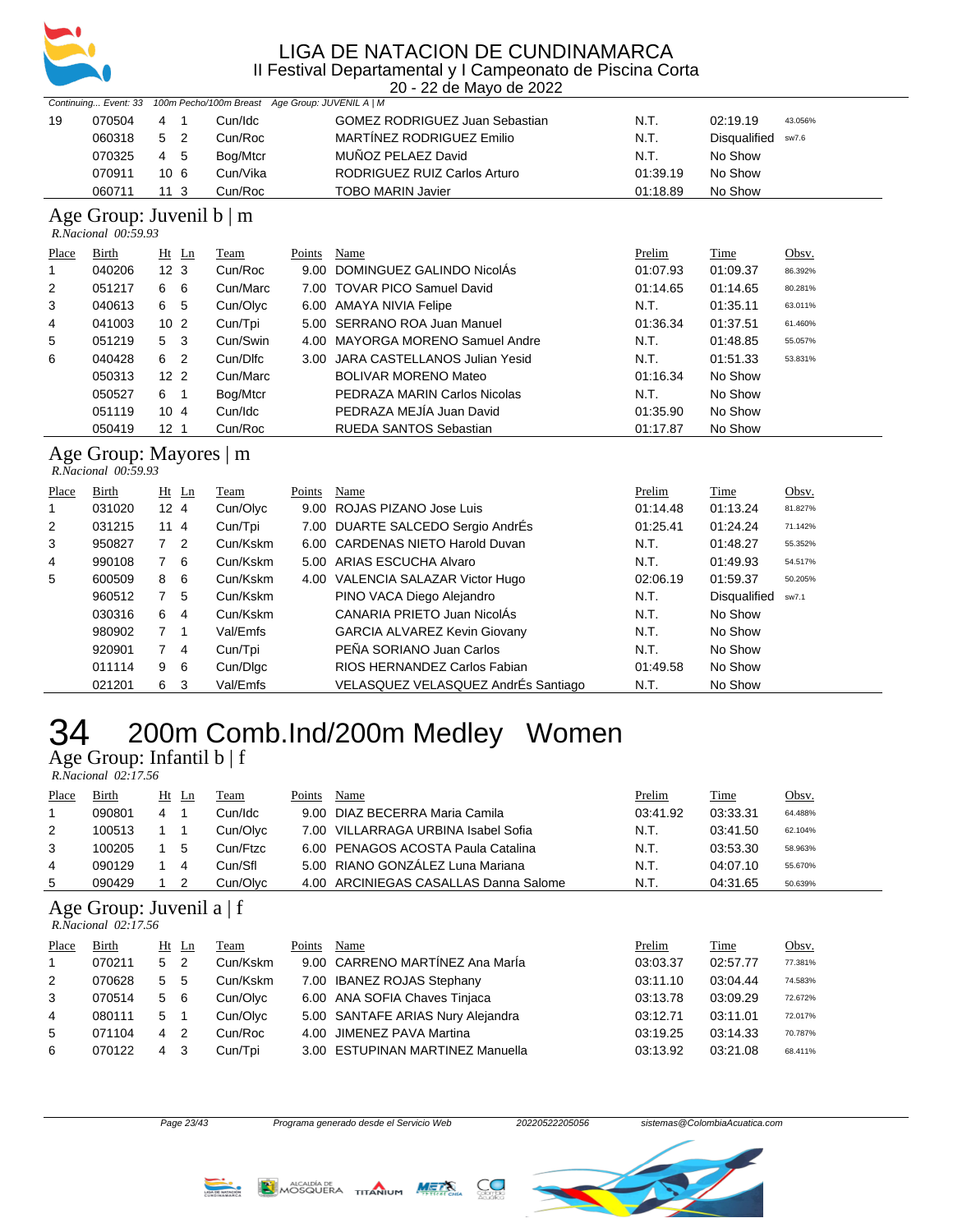

20 - 22 de Mayo de 2022

|       |                                                      |    |         | Continuing Event: 34 200m Comb.Ind/200m Medley |        | Age Group: JUVENIL A   F                   |          |              |         |
|-------|------------------------------------------------------|----|---------|------------------------------------------------|--------|--------------------------------------------|----------|--------------|---------|
| 7     | 081109                                               |    | 3       | Cun/Kskm                                       |        | 2.00 MUÑOZ PARRA Valeria                   | N.T.     | 03:23.19     | 67.700% |
| 8     | 081107                                               | 2  | 6       | Bog/Mtcr                                       | 1.00   | YAYA FERREIRA MarÍa Lucia                  | N.T.     | 03:27.40     | 66.326% |
| 9     | 080708                                               | 2  | 1       | Cun/Roc                                        |        | <b>REY NAVARRETE Mariana</b>               | N.T.     | 03:30.81     | 65.253% |
| 10    | 080401                                               | 2  | 5       | Cun/Sfl                                        |        | PRADILLA BARRIOS Juana Sofia               | N.T.     | 03:46.99     | 60.602% |
| 11    | 080919                                               | 4  | 6       | Cun/Roc                                        |        | <b>BAUTISTA BARRERA Gabriela</b>           | 04:25.98 | 04:04.34     | 56.299% |
|       | 070825                                               | 2  | 2       | Cun/Sfl                                        |        | <b>CASTIBLANCO CARDENAS Sara Valentina</b> | N.T.     | No Show      |         |
|       | Age Group: Juvenil $b \mid f$<br>R.Nacional 02:17.56 |    |         |                                                |        |                                            |          |              |         |
| Place | Birth                                                |    | $Ht$ Ln | Team                                           | Points | Name                                       | Prelim   | Time         | Obsv.   |
|       | 050914                                               | 5  | 4       | Cun/Idc                                        |        | 9.00 CARO CUESTAS Stefany                  | 03:02.31 | 03:01.18     | 75.924% |
| 2     | 060327                                               | 4  | 4       | Cun/Olyc                                       | 7.00   | <b>PARRA ROJAS MarÍa Fernanda</b>          | 03:15.98 | 03:04.64     | 74.502% |
| 3     | 050508                                               | 3  | 5       | Cun/Tpi                                        | 6.00   | <b>CHAVEZ MORALES Karen Nicol</b>          | N.T.     | 03:26.27     | 66.689% |
| 4     | 060219                                               | 2  | 3       | Cun/Idc                                        | 5.00   | <b>GUTIERREZ GONZALEZ Elisabet</b>         | N.T.     | 03:35.30     | 63.892% |
| 5     | 060817                                               | 2  | 4       | Cun/Dlgc                                       | 4.00   | <b>BOHORQUEZ SANCHEZ Paula Carolina</b>    | N.T.     | 03:36.42     | 63.562% |
| 6     | 051215                                               | 3  | 6       | Afg/Mqra                                       | 3.00   | ARIZA ALBINO Karen Valentina               | N.T.     | 04:07.79     | 55.515% |
|       | 051017                                               | 3  |         | Cun/Roc                                        |        | VASQUEZ BELTRAN Mariana Manuela            | N.T.     | Disqualified | sw10.2  |
|       | Age Group: Mayores   f<br>R.Nacional 02:17.56        |    |         |                                                |        |                                            |          |              |         |
| Place | Birth                                                | Ht | Ln      | Team                                           | Points | Name                                       | Prelim   | Time         | Obsv.   |
|       | 010410                                               | 5  | 3       | Cun/Dlfc                                       | 9.00   | ALBA SASTOQUE Maria Camila                 | 02:55.82 | 02:49.53     | 81.142% |
| 2     | 030326                                               | 3  | 3       | Cun/Tpi                                        | 7.00   | OSORIO HORMASA Camila Andrea               | N.T.     | 03:20.95     | 68.455% |
| 3     | 640107                                               | 4  | 5       | Cun/Pvcc                                       | 6.00   | MUNERA SALDARRIAGA Luz Maria               | 03:31.31 | 03:26.28     | 66.686% |
| 4     | 040116                                               | 3  | 2       | Cun/Swin                                       | 5.00   | COLORADO GONZÁLEZ Sofia Alejandra          | N.T.     | 03:46.97     | 60.607% |
| 5     | 030814                                               | 3  | 4       | Boa/Mtcr                                       |        | 4.00 BORDA PEREZ MarÍa Jose                | N.T.     | 03:50.10     | 59.783% |

### 35 200m Comb.Ind/200m Medley Men Age Group: Infantil b | m

 *R.Nacional 02:00.56* 

| Place | Birth  | Ht              | Ln | Team     | Points | Name                               | Prelim   | Time                | Obsv.      |
|-------|--------|-----------------|----|----------|--------|------------------------------------|----------|---------------------|------------|
|       | 080306 | 3               | 4  | Cun/Dlfc | 9.00   | ORJUELA SANABRIA Joseph David      | N.T.     | 02:35.39            | 77.585%    |
| 2     | 080311 | 11              | 6  | Cun/Roc  |        | 7.00 ROJAS MENDIVELSO Simon        | 02:55.66 | 02:44.49            | 73.293%    |
| 3     | 080609 | 10 <sub>1</sub> |    | Cun/Kskm | 6.00   | HERNÁNDEZ RAMIREZ Samuel Alejandro | 03:04.82 | 02:51.67            | 70.228%    |
| 4     | 080901 | 11              | 2  | Cun/Pvcc | 5.00   | ARANGO BOHORQUEZ Santiago          | 02:48.84 | 02:51.76            | 70.191%    |
| 5     | 080504 | 3               | 2  | Cun/Olyc | 4.00   | PACHON VASQUEZ Julian Santiago     | N.T.     | 03:04.20            | 65.451%    |
| 6     | 081215 | 2               | 4  | Cun/Dlfc | 3.00   | ARIAS BARRETO Angel Santiago       | N.T.     | 03:07.11            | 64.433%    |
| 7     | 081113 | 9               | 4  | Cun/Olyc |        | 2.00 LAITON CABREJO Santiago       | 03:13.34 | 03:07.16            | 64.415%    |
| 8     | 080114 | 4               | 6  | Cun/Idc  | 1.00   | <b>RINCON BARREIRO Gabriel</b>     | N.T.     | 03:09.95            | 63.469%    |
| 9     | 090406 | 9               | 5  | Cun/Tpi  |        | ZULUAGA ALZATE Jorge Andres        | 03:20.98 | 03:10.33            | 63.343%    |
| 10    | 080202 | 3               | 3  | Cun/Roc  |        | RODRIGUEZ BAUTISTA Samuel Eduardo  | N.T.     | 03:12.85            | 62.515%    |
| 11    | 090612 | 1               | 3  | Cun/Tpi  |        | PINILLA TORRES Philip Santiago     | N.T.     | 03:22.88            | 59.424%    |
| 12    | 081020 | 8               | 3  | Cun/Roc  |        | <b>MEDINA ROBLES Diego</b>         | 03:41.10 | 03:26.89            | 58.273%    |
| 13    | 090430 | 2               | 1  | Cun/Sfl  |        | URREA MARTÍNEZ Kevin Alejandro     | N.T.     | 03:28.56            | 57.806%    |
| 14    | 080108 | 4               | 1  | Cun/Sfl  |        | LEAL PATINO NicolAs                | N.T.     | 03:30.21            | 57.352%    |
| 15    | 080702 | 3               | 1  | Bog/Mtcr |        | AGUIRRE LADINO Juan Camilo         | N.T.     | 03:34.07            | 56.318%    |
| 16    | 090911 | 9               | 1  | Cun/Olyc |        | <b>CORZO MORENO Andres David</b>   | 03:33.23 | 03:35.60            | 55.918%    |
| 17    | 080826 | 8               | 4  | Cun/Roc  |        | <b>BORDA FORBES Emilio</b>         | 03:48.57 | 03:39.19            | 55.003%    |
| 18    | 090816 | 1               | 4  | Cun/Dlfc |        | ROJAS AVENDANO Jose David          | N.T.     | 03:47.36            | 53.026%    |
| 19    | 090828 | 1               | 2  | Cun/Sfl  |        | <b>CARO FORIGUA Juan David</b>     | N.T.     | 03:59.97            | 50.240%    |
|       | 090701 | 9               | 6  | Cun/Roc  |        | AZUERO CARRILLO Daniel Mateo       | 03:34.31 | <b>Disqualified</b> | sw7.6      |
|       | 080508 | 3               | 5  | Cun/Roc  |        | CHAVES ALEGRIA Tomas               | N.T.     | Disqualified        | sw7.6, 5.1 |
|       | 081217 | 2               | 2  | Bog/Mtcr |        | <b>TORO NOVOA Samuel</b>           | N.T.     | <b>Disqualified</b> | sw6.4      |
|       | 090428 | 2               | 5  | Cun/Sfl  |        | CARO FORIGUA AndrÉs Camilo         | N.T.     | No Show             |            |
|       |        |                 |    |          |        |                                    |          |                     |            |





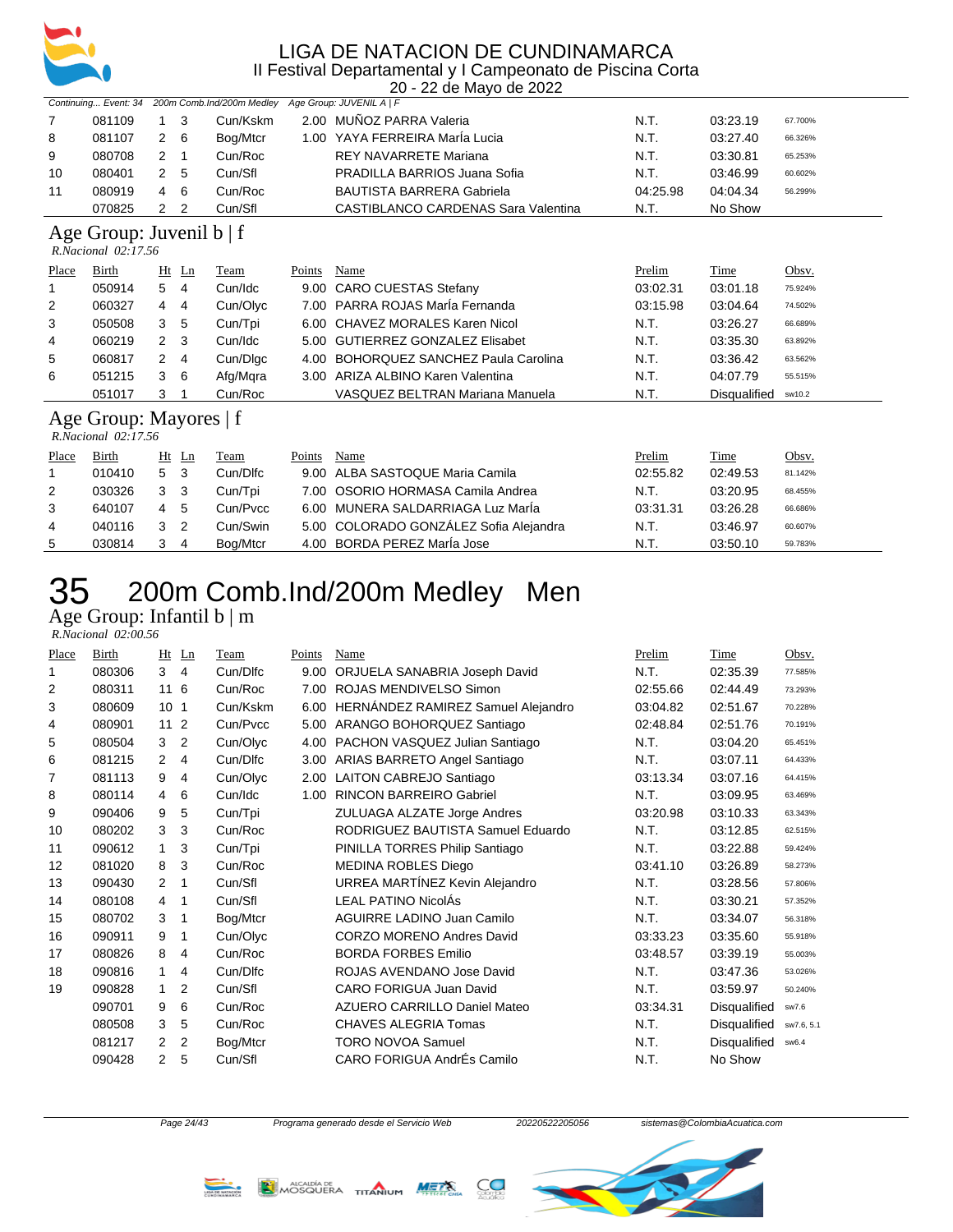

20 - 22 de Mayo de 2022

|            |            |         | Continuing Event: 35 200m Comb.Ind/200m Medley Age Group: INFANTIL B   M |      |         |  |  |
|------------|------------|---------|--------------------------------------------------------------------------|------|---------|--|--|
| 080906 2 3 |            | Cun/Sfl | <b>HOYOS RAMOS Adrian Daniel</b>                                         | .N.T | No Show |  |  |
| 080906     | $3\quad 6$ | Cun/Sfl | HOYOS RAMOS Deivi AndrÉs                                                 | N.T. | No Show |  |  |

#### Age Group: Juvenil a | m

| Place | Birth  | $Ht$ Ln         |                | Team     | Points | Name                                 | Prelim   | Time     | Obsv.   |
|-------|--------|-----------------|----------------|----------|--------|--------------------------------------|----------|----------|---------|
| 1     | 070731 | 12 <sub>6</sub> |                | Cun/Roc  | 9.00   | MEZA ORTEGA Simon                    | 02:38.19 | 02:37.99 | 76.309% |
| 2     | 070105 | 11 <sub>3</sub> |                | Cun/Marc | 7.00   | SARMIENTO VALDERRAMA NicolAs         | 02:45.84 | 02:40.71 | 75.017% |
| 3     | 070710 | 5 6             |                | Cun/Dlfc |        | 6.00 AVENDAÑO SALAZAR Juan Pablo     | N.T.     | 02:46.56 | 72.382% |
| 4     | 070813 | 10 <sub>6</sub> |                | Cun/Marc |        | 5.00 GRACIA MORALES David Santiago   | 03:07.12 | 02:47.98 | 71.770% |
| 5     | 070921 | $\overline{4}$  | $\overline{2}$ | Bog/Nrvb | 4.00   | <b>HERNANDEZ CHARRY Samuel David</b> | N.T.     | 02:55.28 | 68.781% |
| 6     | 070829 | 9               | 2              | Cun/Marc | 3.00   | COBA SANCHEZ Camilo Andres           | 03:19.42 | 02:57.00 | 68.113% |
| 7     | 060608 | 6               | 1              | Cun/Tpi  |        | 2.00 BAEZ CRUZ Juan Diego            | N.T.     | 02:57.24 | 68.021% |
| 8     | 071214 | 4               | 5              | Cun/Swin | 1.00   | CRUZ CHACON Juan Jeronimo            | N.T.     | 03:01.57 | 66.399% |
| 9     | 070717 | 4               | 3              | Cun/Roc  |        | RAMON MARQUEZ Tomas Santiago         | N.T.     | 03:03.29 | 65.776% |
| 10    | 060318 | 6               | 5              | Cun/Roc  |        | MARTÍNEZ RODRIGUEZ Emilio            | N.T.     | 03:05.73 | 64.911% |
| 11    | 070227 | 5               | 5              | Cun/Vika |        | FIGUEREDO CASTRO Juan David          | N.T.     | 03:06.65 | 64.591% |
| 12    | 060811 | 9               | 3              | Cun/Kskm |        | <b>GARCIA CAMACHO Nicolas</b>        | 03:11.29 | 03:10.72 | 63.213% |
| 13    | 060915 | 5               | 3              | Cun/Tpi  |        | <b>ZAMBRANO CIFUENTES Matias</b>     | N.T.     | 03:30.00 | 57.410% |
| 14    | 060703 | 6               | 6              | Cun/Swin |        | RONDON NIETO Jose Miguel             | N.T.     | 03:30.09 | 57.385% |
| 15    | 061022 | 5               | 4              | Afg/Mqra |        | ESTUPIÑAN BETANCORT David Santiago   | N.T.     | 04:17.14 | 46.885% |
|       | 070121 | 5               | 2              | Bog/Mtcr |        | DEJOY RODRIGUEZ NicolÁs Humberto     | N.T.     | No Show  |         |
|       | 070911 | 4               | 4              | Cun/Vika |        | RODRIGUEZ RUIZ Carlos Arturo         | N.T.     | No Show  |         |
|       | 070524 | 5               | 1              | Cun/Dlfc |        | ROJAS ROMERO Juan Esteban            | N.T.     | No Show  |         |
|       | 060711 | 12 <sub>3</sub> |                | Cun/Roc  |        | <b>TOBO MARIN Javier</b>             | 02:26.04 | No Show  |         |

| Place          | Birth  | $Ht$ Ln             | Team     | Points | Name                               | Prelim   | Time     | Obsv.   |
|----------------|--------|---------------------|----------|--------|------------------------------------|----------|----------|---------|
|                | 040126 | 12 <sub>4</sub>     | Cun/Roc  | 9.00   | MANTILLA CHACON Juan Diego         | 02:30.02 | 02:21.30 | 85.322% |
| 2              | 050809 | 12 <sub>2</sub>     | Cun/Roc  |        | 7.00 DAZA FORERO Juan Esteban      | 02:30.51 | 02:30.88 | 79.905% |
| 3              | 050513 | 12 <sub>1</sub>     | Cun/Kskm |        | 6.00 LOPEZ BUSTACARA Johan David   | 02:34.66 | 02:38.54 | 76.044% |
| 4              | 050519 | 114                 | Cun/Olyc |        | 5.00 RUEDA GARCÍA Tomas            | 02:46.36 | 02:43.66 | 73.665% |
| 5              | 040519 | 111                 | Cun/Kskm |        | 4.00 POSADA GARCÍA Cristian Camilo | 02:53.26 | 02:52.55 | 69.870% |
| 6              | 050824 | 104                 | Cun/Kskm |        | 3.00 BUCHELLI REALPE Dylann Steven | 03:00.97 | 02:58.45 | 67.560% |
| $\overline{7}$ | 050815 | 10 <sub>3</sub>     | Cun/Tpi  |        | 2.00 OSPINA MORENO Esteban         | 03:00.00 | 02:58.84 | 67.412% |
| 8              | 041227 | 7 <sub>1</sub>      | Cun/Kskm |        | 1.00 D ALEMAN YANES Alejandro      | N.T.     | 03:02.32 | 66.125% |
| 9              | 040613 | 7 <sup>2</sup>      | Cun/Olyc |        | <b>AMAYA NIVIA Felipe</b>          | N.T.     | 03:06.97 | 64.481% |
| 10             | 050406 | 76                  | Cun/Tpi  |        | QUINTERO APONTE David Leonardo     | N.T.     | 03:16.55 | 61.338% |
| 11             | 050725 | 6<br>$\overline{4}$ | Cun/Roc  |        | CANTOR GUZMAN Camilo AndrEs        | N.T.     | 03:22.22 | 59.618% |
| 12             | 050613 | 6<br>3              | Cun/Tpi  |        | ALVAREZ OLIVAR Juan Sebastian      | N.T.     | 03:45.55 | 53.452% |
| 13             | 041003 | $7^{\circ}$<br>-5   | Cun/Tpi  |        | <b>SERRANO ROA Juan Manuel</b>     | N.T.     | 03:45.99 | 53.347% |
|                | 051119 | 6<br>$\overline{2}$ | Cun/Idc  |        | PEDRAZA MEJÍA Juan David           | N.T.     | No Show  |         |
|                | 050419 | 10 <sub>2</sub>     | Cun/Roc  |        | RUEDA SANTOS Sebastian             | 03:01.64 | No Show  |         |

#### Age Group: Mayores | m

 *R.Nacional 02:00.56* 

| Place          | Birth  | $Ht$ Ln         | Team     | Points | Name                              | Prelim   | Time     | Obsv.   |
|----------------|--------|-----------------|----------|--------|-----------------------------------|----------|----------|---------|
|                | 000101 | 6<br>8          | Cun/Tpi  |        | 9.00 DIAZ SIERRA Juan Camilo      | N.T.     | 02:29.57 | 80.604% |
| 2              | 031020 | 12 <sub>5</sub> | Cun/Olyc |        | 7.00 ROJAS PIZANO Jose Luis       | 02:32.71 | 02:33.18 | 78.705% |
| 3              | 031106 | 4               | Cun/Olyc |        | 6.00 LAITON CABREJO AndrÉs Felipe | N.T.     | 02:41.17 | 74.803% |
| $\overline{4}$ | 960512 | 11 5            | Cun/Kskm |        | 5.00 PINO VACA Diego Alejandro    | 02:52.42 | 03:00.18 | 66.911% |
| 5              | 950827 | 8               | Cun/Kskm |        | 4.00 CARDENAS NIETO Harold Duvan  | N.T.     | 03:20.82 | 60.034% |
|                | 030316 | 10 <sub>5</sub> | Cun/Kskm |        | CANARIA PRIETO Juan NicolÁs       | 03:03.75 | No Show  |         |
|                | 010106 | 3               | Val/Emfs |        | JIMENEZ GOMEZ NicolÁs Estefen     | N.T.     | No Show  |         |
|                | 700101 | 2<br>8          | Cun/Olyc |        | <b>LAITON CABREJO Juan David</b>  | N.T.     | No Show  |         |





CC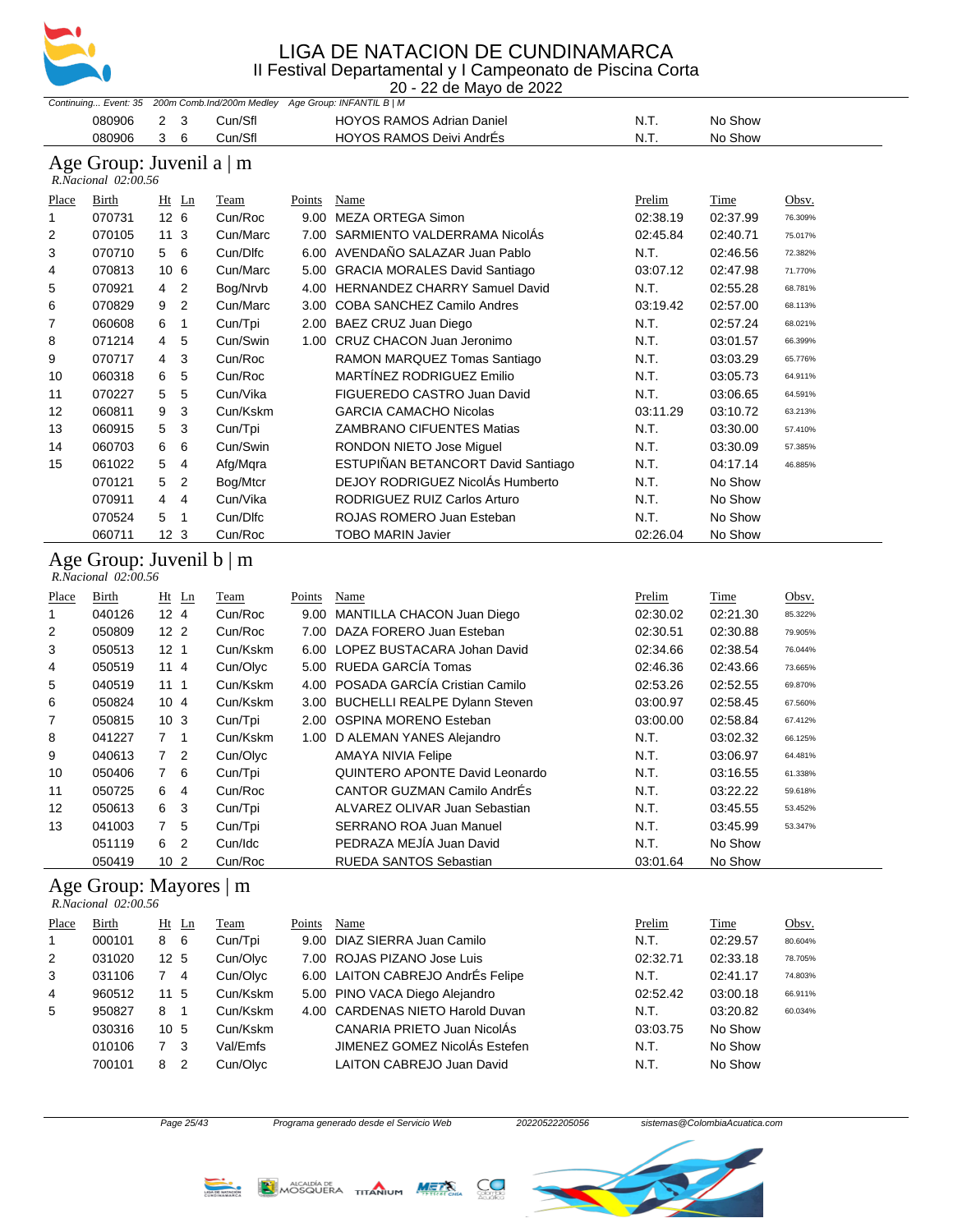

#### LIGA DE NATACION DE CUNDINAMARCA

| II Festival Departamental y I Campeonato de Piscina Corta |  |  |   |  |  |
|-----------------------------------------------------------|--|--|---|--|--|
|                                                           |  |  | . |  |  |

20 - 22 de Mayo de 2022

Continuing... Event: 35 200m Comb.Ind/200m Medley Age Group: MAYORES | M 920901 8 5 Cun/Tpi PEÑA SORIANO Juan Carlos N.T. No Show

# 36 4X100m Comb/4X100m Med Mixed

Age Group: Mayores | x

| R.Nacional 03:50.40 |
|---------------------|
|                     |

| <u>Place</u><br>1 | <b>Birth</b><br>RX03610 | Ht<br>3 | $_{\text{Ln}}$<br>3 | <b>Team</b><br>Cun/Kskm | <b>Points</b><br>18.00 | <b>Name</b><br>Jaf Carreno MartÍnez Ana MarÍa<br>Jam Valvuena Ramirez Simon Ariel<br>Myrm Hernandez Alonso Javier Enrique<br>Jaf Ibanez Rojas Stephany | <b>Prelim</b><br>04:57.77 | T.1th.Relay<br>N.T. | T.Team<br>04:55.56 | Obsv.<br>77.954% |
|-------------------|-------------------------|---------|---------------------|-------------------------|------------------------|--------------------------------------------------------------------------------------------------------------------------------------------------------|---------------------------|---------------------|--------------------|------------------|
| 2                 | RX03614 2               |         | 4                   | Cun/Olyc                |                        | 14.00 Jaf Ana Sofia Chaves Tinjaca<br>Jaf Santafe Arias Nury Alejandra<br>Myrm Rojas Pizano Jose Luis<br>Myrm Laiton Cabrejo AndrÉs Felipe             | N.T.                      | N.T.                | 04:59.84           | 76.841%          |
| 3                 | RX03616 2               |         | 2                   | Cun/Roc                 |                        | 12.00 Jbf Vasquez Beltran Mariana Manuela<br>Jbm Dominguez Galindo NicolÁs<br>Jbm Mantilla Chacon Juan Diego<br>Jaf Jimenez Pava Martina               | N.T.                      | N.T.                | 05:03.15           | 76.002%          |
| 4                 | RX03604                 | 3       | 4                   | Cun/Tpi                 |                        | 10.00 Myrf Osorio Hormasa Camila Andrea<br>Myrm Duarte Salcedo Sergio AndrÉs<br>Myrm Diaz Sierra Juan Camilo<br>Jaf Estupinan Martinez Manuella        | N.T.                      | N.T.                | 05:12.98           | 73.615%          |
| 5                 | RX03615 1               |         | 4                   | Cun/Idc                 | 8.00                   | Jam Gomez Rodriguez Juan Sebastian<br>Ifbm Rincon Barreiro Gabriel<br>Jbf Caro Cuestas Stefany<br>Ifbf Diaz Becerra Maria Camila                       | N.T.                      | N.T.                | 06:12.87           | 61.791%          |
| 6                 | RX03605 3               |         | 2                   | Cun/Swin                |                        | 6.00 Jam Molina Salinas Erick Jose<br>Jaf Hoyos Montoya Valentina<br>Jam Rojas Pulido Wilmer Emmanuel<br>Myrf Colorado GonzÁlez Sofia Alejandra        | N.T.                      | N.T.                | 06:19.46           | 60.718%          |
| 7                 | RX03617 1               |         | 2                   | Bog/Mtcr                |                        | 4.00 Ifbf Alfonso Sanchez Maria Jose<br>Ifbm Ronceria MuÑoz Gabriel<br>Ifbf Torres Tellez MarÍa Fernanda<br>Ifbm Gualteros Solano Cesar Leonardo       | N.T.                      | N.T.                | 06:21.19           | 60.442%          |
|                   | RX03620 2               |         | 5                   | Cun/Olyc                |                        | Ifbm Pachon Vasquez Julian Santiago<br>Jaf Rojas Pizano Sara Sofia<br>Jbm Rueda García Tomas<br>Jbf Parra Rojas Marla Fernanda                         | N.T.                      | N.T.                | 05:25.32           |                  |
|                   | RX03621                 | 2 1     |                     | Cun/Roc                 |                        | Jbm Daza Forero Juan Esteban<br>Jaf Rey Navarrete Mariana<br>Jam Meza Ortega Simon<br>Jaf Bautista Barrera Gabriela                                    | N.T.                      | N.T.                | 05:40.17           |                  |
|                   | RX03622 2               |         | 6                   | Cun/Olyc                |                        | Ifbf Burgos Rincon Melany Sofia<br>Ifbm Laiton Cabrejo Santiago<br>Jbm Amaya Nivia Felipe<br>Jaf Navarrete Vaquero Valeria                             | N.T.                      | N.T.                | 05:46.16           |                  |
|                   | RX03611 2               |         | 3                   | Cun/Kskm                |                        | Ifbm HernÁndez Ramirez Samuel Alejandro<br>Jaf Monsalve Casas Mariajose<br>Jaf MuÑoz Parra Valeria<br>Ifbm Orozco Montoya Samuel Leonardo              | N.T.                      | N.T.                | 06:07.19           |                  |
|                   | RX03623 1               |         | 1                   | Cun/Olyc                |                        | Ifbm Corzo Moreno Andres David<br>Ifbf Villarraga Urbina Isabel Sofia<br>Jam Cardona Lopez David<br>Jaf Ramirez Gantiva Nikoll Valeria                 | N.T.                      | N.T.                | 06:30.99           |                  |
|                   | RX03619 1               |         | 5                   | Bog/Mtcr                |                        | Jaf Romero Acosta Laura Sofia<br>Ifbm Toro Novoa Samuel<br>Ifbm Aguirre Ladino Juan Camilo<br>Jaf Yaya Ferreira Marla Lucia                            | N.T.                      | N.T.                | 06:38.79           |                  |





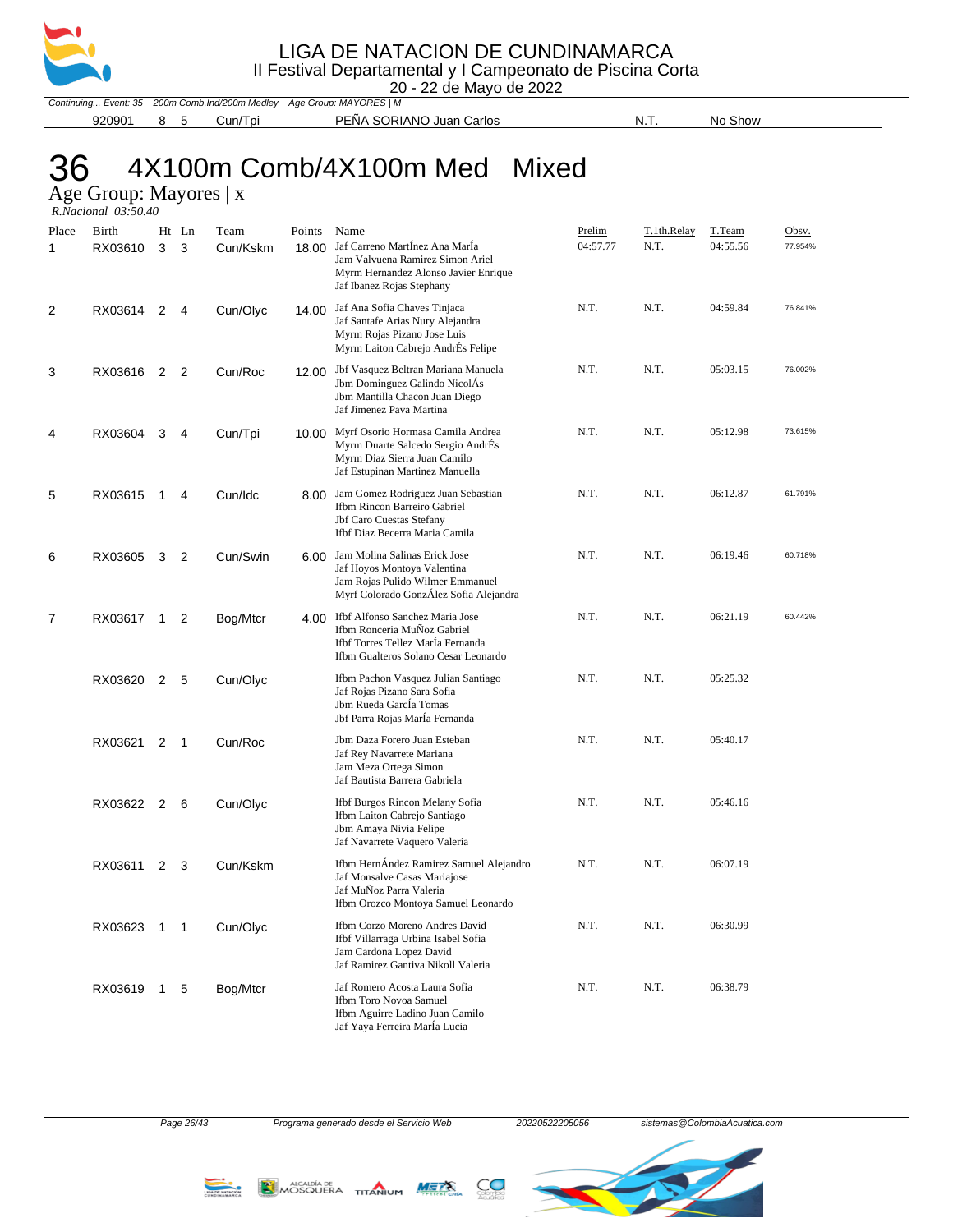

|         |    |                 |         | Continuing Event: 36 4X100m Comb/4X100m Med Age Group: MAYORES   X                                                                      |      |      |              |       |
|---------|----|-----------------|---------|-----------------------------------------------------------------------------------------------------------------------------------------|------|------|--------------|-------|
| RX03613 |    | Cun/Dlfc<br>- 3 |         | Myrf Alba Sastoque Maria Camila<br>Jam AvendaÑo Salazar Juan Pablo<br>Ifbm Orjuela Sanabria Joseph David<br>Ifbf Vergel Reyes Luciana   | N.T. | N.T. | Disqualified | sw9.2 |
| RX03607 | -3 | 5               | Cun/Sfl | Ifbm Hoyos Ramos Deivi AndrÉs<br>Jaf Tunjo Rocha Laura Sofia<br>Jaf Pradilla Barrios Juana Sofia<br>Ifbm Urrea Martinez Kevin Alejandro | N.T. | N.T. | No Show      |       |

### 100m Libre/100m Free Women

Age Group: Infantil a | f

 *R.Nacional 00:55.21* 

| Place | Birth  |               | $Ht$ Ln | Team     | Points | Name                                 | Prelim   | Time     | Obsv.   |
|-------|--------|---------------|---------|----------|--------|--------------------------------------|----------|----------|---------|
| 1     | 110404 | 3             | 3       | Cun/Ss   | 9.00   | RAMIREZ ROA Gabriela                 | 01:28.16 | 01:26.82 | 63.591% |
| 2     | 110917 | 3             | 4       | Cun/Dlgc | 7.00   | ROJAS FORERO Isabella                | 01:36.40 | 01:34.27 | 58.566% |
| 3     | 110423 | 3             | 1       | Cun/Gach |        | 6.00 OCHOA PATIÑO Mayra Alejandra    | N.T.     | 01:42.99 | 53.607% |
| 4     | 121027 | $\mathbf 1$   | 2       | Cun/Ss   | 5.00   | SANCHEZ SABOGAL Isabella             | N.T.     | 01:44.14 | 53.015% |
| 5     | 110104 | 3             | 5       | Cun/Gach | 4.00   | VENEGAS GONZALEZ Maria Juliana       | N.T.     | 01:47.71 | 51.258% |
| 6     | 120214 | 3             | 2       | Cun/Kskm | 3.00   | <b>HIDALGO GONZALEZ Maria Lucia</b>  | 02:02.23 | 01:54.47 | 48.231% |
| 7     | 120719 | 1.            | 4       | Cun/Kskm | 2.00   | <b>PALACIOS ESPITIA Emily Nicole</b> | N.T.     | 01:55.09 | 47.971% |
| 8     | 120228 | $\mathcal{P}$ | 1       | Cun/Gach | 1.00   | VILLAMIL ORTIZ Shayra Juliana        | N.T.     | 01:55.64 | 47.743% |
| 9     | 111219 | $\mathcal{P}$ | 4       | Cun/Gach |        | <b>GARZÓN MEDINA Salome</b>          | N.T.     | 01:57.08 | 47.156% |
| 10    | 111227 | $\mathcal{P}$ | 2       | Bog/Mtcr |        | CARDENAS ALVARADO Lina Sofia         | N.T.     | 01:59.12 | 46.348% |
| 11    | 121129 | 1             | 1       | Cun/Dlfc |        | REVELO ROMERO Mariana Sofia          | N.T.     | 02:00.34 | 45.878% |
| 12    | 120624 | 1             | 3       | Cun/Olyc |        | PINILLA LOPEZ Sara Valentina         | N.T.     | 02:02.49 | 45.073% |
| 13    | 120525 | $\mathcal{P}$ | 6       | Cun/Ftzc |        | POSADA TAMARA MarÍa Alejandra        | N.T.     | 02:16.12 | 40.560% |
| 14    | 120215 | $\mathcal{P}$ | 5       | Cun/Ftzc |        | NIETO ZAPATA Cielo                   | N.T.     | 02:28.01 | 37.302% |
| 15    | 121104 | 1             | 5       | Cun/Olyc |        | DIAZ RAMIREZ Arianna                 | N.T.     | 02:32.39 | 36.229% |
| 16    | 111006 | $\mathcal{P}$ | 3       | Bog/Mtcr |        | <b>MORENO BERNAL Maria Camila</b>    | N.T.     | 02:42.91 | 33.890% |
|       | 110831 | 3             | 6       | Cun/Pvcc |        | PALACIOS FAJARDO Sofia               | N.T.     | No Show  |         |

## 100m Libre/100m Free Men

Age Group: Infantil a $\mid$  m

 *R.Nacional 00:50.26* 

| Place | Birth  | Ht             | Ln             | Team     | Points | Name                                    | Prelim   | Time     | Obsv.   |
|-------|--------|----------------|----------------|----------|--------|-----------------------------------------|----------|----------|---------|
|       | 100108 | $\overline{4}$ | 2              | Cun/Roc  | 9.00   | DELGADO SANCHEZ Tomas                   | N.T.     | 01:15.22 | 66.817% |
| 2     | 100731 | 3              | 5              | Cun/Vika |        | 7.00 SUAREZ MORALES Joseth Norvey       | N.T.     | 01:17.75 | 64.643% |
| 3     | 100609 | 5              | 3              | Cun/Dlgc | 6.00   | <b>GARCÍA ALVAREZ Luis Felipe</b>       | 01:18.48 | 01:18.58 | 63.960% |
| 4     | 100806 | 5              | 2              | Bog/Nrvb | 5.00   | SANCHEZ RONCANCIO Juan AndrÉs           | 01:27.57 | 01:22.08 | 61.233% |
| 5     | 110615 | 5              | 4              | Bog/Nrvb | 4.00   | <b>CUBIDES AREVALO Daniel Alejandro</b> | 01:22.49 | 01:22.20 | 61.144% |
| 6     | 100430 | 5              | 1              | Cun/Roc  | 3.00   | <b>USECHE MELO Alejandro</b>            | 01:33.29 | 01:23.67 | 60.069% |
| 7     | 100116 | 4              | 5              | Bog/Mtcr | 2.00   | <b>HERNANDEZ DUQUE Jhosua Sebastian</b> | N.T.     | 01:25.09 | 59.067% |
| 8     | 101015 | 5              | 6              | Cun/Ss   | 1.00   | <b>CANO BARRIOS Sergio Luis</b>         | 01:36.33 | 01:25.63 | 58.694% |
| 9     | 100811 | 5              | 5              | Cun/Kskm |        | ACERO MARTÍNEZ Juan Diego               | 01:32.06 | 01:26.27 | 58.259% |
| 10    | 110217 | $\mathcal{P}$  | 1              | Cun/Ftzc |        | GARCÍA ANGULO Luis Alejandro            | N.T.     | 01:31.70 | 54.809% |
| 11    | 101211 | $\mathcal{P}$  | $\overline{2}$ | Cun/Gach |        | <b>GARCIA PAIVA Oscar Felipe</b>        | N.T.     | 01:34.24 | 53.332% |
| 12    | 100806 | $\overline{4}$ | 3              | Cun/Roc  |        | CANTOR GUZMAN Julian AndrÉs             | 01:36.94 | 01:34.32 | 53.287% |
| 13    | 100805 | 3              | 1              | Cun/Tpi  |        | <b>CASTRO QUINTERO Simon</b>            | N.T.     | 01:34.72 | 53.062% |
| 14    | 110524 | $\mathbf{1}$   | 4              | Cun/Sfl  |        | SANCHEZ ALVAREZ Sebastian               | N.T.     | 01:37.66 | 51.464% |
| 15    | 110531 | 4              | 4              | Cun/Dlgc |        | ALDANA CUELLAR David Santiago           | 01:45.39 | 01:40.45 | 50.035% |
| 16    | 100610 | 3              | 4              | Cun/Gach |        | <b>OVIEDO ROZO Omar Yesid</b>           | N.T.     | 01:42.14 | 49.207% |
| 17    | 110303 | 2              | 6              | Bog/Mtcr |        | PLAZAS MORENO Jose Antonio              | N.T.     | 01:42.89 | 48.848% |
| 18    | 100205 | 4              |                | Cun/Gach |        | MARQUEZ LEON Juan Paulo                 | N.T.     | 01:44.49 | 48.100% |
|       |        |                |                |          |        |                                         |          |          |         |





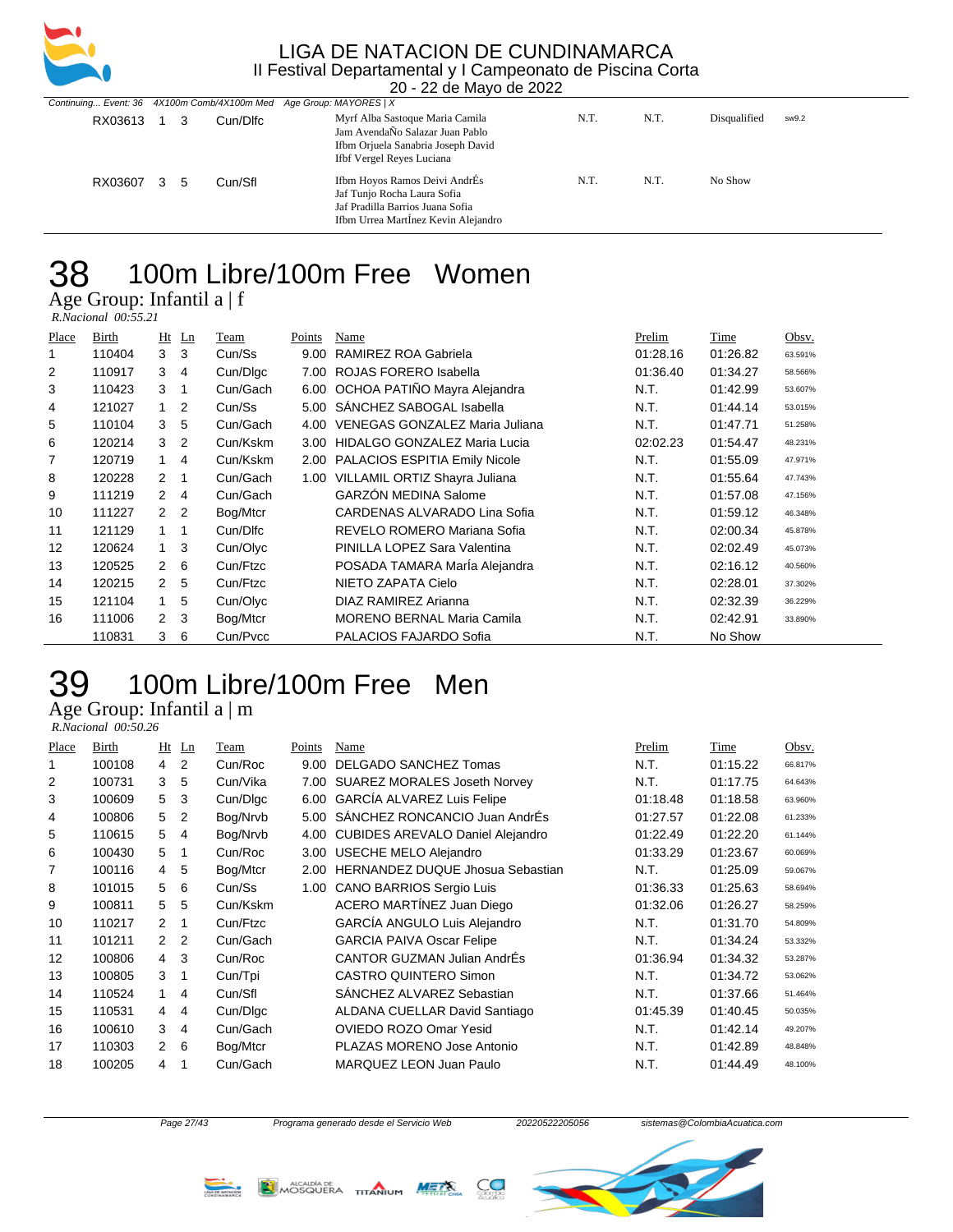

20 - 22 de Mayo de 2022

|    |        | Continuing Event: 39 100m Libre/100m Free Age Group: INFANTIL A   M |                |          |                                     |      |                     |         |
|----|--------|---------------------------------------------------------------------|----------------|----------|-------------------------------------|------|---------------------|---------|
| 19 | 110415 |                                                                     | -3             | Cun/Dlgc | CASTELLANOS QUINTERO David Mauricio | N.T. | 01:46.41            | 47.232% |
| 20 | 101105 | 2                                                                   | - 3            | Bog/Mtcr | MUNOZ CANO Sebastian                | N.T. | 01:49.59            | 45.862% |
| 21 | 101015 | 3                                                                   | - 6            | Bog/Mtcr | REY HURTADO Santiago                | N.T. | 01:57.86            | 42.644% |
| 22 | 101230 | $\mathbf{2}^{\circ}$                                                | -5             | Bog/Nrvb | RAMIREZ ALVARADO Adam Jacob         | N.T. | 02:06.84            | 39.625% |
| 23 | 100630 | 3                                                                   | -2             | Cun/Olyc | SUAREZ PARODI Jacobo                | N.T. | 02:12.56            | 37.915% |
| 24 | 111012 |                                                                     | -2             | Cun/Olyc | <b>JUAN SAMUDIO Jose Nava</b>       | N.T. | 02:22.54            | 35.260% |
|    | 100308 | 3                                                                   | -3             | Bog/Mtcr | RINCON PINEDA Gabriel Santiago      | N.T. | <b>Disqualified</b> |         |
|    | 101111 | 2                                                                   | $\overline{4}$ | Bog/Mtcr | CAÑAVERAL PRECIADO Juan Pablo       | N.T. | No Show             |         |
|    | 100215 | 4                                                                   | - 6            | Cun/Roc  | LOPERA HOYOS Juan Daniel            | N.T. | No Show             |         |

# 25m Espalda/25m Back Women

Age Group: Menores | f

| Place | Birth  | Ht<br>- Ln | Team     | Name<br>Points                         | <u>Prelim</u> | Time     | Obsv.  |
|-------|--------|------------|----------|----------------------------------------|---------------|----------|--------|
|       | 150126 |            | Boa/Mtcr | 9.00 ALVAREZ REAL Luciana Ailin        | N.T.          | 00:32.51 | 0.000% |
|       | 150822 |            | Boa/Nrvb | 7.00 LLANOS PUENTES Gabriela           | N.T.          | 00:33.95 | 0.000% |
|       | 150513 |            | Boa/Nrvb | 6.00 QUIÑONEZ BOHORQUEZ Alicia Del Mar | N.T.          | 00:34.14 | 0.000% |

## 25m Espalda/25m Back Men

Age Group: Menores | m

| Place | <b>Birth</b> | $Ht$ Ln    | Team     | Name<br>Points                   | <b>Prelim</b> | <u>Time</u> | Obsv.  |
|-------|--------------|------------|----------|----------------------------------|---------------|-------------|--------|
|       | 140320       | 1 3        | Boa/Nrvb | 9.00 RODRIGUEZ RAMIREZ Yael      | 00:33.98      | 00:29.91    | 0.000% |
|       | 140917       | $1\quad 2$ | Boa/Nrvb | 7.00 JIMÉNEZ TOVAR Joel Fernando | N.T.          | 00:37.39    | 0.000% |
|       | 140226       |            | Afg/Mara | 6.00 LOZANO RAMIREZ Juan Pablo   | N.T.          | 00:45.52    | 0.000% |

# 25m Mariposa/25m Fly Women

Age Group: Menores b | f

| Place | <b>Birth</b> | Ht          | Ln | Team     | Points | Name                                 | <u>Prelim</u> | <b>Time</b> | <u>Obsv.</u> |
|-------|--------------|-------------|----|----------|--------|--------------------------------------|---------------|-------------|--------------|
|       | 130517       |             |    | Cun/Sfl  |        | 9.00 ROJAS WOLF Silvana              | N.T.          | 00:24.02    | 0.000%       |
|       | 130104       | $1 \quad 3$ |    | Cun/Pycc |        | 7.00 GONZALEZ SILVA Romina           | N.T.          | 00:27.15    | 0.000%       |
|       | 140630       |             |    | Boa/Nrvb |        | 6.00 ARISTIZABAL MORENO Maria Camila | N.T.          | 00:30.68    | 0.000%       |
| 4     | 141124       |             |    | Cun/Dlgc |        | 5.00 MERCHAN CAMACHO Maria Jose      | N.T.          | 00:52.89    | 0.000%       |

## 25m Mariposa/25m Fly Men

Age Group: Menores b | m

| Place | <b>Birth</b> |                | $Ht$ Ln                    | Team     | Points | Name                              | Prelim   | Time     | Obsv.  |
|-------|--------------|----------------|----------------------------|----------|--------|-----------------------------------|----------|----------|--------|
|       | 120928       |                | - 3                        | Cun/Ss   |        | 9.00 CARVAJAL FORERO Jeronimo     | N.T.     | 00:21.84 | 0.000% |
| 2     | 120320       | 2 3            |                            | Cun/Pvcc |        | 7.00 ARANGO BOHORQUEZ Juan Felipe | 00:21.77 | 00:22.86 | 0.000% |
| 3     | 120229       | 2 <sub>2</sub> |                            | Cun/Dlgc |        | 6.00 PADILLA ARIZA Stiven         | 00:27.05 | 00:24.72 | 0.000% |
| 4     | 130206       | 2              | $\overline{4}$             | Cun/Ss   |        | 5.00 GUEVARA ROA Adrian           | 00:25.03 | 00:25.35 | 0.000% |
| 5     | 120930       |                | 4                          | Cun/Olyc |        | 4.00 TORRES PARRA Juan Jose       | N.T.     | 00:35.68 | 0.000% |
| 6     | 130702       |                | $\overline{\phantom{0}}^2$ | Bog/Nrvb |        | 3.00 MARTINEZ DIAZ Joaquin        | N.T.     | 00:42.38 | 0.000% |
|       | 120130       | 2              | - 5                        | Bog/Mtcr |        | GUTIERREZ MUNEVAR Jose Ignacio    | N.T.     | No Show  |        |





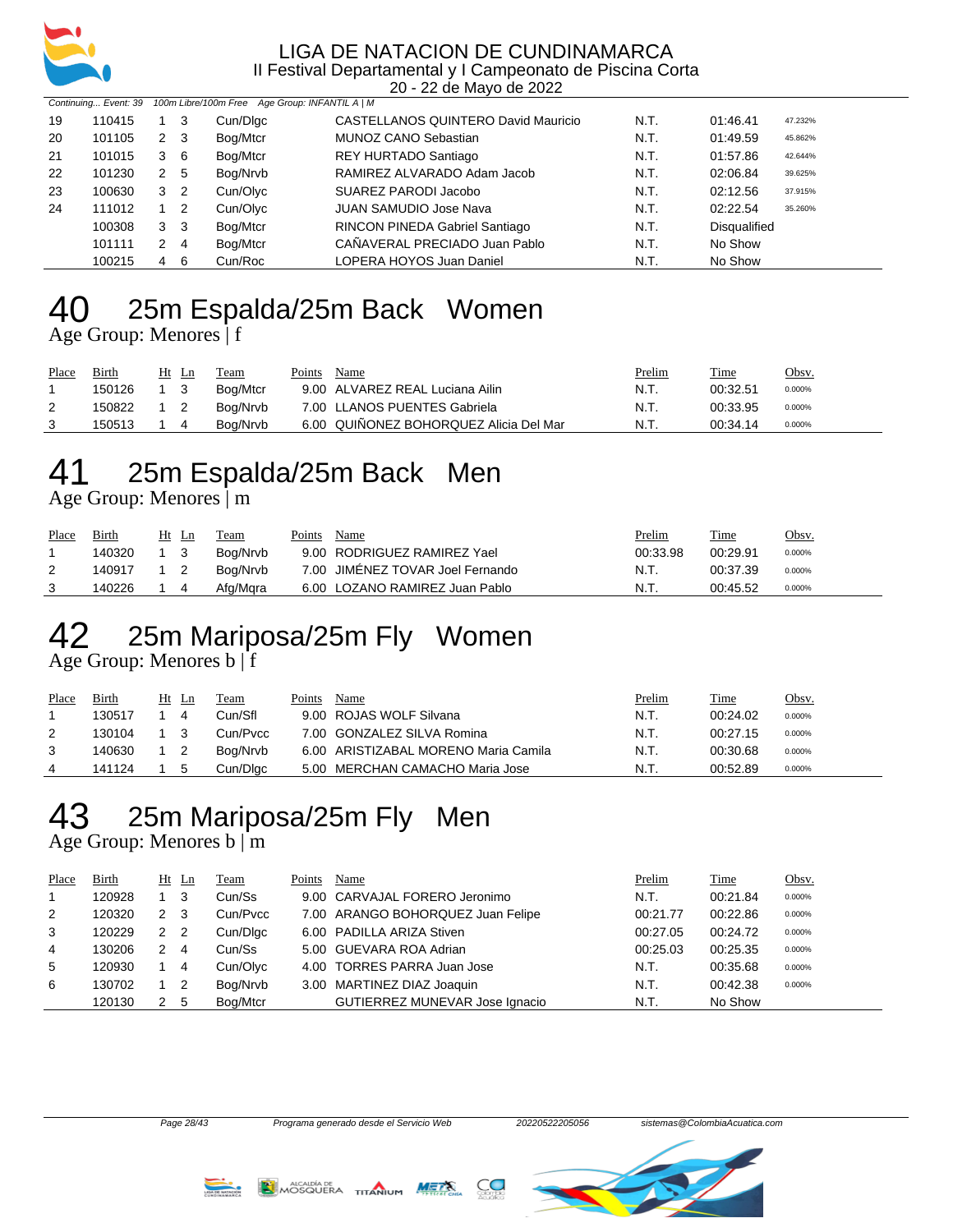

## 44 50m Espalda/50m Back Women

Age Group: Infantil a | f

| R.Nacional 00:28.11 |  |
|---------------------|--|
|---------------------|--|

| Place | Birth  | Ht             | $_{\text{Ln}}$ | Team     | Points | Name                                   | Prelim   | Time     | Obsv.   |
|-------|--------|----------------|----------------|----------|--------|----------------------------------------|----------|----------|---------|
| 1     | 110404 | 6              | 3              | Cun/Ss   |        | 9.00 RAMIREZ ROA Gabriela              | 00:45.57 | 00:44.40 | 63.311% |
| 2     | 110227 | 5              | 5              | Afg/Mqra |        | 7.00 PAEZ NOGERA Arianne               | N.T.     | 00:46.82 | 60.038% |
| 3     | 110509 | 6              | 4              | Afg/Mgra | 6.00   | JIMENEZ DIAZ Marla Alejandra           | 00:54.16 | 00:50.30 | 55.885% |
| 4     | 120718 | $\overline{2}$ | 4              | Afg/Mqra |        | 5.00 VILLA MAYORGA Sofia               | N.T.     | 00:51.09 | 55.021% |
| 5     | 110423 | 5              | 1              | Cun/Gach |        | 4.00 OCHOA PATIÑO Mayra Alejandra      | N.T.     | 00:52.65 | 53.390% |
| 6     | 121027 | $\mathbf{1}$   | 3              | Cun/Ss   |        | 3.00 SÁNCHEZ SABOGAL Isabella          | N.T.     | 00:53.06 | 52.978% |
| 7     | 110126 | 5              | 2              | Afg/Mgra |        | 2.00 VIVAS NIÑO Estefania              | N.T.     | 00:53.36 | 52.680% |
| 8     | 110104 | 5              | 4              | Cun/Gach |        | 1.00 VENEGAS GONZALEZ Maria Juliana    | N.T.     | 00:54.17 | 51.892% |
| 9     | 121204 | 5              | 3              | Cun/Tpi  |        | DIAZ MANRIQUE Maria Claudia            | 01:05.83 | 00:54.40 | 51.673% |
| 10    | 110516 | 5              | 6              | Afg/Mqra |        | VALDERRAMA RUBIANO Briana Salome       | N.T.     | 00:55.53 | 50.621% |
| 11    | 111219 | 4              | 1              | Cun/Gach |        | <b>GARZÓN MEDINA Salome</b>            | N.T.     | 00:56.19 | 50.027% |
| 12    | 120128 | 3              | 4              | Cun/Ss   |        | SARA GABRIELA Zamora Bonilla           | N.T.     | 00:56.94 | 49.368% |
| 13    | 120214 | 6              | 2              | Cun/Kskm |        | <b>HIDALGO GONZALEZ Maria Lucia</b>    | 00:58.62 | 00:57.03 | 49.290% |
| 14    | 110601 | 4              | 3              | Cun/Sng  |        | <b>HENAO NARVAEZ Juliana</b>           | N.T.     | 00:57.51 | 48.878% |
| 15    | 120329 | 6              | 6              | Cun/Tpi  |        | CARO BALAGUERA Mariana                 | 01:05.26 | 00:57.88 | 48.566% |
| 16    | 120719 | 6              | 1              | Cun/Kskm |        | PALACIOS ESPITIA Emily Nicole          | 00:59.52 | 00:57.94 | 48.516% |
| 17    | 120729 | 2              | 2              | Afg/Mqra |        | BARBOSA CHIVATA Laura Sofia            | N.T.     | 00:58.36 | 48.167% |
| 18    | 120228 | 3              | 5              | Cun/Gach |        | VILLAMIL ORTIZ Shayra Juliana          | N.T.     | 00:58.50 | 48.051% |
| 19    | 111227 | 4              | 6              | Bog/Mtcr |        | CARDENAS ALVARADO Lina Sofia           | N.T.     | 00:59.11 | 47.555% |
| 20    | 120525 | 3              | 1              | Cun/Ftzc |        | POSADA TAMARA Marla Alejandra          | N.T.     | 00:59.68 | 47.101% |
| 21    | 120215 | 3              | 2              | Cun/Ftzc |        | NIETO ZAPATA Cielo                     | N.T.     | 00:59.69 | 47.093% |
| 22    | 120106 | 3              | 3              | Afg/Mgra |        | <b>MARTINEZ QUINTERO Mariana</b>       | N.T.     | 01:00.25 | 46.656% |
| 23    | 121104 | $\mathbf{1}$   | 4              | Cun/Olyc |        | DIAZ RAMIREZ Arianna                   | N.T.     | 01:00.80 | 46.234% |
| 24    | 120624 | 2              | 3              | Cun/Olyc |        | PINILLA LOPEZ Sara Valentina           | N.T.     | 01:00.86 | 46.188% |
| 25    | 111006 | 4              | 5              | Bog/Mtcr |        | <b>MORENO BERNAL Maria Camila</b>      | N.T.     | 01:06.85 | 42.049% |
| 26    | 110926 | $\overline{4}$ | 2              | Afg/Mgra |        | PARRA ZAPATA Sara Paloma               | N.T.     | 01:07.29 | 41.774% |
| 27    | 120531 | 3              | 6              | Afg/Mqra |        | <b>TOVAR RODRIGUEZ Emily Gisel</b>     | N.T.     | 01:18.42 | 35.845% |
| 28    | 121129 | $\mathbf{1}$   | 2              | Afg/Mgra |        | <b>JULA BENAVIDES Mariana Sofia</b>    | N.T.     | 01:25.67 | 32.812% |
| 29    | 110713 | 4              | 4              | Afg/Mqra |        | <b>TORRES RODRIGUEZ Sharick Dayana</b> | N.T.     | 01:43.35 | 27.199% |
|       | 120922 | 2              | 5              | Afg/Mgra |        | LASSO GUERRA MarÍa Fernanda            | N.T.     | No Show  |         |
|       | 110831 | 6              | 5              | Cun/Pvcc |        | PALACIOS FAJARDO Sofia                 | 00:59.01 | No Show  |         |

## 50m Espalda/50m Back Men

Age Group: Infantil a | m

| R.Nacional 00:25.71 |  |
|---------------------|--|
|---------------------|--|

| Place | Birth  |                      | $Ht$ Ln        | Team     | Points | Name                                     | Prelim   | Time     | Obsv.   |
|-------|--------|----------------------|----------------|----------|--------|------------------------------------------|----------|----------|---------|
|       | 100508 | 4                    | 3              | Cun/Tpi  |        | 9.00 RODRIGUEZ PEDRAZA Cristopher Matias | 00:49.29 | 00:43.42 | 59.212% |
| 2     | 110116 | 4                    | 5              | Bog/Mtcr |        | 7.00 CAMPOS RODRIGUEZ Julian             | 00:54.22 | 00:44.59 | 57.659% |
| 3     | 100805 | 3                    | -1             | Cun/Tpi  |        | 6.00 CASTRO QUINTERO Simon               | N.T.     | 00:47.74 | 53.854% |
| 4     | 110217 | $\mathcal{P}$        | $\overline{2}$ | Cun/Ftzc |        | 5.00 GARCÍA ANGULO Luis Alejandro        | N.T.     | 00:47.87 | 53.708% |
| 5     | 100116 | 4                    | $\overline{2}$ | Bog/Mtcr |        | 4.00 HERNANDEZ DUQUE Jhosua Sebastian    | 00:52.11 | 00:48.38 | 53.142% |
| 6     | 101211 | $\mathcal{P} \equiv$ | 4              | Cun/Gach |        | 3.00 GARCIA PAIVA Oscar Felipe           | N.T.     | 00:48.69 | 52.803% |
| 7     | 100610 | $\mathcal{S}$        | $\overline{2}$ | Cun/Gach |        | 2.00 OVIEDO ROZO Omar Yesid              | N.T.     | 00:50.05 | 51.369% |
| 8     | 100308 | 3                    | $\overline{4}$ | Bog/Mtcr |        | 1.00 RINCON PINEDA Gabriel Santiago      | N.T.     | 00:50.77 | 50.640% |
| 9     | 110827 | $\overline{4}$       | $\overline{4}$ | Bog/Mtcr |        | RONCERIA MUNOZ Sebastian                 | 00:51.13 | 00:51.00 | 50.412% |
| 10    | 111117 |                      |                | Cun/Ftzc |        | <b>PLAZAS CORTES Amner Matias</b>        | N.T.     | 00:51.83 | 49.604% |
| 11    | 100205 | 3                    | 3              | Cun/Gach |        | MARQUEZ LEON Juan Paulo                  | N.T.     | 00:52.24 | 49.215% |
| 12    | 110821 |                      | 4              | Afg/Mgra |        | <b>VALERIANO MARTINEZ Mark Gennory</b>   | N.T.     | 00:53.18 | 48.345% |





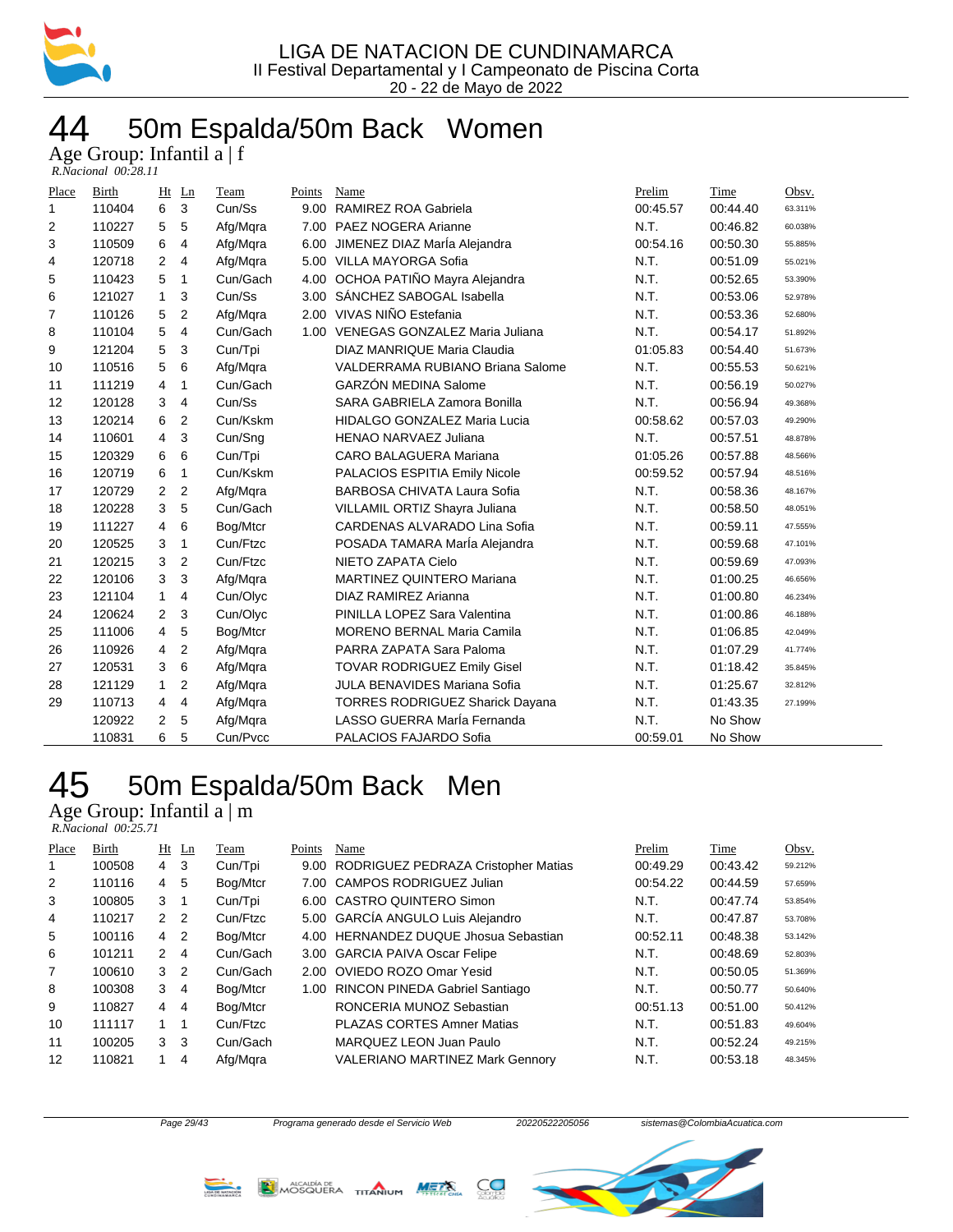

20 - 22 de Mayo de 2022

|    | Continuing Event: 45 50m Espalda/50m Back Age Group: INFANTIL A   M |                |             |          |                                     |          |          |         |  |  |  |  |
|----|---------------------------------------------------------------------|----------------|-------------|----------|-------------------------------------|----------|----------|---------|--|--|--|--|
| 13 | 110503                                                              | 2              | -6          | Afg/Mqra | CASTELLANOS BABATIVA Juan Diego     | N.T.     | 00:53.29 | 48.245% |  |  |  |  |
| 14 | 110415                                                              | $2 \quad 1$    |             | Cun/Dlgc | CASTELLANOS QUINTERO David Mauricio | N.T.     | 00:55.98 | 45.927% |  |  |  |  |
| 15 | 101111                                                              | $2 \quad 3$    |             | Bog/Mtcr | CAÑAVERAL PRECIADO Juan Pablo       | N.T.     | 00:56.41 | 45.577% |  |  |  |  |
| 16 | 101105                                                              | $\overline{4}$ | -1          | Bog/Mtcr | MUNOZ CANO Sebastian                | 00:59.98 | 00:57.81 | 44.473% |  |  |  |  |
| 17 | 110303                                                              | $2^{\circ}$    | -5          | Bog/Mtcr | PLAZAS MORENO Jose Antonio          | N.T.     | 00:58.72 | 43.784% |  |  |  |  |
| 18 | 110629                                                              |                | $1 \quad 3$ | Afg/Mgra | OTALORA SANCHEZ DAndre              | N.T.     | 01:02.56 | 41.097% |  |  |  |  |
| 19 | 111013                                                              |                | 5           | Afg/Mgra | PEREZ MOLINA Juan Jose              | N.T.     | 01:03.17 | 40.700% |  |  |  |  |
| 20 | 100124                                                              | $\overline{4}$ | -6          | Afg/Mgra | FERNANDEZ RAMIREZ Camilo Ernesto    | N.T.     | 01:05.92 | 39.002% |  |  |  |  |
| 21 | 100630                                                              | 3              | -5          | Cun/Olyc | SUAREZ PARODI Jacobo                | N.T.     | 01:06.47 | 38.679% |  |  |  |  |
| 22 | 101015                                                              | 3              | - 6         | Bog/Mtcr | REY HURTADO Santiago                | N.T.     | 01:06.59 | 38.609% |  |  |  |  |
| 23 | 111012                                                              |                | 2           | Cun/Olyc | <b>JUAN SAMUDIO Jose Nava</b>       | N.T.     | 01:13.29 | 35.080% |  |  |  |  |

### 50m Libre/50m Free Women

Age Group: Menores | f  *R.Nacional 00:25.11* 

| Place | $\sim$<br>Birth | Ht<br>Ln. | eam      | $\sim$<br>oints' | Name                            | Prelim  | $\mathbf{r}$<br><u>i ime</u> | Jbsv.   |
|-------|-----------------|-----------|----------|------------------|---------------------------------|---------|------------------------------|---------|
|       | 150126          |           | Boa/Mtcr | 9.00             | ALVAREZ REAL L<br>∟uciana Ailin | N.<br>. | 01.25A2                      | 29.392% |

### 50m Libre/50m Free Men

Age Group: Menores | m  *R.Nacional 00:22.52* 

| Place | <b>Birth</b> | Ht Ln       | Team     | Points | Name                             | <u>Prelim</u> | <b>Time</b> | Obsv.   |
|-------|--------------|-------------|----------|--------|----------------------------------|---------------|-------------|---------|
|       | 140917       | $1\quad 4$  | Boa/Nrvb |        | 9.00 JIMÉNEZ TOVAR Joel Fernando | -N.T.         | 01:09.59    | 32.361% |
|       | 140320       | $1 \quad 3$ | Boa/Nrvb |        | 7.00 RODRIGUEZ RAMIREZ Yael      | N.T.          | 01:12.80    | 30.934% |

### 50m Pecho/50m Breast Women

Age Group: Menores b | f

|                | $\frac{1}{2}$<br>R.Nacional 00:32.19 |             |    |          |        |                                   |        |          |         |
|----------------|--------------------------------------|-------------|----|----------|--------|-----------------------------------|--------|----------|---------|
| Place          | Birth                                | Ht Ln       |    | Team     | Points | Name                              | Prelim | Time     | Obsv.   |
|                | 130324                               | $1 \quad 4$ |    | Bog/Nrvb |        | 9.00 FORERO RUIZ Sara Valeria     | N.T.   | 01:00.89 | 52.866% |
| 2              | 130104                               | $1 \quad 3$ |    | Cun/Pycc |        | 7.00 GONZALEZ SILVA Romina        | N.T.   | 01:13.41 | 43.850% |
| 3              | 131117                               |             | -5 | Bog/Nrvb |        | 6.00 GONZÁLEZ MORENO Sara Melissa | N.T.   | 01:31.94 | 35.012% |
| $\overline{4}$ | 141124                               |             | -6 | Cun/Dlgc |        | 5.00 MERCHAN CAMACHO Maria Jose   | N.T.   | 01:41.52 | 31.708% |
| 5              | 141021                               |             |    | Bog/Nrvb |        | 4.00 SALINAS VEGA MarÍa JosÉ      | N.T.   | 02:31.80 | 21.206% |
|                | 130402                               |             |    | Boa/Mtcr |        | <b>GARZON RUEDA Gabriela</b>      | N.T.   | No Show  |         |

## 50m Pecho/50m Breast Men

Age Group: Menores b | m

| R.Nacional 00:27.32 |  |
|---------------------|--|

| Place | Birth  | $Ht$ Ln                    | <u>Team</u> | Points | Name                                   | Prelim   | Time     | Obsv.   |
|-------|--------|----------------------------|-------------|--------|----------------------------------------|----------|----------|---------|
|       | 120405 | - 3                        | Bog/Nrvb    |        | 9.00 VIVAS ROMERO Mathias              | 01:01.72 | 00:59.22 | 46.133% |
| 2     | 120229 | $\overline{\phantom{0}}^2$ | Cun/Dlgc    |        | 7.00 PADILLA ARIZA Stiven              | N.T.     | 01:01.74 | 44.250% |
| 3     | 121209 | - 6                        | Afg/Mgra    |        | 6.00 MURCIA CASTIBLANCO Gabriel AndrÉs | N.T.     | 01:05.20 | 41.902% |
| 4     | 120725 |                            | Bog/Nrvb    |        | 5.00 GUTIERREZ GONZALEZ Martin         | N.T.     | 01:12.57 | 37.646% |
| 5     | 120318 | -5                         | Bog/Mtcr    |        | 4.00 CAMACHO VARGAS Juan Martin        | N.T.     | 01:29.29 | 30.597% |
|       | 120130 | 4                          | Bog/Mtcr    |        | GUTIERREZ MUNEVAR Jose Ignacio         | N.T.     | No Show  |         |





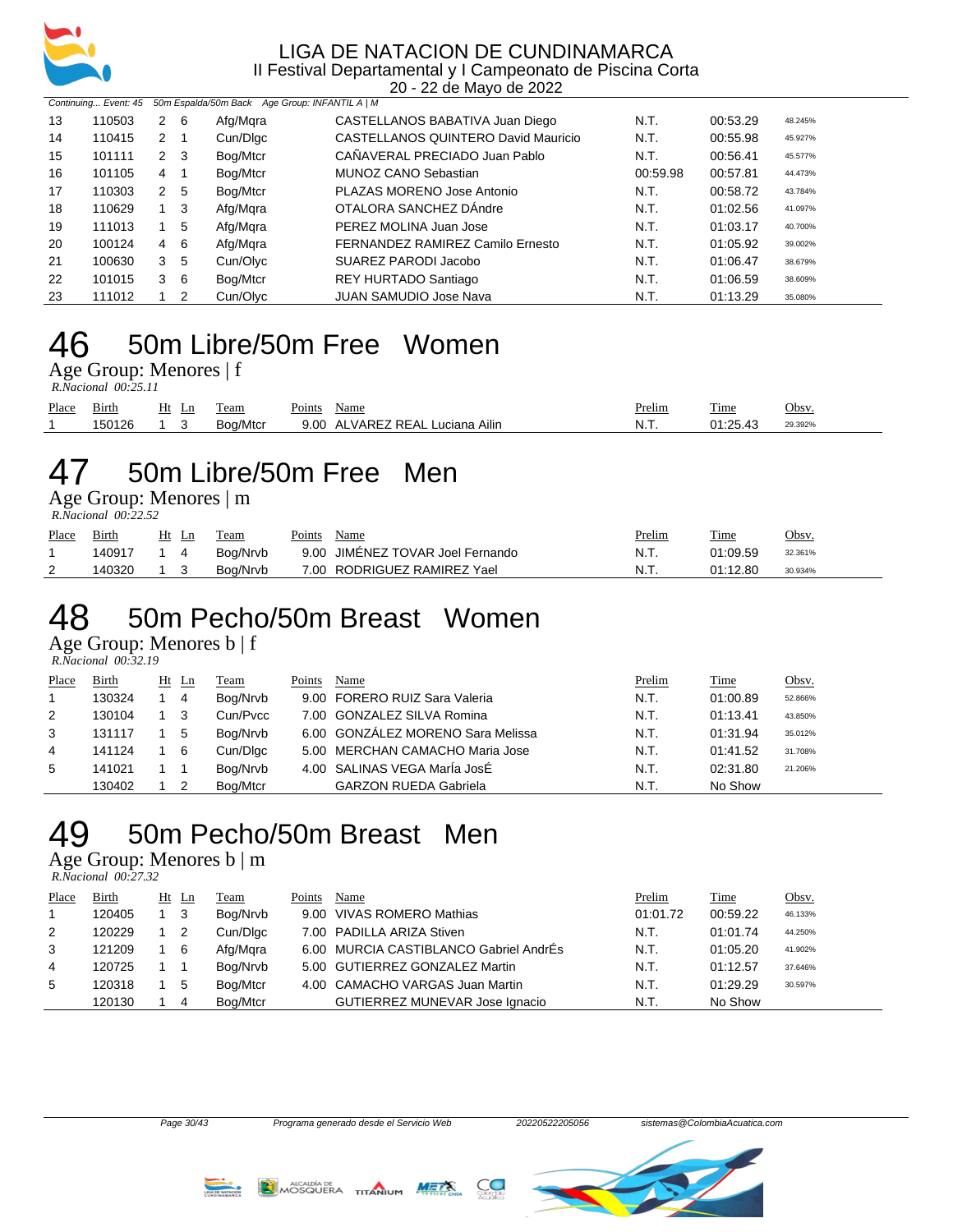

### 100m Pecho/100m Breast Women

Age Group: Infantil a  $|f|$ 

| R.Nacional 01:10.07 |  |
|---------------------|--|

| Place | Birth  | Ht Ln | Team     | Points | Name                             | Prelim   | Time     | <u>Obsv.</u> |
|-------|--------|-------|----------|--------|----------------------------------|----------|----------|--------------|
|       | 110917 |       | Cun/Dlac |        | 9.00 ROJAS FORERO Isabella       | 01:57.48 | 01:59.93 | 58.426%      |
|       | 121129 |       | Cun/Dlfc |        | 7.00 REVELO ROMERO Mariana Sofia | N.T.     | 02:09.49 | 54.112%      |
| 3     | 121204 | -5    | Cun/Tpi  |        | 6.00 DIAZ MANRIQUE Maria Claudia | N.T.     | 02:11.70 | 53.204%      |
| 4     | 120329 |       | Cun/Tpi  |        | 5.00 CARO BALAGUERA Mariana      | N.T.     | 02:18.32 | 50.658%      |

## 100m Pecho/100m Breast Men

Age Group: Infantil a | m

| R.Nacional 00:59.93 |  |
|---------------------|--|
|---------------------|--|

| Place | Birth  |                | $Ht$ Ln        | Team     | Points | Name                                     | Prelim   | Time     | Obsv.   |
|-------|--------|----------------|----------------|----------|--------|------------------------------------------|----------|----------|---------|
| 1     | 100609 | 2 <sub>3</sub> |                | Cun/Digc |        | 9.00 GARCIA ALVAREZ Luis Felipe          | 01:40.10 | 01:38.57 | 60.799% |
| 2     | 100508 | $\mathbf{2}$   | $\overline{4}$ | Cun/Tpi  |        | 7.00 RODRIGUEZ PEDRAZA Cristopher Matias | 01:57.71 | 01:47.58 | 55.707% |
| 3     | 110116 |                | 4              | Bog/Mtcr |        | 6.00 CAMPOS RODRIGUEZ Julian             | N.T.     | 01:47.92 | 55.532% |
| 4     | 100811 | 2 <sub>2</sub> |                | Cun/Kskm |        | 5.00 ACERO MARTÍNEZ Juan Diego           | 02:01.30 | 01:52.15 | 53.437% |
| 5     | 100731 | $2 \quad 1$    |                | Cun/Vika |        | 4.00 SUAREZ MORALES Joseth Norvey        | N.T.     | 01:58.80 | 50.446% |
| 6     | 110326 |                | $1\quad 2$     | Cun/Ftzc |        | 3.00 FORERO LOPEZ Joseph Gabriel         | N.T.     | 02:01.50 | 49.325% |
| 7     | 110531 |                | 5              | Cun/Dlgc |        | 2.00 ALDANA CUELLAR David Santiago       | N.T.     | 02:07.02 | 47.182% |
| 8     | 100806 | 2              | -5             | Cun/Roc  |        | 1.00 CANTOR GUZMAN Julian AndrÉs         | 02:10.46 | 02:09.49 | 46.282% |
| 9     | 101230 | $1 \quad 3$    |                | Bog/Nrvb |        | RAMIREZ ALVARADO Adam Jacob              | N.T.     | 02:20.34 | 42.703% |
| 10    | 110827 |                |                | Bog/Mtcr |        | RONCERIA MUNOZ Sebastian                 | N.T.     | 02:20.78 | 42.570% |
|       | 101015 | 2              | -6             | Cun/Ss   |        | <b>CANO BARRIOS Sergio Luis</b>          | N.T.     | No Show  |         |

## 25m Mariposa/25m Fly Men

Age Group: Menores | m

| Place | Birth | Ht<br>Ln | eam      | Points | Name                      | <b>Prelim</b> | m.<br>1 <sub>me</sub> | Obsv   |
|-------|-------|----------|----------|--------|---------------------------|---------------|-----------------------|--------|
|       | 40807 |          | Cun/Dlac | 9.00   | CARDOZO VARON Juan Camilo | -N. L         | 00.3048               | 0.000% |

# 100m Comb.Ind/100m Medley Women

Age Group: Menores b | f

| Place    | Birth  | Ln | Team     | Points | Name                            | <u>Prelim</u> | Time     | Obsv.  |
|----------|--------|----|----------|--------|---------------------------------|---------------|----------|--------|
|          | 130517 |    | วun/Sfl  |        | 9.00 ROJAS WOLF Silvana         | N.T.          | 01:58.68 | 0.000% |
| <u>_</u> | 140630 |    | Boa/Nrvb | 7.00   | ARISTIZABAL MORENO Maria Camila | N.T.          | 02:41.36 | 0.000% |

## 100m Comb.Ind/100m Medley Men

Age Group: Menores b | m

| Place | Birth  | $Ht$ Ln | Team     | Points | Name                              | Prelim   | Time     | Obsv.  |
|-------|--------|---------|----------|--------|-----------------------------------|----------|----------|--------|
|       | 120320 | - 3     | Cun/Pycc |        | 9.00 ARANGO BOHORQUEZ Juan Felipe | 01:59.41 | 01:46.63 | 0.000% |
| 2     | 120928 |         | Cun/Ss   |        | 7.00 CARVAJAL FORERO Jeronimo     | N.T.     | 01:54.47 | 0.000% |
|       | 120405 | -4      | Bog/Nrvb |        | 6.00 VIVAS ROMERO Mathias         | N.T.     | 01:54.91 | 0.000% |
| 4     | 130206 |         | Cun/Ss   |        | 5.00 GUEVARA ROA Adrian           | N.T.     | 02:08.97 | 0.000% |
| 5.    | 120930 | -5      | Cun/Olvc |        | 4.00 TORRES PARRA Juan Jose       | N.T.     | 02:24.28 | 0.000% |
| 6     | 130702 | 6       | Bog/Nrvb |        | 3.00 MARTINEZ DIAZ Joaquin        | N.T.     | 02:53.52 | 0.000% |





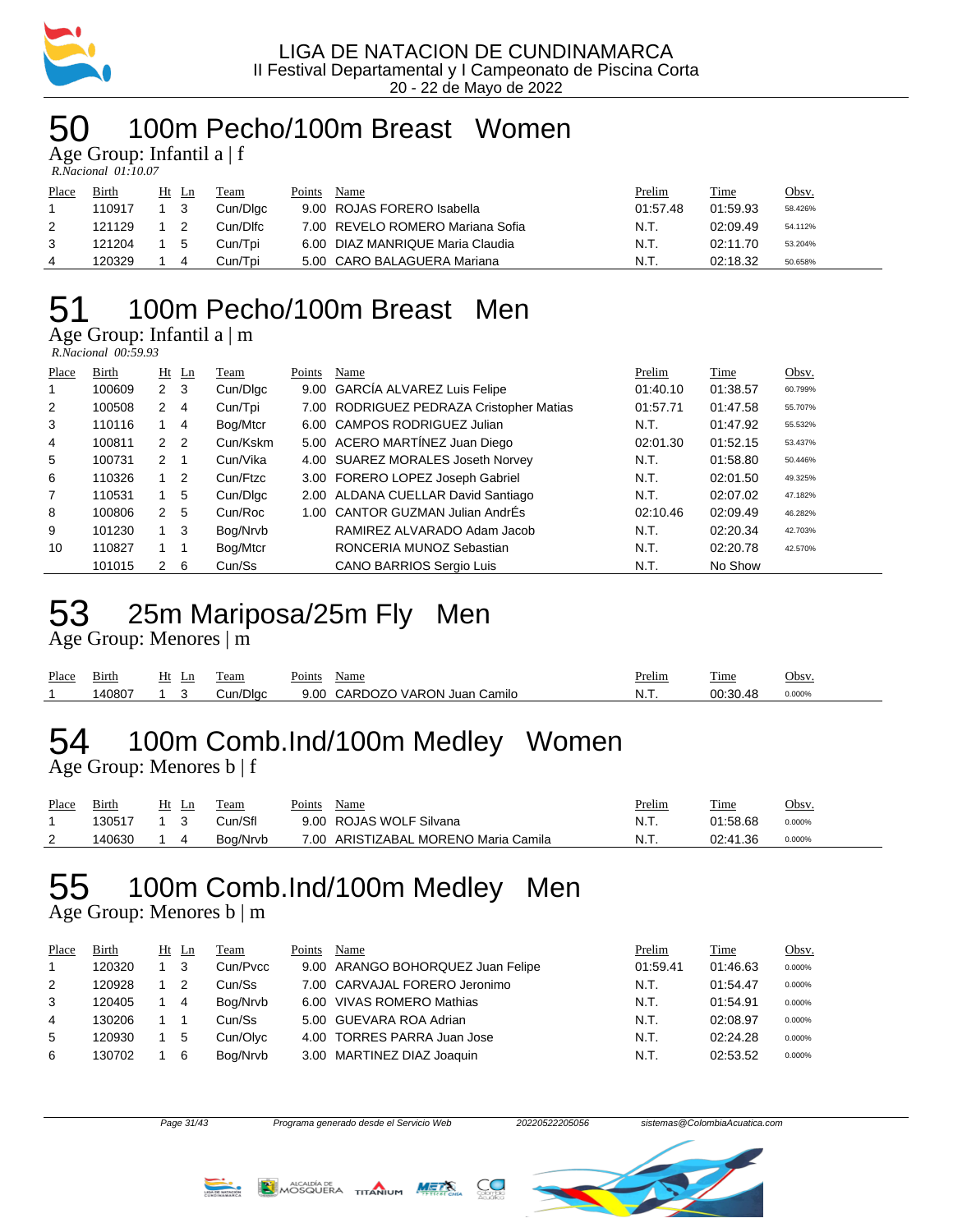

Continuing... Event: 56 200m Comb.Ind/200m Medley Age Group: INFANTIL A | F

### 200m Comb.Ind/200m Medley Women

Age Group: Infantil a | f  *R.Nacional 02:17.56* 

| Place | Birth      | Ht | eam      | Name<br>Points           | Prelim      | ---<br>l'ime | Obsv.   |
|-------|------------|----|----------|--------------------------|-------------|--------------|---------|
|       | <b>UZZ</b> |    | Afa/Mara | 9.00 PAEZ NOGERA Arianne | $N_{\rm H}$ | 73.AR 03     | 50.088% |

# 200m Comb.Ind/200m Medley Men

Age Group: Infantil a | m

| $R. Nacional$ 02:00.56 |  |
|------------------------|--|
|                        |  |

| Place | Birth  | Ht                   | Ln  | Team     | Points | Name                                  | Prelim   | Time     | Obsv.   |
|-------|--------|----------------------|-----|----------|--------|---------------------------------------|----------|----------|---------|
| 1     | 100108 | 2                    | 2   | Cun/Roc  |        | 9.00 DELGADO SANCHEZ Tomas            | N.T.     | 03:20.33 | 60.181% |
| 2     | 110615 | $\mathbf{2}^{\circ}$ | - 3 | Bog/Nrvb |        | 7.00 CUBIDES AREVALO Daniel Alejandro | 03:28.09 | 03:21.81 | 59.739% |
| 3     | 100806 | 2                    |     | Bog/Nrvb |        | 6.00 SÁNCHEZ RONCANCIO Juan AndrÉs    | N.T.     | 03:39.62 | 54.895% |
| 4     | 100430 | 2                    | 4   | Cun/Roc  |        | 5.00 USECHE MELO Alejandro            | 03:50.14 | 03:43.30 | 53.990% |
| 5     | 110524 |                      | 4   | Cun/Sfl  |        | 4.00 SÁNCHEZ ALVAREZ Sebastian        | N.T.     | 03:57.97 | 50.662% |
| 6     | 110326 |                      | 3   | Cun/Ftzc |        | 3.00 FORERO LOPEZ Joseph Gabriel      | N.T.     | 03:59.32 | 50.376% |
| 7     | 111117 |                      | 2   | Cun/Ftzc |        | 2.00 PLAZAS CORTES Amner Matias       | N.T.     | 04:17.66 | 46.790% |
|       | 100215 |                      | 5   | Cun/Roc  |        | LOPERA HOYOS Juan Daniel              | N.T.     | No Show  |         |

# 50m Pecho/50m Breast Women

Age Group: Infantil b | f  *R.Nacional 00:32.19* 

| Place | Birth  | Ln<br>Ht            | Team     | Points | Name                                  | Prelim   | Time     | Obsv.   |
|-------|--------|---------------------|----------|--------|---------------------------------------|----------|----------|---------|
| 1     | 090206 | 11<br>3             | Cun/Olyc | 9.00   | <b>BURGOS RINCON Melany Sofia</b>     | 00:47.87 | 00:44.29 | 72.680% |
| 2     | 100513 | 10 <sub>2</sub>     | Cun/Olyc | 7.00   | <b>VILLARRAGA URBINA Isabel Sofia</b> | 00:52.23 | 00:46.05 | 69.902% |
| 3     | 091128 | 11 <sub>2</sub>     | Bog/Mtcr | 6.00   | ALFONSO SANCHEZ Maria Jose            | 00:49.83 | 00:47.05 | 68.417% |
| 4     | 090227 | 12 <sub>1</sub>     | Cun/Tpi  | 5.00   | DUARTE SALCEDO MarÍa Alejandra        | 00:47.64 | 00:47.06 | 68.402% |
| 5     | 090213 | 10 <sub>3</sub>     | Cun/Ss   | 4.00   | <b>DUQUE VELEZ Nicol Tatiana</b>      | 00:51.25 | 00:47.13 | 68.300% |
| 6     | 100709 | 10 <sub>5</sub>     | Cun/Tpi  | 3.00   | <b>GONZÁLEZ SUAREZ Sara Gabriela</b>  | 00:52.44 | 00:47.54 | 67.711% |
| 7     | 090114 | 10 <sub>1</sub>     | Bog/Mtcr | 2.00   | <b>TORRES TELLEZ María Fernanda</b>   | 00:52.98 | 00:49.63 | 64.860% |
| 8     | 091201 | 3<br>$\mathbf{1}$   | Cun/Dlfc | 1.00   | <b>VERGEL REYES Luciana</b>           | N.T.     | 00:50.76 | 63.416% |
| 9     | 091012 | 2<br>9              | Bog/Nrvb |        | <b>ARISTIZABAL MORENO Valeria</b>     | 00:56.72 | 00:52.38 | 61.455% |
| 10    | 100522 | 9<br>4              | Afg/Mgra |        | MEJÍA BELTRAN Juanita Emilia          | 00:54.28 | 00:52.42 | 61.408% |
| 11    | 100205 | 3<br>8              | Cun/Ftzc |        | PENAGOS ACOSTA Paula Catalina         | 00:59.64 | 00:53.77 | 59.866% |
| 12    | 100114 | 1<br>2              | Afg/Mqra |        | ONOFRE ARÉVALO Isabella               | N.T.     | 00:54.10 | 59.501% |
| 13    | 100925 | 8<br>4              | Afg/Mqra |        | <b>MONTERO PALMA Issabella</b>        | 00:59.97 | 00:54.25 | 59.336% |
| 14    | 090801 | 2<br>2              | Cun/Idc  |        | DIAZ BECERRA Maria Camila             | N.T.     | 00:54.60 | 58.956% |
| 15    | 090129 | 5<br>9              | Cun/Sfl  |        | RIANO GONZÁLEZ Luna Mariana           | 00:56.91 | 00:55.94 | 57.544% |
| 16    | 100724 | 8<br>6              | Cun/Ftzc |        | COTRINA VERANO Sara Camila            | 01:07.00 | 01:00.18 | 53.490% |
| 17    | 090523 | 5<br>8              | Cun/Swin |        | RODRIGUEZ QUESADA Daniela Sofia       | 01:01.97 | 01:00.21 | 53.463% |
| 18    | 100326 | 7<br>3              | Cun/Tpi  |        | <b>HERNANDEZ PACHON Juanita</b>       | 01:09.56 | 01:00.35 | 53.339% |
| 19    | 100311 | 5<br>7              | Cun/Ss   |        | DURAN MONCADA Zara Liseth             | 01:17.06 | 01:00.98 | 52.788% |
| 20    | 101101 | 7<br>4              | Bog/Nrvb |        | MUNOZ NAVARRO Isabel Sofia            | 01:13.39 | 01:02.15 | 51.794% |
| 21    | 090915 | 5<br>$\overline{2}$ | Afg/Mqra |        | ALBINO RODRIGUEZ Paula Alexandra      | N.T.     | 01:05.96 | 48.802% |
| 22    | 100919 | 1<br>1              | Bog/Nrvb |        | <b>VALDERRAMA QUINTERO Isabella</b>   | N.T.     | 01:07.01 | 48.038% |
| 23    | 100927 | 6<br>1              | Bog/Mtcr |        | PATIÑO ESPINOSA Sofia                 | N.T.     | 01:09.14 | 46.558% |
| 24    | 100106 | 1<br>4              | Afg/Mgra |        | SEPULVEDA ACERO Juliana Valentina     | N.T.     | 01:10.84 | 45.440% |
| 25    | 090429 | 2<br>7              | Cun/Olyc |        | ARCINIEGAS CASALLAS Danna Salome      | 01:16.54 | 01:14.18 | 43.394% |
| 26    | 091123 | 2<br>1              | Bog/Mtcr |        | <b>BAUTISTA CASTRO Arwen Oliva</b>    | N.T.     | 01:24.57 | 38.063% |





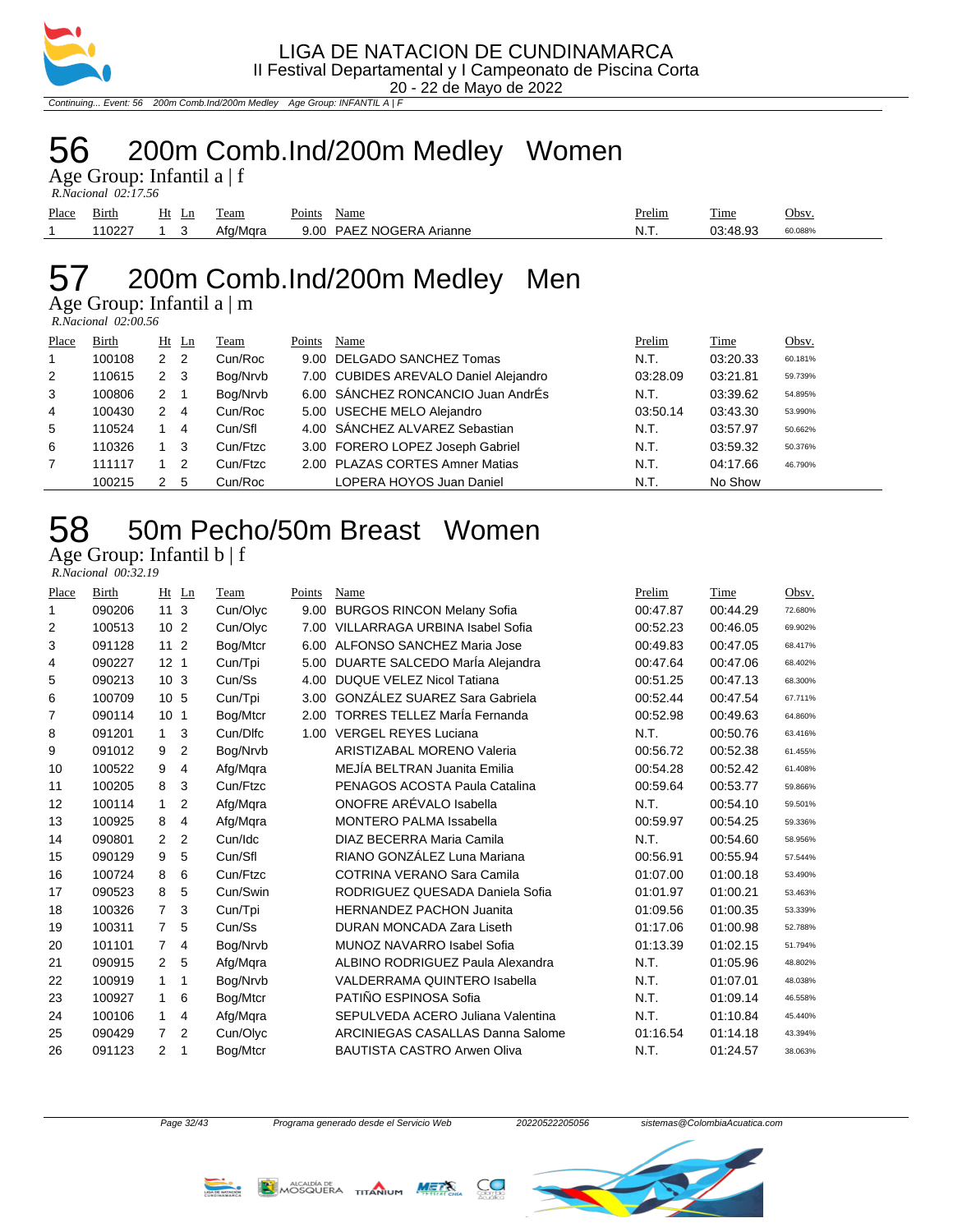

20 - 22 de Mayo de 2022

| $20 - 22$ do mayo do $2022$<br>Continuing Event: 58 50m Pecho/50m Breast Age Group: INFANTIL B   F |                                                      |                                  |             |               |                                        |          |             |         |
|----------------------------------------------------------------------------------------------------|------------------------------------------------------|----------------------------------|-------------|---------------|----------------------------------------|----------|-------------|---------|
|                                                                                                    | 101004                                               | 7 6                              | Cun/Tpi     |               | GORDILLO OLAVE Valeria Alexandra       | 01:28.41 | No Show     |         |
|                                                                                                    | 100116                                               | $\mathbf{1}$<br>5                | Bog/Mtcr    |               | MOSQUERA CAÑON Mariana                 | N.T.     | No Show     |         |
|                                                                                                    | 091124                                               | $\overline{2}$<br>6              | Cun/Olyc    |               | PINZON MAIGUA Juliana Valentina        | N.T.     | No Show     |         |
|                                                                                                    | Age Group: Juvenil a   f<br>R.Nacional 00:32.19      |                                  |             |               |                                        |          |             |         |
| Place                                                                                              | <b>Birth</b>                                         | $Ht$ Ln                          | <b>Team</b> | <b>Points</b> | <b>Name</b>                            | Prelim   | <u>Time</u> | Obsv.   |
| $\mathbf{1}$                                                                                       | 080531                                               | 12 <sub>3</sub>                  | Cun/Olyc    |               | 9.00 ROJAS PIZANO Sara Sofia           | 00:46.44 | 00:42.58    | 75.599% |
| 2                                                                                                  | 070628                                               | 13 <sub>1</sub>                  | Cun/Kskm    |               | 7.00 IBANEZ ROJAS Stephany             | 00:44.81 | 00:43.21    | 74.497% |
| 3                                                                                                  | 080611                                               | 13 <sub>2</sub>                  | Cun/Kskm    |               | 6.00 MONSALVE CASAS Mariajose          | 00:43.29 | 00:43.88    | 73.359% |
| 4                                                                                                  | 080830                                               | 12 5                             | Cun/Ss      |               | 5.00 CARVAJAL FORERO Sammy             | 00:47.12 | 00:44.06    | 73.059% |
| 5                                                                                                  | 070211                                               | 4 <sup>2</sup>                   | Cun/Kskm    |               | 4.00 CARRENO MARTÍNEZ Ana MarÍa        | N.T.     | 00:44.39    | 72.516% |
| 6                                                                                                  | 080214                                               | 12 <sub>2</sub>                  | Cun/Olyc    |               | 3.00 NAVARRETE VAQUERO Valeria         | 00:46.53 | 00:46.68    | 68.959% |
| 7                                                                                                  | 081109                                               | 2 <sub>3</sub>                   | Cun/Kskm    |               | 2.00 MUÑOZ PARRA Valeria               | N.T.     | 00:46.85    | 68.709% |
| 8                                                                                                  | 070122                                               | 13 6                             | Cun/Tpi     |               | 1.00 ESTUPINAN MARTINEZ Manuella       | 00:45.52 | 00:47.76    | 67.399% |
| 9                                                                                                  | 081107                                               | 111                              | Bog/Mtcr    |               | YAYA FERREIRA MarÍa Lucia              | 00:50.58 | 00:48.56    | 66.289% |
| 10                                                                                                 | 080708                                               | 9 3                              | Cun/Roc     |               | <b>REY NAVARRETE Mariana</b>           | 00:53.92 | 00:49.39    | 65.175% |
| 11                                                                                                 | 080328                                               | 9<br>6                           | Afg/Mqra    |               | MANRRIQUE BOBADILLA Leidy Vanessa      | 00:59.21 | 00:51.10    | 62.994% |
| 12                                                                                                 | 080530                                               | $\overline{\phantom{0}}$<br>9    | Cun/Ss      |               | NIÑO RUIZ Annie                        | 00:57.32 | 00:51.23    | 62.834% |
| 13                                                                                                 | 080528                                               | 104                              | Cun/Sfl     |               | TUNJO ROCHA Laura Sofia                | 00:52.05 | 00:51.28    | 62.773% |
| 14                                                                                                 | 080401                                               | 11 5                             | Cun/Sfl     |               | PRADILLA BARRIOS Juana Sofia           | 00:50.05 | 00:51.52    | 62.481% |
| 15                                                                                                 | 080501                                               | 6<br>4                           | Bog/Mtcr    |               | ROMERO ACOSTA Laura Sofia              | N.T.     | 00:53.46    | 60.213% |
| 16                                                                                                 | 080826                                               | 8<br>$\overline{2}$              | Cun/Ss      |               | ARIZA ROA Valery Marian                | 01:00.73 | 00:55.83    | 57.657% |
| 17                                                                                                 | 080521                                               | $\overline{1}$<br>8              | Cun/Idc     |               | HERRERA CUERVO Ingrid Daniela          | 01:02.50 | 00:56.16    | 57.318% |
| 18                                                                                                 | 080818                                               | 3<br>2                           | Afg/Mqra    |               | <b>GORDILLO PEÑA Karen Juliana</b>     | N.T.     | 00:56.29    | 57.186% |
| 19                                                                                                 | 070517                                               | 5<br>4                           | Cun/Swin    |               | <b>HOYOS MONTOYA Valentina</b>         | N.T.     | 00:56.36    | 57.115% |
| 20                                                                                                 | 080904                                               | 3<br>5                           | Cun/Olyc    |               | PATINO RODRIGUEZ Amalia Maria          | N.T.     | 00:59.00    | 54.559% |
| 21                                                                                                 | 081011                                               | 3<br>6                           | Afg/Mqra    |               | <b>CARDENAS RAMOS Jeniffer Tatiana</b> | N.T.     | 01:00.67    | 53.058% |
| 22                                                                                                 | 080711                                               | 3<br>4                           | Cun/Olyc    |               | RAMIREZ GANTIVA Nikoll Valeria         | N.T.     | 01:04.00    | 50.297% |
| 23                                                                                                 | 080919                                               | 3<br>$\overline{1}$              | Cun/Roc     |               | <b>BAUTISTA BARRERA Gabriela</b>       | N.T.     | 01:05.35    | 49.258% |
| 24                                                                                                 | 080630                                               | 3<br>3                           | Cun/Idc     |               | <b>MUNEVAR CARLOS Sara Tatiana</b>     | N.T.     | 01:07.61    | 47.611% |
| 25                                                                                                 | 081125                                               | $\overline{2}$<br>$\overline{4}$ | Cun/Idc     |               | DAZA AGUILAR Isabella                  | N.T.     | 01:07.99    | 47.345% |
| 26                                                                                                 | 081119                                               | 7 <sub>1</sub>                   | Cun/Idc     |               | <b>AGUILAR GARCIA Mariana</b>          | 01:17.26 | 01:13.43    | 43.838% |
|                                                                                                    | 080120                                               | $4\overline{ }$<br>$\mathbf{1}$  | Cun/Pvcc    |               | FORERO ORTIZ María Camila              | N.T.     | No Show     |         |
|                                                                                                    | Age Group: Juvenil $b \mid f$<br>R.Nacional 00:32.19 |                                  |             |               |                                        |          |             |         |
| Place                                                                                              | <b>Birth</b>                                         | $Ht$ Ln                          | <b>Team</b> | <b>Points</b> | <b>Name</b>                            | Prelim   | <b>Time</b> | Obsy.   |
| 1                                                                                                  | 060327                                               | 13 <sub>5</sub>                  | Cun/Olyc    |               | 9.00 PARRA ROJAS María Fernanda        | 00:43.30 | 00:42.27    | 76.153% |
| 2                                                                                                  | 060817                                               | 12 6                             | Cun/Dlgc    |               | 7.00 BOHORQUEZ SANCHEZ Paula Carolina  | 00:47.80 | 00:47.64    | 67.569% |
| 3                                                                                                  | 060219                                               | 11 4                             | Cun/Idc     |               | 6.00 GUTIERREZ GONZALEZ Elisabet       | 00:48.50 | 00:48.41    | 66.495% |
| 4                                                                                                  | 051017                                               | $-5$<br>5                        | Cun/Roc     |               | 5.00 VASQUEZ BELTRAN Mariana Manuela   | N.T.     | 00:48.44    | 66.453% |
| 5                                                                                                  | 060606                                               | 6<br>5                           | Afg/Mqra    |               | 4.00 VELANDIA SANABRIA Nicolle Camila  | N.T.     | 00:51.09    | 63.006% |
| 6                                                                                                  | 051215                                               | $\overline{1}$<br>5              | Afg/Mqra    |               | 3.00 ARIZA ALBINO Karen Valentina      | N.T.     | 00:51.21    | 62.859% |
| 7                                                                                                  | 061219                                               | 4<br>4                           | Bog/Mtcr    |               | 2.00 CHACON GARCIA Ana Gabriela        | N.T.     | 00:58.84    | 54.708% |
| 8                                                                                                  | 050625                                               | 5<br>4                           | Afg/Mqra    |               | 1.00 ALBINO RODRIGUEZ Sanjoly Mariana  | N.T.     | 00:59.16    | 54.412% |
| 9                                                                                                  | 060815                                               | 3<br>4                           | Cun/Idc     |               | PEREZ GARCIA Luisa Fernanda            | N.T.     | 00:59.37    | 54.219% |
| 10                                                                                                 | 050911                                               | 5<br>2                           | Cun/Tpi     |               | MELO SANABRIA Angie Valentina          | N.T.     | 01:21.30    | 39.594% |
|                                                                                                    | Age Group: Mayores   f<br>R.Nacional 00:32.19        |                                  |             |               |                                        |          |             |         |
| Place                                                                                              | Birth                                                | $Ht$ Ln                          | <b>Team</b> | Points Name   |                                        | Prelim   | <b>Time</b> | Obsv.   |
| 1                                                                                                  | 010410                                               | 13 <sub>3</sub>                  | Cun/Dlfc    |               | 9.00 ALBA SASTOQUE Maria Camila        | 00:36.56 | 00:38.18    | 84.311% |
| 2                                                                                                  | 041012                                               | 13 4                             | Cun/Kskm    |               | 7.00 POSADA SORIANO Laura Juliana      | 00:42.52 | 00:41.80    | 77.010% |
| 3                                                                                                  | 030918                                               | 6 5                              | Afg/Mqra    |               | 6.00 FERNANDEZ ROJAS Laura Alejandra   | N.T.     | 00:47.85    | 67.273% |
| 4                                                                                                  | 640107                                               | 12 4                             | Cun/Pvcc    |               | 5.00 MUNERA SALDARRIAGA Luz Marla      | 00:46.47 | 00:48.19    | 66.798% |
|                                                                                                    |                                                      |                                  |             |               |                                        |          |             |         |



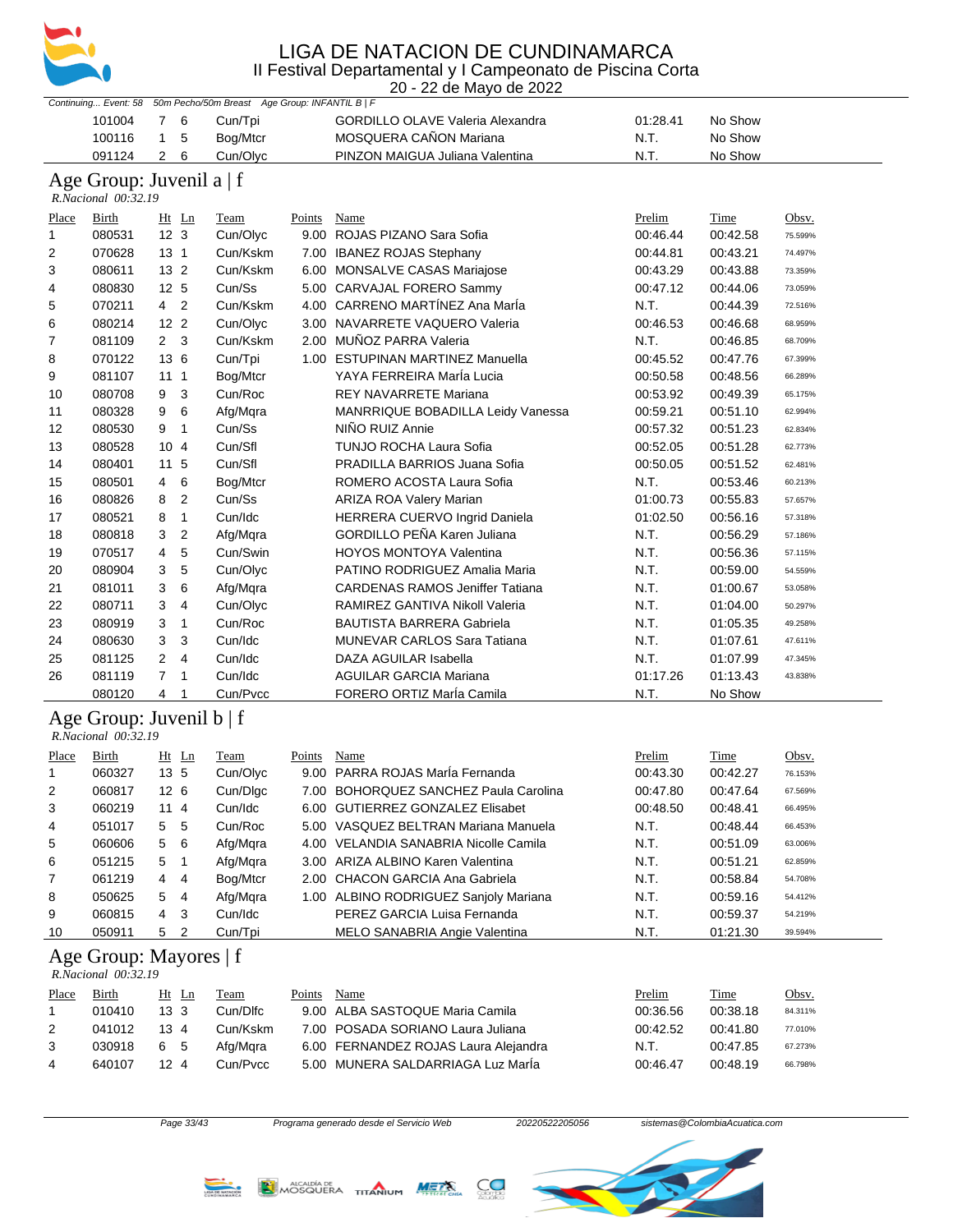

20 - 22 de Mayo de 2022

|    |        |                     | Continuing Event: 58 50m Pecho/50m Breast Age Group: MAYORES   F |                                        |          |          |         |
|----|--------|---------------------|------------------------------------------------------------------|----------------------------------------|----------|----------|---------|
| 5  | 020305 | 10 <sub>6</sub>     | Cun/Kskm                                                         | 4.00 BUITRAGO CORTEZ Karen Natalia     | 00:53.66 | 00:48.84 | 65.909% |
| 6  | 040116 | 116                 | Cun/Swin                                                         | 3.00 COLORADO GONZÁLEZ Sofia Alejandra | 00:50.80 | 00:49.25 | 65.360% |
| 7  | 030508 | 6 4                 | Bog/Nrvb                                                         | 2.00 NIÑO GARCIA Paula Alejandra       | N.T.     | 00:51.87 | 62.059% |
| 8  | 030814 | 6 2                 | Bog/Mtcr                                                         | 1.00 BORDA PEREZ MarÍa Jose            | N.T.     | 00:52.04 | 61.856% |
| 9  | 031009 | 6<br>$\overline{1}$ | Cun/Kskm                                                         | RIAÑO AGUILAR Lizeth Fernanda          | N.T.     | 01:03.42 | 50.757% |
| 10 | 960220 | 6 3                 | Cun/Ftzc                                                         | MELO BETANCURT MarÍa Camila            | N.T.     | 01:08.56 | 46.952% |
|    | 040318 | 5 3                 | Val/Emfs                                                         | BALLESTEROS MARTINEZ Maria Alejandra   | N.T.     | No Show  |         |
|    | 040108 | -6<br>6             | Val/Emfs                                                         | BELTRAN OROZCO Karol Dayana            | N.T.     | No Show  |         |

### 50m Pecho/50m Breast Men Age Group: Infantil b | m

 *R.Nacional 00:27.32* 

| Place          | Birth  |                         | $Ht$ Ln                 | Team     | Points | Name                                    | Prelim   | Time         | Obsv.   |
|----------------|--------|-------------------------|-------------------------|----------|--------|-----------------------------------------|----------|--------------|---------|
| $\mathbf{1}$   | 080114 | 15 4                    |                         | Cun/Idc  |        | 9.00 RINCON BARREIRO Gabriel            | 00:36.52 | 00:37.61     | 72.640% |
| $\overline{2}$ | 081113 | 14 4                    |                         | Cun/Olyc |        | 7.00 LAITON CABREJO Santiago            | 00:42.05 | 00:39.51     | 69.147% |
| 3              | 080609 | $\overline{4}$          | 6                       | Cun/Kskm |        | 6.00 HERNÁNDEZ RAMIREZ Samuel Alejandro | N.T.     | 00:40.97     | 66.683% |
| 4              | 081110 | 13 4                    |                         | Bog/Mtcr |        | 5.00 RONCERIA MUÑOZ Gabriel             | 00:44.09 | 00:41.93     | 65.156% |
| 5              | 080201 | $12 \quad 4$            |                         | Cun/Tpi  |        | 4.00 CEPEDA MARIN Samuel David          | 00:46.98 | 00:43.33     | 63.051% |
| 6              | 080604 | 12 <sub>1</sub>         |                         | Cun/Roc  |        | 3.00 ALVAREZ RAMIREZ Nicolas            | 00:48.38 | 00:43.70     | 62.517% |
| $\overline{7}$ | 090406 | 12 <sub>3</sub>         |                         | Cun/Tpi  |        | 2.00 ZULUAGA ALZATE Jorge Andres        | 00:45.92 | 00:44.37     | 61.573% |
| 8              | 090911 | $\mathbf{1}$            | 3                       | Cun/Olyc |        | 1.00 CORZO MORENO Andres David          | N.T.     | 00:45.92     | 59.495% |
| 9              | 081217 | 10 <sub>3</sub>         |                         | Bog/Mtcr |        | <b>TORO NOVOA Samuel</b>                | 00:54.39 | 00:45.96     | 59.443% |
| 10             | 090509 | 12 2                    |                         | Bog/Mtcr |        | <b>GUALTEROS SOLANO Cesar Leonardo</b>  | 00:47.74 | 00:46.09     | 59.275% |
| 11             | 090820 | $\overline{2}$          | 5                       | Bog/Mtcr |        | <b>CHACON GARCIA Samuel Andres</b>      | N.T.     | 00:46.37     | 58.917% |
| 12             | 080202 | $\overline{\mathbf{4}}$ | $\overline{c}$          | Cun/Roc  |        | RODRIGUEZ BAUTISTA Samuel Eduardo       | N.T.     | 00:46.47     | 58.791% |
| 13             | 081020 | 3                       | $\overline{4}$          | Cun/Roc  |        | <b>MEDINA ROBLES Diego</b>              | N.T.     | 00:46.58     | 58.652% |
| 14             | 080702 | 12 <sub>6</sub>         |                         | Bog/Mtcr |        | <b>AGUIRRE LADINO Juan Camilo</b>       | 00:49.89 | 00:47.17     | 57.918% |
| 15             | 091225 | 10 <sub>1</sub>         |                         | Afg/Mqra |        | MURCIA CASTIBLANCO Carlos Mario         | 00:55.52 | 00:47.29     | 57.771% |
| 16             | 090701 | $\overline{2}$          | $\overline{4}$          | Cun/Roc  |        | AZUERO CARRILLO Daniel Mateo            | N.T.     | 00:47.94     | 56.988% |
| 17             | 090816 | 12 <sub>5</sub>         |                         | Cun/Dlfc |        | ROJAS AVENDANO Jose David               | 00:47.85 | 00:48.65     | 56.156% |
| 18             | 080509 | 13 <sub>1</sub>         |                         | Bog/Mtcr |        | <b>GUTIERREZ MUNEVAR Juan Jose</b>      | 00:45.40 | 00:48.71     | 56.087% |
| 19             | 090428 | 10 <sub>6</sub>         |                         | Cun/Sfl  |        | CARO FORIGUA AndrÉs Camilo              | 00:57.52 | 00:49.00     | 55.755% |
| 20             | 080620 | 9                       | $\overline{4}$          | Cun/Ss   |        | BAYONA HERRERA Felipe                   | 00:58.23 | 00:49.37     | 55.337% |
| 21             | 081214 | 104                     |                         | Cun/Swin |        | PEREZ FERNANDEZ Esteban                 | 00:54.79 | 00:50.02     | 54.618% |
| 22             | 090509 | $\overline{2}$          | 3                       | Cun/Ss   |        | <b>CASAS RODRIGUEZ Carlos Fernando</b>  | N.T.     | 00:50.85     | 53.727% |
| 23             | 090202 | 3                       | $\mathbf{1}$            | Cun/Kskm |        | OROZCO MONTOYA Samuel Leonardo          | N.T.     | 00:50.91     | 53.663% |
| 24             | 090909 | 11                      | $\overline{2}$          | Cun/Ss   |        | CARRANZA MUNOZ Juanjose Yasid           | 00:52.17 | 00:50.94     | 53.632% |
| 25             | 090906 | 11                      | 5                       | Cun/Ss   |        | <b>HERNANDEZ VARGAS Matin</b>           | 00:52.47 | 00:51.36     | 53.193% |
| 26             | 080826 | 3                       | 3                       | Cun/Roc  |        | <b>BORDA FORBES Emilio</b>              | N.T.     | 00:51.56     | 52.987% |
| 27             | 080708 | 9                       | 3                       | Afg/Mqra |        | PRIETO GONZÁLEZ Juan Sebastian          | 00:57.92 | 00:51.90     | 52.640% |
| 28             | 080917 | 9                       | $\overline{c}$          | Cun/Dlfc |        | RODRIGUEZ ESQUIVEL Martin Santiago      | 01:00.71 | 00:52.24     | 52.297% |
| 29             | 091020 | 10                      | $\overline{2}$          | Cun/Roc  |        | <b>SERPA OSPINA Pablo</b>               | 00:55.38 | 00:53.67     | 50.904% |
| 30             | 090223 | 3                       | 6                       | Cun/Kskm |        | BUITRAGO URUEÑA Juan Manuel             | N.T.     | 00:55.20     | 49.493% |
| 31             | 090914 | $\mathbf{1}$            | 4                       | Afg/Mqra |        | <b>LOPEZ TORRES Esteban</b>             | N.T.     | 00:56.46     | 48.388% |
| 32             | 090729 | $\overline{2}$          | $\overline{2}$          | Cun/Gach |        | RINCON PRIETO Yesid Mateo               | N.T.     | 00:58.45     | 46.741% |
| 33             | 081030 | 3                       | $\overline{2}$          | Cun/Idc  |        | <b>GOMEZ GUATAVA Johan Matias</b>       | N.T.     | 01:01.28     | 44.582% |
| 34             | 091119 | 9                       | $\mathbf{1}$            | Cun/Kskm |        | ROJAS BARRETO Carlos Fernando           | 01:12.49 | 01:02.66     | 43.600% |
| 35             | 081112 | 3                       | 5                       | Cun/Olyc |        | JUAN AVELLANEDA Camilo Urrego           | N.T.     | 01:02.79     | 43.510% |
| 36             | 090829 | 9                       | 5                       | Cun/Dlfc |        | <b>BELTRAN SUSA Kevin Julian</b>        | 01:10.46 | 01:03.33     | 43.139% |
| 37             | 080405 | $\overline{4}$          | 5                       | Cun/Idc  |        | <b>GONZALEZ TORRES Santiago</b>         | N.T.     | 01:07.42     | 40.522% |
|                | 091031 | $\mathbf{1}$            | $\overline{c}$          | Cun/Ss   |        | PARRA RONDON Juan Diego                 | N.T.     | Disqualified | sw7.1   |
|                | 080121 | $\overline{4}$          | $\overline{\mathbf{4}}$ | Cun/Roc  |        | <b>BECERRA RUIZ Jacobo</b>              | N.T.     | No Show      |         |
|                | 080510 | 4                       | $\mathbf{1}$            | Afg/Mqra |        | <b>VEGA GOMEZ Breiner Damian</b>        | N.T.     | No Show      |         |





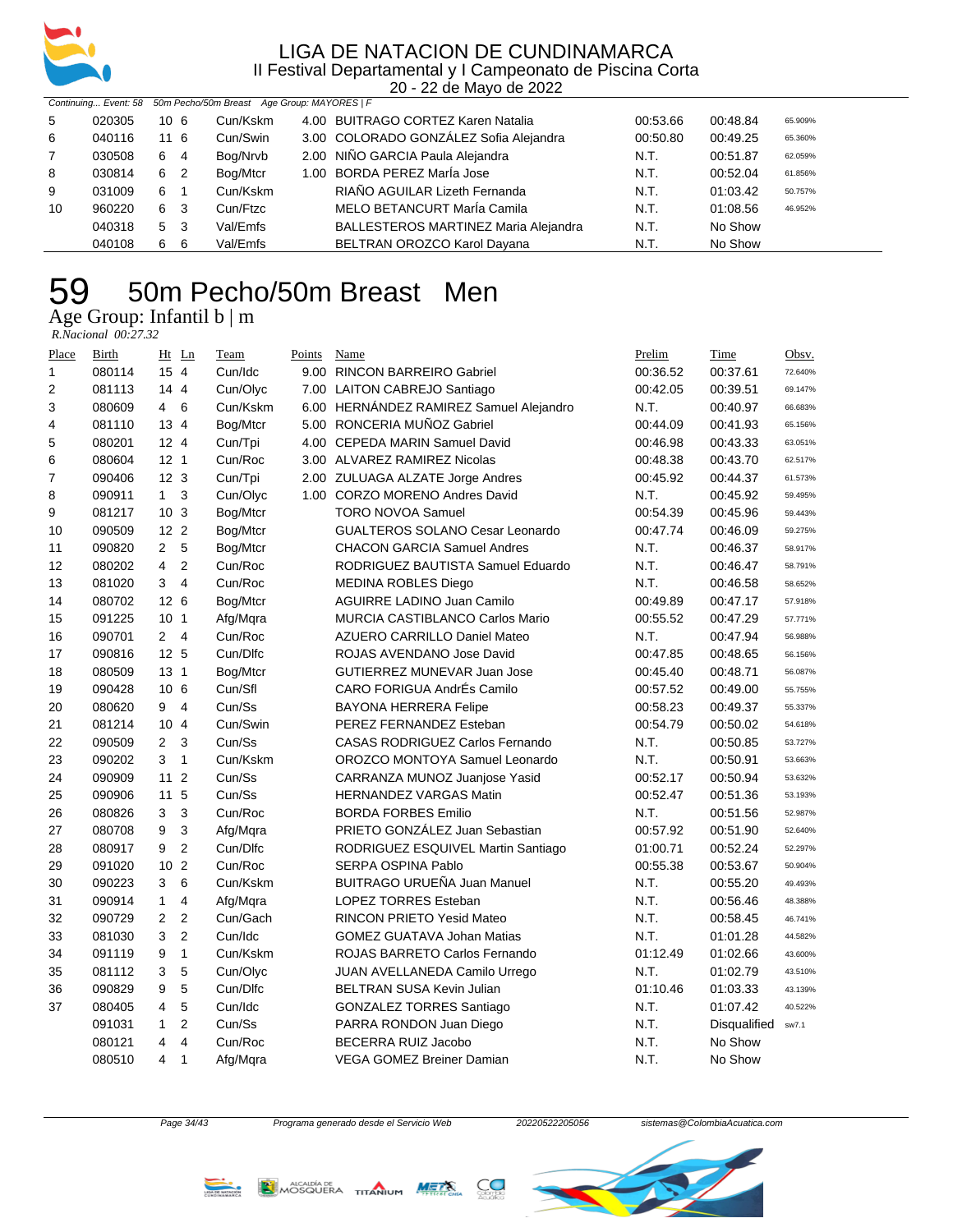

Continuing... Event: 59 50m Pecho/50m Breast Age Group: JUVENIL A | M

#### Age Group: Juvenil a | m  *R.Nacional 00:27.32*

| Place        | <b>Birth</b>                  | Ht Ln                 | Team     | Points | Name                                  | Prelim   | Time     | Obsv.   |  |
|--------------|-------------------------------|-----------------------|----------|--------|---------------------------------------|----------|----------|---------|--|
| $\mathbf{1}$ | 070710                        | 16 4                  | Cun/Dlfc |        | 9.00 AVENDAÑO SALAZAR Juan Pablo      | 00:33.65 | 00:33.06 | 82.638% |  |
| 2            | 060708                        | 16 <sub>1</sub>       | Cun/Kskm | 7.00   | VALVUENA RAMIREZ Simon Ariel          | 00:34.32 | 00:33.86 | 80.685% |  |
| 3            | 060206                        | $7^{\circ}$<br>1      | Cun/Olyc | 6.00   | <b>CARDONA LOPEZ David</b>            | N.T.     | 00:34.56 | 79.051% |  |
| 4            | 070105                        | 5<br>4                | Cun/Marc | 5.00   | SARMIENTO VALDERRAMA NicolÁs          | N.T.     | 00:37.30 | 73.244% |  |
| 5            | 060608                        | 6<br>3                | Cun/Tpi  | 4.00   | BAEZ CRUZ Juan Diego                  | N.T.     | 00:37.34 | 73.166% |  |
| 6            | 070829                        | 15 6                  | Cun/Marc | 3.00   | <b>COBA SANCHEZ Camilo Andres</b>     | 00:41.06 | 00:38.89 | 70.249% |  |
| 7            | 070717                        | 15 <sub>2</sub>       | Cun/Roc  |        | 2.00 RAMON MARQUEZ Tomas Santiago     | 00:38.63 | 00:38.91 | 70.213% |  |
| 8            | 060928                        | 14 <sub>3</sub>       | Cun/Vika | 1.00   | CESPEDES LUGO Heryn Santiago          | 00:41.85 | 00:39.67 | 68.868% |  |
| 9            | 070704                        | 5<br>$\mathbf{1}$     | Cun/Swin |        | <b>MOLINA SALINAS Erick Jose</b>      | N.T.     | 00:40.55 | 67.374% |  |
| 10           | 070921                        | $\overline{4}$<br>3   | Bog/Nrvb |        | HERNANDEZ CHARRY Samuel David         | N.T.     | 00:40.90 | 66.797% |  |
| 11           | 070623                        | 14 <sub>1</sub>       | Cun/Swin |        | <b>ROJAS PULIDO Wilmer Emmanuel</b>   | 00:42.60 | 00:41.05 | 66.553% |  |
| 12           | 070813                        | 11 <sub>3</sub>       | Cun/Marc |        | <b>GRACIA MORALES David Santiago</b>  | 00:50.04 | 00:41.09 | 66.488% |  |
| 13           | 070227                        | 13 <sub>2</sub>       | Cun/Vika |        | FIGUEREDO CASTRO Juan David           | 00:44.45 | 00:42.36 | 64.495% |  |
| 14           | 060309                        | 14 6                  | Cun/Tpi  |        | ORDUNA ROJAS David Fernando           | 00:42.65 | 00:42.46 | 64.343% |  |
| 15           | 060318                        | 13 5                  | Cun/Roc  |        | MARTÍNEZ RODRIGUEZ Emilio             | 00:44.88 | 00:42.86 | 63.742% |  |
| 16           | 060915                        | 6<br>$\mathbf{1}$     | Cun/Tpi  |        | <b>ZAMBRANO CIFUENTES Matias</b>      | N.T.     | 00:43.70 | 62.517% |  |
| 17           | 070122                        | $\overline{2}$<br>5   | Afg/Mqra |        | FERNANDEZ ROJAS Julian David          | N.T.     | 00:44.10 | 61.950% |  |
| 18           | 060811                        | 3<br>13 <sup>13</sup> | Cun/Kskm |        | <b>GARCIA CAMACHO Nicolas</b>         | 00:43.94 | 00:44.35 | 61.601% |  |
| 19           | 070524                        | 5<br>5                | Cun/Dlfc |        | ROJAS ROMERO Juan Esteban             | N.T.     | 00:46.10 | 59.262% |  |
| 20           | 060708                        | $\overline{2}$<br>6   | Cun/Dlfc |        | <b>VERGEL REYES Isaac</b>             | N.T.     | 00:46.37 | 58.917% |  |
| 21           | 060703                        | 4<br>6                | Cun/Swin |        | <b>RONDON NIETO Jose Miquel</b>       | N.T.     | 00:47.00 | 58.128% |  |
| 22           | 060512                        | $\overline{7}$<br>6   | Cun/Swin |        | <b>FRANCO PABON David</b>             | N.T.     | 00:49.51 | 55.181% |  |
| 23           | 061022                        | 5<br>3                | Afg/Mqra |        | ESTUPIÑAN BETANCORT David Santiago    | N.T.     | 00:50.16 | 54.466% |  |
| 24           | 060912                        | 5<br>6                | Bog/Mtcr |        | MERCADO ADAME Samuel Andres           | N.T.     | 00:50.44 | 54.163% |  |
| 25           | 070504                        | 10 5                  | Cun/Idc  |        | <b>GOMEZ RODRIGUEZ Juan Sebastian</b> | 00:55.43 | 00:56.85 | 48.056% |  |
| 26           | 070903                        | 6<br>5                | Bog/Mtcr |        | <b>FLOREZ CARABALLO Oscar Nicolas</b> | N.T.     | 00:57.90 | 47.185% |  |
| 27           | 061012                        | 6<br>6                | Afg/Mqra |        | MEJIA BELTRAN Johan Esteban           | N.T.     | 00:58.12 | 47.006% |  |
|              | 070325                        | 1111                  | Bog/Mtcr |        | MUÑOZ PELAEZ David                    | 00:53.14 | No Show  |         |  |
|              | 070911                        | 14 <sub>2</sub>       | Cun/Vika |        | RODRIGUEZ RUIZ Carlos Arturo          | 00:42.09 | No Show  |         |  |
|              | 060711                        | 16 6                  | Cun/Roc  |        | <b>TOBO MARIN Javier</b>              | 00:35.44 | No Show  |         |  |
|              |                               |                       |          |        |                                       |          |          |         |  |
|              | Age Group: Juvenil $b \mid m$ |                       |          |        |                                       |          |          |         |  |

### *R.Nacional 00:27.32*

| Place          | Birth  | $Ht$ Ln         | Team     | Points | Name                                | Prelim   | Time     | Obsv.   |
|----------------|--------|-----------------|----------|--------|-------------------------------------|----------|----------|---------|
|                | 040206 | 16 <sub>3</sub> | Cun/Roc  | 9.00   | DOMINGUEZ GALINDO NicolÁs           | 00:30.42 | 00:31.52 | 86.675% |
| 2              | 051217 | 7 <sup>2</sup>  | Cun/Marc |        | 7.00 TOVAR PICO Samuel David        | N.T.     | 00:32.56 | 83.907% |
| 3              | 041227 | $15 \;\; 5$     | Cun/Kskm |        | 6.00 D ALEMAN YANES Alejandro       | 00:38.74 | 00:38.79 | 70.431% |
| 4              | 051119 | 15 <sub>1</sub> | Cun/Idc  |        | 5.00 PEDRAZA MEJÍA Juan David       | 00:41.00 | 00:40.05 | 68.215% |
| 5              | 040613 | 7 <sup>3</sup>  | Cun/Olyc |        | 4.00 AMAYA NIVIA Felipe             | N.T.     | 00:40.51 | 67.440% |
| 6              | 041003 | 14 5            | Cun/Tpi  |        | 3.00 SERRANO ROA Juan Manuel        | 00:42.28 | 00:42.40 | 64.434% |
| $\overline{7}$ | 050406 | 136             | Cun/Tpi  |        | 2.00 QUINTERO APONTE David Leonardo | 00:45.82 | 00:45.43 | 60.136% |
| 8              | 051219 | -5              | Cun/Swin | 1.00   | MAYORGA MORFNO Samuel Andre         | N.T.     | 00:48.15 | 56.739% |
| 9              | 040428 | - 6<br>8        | Cun/Dlfc |        | JARA CASTELLANOS Julian Yesid       | N.T.     | 00:49.59 | 55.092% |
|                | 050527 | -4              | Bog/Mtcr |        | PEDRAZA MARIN Carlos Nicolas        | N.T.     | No Show  |         |
|                | 050419 | 16 5            | Cun/Roc  |        | RUEDA SANTOS Sebastian              | 00:33.96 | No Show  |         |





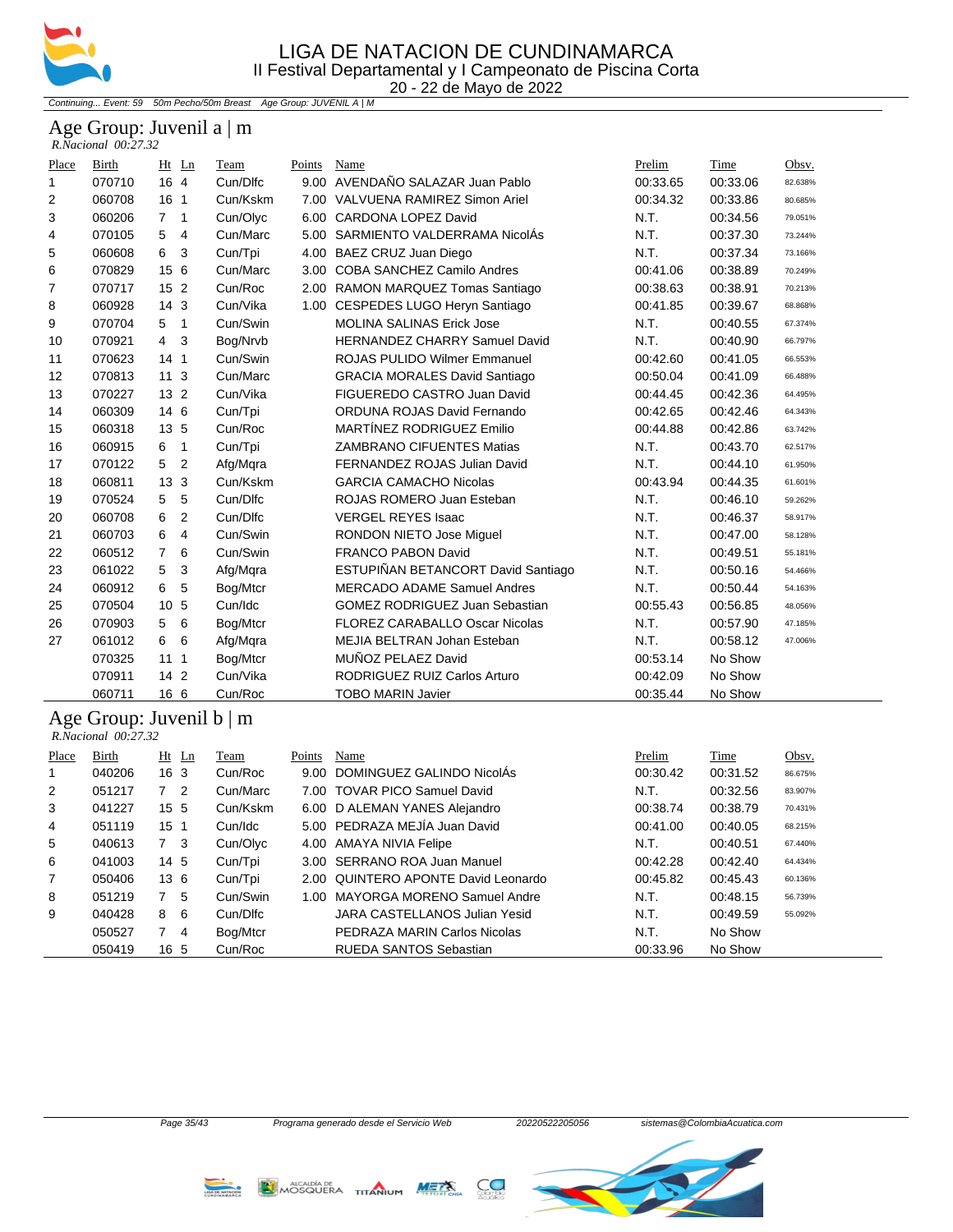

### 59 50m Pecho/50m Breast Men

Age Group: Mayores | m  *R.Nacional 00:27.32* 

| Place          | Birth  | $Ht$ Ln         |                | Team     | Points | Name                                | Prelim   | Time     | Obsv.   |
|----------------|--------|-----------------|----------------|----------|--------|-------------------------------------|----------|----------|---------|
| 1              | 031020 | 16 <sub>2</sub> |                | Cun/Olyc |        | 9.00 ROJAS PIZANO Jose Luis         | 00:33.76 | 00:33.06 | 82.638% |
| $\overline{2}$ | 031215 | 15 <sub>3</sub> |                | Cun/Tpi  |        | 7.00 DUARTE SALCEDO Sergio AndrÉs   | 00:36.46 | 00:36.36 | 75.138% |
| 3              | 990108 | 8               | $\overline{2}$ | Cun/Kskm |        | 6.00 ARIAS ESCUCHA Alvaro           | N.T.     | 00:42.72 | 63.951% |
| 4              | 600509 | 116             |                | Cun/Kskm |        | 5.00 VALENCIA SALAZAR Victor Hugo   | 00:53.87 | 00:50.85 | 53.727% |
| 5              | 920901 | 8               | -3             | Cun/Tpi  |        | 4.00 PEÑA SORIANO Juan Carlos       | N.T.     | 00:58.57 | 46.645% |
|                | 980902 | 8               | 4              | Val/Emfs |        | <b>GARCIA ALVAREZ Kevin Giovany</b> | N.T.     | No Show  |         |
|                | 700101 | 9               | - 6            | Cun/Olyc |        | <b>LAITON CABREJO Juan David</b>    | N.T.     | No Show  |         |
|                | 011114 | 114             |                | Cun/Dlgc |        | RIOS HERNANDEZ Carlos Fabian        | 00:51.40 | No Show  |         |
|                | 990911 | 8               | 5              | Cun/Dlfc |        | RODRIGUEZ LAVERDE Miller Santiago   | N.T.     | No Show  |         |
|                | 021201 | 8               |                | Val/Emfs |        | VELASQUEZ VELASQUEZ AndrÉs Santiago | N.T.     | No Show  |         |

# 60 100m Mariposa/100m Fly Women

Age Group: Infantil b | f  *R.Nacional 00:59.96* 

| Place | Birth<br>090114                                      | Ht             | Ln                                 | Team<br>Bog/Mtcr | Points<br>9.00 | Name<br><b>TORRES TELLEZ MarÍa Fernanda</b> | Prelim<br>N.T. | Time<br>01:40.39 | Obsv.<br>59.727% |  |
|-------|------------------------------------------------------|----------------|------------------------------------|------------------|----------------|---------------------------------------------|----------------|------------------|------------------|--|
|       | Age Group: Juvenil a   f<br>R.Nacional 00:59.96      |                |                                    |                  |                |                                             |                |                  |                  |  |
| Place | Birth                                                | Ht             | Ln                                 | Team             | Points         | Name                                        | Prelim         | Time             | Obsv.            |  |
|       | 070514                                               | $\mathbf{2}$   | $\overline{4}$                     | Cun/Olyc         | 9.00           | ANA SOFIA Chaves Tinjaca                    | 01:31.29       | 01:23.74         | 71.603%          |  |
| 2     | 071104                                               | $\mathbf{1}$   | 4                                  | Cun/Roc          | 7.00           | <b>JIMENEZ PAVA Martina</b>                 | N.T.           | 01:29.30         | 67.144%          |  |
| 3     | 080111                                               | 1              | 2                                  | Cun/Olyc         | 6.00           | SANTAFE ARIAS Nury Alejandra                | N.T.           | 01:37.67         | 61.390%          |  |
|       | 070825                                               | 1              | 3                                  | Cun/Sfl          |                | CASTIBLANCO CARDENAS Sara Valentina         | N.T.           | No Show          |                  |  |
|       | 080401                                               |                | 5                                  | Cun/Sfl          |                | PRADILLA BARRIOS Juana Sofia                | N.T.           | No Show          |                  |  |
|       | Age Group: Juvenil $b \mid f$<br>R.Nacional 00:59.96 |                |                                    |                  |                |                                             |                |                  |                  |  |
| Place | Birth                                                | Ht             | $\mathop{\underline{\mathsf{Ln}}}$ | Team             | Points         | Name                                        | Prelim         | Time             | Obsv.            |  |
| 1     | 050914                                               | $\overline{2}$ | 3                                  | Cun/Idc          | 9.00           | <b>CARO CUESTAS Stefany</b>                 | 01:27.90       | 01:19.42         | 75.497%          |  |
| 2     | 050508                                               | 2              | 5                                  | Cun/Tpi          | 7.00           | <b>CHAVEZ MORALES Karen Nicol</b>           | 01:37.81       | 01:33.32         | 64.252%          |  |
| 3     | 060219                                               | 2              | 2                                  | Cun/Idc          | 6.00           | <b>GUTIERREZ GONZALEZ Elisabet</b>          | 01:36.87       | 01:36.15         | 62.361%          |  |
|       | Age Group: Mayores   f<br>$R. Nacional$ 00:59.96     |                |                                    |                  |                |                                             |                |                  |                  |  |
| Place | Birth                                                | Ht             | Ln                                 | Team             | Points         | Name                                        | Prelim         | Time             | Obsv.            |  |
| 1     | 010317                                               | 2              | 6                                  | Cun/Kskm         | 9.00           | BEJARANO PEREZ Stephany Geraldine           | N.T.           | 01:22.74         | 72.468%          |  |
| 2     | 030326                                               | 2              | 1                                  | Cun/Tpi          | 7.00           | OSORIO HORMASA Camila Andrea                | 01:39.93       | 01:42.96         | 58.236%          |  |
|       |                                                      |                |                                    |                  |                |                                             |                |                  |                  |  |

# 61 100m Mariposa/100m Fly Men

Age Group: Infantil b | m

 *R.Nacional 00:52.95* 

| Place | Birth  |    | Ht Ln | Team     | Points | Name                                | Prelim   | Time     | Obsv.   |
|-------|--------|----|-------|----------|--------|-------------------------------------|----------|----------|---------|
|       | 080306 |    | - 6   | Cun/Dlfc |        | 9.00 ORJUELA SANABRIA Joseph David  | N.T.     | 01:06.45 | 79.684% |
| 2     | 080311 | 6. | 4     | Cun/Roc  |        | 7.00 ROJAS MENDIVELSO Simon         | 01:19.31 | 01:08.89 | 76.862% |
| 3     | 081215 | 6. |       | Cun/Dlfc |        | 6.00 ARIAS BARRETO Angel Santiago   | 01:22.48 | 01:15.94 | 69.726% |
| 4     | 080504 | 6  |       | Cun/Olvc |        | 5.00 PACHON VASQUEZ Julian Santiago | 01:18.92 | 01:16.67 | 69.062% |
| 5     | 080901 | 6  | 5     | Cun/Pvcc |        | 4.00 ARANGO BOHORQUEZ Santiago      | 01:46.90 | 01:18.44 | 67.504% |







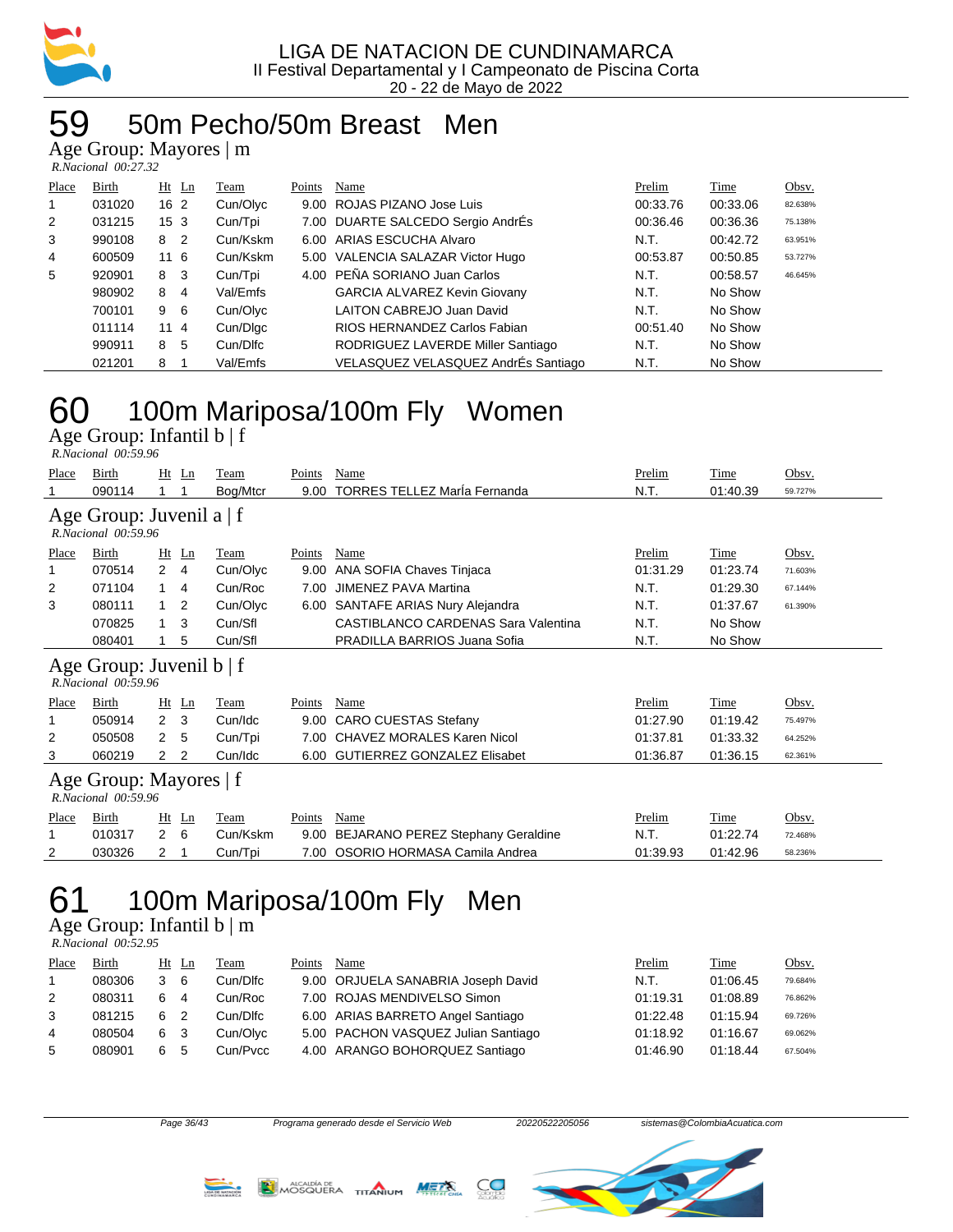

20 - 22 de Mayo de 2022

|    |        | Continuing Event: 61 100m Mariposa/100m Fly Age Group: INFANTIL B   M |                |          |                                     |      |              |         |
|----|--------|-----------------------------------------------------------------------|----------------|----------|-------------------------------------|------|--------------|---------|
| 6  | 090612 |                                                                       | 4              | Cun/Tpi  | 3.00 PINILLA TORRES Philip Santiago | N.T. | 01:35.43     | 55.486% |
| 7  | 080108 | 3                                                                     |                | Cun/Sfl  | 2.00 LEAL PATINO NicolÁs            | N.T. | 01:36.01     | 55.151% |
| 8  | 090430 |                                                                       | 1 3            | Cun/Sfl  | 1.00 URREA MARTÍNEZ Kevin Alejandro | N.T. | 01:37.78     | 54.152% |
| 9  | 080508 |                                                                       | 2 3            | Cun/Roc  | CHAVES ALEGRIA Tomas                | N.T. | 02:05.92     | 42.051% |
| 10 | 081214 |                                                                       | 2 5            | Cun/Swin | PEREZ FERNANDEZ Esteban             | N.T. | 02:07.24     | 41.614% |
|    | 090828 |                                                                       | $\overline{2}$ | Cun/Sfl  | CARO FORIGUA Juan David             | N.T. | Disqualified | sw8.3   |
|    | 080906 | 2                                                                     | -4             | Cun/Sfl  | <b>HOYOS RAMOS Adrian Daniel</b>    | N.T. | No Show      |         |
|    | 080906 |                                                                       | $\overline{2}$ | Cun/Sfl  | <b>HOYOS RAMOS Deivi AndrÉs</b>     | N.T. | No Show      |         |

#### Age Group: Juvenil a | m

 *R.Nacional 00:52.95* 

| Place | Birth  |   | Ht Ln | Team     | Points | Name                              | Prelim   | Time         | <u>Obsv.</u> |
|-------|--------|---|-------|----------|--------|-----------------------------------|----------|--------------|--------------|
|       | 060801 |   | - 2   | Cun/Pycc |        | 9.00 RODRIGUEZ DAVILA Juan AndrEs | 01:02.86 | 01:02.08     | 85.293%      |
| 2     | 070731 |   | -6    | Cun/Roc  |        | 7.00 MEZA ORTEGA Simon            | 01:09.87 | 01:09.98     | 75.664%      |
| 3     | 071214 |   | 5     | Cun/Swin |        | 6.00 CRUZ CHACON Juan Jeronimo    | N.T.     | 01:17.01     | 68.757%      |
| 4     | 070523 | 3 | -2    | Cun/Kskm |        | 5.00 AREVALO FIERRO Juan David    | N.T.     | 01:22.74     | 63.996%      |
|       | 060309 | 3 | -3    | Cun/Tpi  |        | ORDUNA ROJAS David Fernando       | N.T.     | Disqualified | sw8.3        |
|       | 070121 |   | 4     | Bog/Mtcr |        | DEJOY RODRIGUEZ NicolÁs Humberto  | N.T.     | No Show      |              |

#### Age Group: Juvenil b | m

| R.Nacional 00:52.95 |  |
|---------------------|--|

| Place          | Birth  |                | $Ht$ Ln        | Team     | Points | Name                               | Prelim   | Time     | Obsv.   |
|----------------|--------|----------------|----------------|----------|--------|------------------------------------|----------|----------|---------|
| 1              | 040126 | 7 <sup>3</sup> |                | Cun/Roc  |        | 9.00 MANTILLA CHACON Juan Diego    | 01:00.28 | 01:00.13 | 88.059% |
| 2              | 050513 | 7              | 5              | Cun/Kskm |        | 7.00 LOPEZ BUSTACARA Johan David   | 01:06.30 | 01:07.22 | 78.771% |
| 3              | 050809 | 4              | 5              | Cun/Roc  |        | 6.00 DAZA FORERO Juan Esteban      | N.T.     | 01:10.13 | 75.503% |
| 4              | 050824 | 4 6            |                | Cun/Kskm |        | 5.00 BUCHELLI REALPE Dylann Steven | N.T.     | 01:15.17 | 70.440% |
| 5              | 050519 | 4              | $_{3}$         | Cun/Olyc |        | 4.00 RUEDA GARCÍA Tomas            | N.T.     | 01:15.56 | 70.077% |
| 6              | 050815 | 4              | $\overline{1}$ | Cun/Tpi  |        | 3.00 OSPINA MORENO Esteban         | N.T.     | 01:18.54 | 67.418% |
| $\overline{7}$ | 040519 | 5              | $\overline{1}$ | Cun/Kskm |        | 2.00 POSADA GARCÍA Cristian Camilo | N.T.     | 01:18.70 | 67.281% |
| 8              | 041003 | 5 6            |                | Cun/Tpi  |        | 1.00 SERRANO ROA Juan Manuel       | N.T.     | 01:49.27 | 48.458% |
|                | 050613 | 4              | $\overline{4}$ | Cun/Tpi  |        | ALVAREZ OLIVAR Juan Sebastian      | N.T.     | No Show  |         |
|                | 050725 | 4              | $\overline{2}$ | Cun/Roc  |        | CANTOR GUZMAN Camilo AndrÉs        | N.T.     | No Show  |         |
|                | 040206 | 5              | 5              | Val/Emfs |        | RODRIGUEZ CONDE Alejandro          | N.T.     | No Show  |         |

#### Age Group: Mayores | m

|                | R.Nacional 00:52.95 |                |         |          |        |                                      |          |          |         |
|----------------|---------------------|----------------|---------|----------|--------|--------------------------------------|----------|----------|---------|
| Place          | Birth               |                | $Ht$ Ln | Team     | Points | Name                                 | Prelim   | Time     | Obsv.   |
|                | 000101              | 5 <sub>3</sub> |         | Cun/Tpi  |        | 9.00 DIAZ SIERRA Juan Camilo         | N.T.     | 01:06.98 | 79.053% |
| $\overline{2}$ | 981206              |                |         | Cun/Kskm |        | 7.00 HERNANDEZ ALONSO Javier Enrique | 01:06.82 | 01:10.92 | 74.662% |
| 3              | 960512              | 6              | -6      | Cun/Kskm |        | 6.00 PINO VACA Diego Alejandro       | N.T.     | 01:13.62 | 71.923% |
| 4              | 031106              | 5              | - 2     | Cun/Olyc |        | 5.00 LAITON CABREJO AndrÉs Felipe    | N.T.     | 01:15.24 | 70.375% |
| 5              | 030316              | 5              | -4      | Cun/Kskm |        | 4.00 CANARIA PRIETO Juan NicolÁs     | N.T.     | 01:17.61 | 68.226% |
| 6              | 950827              | 6              |         | Cun/Kskm |        | 3.00 CARDENAS NIETO Harold Duvan     | N.T.     | 01:33.84 | 56.426% |

# 100m Libre/100m Free Women

### Age Group: Infantil  $b \mid f$

| R.Nacional 00:55.21 |  |
|---------------------|--|

| Place | <b>Birth</b> | $Ht$ Ln         | Team     | Points | Name                                | Prelim   | Time     | Obsv.   |
|-------|--------------|-----------------|----------|--------|-------------------------------------|----------|----------|---------|
|       | 090206       | 12 <sub>1</sub> | Cun/Olyc |        | 9.00 BURGOS RINCON Melany Sofia     | 01:18.86 | 01:17.13 | 71.580% |
| 2     | 090801       | 10 <sub>3</sub> | Cun/Idc  |        | 7.00 DIAZ BECERRA Maria Camila      | 01:27.56 | 01:20.39 | 68.678% |
| 3     | 091128       | 3 6             | Bog/Mtcr |        | 6.00 ALFONSO SANCHEZ Maria Jose     | N.T.     | 01:22.30 | 67.084% |
| 4     | 091201       | 2 <sub>3</sub>  | Cun/Dlfc |        | 5.00 VERGEL REYES Luciana           | N.T.     | 01:23.22 | 66.342% |
| 5     | 090227       | 11 2            | Cun/Tpi  |        | 4.00 DUARTE SALCEDO María Alejandra | 01:22.12 | 01:23.96 | 65.758% |
| 6     | 100205       | $\mathcal{P}$   | Cun/Ftzc |        | 3.00 PENAGOS ACOSTA Paula Catalina  | N.T.     | 01:26.08 | 64.138% |



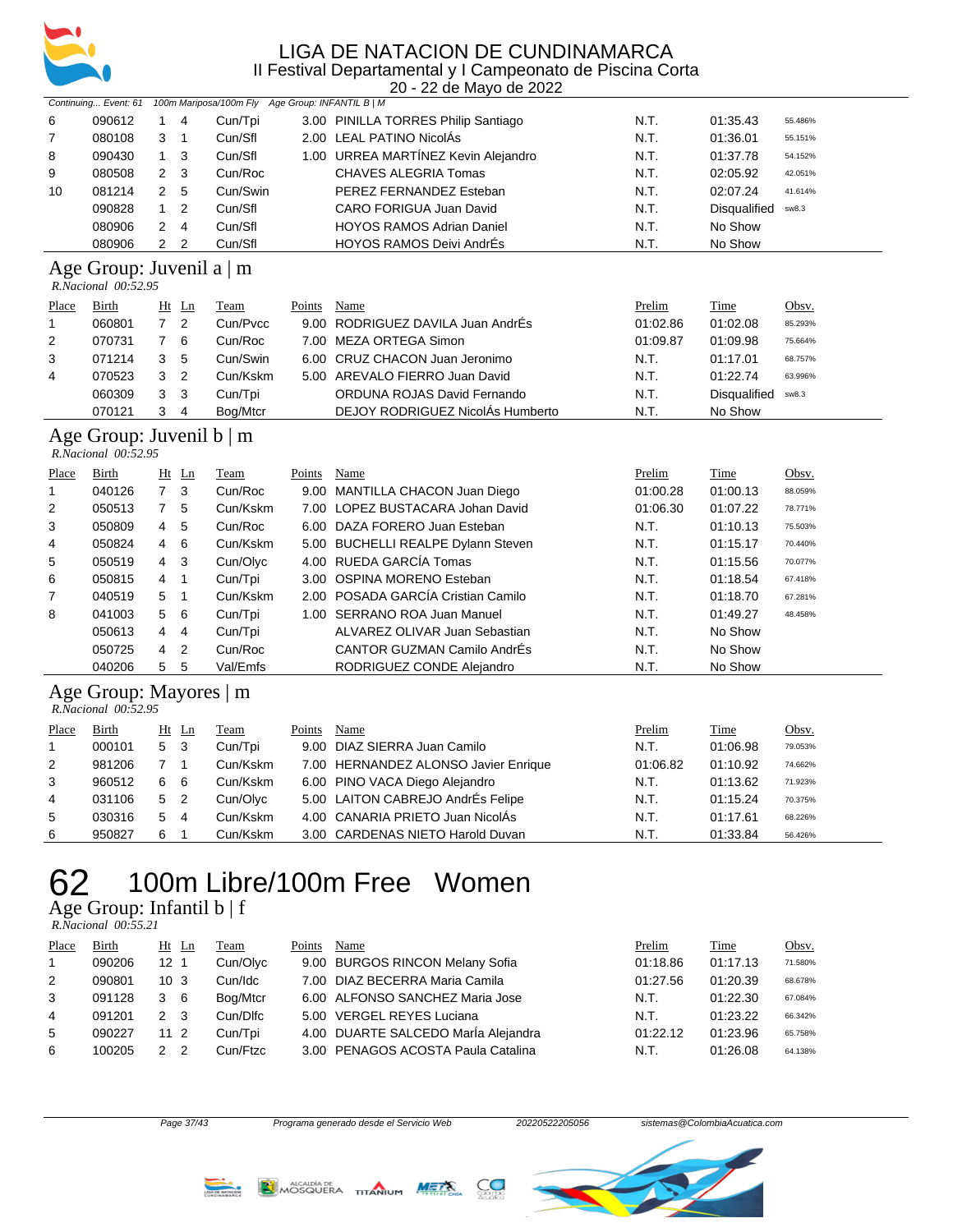

20 - 22 de Mayo de 2022

|       |                                |                                  | 100m Libre/100m Free Age Group: INFANTIL B   F |             | ZU - ZZ UB MAYU UB ZUZZ                           |                  |                          |         |
|-------|--------------------------------|----------------------------------|------------------------------------------------|-------------|---------------------------------------------------|------------------|--------------------------|---------|
| 7     | Continuing Event: 62<br>100326 | 106                              | Cun/Tpi                                        |             | 2.00 HERNANDEZ PACHON Juanita                     | 01:39.25         | 01:30.33                 | 61.120% |
| 8     | 090213                         | 10 <sub>1</sub>                  | Cun/Ss                                         |             | 1.00 DUQUE VELEZ Nicol Tatiana                    | 01:38.13         | 01:32.15                 | 59.913% |
| 9     | 100513                         | 9<br>4                           | Cun/Olyc                                       |             | VILLARRAGA URBINA Isabel Sofia                    | 01:40.77         | 01:34.64                 | 58.337% |
| 10    | 091012                         | 9<br>5                           | Bog/Nrvb                                       |             | ARISTIZABAL MORENO Valeria                        | 01:52.68         | 01:35.39                 | 57.878% |
| 11    | 100709                         | $\boldsymbol{2}$<br>5            | Cun/Tpi                                        |             | GONZÁLEZ SUAREZ Sara Gabriela                     | N.T.             | 01:36.57                 | 57.171% |
| 12    | 101101                         | $\mathbf{1}$<br>$\overline{c}$   | Bog/Nrvb                                       |             | <b>MUNOZ NAVARRO Isabel Sofia</b>                 | N.T.             | 01:36.70                 | 57.094% |
| 13    | 090129                         | 3<br>3                           | Cun/Sfl                                        |             | RIANO GONZÁLEZ Luna Mariana                       | N.T.             | 01:37.14                 | 56.835% |
| 14    | 100919                         | $\overline{c}$<br>1              | Bog/Nrvb                                       |             | VALDERRAMA QUINTERO Isabella                      | N.T.             | 01:39.04                 | 55.745% |
| 15    | 090428                         | 3<br>4                           | Cun/Sng                                        |             | RODRIGUES MATEUS Daniela Alejandra                | N.T.             | 01:39.06                 | 55.734% |
| 16    | 090429                         | 9<br>1                           | Cun/Olyc                                       |             | ARCINIEGAS CASALLAS Danna Salome                  | 01:58.42         | 01:44.06                 | 53.056% |
| 17    | 100311                         | 8<br>4                           | Cun/Ss                                         |             | DURAN MONCADA Zara Liseth                         | 02:11.10         | 01:44.12                 | 53.025% |
| 18    | 100724                         | 6<br>9                           | Cun/Ftzc                                       |             | COTRINA VERANO Sara Camila                        | 02:04.11         | 01:44.96                 | 52.601% |
| 19    | 090523                         | 3<br>$\overline{2}$              | Cun/Swin                                       |             | RODRIGUEZ QUESADA Daniela Sofia                   | N.T.             | 01:55.26                 | 47.900% |
| 20    | 091123                         | 5<br>3                           | Bog/Mtcr                                       |             | <b>BAUTISTA CASTRO Arwen Oliva</b>                | N.T.             | 02:04.76                 | 44.253% |
| 21    | 100927                         | 3<br>1                           | Bog/Mtcr                                       |             | PATIÑO ESPINOSA Sofia                             | N.T.             | 02:10.86                 | 42.190% |
|       | 101008                         | $\mathbf{1}$<br>4                | Cun/Swin                                       |             | MALDONADO ROZO Jeimy Carolina                     | N.T.             | Disqualified             | sw10.2  |
|       | 101004                         | 8<br>3                           | Cun/Tpi                                        |             | GORDILLO OLAVE Valeria Alexandra                  | 02:06.64         | No Show                  |         |
|       | 100116                         | $\overline{2}$<br>4              | Bog/Mtcr                                       |             | MOSQUERA CAÑON Mariana                            | N.T.             | No Show                  |         |
|       | 091124                         | 3<br>1                           | Cun/Olyc                                       |             | PINZON MAIGUA Juliana Valentina                   | N.T.             | No Show                  |         |
|       | Age Group: Juvenil a   f       |                                  |                                                |             |                                                   |                  |                          |         |
|       | R.Nacional 00:55.21            |                                  |                                                |             |                                                   |                  |                          |         |
| Place | <b>Birth</b>                   | Ht Ln                            | <b>Team</b>                                    | Points Name |                                                   | Prelim           | <b>Time</b>              | Obsv.   |
| 1     | 070628                         | 13 6                             | Cun/Kskm                                       |             | 9.00 IBANEZ ROJAS Stephany                        | 01:15.65         | 01:10.71                 | 78.079% |
| 2     | 080111                         | 13 4                             | Cun/Olyc                                       |             | 7.00 SANTAFE ARIAS Nury Alejandra                 | 01:10.15         | 01:10.78                 | 78.002% |
| 3     | 070211                         | 13 5                             | Cun/Kskm                                       |             | 6.00 CARRENO MARTÍNEZ Ana MarÍa                   | 01:14.48         | 01:11.39                 | 77.336% |
| 4     | 070514                         | 13 2                             | Cun/Olyc                                       |             | 5.00 ANA SOFIA Chaves Tinjaca                     | 01:13.06         | 01:11.50                 | 77.217% |
| 5     | 071104                         | 12 <sub>3</sub>                  | Cun/Roc                                        |             | 4.00 JIMENEZ PAVA Martina                         | 01:16.56         | 01:15.90                 | 72.740% |
| 6     | 070122                         | 13 <sub>1</sub>                  | Cun/Tpi                                        |             | 3.00 ESTUPINAN MARTINEZ Manuella                  | 01:15.08         | 01:16.73                 | 71.954% |
| 7     | 080214                         | 11 5                             | Cun/Olyc                                       |             | 2.00 NAVARRETE VAQUERO Valeria                    | 01:25.15         | 01:17.16                 | 71.553% |
| 8     | 081107                         | $\overline{4}$<br>$\overline{1}$ | Bog/Mtcr                                       |             | 1.00 YAYA FERREIRA MarÍa Lucia                    | N.T.             | 01:19.71                 | 69.264% |
| 9     | 080531                         | 114                              | Cun/Olyc                                       |             | ROJAS PIZANO Sara Sofia                           | 01:22.04         | 01:21.48                 | 67.759% |
| 10    | 080708                         | $\overline{4}$<br>$\overline{4}$ | Cun/Roc                                        |             | REY NAVARRETE Mariana                             | N.T.             | 01:22.31                 | 67.076% |
| 11    | 080611                         | 111                              | Cun/Kskm<br>Cun/Ss                             |             | MONSALVE CASAS Mariajose                          | 01:26.63         | 01:22.99                 | 66.526% |
| 12    | 080830                         | 116                              |                                                |             | CARVAJAL FORERO Sammy                             | 01:27.00         | 01:25.85                 | 64.310% |
| 13    | 081109                         | 6<br>$\overline{4}$              | Cun/Kskm<br>Cun/Ss                             |             | MUÑOZ PARRA Valeria<br>NIÑO RUIZ Annie            | N.T.             | 01:26.09                 | 64.131% |
| 14    | 080530                         | 10 <sub>2</sub>                  |                                                |             |                                                   | 01:29.66         | 01:26.20                 | 64.049% |
| 15    | 080501                         | 5<br>$\overline{1}$              | Bog/Mtcr                                       |             | ROMERO ACOSTA Laura Sofia                         | N.T.             | 01:32.17                 | 59.900% |
| 16    | 080826                         | 10 <sub>5</sub>                  | Cun/Ss                                         |             | ARIZA ROA Valery Marian                           | 01:33.57         | 01:32.83                 | 59.474% |
| 17    | 080521                         | $\overline{2}$<br>9              | Cun/Idc                                        |             | HERRERA CUERVO Ingrid Daniela                     | 01:41.42         | 01:33.58                 | 58.998% |
| 18    | 080919                         | 3<br>9                           | Cun/Roc                                        |             | <b>BAUTISTA BARRERA Gabriela</b>                  | 01:39.61         | 01:34.79                 | 58.245% |
| 19    | 080711                         | 2<br>4                           | Cun/Olyc                                       |             | RAMIREZ GANTIVA Nikoll Valeria                    | N.T.             | 01:37.26                 | 56.765% |
| 20    | 080904                         | 5<br>4                           | Cun/Olyc                                       |             | PATINO RODRIGUEZ Amalia Maria                     | N.T.             | 01:37.46                 | 56.649% |
| 21    | 080528                         | 6<br>5                           | Cun/Sfl                                        |             | TUNJO ROCHA Laura Sofia                           | N.T.             | 01:39.58                 | 55.443% |
| 22    | 081125                         | 8<br>2                           | Cun/Idc                                        |             | DAZA AGUILAR Isabella                             | 02:11.50         | 01:57.65                 | 46.927% |
| 23    | 080630                         | 4<br>3                           | Cun/Idc                                        |             | MUNEVAR CARLOS Sara Tatiana                       | N.T.             | 02:07.49                 | 43.305% |
| 24    | 070517<br>081119               | 5<br>4<br>8<br>5                 | Cun/Swin<br>Cun/Idc                            |             | HOYOS MONTOYA Valentina<br>AGUILAR GARCIA Mariana | N.T.<br>03:05.73 | 02:12.53<br>Disqualified | 41.658% |
|       |                                |                                  |                                                |             |                                                   |                  |                          | sw5.2   |



070825 5 2 Cun/Sfl CASTIBLANCO CARDENAS Sara Valentina N.T. No Show 080120 5 5 Cun/Pvcc FORERO ORTIZ MarÍa Camila N.T. No Show

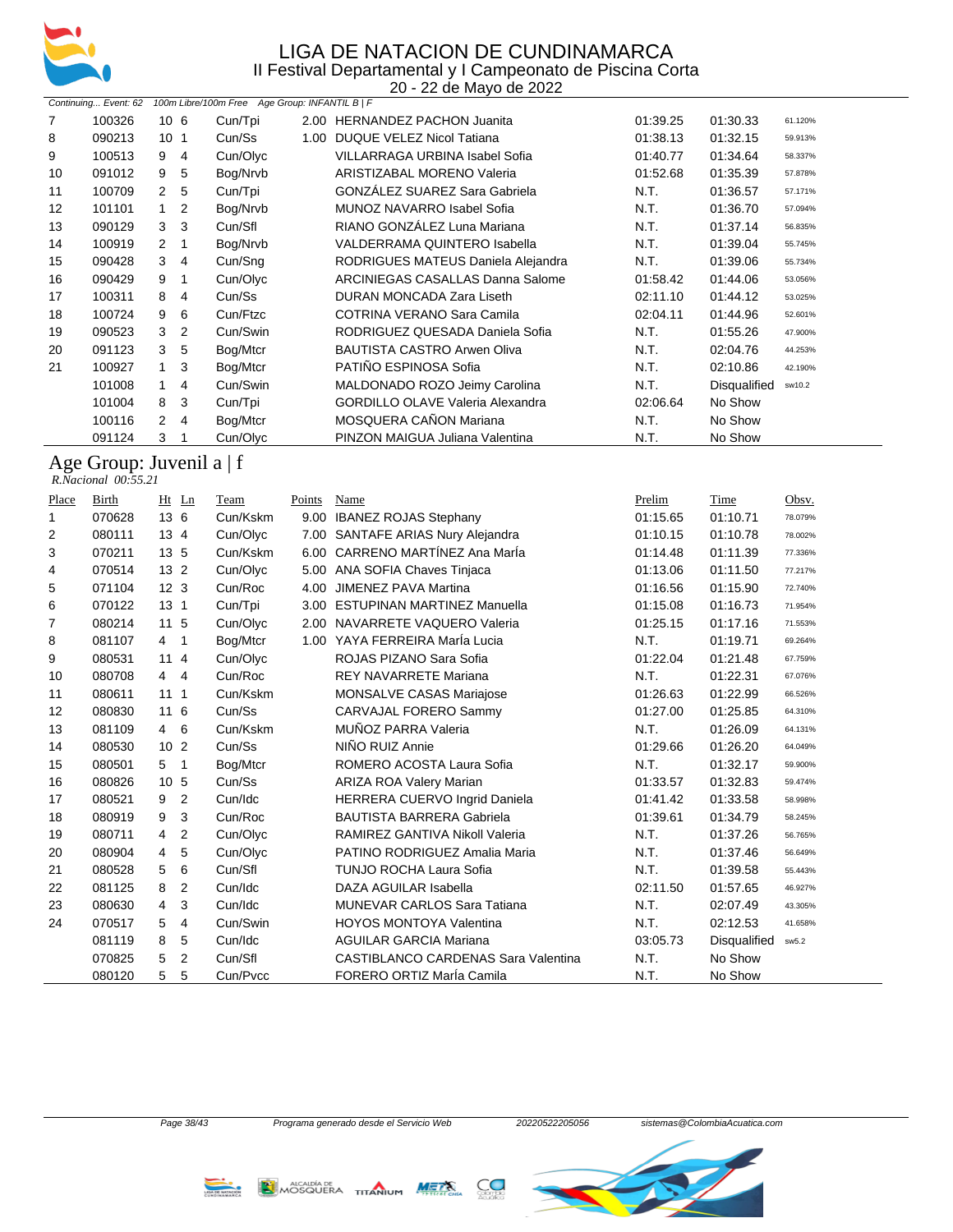

#### 100m Libre/100m Free Women  $\mathbf{u}$ n: Juvenil b  $\mathbf{f}$

|              | $T_{\rm X}$ UIUup, Juvulli $U \mid I$<br>$R. Nacional$ 00:55.21 |                 |          |        |                                       |          |          |         |
|--------------|-----------------------------------------------------------------|-----------------|----------|--------|---------------------------------------|----------|----------|---------|
| Place        | Birth                                                           | $Ht$ Ln         | Team     | Points | Name                                  | Prelim   | Time     | Obsv.   |
| $\mathbf{1}$ | 060327                                                          | 13 <sub>3</sub> | Cun/Olyc |        | 9.00 PARRA ROJAS Maria Fernanda       | 01:10.14 | 01:09.49 | 79.450% |
| 2            | 050914                                                          | 12 <sub>5</sub> | Cun/Idc  |        | 7.00 CARO CUESTAS Stefany             | 01:17.70 | 01:12.44 | 76.215% |
| 3            | 051017                                                          | 6               | Cun/Roc  |        | 6.00 VASQUEZ BELTRAN Mariana Manuela  | N.T.     | 01:21.77 | 67.519% |
| 4            | 060817                                                          | 11 3            | Cun/Dlgc |        | 5.00 BOHORQUEZ SANCHEZ Paula Carolina | 01:21.26 | 01:21.96 | 67.362% |
| 5            | 050508                                                          | $10 \, 4$       | Cun/Tpi  |        | 4.00 CHAVEZ MORALES Karen Nicol       | 01:27.89 | 01:22.92 | 66.582% |
| 6            | 060815                                                          | -6<br>6         | Cun/Idc  |        | 3.00 PEREZ GARCIA Luisa Fernanda      | N.T.     | 01:36.88 | 56.988% |
| 7            | 061219                                                          | -3<br>5         | Bog/Mtcr |        | 2.00 CHACON GARCIA Ana Gabriela       | N.T.     | 01:47.11 | 51.545% |
| 8            | 050911                                                          | 6<br>5          | Cun/Tpi  |        | 1.00 MELO SANABRIA Angie Valentina    | N.T.     | 01:51.50 | 49.516% |

### Age Group: Mayores | f

 *R.Nacional 00:55.21* 

| Place | Birth  | $Ht$ Ln          | Team     | Points | Name                                   | Prelim   | Time     | Obsv.   |
|-------|--------|------------------|----------|--------|----------------------------------------|----------|----------|---------|
| 1     | 010410 | $7^{\circ}$<br>4 | Cun/Dlfc | 9.00   | ALBA SASTOQUE Maria Camila             | N.T.     | 01:10.66 | 78.135% |
| 2     | 010317 | 12 <sub>2</sub>  | Cun/Kskm | 7.00   | BEJARANO PEREZ Stephany Geraldine      | 01:17.62 | 01:15.62 | 73.010% |
| 3     | 041012 | 12 <sub>4</sub>  | Cun/Kskm | 6.00   | POSADA SORIANO Laura Juliana           | 01:17.08 | 01:16.48 | 72.189% |
| 4     | 640107 | 12 <sub>6</sub>  | Cun/Pvcc | 5.00   | MUNERA SALDARRIAGA Luz Marla           | 01:20.54 | 01:21.43 | 67.801% |
| 5     | 030814 | 6 3              | Bog/Mtcr | 4.00   | BORDA PEREZ MarÍa Jose                 | N.T.     | 01:24.12 | 65.632% |
| 6     | 020305 | 7 <sub>1</sub>   | Cun/Kskm | 3.00   | <b>BUITRAGO CORTEZ Karen Natalia</b>   | N.T.     | 01:24.63 | 65.237% |
| 7     | 040116 | 6 2              | Cun/Swin |        | 2.00 COLORADO GONZÁLEZ Sofia Alejandra | N.T.     | 01:28.25 | 62.561% |
| 8     | 031009 | 6 4              | Cun/Kskm | 1.00   | RIAÑO AGUILAR Lizeth Fernanda          | N.T.     | 01:44.78 | 52.691% |
| 9     | 960220 | - 6<br>8         | Cun/Ftzc |        | MELO BETANCURT Marla Camila            | N.T.     | 01:49.62 | 50.365% |
| 10    | 030508 | 7 6              | Bog/Nrvb |        | NIÑO GARCIA Paula Alejandra            | N.T.     | 01:50.32 | 50.045% |
| 11    | 860915 | 8 1              | Cun/Tpi  |        | <b>MANRIQUE TORRES Maria Victoria</b>  | N.T.     | 02:01.32 | 45.508% |
|       | 980422 | 7 <sup>3</sup>   | Cun/Ftzc |        | <b>CABALLERO MORA Yinneth Marcela</b>  | N.T.     | No Show  |         |
|       | 011122 | 7 <sup>2</sup>   | Val/Emfs |        | CANDAMIL BOLANOS Kerlyn Tatiana        | N.T.     | No Show  |         |
|       | 011229 | 5                | Val/Emfs |        | <b>MORENO CALDERON Lida Victoria</b>   | N.T.     | No Show  |         |

# 100m Libre/100m Free Men

Age Group: Infantil b | m

 *R.Nacional 00:50.26* 

| Place | Birth  | $Ht$ Ln         |                | Team     | Points | Name                               | Prelim   | Time     | Obsv.   |
|-------|--------|-----------------|----------------|----------|--------|------------------------------------|----------|----------|---------|
| 1     | 080306 | 19              | 3              | Cun/Dlfc | 9.00   | ORJUELA SANABRIA Joseph David      | 01:03.52 | 01:01.03 | 82.353% |
| 2     | 080311 | 19              | $\overline{4}$ | Cun/Roc  | 7.00   | ROJAS MENDIVELSO Simon             | 01:04.31 | 01:01.87 | 81.235% |
| 3     | 080901 | 19 5            |                | Cun/Pvcc | 6.00   | ARANGO BOHORQUEZ Santiago          | 01:05.39 | 01:04.20 | 78.287% |
| 4     | 080504 | 17 <sub>3</sub> |                | Cun/Olyc | 5.00   | PACHON VASQUEZ Julian Santiago     | 01:09.13 | 01:05.25 | 77.027% |
| 5     | 080609 | 17 <sup>2</sup> |                | Cun/Kskm | 4.00   | HERNANDEZ RAMIREZ Samuel Alejandro | 01:09.96 | 01:07.53 | 74.426% |
| 6     | 080114 | 15 <sub>2</sub> |                | Cun/Idc  | 3.00   | <b>RINCON BARREIRO Gabriel</b>     | 01:15.04 | 01:09.05 | 72.788% |
| 7     | 080202 | 12 <sub>5</sub> |                | Cun/Roc  | 2.00   | RODRIGUEZ BAUTISTA Samuel Eduardo  | 01:35.84 | 01:12.72 | 69.114% |
| 8     | 081215 | 16 5            |                | Cun/Dlfc | 1.00   | ARIAS BARRETO Angel Santiago       | 01:12.31 | 01:12.82 | 69.020% |
| 9     | 081113 | 15 <sub>1</sub> |                | Cun/Olyc |        | LAITON CABREJO Santiago            | 01:18.03 | 01:13.22 | 68.642% |
| 10    | 081110 | 15 6            |                | Bog/Mtcr |        | RONCERIA MUÑOZ Gabriel             | 01:18.69 | 01:16.25 | 65.915% |
| 11    | 080620 | 12 <sup>°</sup> | 4              | Cun/Ss   |        | <b>BAYONA HERRERA Felipe</b>       | 01:31.85 | 01:16.41 | 65.777% |
| 12    | 090509 | $\mathbf{2}$    | 3              | Bog/Mtcr |        | GUALTEROS SOLANO Cesar Leonardo    | N.T.     | 01:16.61 | 65.605% |
| 13    | 090612 | $\mathcal{P}$   | $\overline{4}$ | Cun/Tpi  |        | PINILLA TORRES Philip Santiago     | N.T.     | 01:17.25 | 65.061% |
| 14    | 090701 | 14 6            |                | Cun/Roc  |        | AZUERO CARRILLO Daniel Mateo       | 01:24.40 | 01:18.22 | 64.255% |
| 15    | 090406 | 14 2            |                | Cun/Tpi  |        | ZULUAGA ALZATE Jorge Andres        | 01:20.50 | 01:18.52 | 64.009% |
| 16    | 081217 | 3               | $\overline{4}$ | Bog/Mtcr |        | TORO NOVOA Samuel                  | N.T.     | 01:18.62 | 63.928% |
| 17    | 080604 | $\overline{4}$  | 3              | Cun/Roc  |        | ALVAREZ RAMIREZ Nicolas            | N.T.     | 01:18.69 | 63.871% |
| 18    | 080201 | 13              | 6              | Cun/Tpi  |        | CEPEDA MARIN Samuel David          | 01:28.11 | 01:18.91 | 63.693% |
|       |        |                 |                |          |        |                                    |          |          |         |





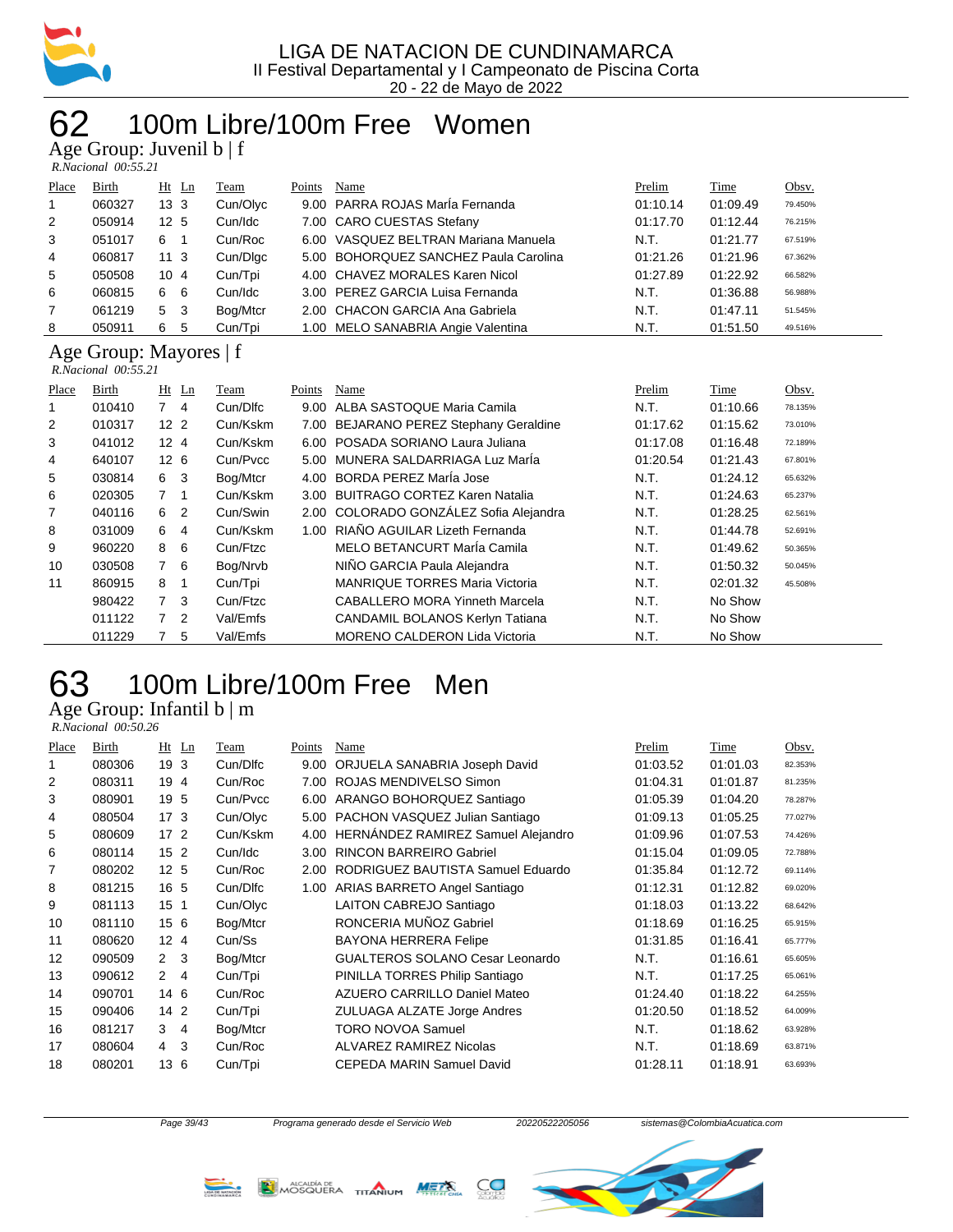

|    | 20 - 22 de Mayo de 2022 |                                  |                                                |                                    |          |          |         |  |  |
|----|-------------------------|----------------------------------|------------------------------------------------|------------------------------------|----------|----------|---------|--|--|
|    | Continuing Event: 63    |                                  | 100m Libre/100m Free Age Group: INFANTIL B   M |                                    |          |          |         |  |  |
| 19 | 081020                  | 14 <sub>1</sub>                  | Cun/Roc                                        | <b>MEDINA ROBLES Diego</b>         | 01:23.45 | 01:18.95 | 63.661% |  |  |
| 20 | 080826                  | 13 <sub>4</sub>                  | Cun/Roc                                        | <b>BORDA FORBES Emilio</b>         | 01:26.68 | 01:19.85 | 62.943% |  |  |
| 21 | 090911                  | 13 <sub>3</sub>                  | Cun/Olyc                                       | <b>CORZO MORENO Andres David</b>   | 01:24.82 | 01:21.82 | 61.428% |  |  |
| 22 | 090430                  | 36                               | Cun/Sfl                                        | URREA MARTÍNEZ Kevin Alejandro     | N.T.     | 01:22.44 | 60.966% |  |  |
| 23 | 080108                  | 13 2                             | Cun/Sfl                                        | <b>LEAL PATINO NicolÁs</b>         | 01:26.98 | 01:25.89 | 58.517% |  |  |
| 24 | 080508                  | 13 <sub>1</sub>                  | Cun/Roc                                        | <b>CHAVES ALEGRIA Tomas</b>        | 01:27.72 | 01:26.54 | 58.077% |  |  |
| 25 | 090428                  | 3<br>$\overline{1}$              | Cun/Sfl                                        | CARO FORIGUA AndrÉs Camilo         | N.T.     | 01:27.49 | 57.447% |  |  |
| 26 | 090816                  | 5<br>2                           | Cun/Dlfc                                       | ROJAS AVENDANO Jose David          | N.T.     | 01:29.15 | 56.377% |  |  |
| 27 | 080702                  | 4<br>4                           | Bog/Mtcr                                       | <b>AGUIRRE LADINO Juan Camilo</b>  | N.T.     | 01:29.79 | 55.975% |  |  |
| 28 | 090828                  | $\mathbf{1}$<br>4                | Cun/Sfl                                        | CARO FORIGUA Juan David            | N.T.     | 01:32.56 | 54.300% |  |  |
| 29 | 090906                  | 12 <sub>1</sub>                  | Cun/Ss                                         | <b>HERNANDEZ VARGAS Matin</b>      | 01:36.91 | 01:32.59 | 54.282% |  |  |
| 30 | 090820                  | 3<br>1                           | Bog/Mtcr                                       | <b>CHACON GARCIA Samuel Andres</b> | N.T.     | 01:33.51 | 53.748% |  |  |
| 31 | 090202                  | 3<br>$\overline{2}$              | Cun/Kskm                                       | OROZCO MONTOYA Samuel Leonardo     | N.T.     | 01:35.39 | 52.689% |  |  |
| 32 | 080917                  | $\mathbf{1}$<br>4                | Cun/Dlfc                                       | RODRIGUEZ ESQUIVEL Martin Santiago | N.T.     | 01:35.74 | 52.496% |  |  |
| 33 | 090829                  | $\mathbf{1}$<br>2                | Cun/Dlfc                                       | <b>BELTRAN SUSA Kevin Julian</b>   | N.T.     | 01:37.77 | 51.406% |  |  |
| 34 | 091020                  | 114                              | Cun/Roc                                        | <b>SERPA OSPINA Pablo</b>          | 01:51.37 | 01:40.23 | 50.145% |  |  |
| 35 | 091119                  | 11 <sub>3</sub>                  | Cun/Kskm                                       | ROJAS BARRETO Carlos Fernando      | 01:49.83 | 01:40.54 | 49.990% |  |  |
| 36 | 081030                  | 6<br>4                           | Cun/Idc                                        | <b>GOMEZ GUATAVA Johan Matias</b>  | N.T.     | 01:41.11 | 49.708% |  |  |
| 37 | 080405                  | 5<br>$\mathbf{1}$                | Cun/Idc                                        | <b>GONZALEZ TORRES Santiago</b>    | N.T.     | 01:44.09 | 48.285% |  |  |
| 38 | 081112                  | 3<br>3                           | Cun/Olyc                                       | JUAN AVELLANEDA Camilo Urrego      | N.T.     | 01:44.68 | 48.013% |  |  |
| 39 | 090223                  | 3<br>5                           | Cun/Kskm                                       | BUITRAGO URUEÑA Juan Manuel        | N.T.     | 02:11.72 | 38.157% |  |  |
|    | 080121                  | 5<br>5                           | Cun/Roc                                        | <b>BECERRA RUIZ Jacobo</b>         | N.T.     | No Show  |         |  |  |
|    | 080509                  | 5<br>6                           | Bog/Mtcr                                       | <b>GUTIERREZ MUNEVAR Juan Jose</b> | N.T.     | No Show  |         |  |  |
|    | 080906                  | 5<br>4                           | Cun/Sfl                                        | <b>HOYOS RAMOS Adrian Daniel</b>   | N.T.     | No Show  |         |  |  |
|    | 080906                  | 2<br>4                           | Cun/Sfl                                        | <b>HOYOS RAMOS Deivi AndrÉs</b>    | N.T.     | No Show  |         |  |  |
|    | 090729                  | $\overline{2}$<br>$\overline{2}$ | Cun/Gach                                       | <b>RINCON PRIETO Yesid Mateo</b>   | N.T.     | No Show  |         |  |  |

#### Age Group: Juvenil a | m

 *R.Nacional 00:50.26* 

| Place | <b>Birth</b> | Ht              | $_{\text{Ln}}$ | Team     | Points | Name                                 | Prelim   | Time     | Obsv.   |
|-------|--------------|-----------------|----------------|----------|--------|--------------------------------------|----------|----------|---------|
| 1     | 060801       | 21              | 3              | Cun/Pvcc | 9.00   | RODRIGUEZ DAVILA Juan AndrÉs         | 00:56.83 | 00:55.20 | 91.051% |
| 2     | 070731       | 20              | 2              | Cun/Roc  | 7.00   | <b>MEZA ORTEGA Simon</b>             | 01:02.13 | 01:01.94 | 81.143% |
| 3     | 060928       | 20 5            |                | Cun/Vika | 6.00   | CESPEDES LUGO Heryn Santiago         | 01:02.44 | 01:02.81 | 80.019% |
| 4     | 060708       | 206             |                | Cun/Kskm | 5.00   | VALVUENA RAMIREZ Simon Ariel         | 01:03.34 | 01:03.41 | 79.262% |
| 5     | 070829       | 18 3            |                | Cun/Marc | 4.00   | COBA SANCHEZ Camilo Andres           | 01:06.71 | 01:03.71 | 78.889% |
| 6     | 070105       | 18              | 2              | Cun/Marc | 3.00   | SARMIENTO VALDERRAMA NicolAs         | 01:06.81 | 01:04.49 | 77.935% |
| 7     | 070710       | 6               | 6              | Cun/Dlfc |        | 2.00 AVENDAÑO SALAZAR Juan Pablo     | N.T.     | 01:04.79 | 77.574% |
| 8     | 070921       | 16              | 3              | Bog/Nrvb | 1.00   | <b>HERNANDEZ CHARRY Samuel David</b> | 01:11.95 | 01:05.77 | 76.418% |
| 9     | 070813       | 16              | $\overline{2}$ | Cun/Marc |        | <b>GRACIA MORALES David Santiago</b> | 01:12.31 | 01:06.07 | 76.071% |
| 10    | 060608       | 6               | 3              | Cun/Tpi  |        | BAEZ CRUZ Juan Diego                 | N.T.     | 01:07.58 | 74.371% |
| 11    | 070717       | 18              | 6              | Cun/Roc  |        | RAMON MARQUEZ Tomas Santiago         | 01:08.34 | 01:09.57 | 72.244% |
| 12    | 070227       | 16 4            |                | Cun/Vika |        | FIGUEREDO CASTRO Juan David          | 01:12.30 | 01:09.88 | 71.923% |
| 13    | 070523       | 16 6            |                | Cun/Kskm |        | AREVALO FIERRO Juan David            | 01:13.25 | 01:10.25 | 71.544% |
| 14    | 060318       | 17              | 6              | Cun/Roc  |        | MARTÍNEZ RODRIGUEZ Emilio            | 01:10.58 | 01:10.37 | 71.422% |
| 15    | 071214       | 5               | 2              | Cun/Swin |        | CRUZ CHACON Juan Jeronimo            | N.T.     | 01:10.98 | 70.809% |
| 16    | 060915       | 14              | $\overline{4}$ | Cun/Tpi  |        | <b>ZAMBRANO CIFUENTES Matias</b>     | 01:20.10 | 01:14.29 | 67.654% |
| 17    | 060206       | $\overline{7}$  | $\mathbf{1}$   | Cun/Olyc |        | <b>CARDONA LOPEZ David</b>           | N.T.     | 01:14.93 | 67.076% |
| 18    | 060703       | 15              | 5              | Cun/Swin |        | <b>RONDON NIETO Jose Miquel</b>      | 01:17.06 | 01:16.32 | 65.854% |
| 19    | 060811       | 15              | $\overline{4}$ | Cun/Kskm |        | <b>GARCIA CAMACHO Nicolas</b>        | 01:14.92 | 01:16.42 | 65.768% |
| 20    | 070704       | 14 5            |                | Cun/Swin |        | <b>MOLINA SALINAS Erick Jose</b>     | 01:20.76 | 01:17.46 | 64.885% |
| 21    | 070623       | 12 <sub>3</sub> |                | Cun/Swin |        | <b>ROJAS PULIDO Wilmer Emmanuel</b>  | 01:28.43 | 01:20.09 | 62.754% |
| 22    | 060708       | 6               | 4              | Cun/Dlfc |        | <b>VERGEL REYES Isaac</b>            | N.T.     | 01:23.49 | 60.199% |
| 23    | 070524       | 6               | 1              | Cun/Dlfc |        | ROJAS ROMERO Juan Esteban            | N.T.     | 01:28.18 | 56.997% |
| 24    | 060912       | 6               | 2              | Bog/Mtcr |        | <b>MERCADO ADAME Samuel Andres</b>   | N.T.     | 01:30.95 | 55.261% |
| 25    | 060512       | 7               | 6              | Cun/Swin |        | <b>FRANCO PABON David</b>            | N.T.     | 01:37.44 | 51.580% |
|       |              |                 |                |          |        |                                      |          |          |         |

LIGA DE IMENCIÓN



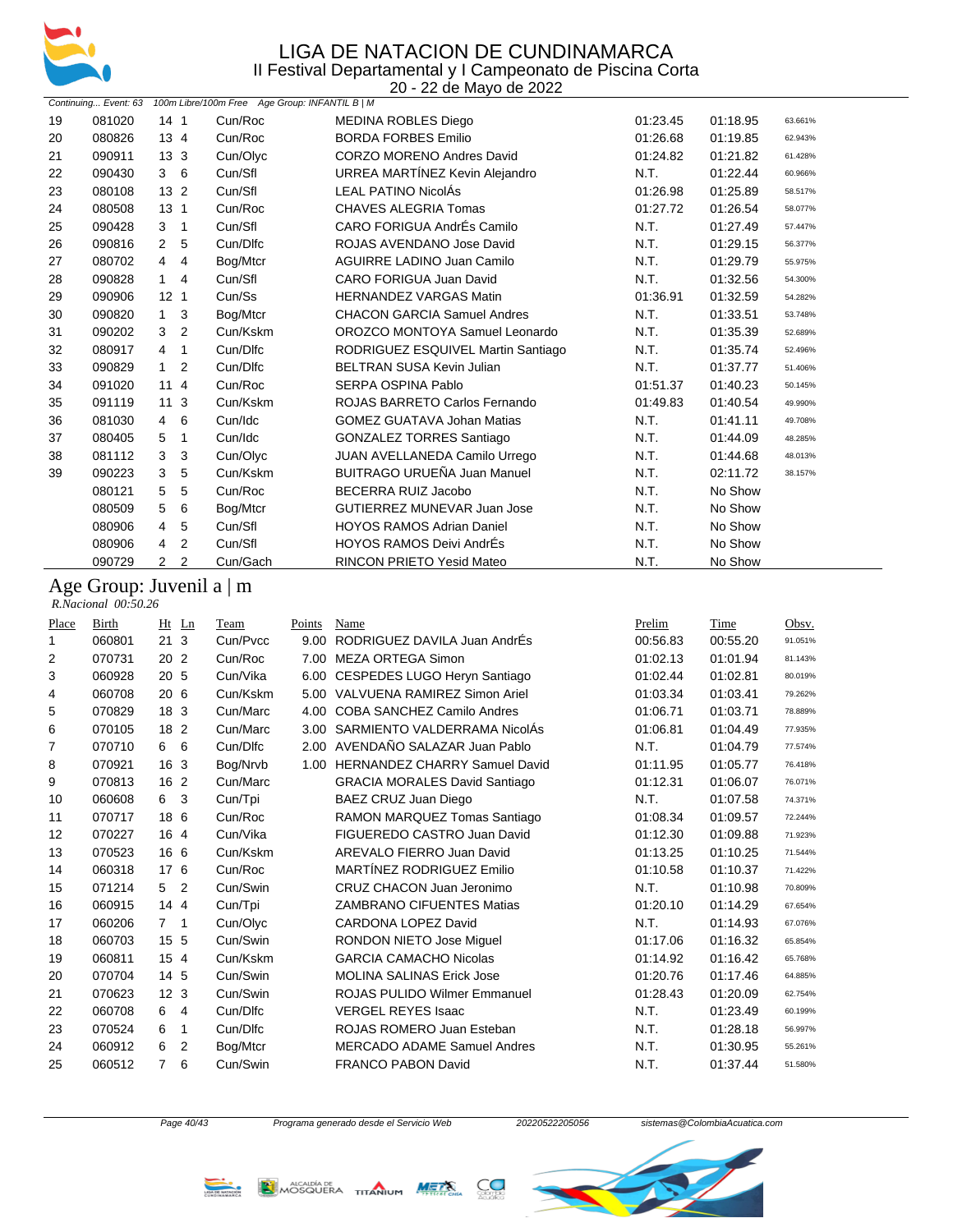

20 - 22 de Mayo de 2022

| Continuing Event: 63 100m Libre/100m Free Age Group: JUVENIL A   M |        |                 |                |          |                                       |          |          |         |
|--------------------------------------------------------------------|--------|-----------------|----------------|----------|---------------------------------------|----------|----------|---------|
| 26                                                                 | 070903 | 5 3             |                | Bog/Mtcr | <b>FLOREZ CARABALLO Oscar Nicolas</b> | N.T.     | 01:42.01 | 49.270% |
| 27                                                                 | 070504 | 12 <sub>2</sub> |                | Cun/Idc  | <b>GOMEZ RODRIGUEZ Juan Sebastian</b> | 01:35.20 | 01:42.62 | 48.977% |
|                                                                    | 070121 | 15 <sub>3</sub> |                | Bog/Mtcr | DEJOY RODRIGUEZ NicolÁs Humberto      | 01:13.84 | No Show  |         |
|                                                                    | 070325 | 6 5             |                | Bog/Mtcr | MUÑOZ PELAEZ David                    | N.T.     | No Show  |         |
|                                                                    | 070911 | 5               | $\overline{4}$ | Cun/Vika | RODRIGUEZ RUIZ Carlos Arturo          | N.T.     | No Show  |         |
|                                                                    | 060711 | 20 <sub>1</sub> |                | Cun/Roc  | <b>TOBO MARIN Javier</b>              | 01:02.76 | No Show  |         |

### Age Group: Juvenil b | m

| R.Nacional 00:50.26 |  |
|---------------------|--|
|                     |  |

| Place | Birth  | $Ht$ Ln             | Team     | Points | Name                               | Prelim   | Time     | Obsv.   |
|-------|--------|---------------------|----------|--------|------------------------------------|----------|----------|---------|
| 1     | 051217 | 1<br>1              | Cun/Marc | 9.00   | <b>TOVAR PICO Samuel David</b>     | 00:57.34 | 00:56.07 | 89.638% |
| 2     | 040126 | 3<br>8              | Cun/Roc  | 7.00   | MANTILLA CHACON Juan Diego         | N.T.     | 00:56.42 | 89.082% |
| 3     | 050513 | 20 4                | Cun/Kskm |        | 6.00 LOPEZ BUSTACARA Johan David   | 01:00.39 | 01:00.37 | 83.253% |
| 4     | 050809 | 216                 | Cun/Roc  | 5.00   | DAZA FORERO Juan Esteban           | 00:59.90 | 01:01.19 | 82.138% |
| 5     | 050519 | 19 2                | Cun/Olyc | 4.00   | RUEDA GARCÍA Tomas                 | 01:04.98 | 01:04.30 | 78.165% |
| 6     | 050824 | 18 4                | Cun/Kskm |        | 3.00 BUCHELLI REALPE Dylann Steven | 01:06.78 | 01:05.86 | 76.313% |
| 7     | 041227 | 17 <sub>5</sub>     | Cun/Kskm |        | 2.00 D ALEMAN YANES Alejandro      | 01:10.25 | 01:06.65 | 75.409% |
| 8     | 050815 | 17 <sub>4</sub>     | Cun/Tpi  | 1.00   | OSPINA MORENO Esteban              | 01:09.79 | 01:07.81 | 74.119% |
| 9     | 040613 | 8<br>-1             | Cun/Olyc |        | <b>AMAYA NIVIA Felipe</b>          | N.T.     | 01:09.15 | 72.683% |
| 10    | 051119 | 12 <sub>6</sub>     | Cun/Idc  |        | PEDRAZA MEJÍA Juan David           | 01:42.18 | 01:10.19 | 71.606% |
| 11    | 040519 | $17-1$              | Cun/Kskm |        | POSADA GARCÍA Cristian Camilo      | 01:10.45 | 01:11.03 | 70.759% |
| 12    | 050406 | 16 1                | Cun/Tpi  |        | QUINTERO APONTE David Leonardo     | 01:12.84 | 01:14.87 | 67.130% |
| 13    | 050613 | 7 <sup>2</sup>      | Cun/Tpi  |        | ALVAREZ OLIVAR Juan Sebastian      | N.T.     | 01:17.48 | 64.868% |
| 14    | 040428 | 5<br>8              | Cun/Dlfc |        | JARA CASTELLANOS Julian Yesid      | N.T.     | 01:22.88 | 60.642% |
| 15    | 051219 | $\overline{7}$<br>5 | Cun/Swin |        | <b>MAYORGA MORENO Samuel Andre</b> | N.T.     | 01:38.97 | 50.783% |
|       | 050725 | 18 <sub>1</sub>     | Cun/Roc  |        | CANTOR GUZMAN Camilo AndrÉs        | 01:07.63 | No Show  |         |
|       | 040206 | 8<br>4              | Cun/Roc  |        | DOMINGUEZ GALINDO NicolAs          | N.T.     | No Show  |         |
|       | 050527 | 7<br>4              | Bog/Mtcr |        | PEDRAZA MARIN Carlos Nicolas       | N.T.     | No Show  |         |
|       | 040206 | 8<br>2              | Val/Emfs |        | RODRIGUEZ CONDE Alejandro          | N.T.     | No Show  |         |
|       | 050419 | 8<br>6              | Cun/Roc  |        | <b>RUEDA SANTOS Sebastian</b>      | N.T.     | No Show  |         |
|       | 050505 | 3<br>7              | Val/Emfs |        | <b>SUAREZ BERNAL Juan Andres</b>   | N.T.     | No Show  |         |

#### Age Group: Mayores | m

 *R.Nacional 00:50.26* 

| Place | Birth  | $Ht$ Ln              | Team     | Points | Name                                   | Prelim   | Time     | Obsv.   |
|-------|--------|----------------------|----------|--------|----------------------------------------|----------|----------|---------|
|       | 000101 | 21 <sub>5</sub>      | Cun/Tpi  | 9.00   | DIAZ SIERRA Juan Camilo                | 00:59.34 | 00:58.29 | 86.224% |
| 2     | 031106 | 21 <sub>2</sub>      | Cun/Olyc |        | 7.00 LAITON CABREJO AndrÉs Felipe      | 00:58.96 | 00:59.25 | 84.827% |
| 3     | 031020 | 20 <sub>3</sub>      | Cun/Olyc | 6.00   | ROJAS PIZANO Jose Luis                 | 01:00.22 | 00:59.76 | 84.103% |
| 4     | 981206 | 21<br>$\mathbf{1}$   | Cun/Kskm | 5.00   | <b>HERNANDEZ ALONSO Javier Enrique</b> | 00:59.84 | 01:00.71 | 82.787% |
| 5     | 960512 | 19<br>1              | Cun/Kskm | 4.00   | PINO VACA Diego Alejandro              | 01:05.85 | 01:05.71 | 76.488% |
| 6     | 030316 | 18 5                 | Cun/Kskm | 3.00   | CANARIA PRIETO Juan NicolAs            | 01:07.54 | 01:07.29 | 74.692% |
| 7     | 031215 | 19<br>6              | Cun/Tpi  | 2.00   | DUARTE SALCEDO Sergio AndrEs           | 01:05.94 | 01:07.55 | 74.404% |
| 8     | 950827 | 11<br>1              | Cun/Kskm | 1.00   | <b>CARDENAS NIETO Harold Duvan</b>     | N.T.     | 01:15.96 | 66.166% |
| 9     | 990108 | 10 <sub>3</sub>      | Cun/Kskm |        | ARIAS ESCUCHA Alvaro                   | N.T.     | 01:20.93 | 62.103% |
| 10    | 600509 | 13 5                 | Cun/Kskm |        | VALENCIA SALAZAR Victor Hugo           | 01:27.19 | 01:28.61 | 56.720% |
| 11    | 920901 | 11<br>5              | Cun/Tpi  |        | PEÑA SORIANO Juan Carlos               | N.T.     | 01:40.08 | 50.220% |
| 12    | 030804 | 9<br>5               | Cun/Idc  |        | <b>CARO CUESTAS Andres Felipe</b>      | N.T.     | 02:18.52 | 36.284% |
|       | 030519 | $\overline{2}$<br>9  | Val/Emfs |        | <b>CAICEDO RODRIGUEZ Andres Felipe</b> | N.T.     | No Show  |         |
|       | 020512 | 10<br>6              | Val/Emfs |        | CESPEDES RESTREPO Juan Esteban         | N.T.     | No Show  |         |
|       | 980902 | 116                  | Val/Emfs |        | <b>GARCIA ALVAREZ Kevin Giovany</b>    | N.T.     | No Show  |         |
|       | 010106 | 10<br>1              | Val/Emfs |        | JIMENEZ GOMEZ NicolÁs Estefen          | N.T.     | No Show  |         |
|       | 700101 | $21 \; 4$            | Cun/Olyc |        | <b>LAITON CABREJO Juan David</b>       | 00:57.28 | No Show  |         |
|       | 031127 | 6<br>9               | Val/Emfs |        | PIZA GUALDRON Miguel Angel             | N.T.     | No Show  |         |
|       | 860822 | 11<br>$\overline{2}$ | Cun/Ftzc |        | RAMÍREZ PEÑALOSA Álvaro Esteban        | N.T.     | No Show  |         |
|       | 011114 | 14<br>3              | Cun/Dlac |        | RIOS HERNANDEZ Carlos Fabian           | 01:18.84 | No Show  |         |



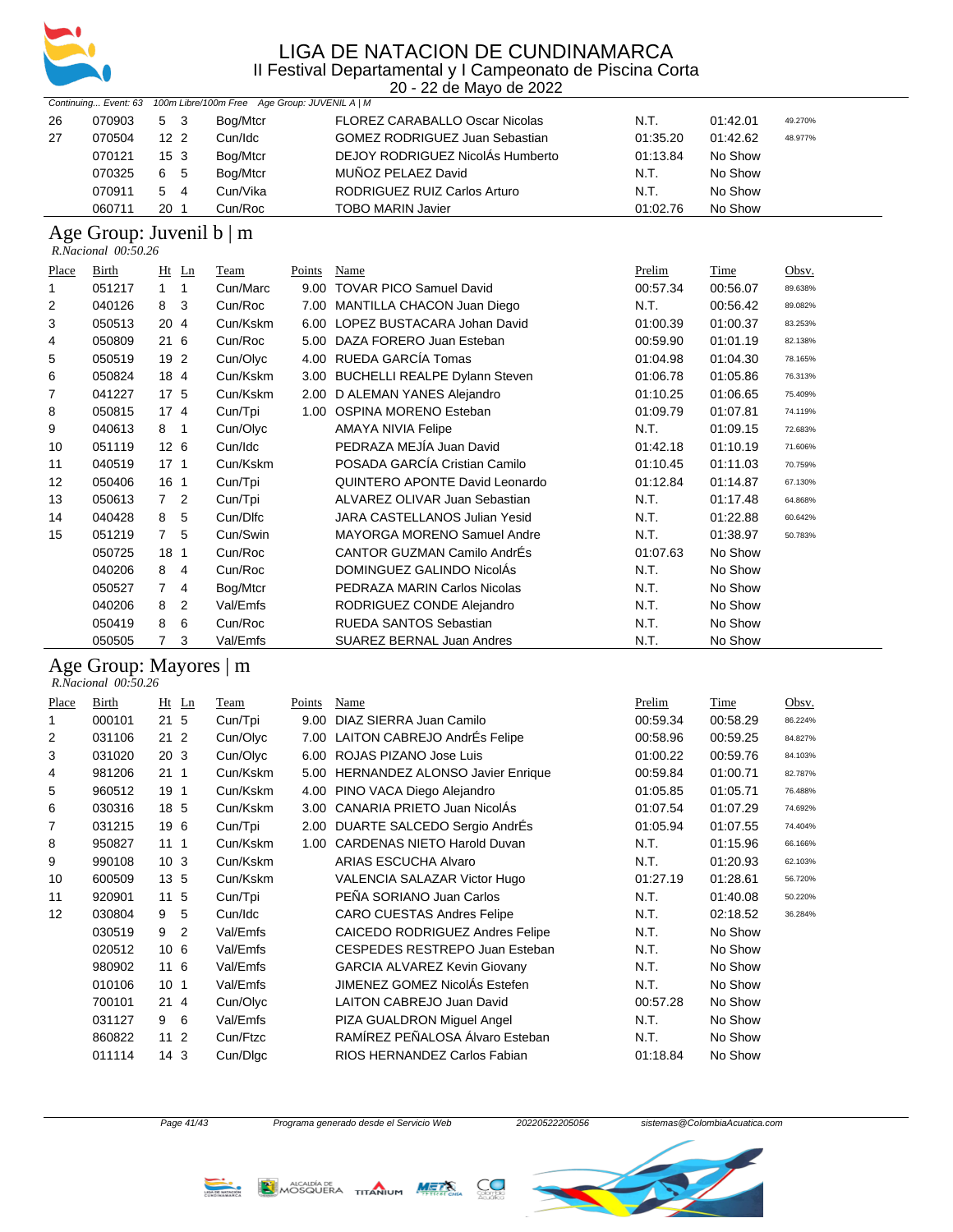

| Continuing Event: 63 100m Libre/100m Free Age Group: MAYORES   M |                 |          |                                        |      |         |
|------------------------------------------------------------------|-----------------|----------|----------------------------------------|------|---------|
| 990911                                                           | $10^{2}$        | Cun/Dlfc | RODRIGUEZ LAVERDE Miller Santiago      | N.T. | No Show |
| 021230                                                           | 9 4             | Val/Emfs | ROMERO MUÑOZ Jean Pierre Felipe        | N.T. | No Show |
| 030902                                                           | 9 1             | Val/Emfs | SUAREZ GARZON Mario Esteban            | N.T. | No Show |
| 990430                                                           | 10 <sub>4</sub> | Val/Emfs | <b>TORRES CHAPARRO Julian Fernando</b> | N.T. | No Show |
| 021201                                                           | 9 <sub>3</sub>  | Val/Emfs | VELASQUEZ VELASQUEZ AndrÉs Santiago    | N.T. | No Show |
| 001023                                                           | 10 <sub>5</sub> | Val/Emfs | VILLEGAS ARROYO Juan Felipe            | N.T. | No Show |

Page 42/43 Programa generado desde el Servicio Web 20220522205056 sistemas@ColombiaAcuatica.com MOSQUERA TITANIUM METS  $C_{\bullet}$ **LIGA DE NATACIÓN**